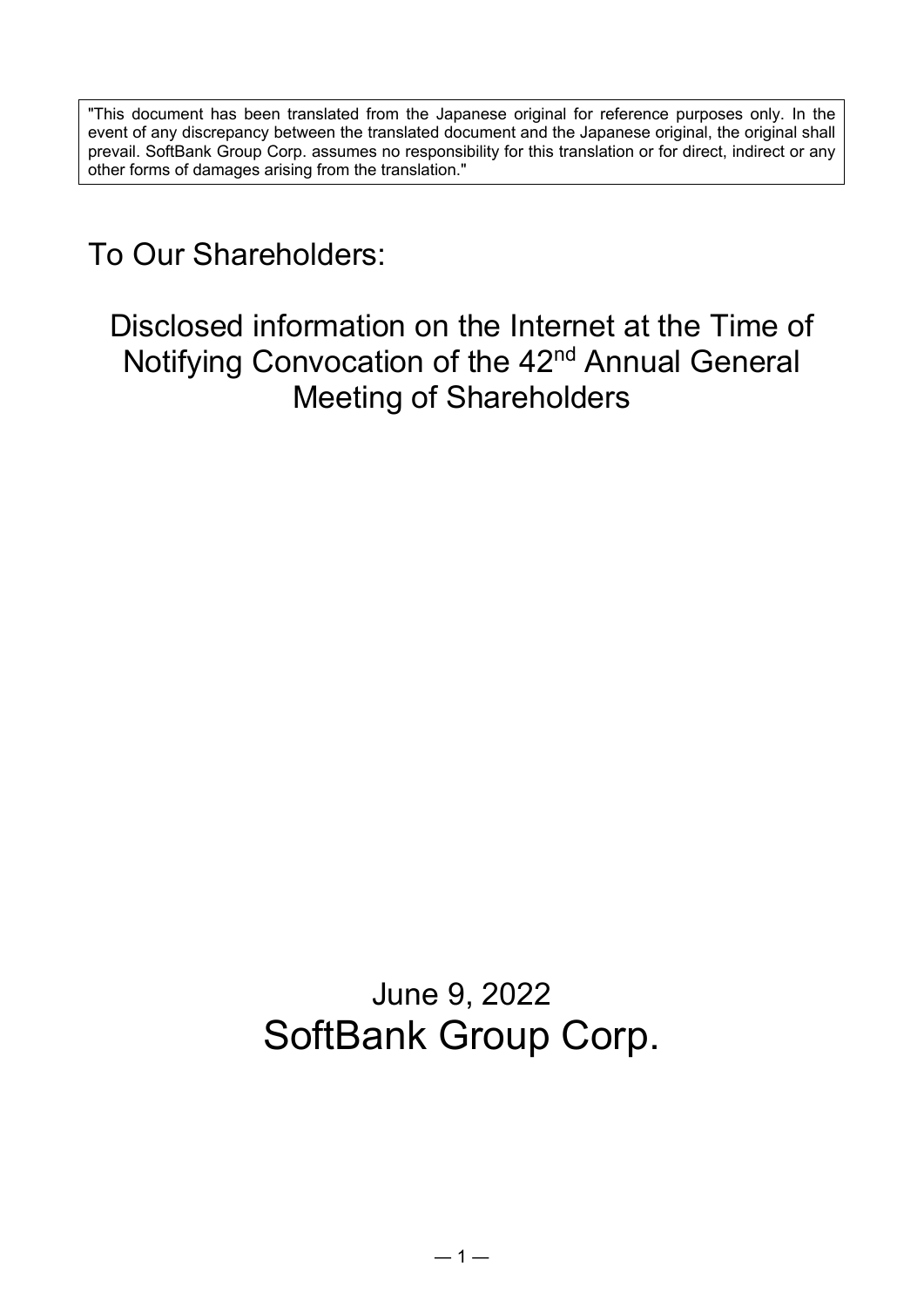Table of Contents

Business Report Status of SoftBank Group Corp. (5) Overview of system to ensure the appropriateness of the operation and its implementation status Page 3

Consolidated Statement of Changes in Equity Page 8

Non-consolidated Statement of Changes in Equity Page 10

Notes to Consolidated Financial Statements

Page 11

Notes to Non-consolidated Financial Statements Page 84

All matters above are provided to shareholders of SoftBank Group Corp. on the website of SoftBank Group Corp. on the Internet (https://group.softbank/) in accordance with all laws and Article 14 of the Articles of Incorporation of SoftBank Group Corp.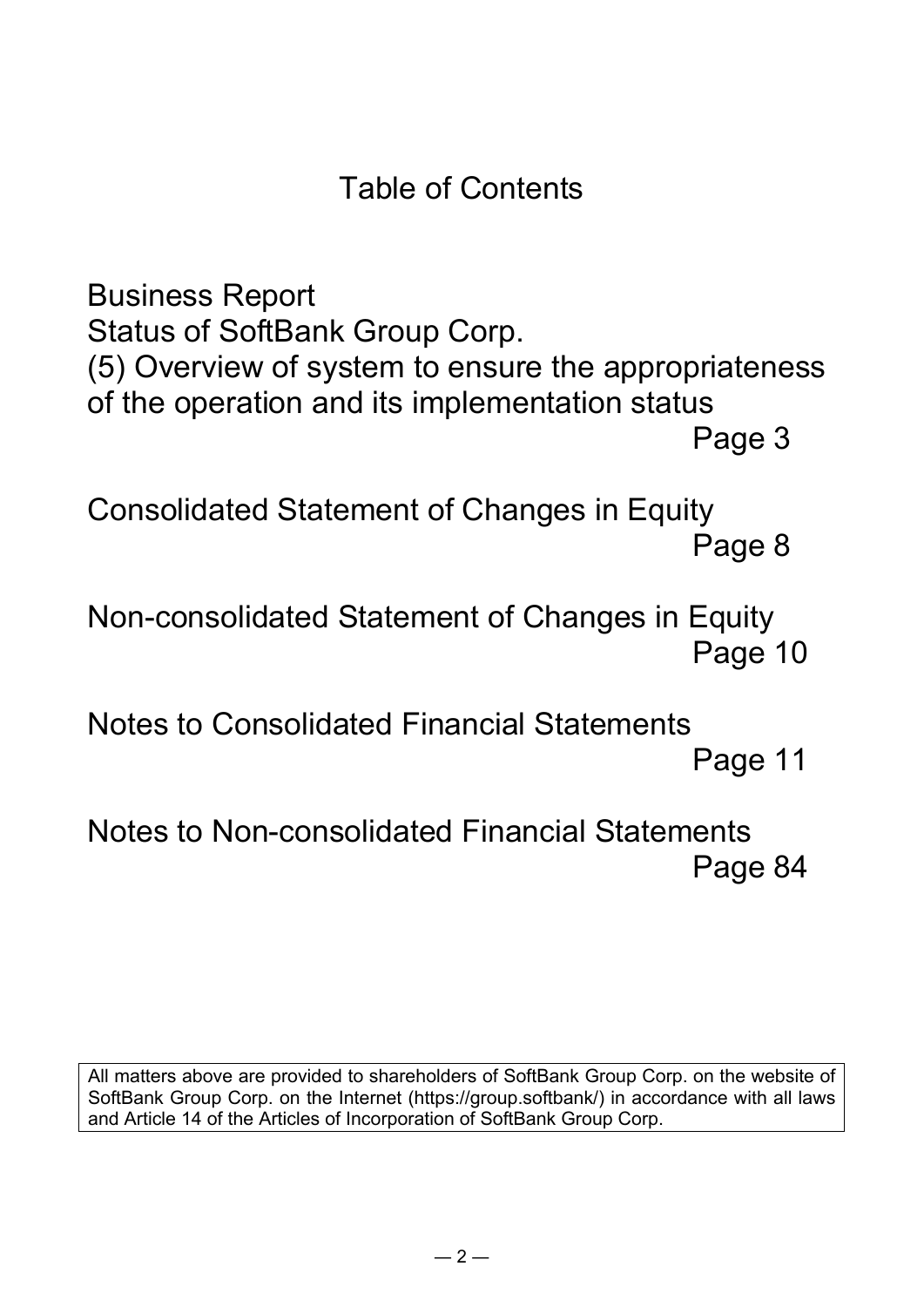# Business Report

Status of SoftBank Group Corp. ("SBG")

(5) Overview of system to ensure the appropriateness of the operation and its implementation status

The overview of the system established in SBG to ensure the appropriateness of the operations and its implementation status is as follows.

[1] System to ensure the appropriateness of operations

# **System to ensure that the execution of duties by Board Directors and employees is in compliance with laws, regulations, and the Articles of Incorporation of SBG**

SBG has established the SoftBank Group Code of Conduct to be followed by all Board Directors and employees to ensure that corporate activities are appropriate based not only on regulatory compliance but also on high ethical standards, and has established the following structure to continuously reinforce the compliance system:

- 1. A Chief Compliance Officer (CCO) is appointed. In addition to proposing and carrying out measures required to establish and enhance SBG's compliance system, the CCO periodically reports to the Board of Directors on compliance-related issues and the status of addressing those issues.
- 2. Internal and external whistle-blowing systems are established for direct reporting and consultations by Board Directors and employees to quickly identify, rectify, and prevent the reoccurrence of any inappropriate issues in corporate activities. SBG ensures that whistle-blowers will not be treated disadvantageously for having made reports by prohibiting such treatment of persons on such grounds in Whistle-blowing Regulations.
- 3. The Internal Audit Office carries out audits on the effectiveness of the system for compliance in line with laws, regulations, and the Articles of Incorporation, and the results of those audits are reported to the CEO. The Internal Audit Office also works in cooperation with the Board Directors including External Board Directors and the Audit & Supervisory Board Members including External Audit & Supervisory Board Members by explaining the results of those audits to the Board of Directors and the Audit & Supervisory Board.

# **System for the storage and management of information regarding the execution of duties by Board Directors**

SBG has established the following system to appropriately store and maintain documents and other important information related to the execution of duties by Board Directors, including minutes and proposals of the Board of Directors meetings and requests for approval:

- 1. SBG determines retention periods and methods and measures to prevent accidents based on the Information Security Basic Regulations, etc. and classifies and appropriately stores these documents according to their degree of confidentiality.
- 2. SBG appoints a Chief Information Security Officer (CISO), and the CISO promotes the establishment and reinforcement of information security system of SBG.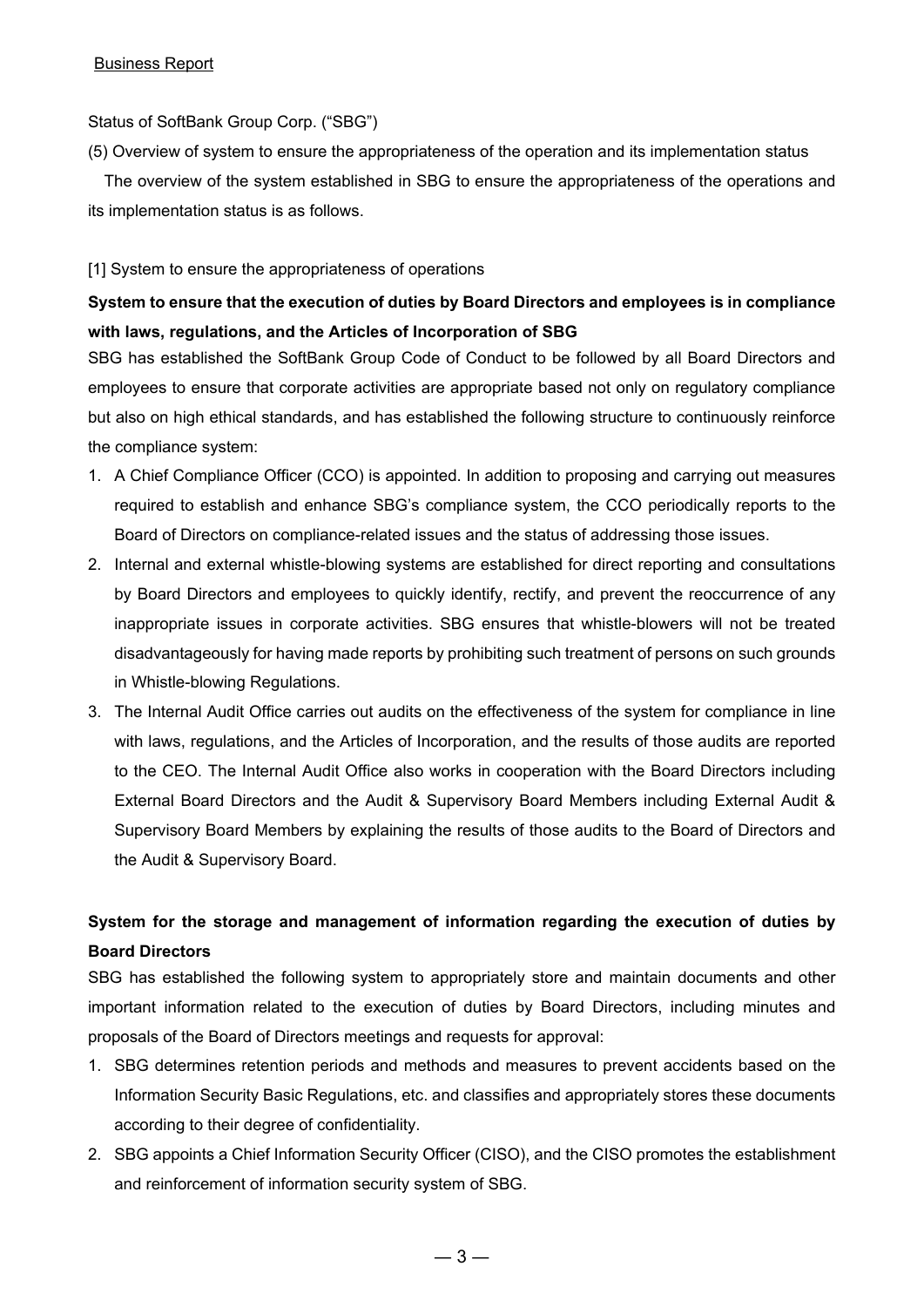# **Regulations and systems related to risk management**

SBG has established the following systems under the Chief Risk Officer (CRO) to ensure appropriate identification and response to risks and incidents in business operations in order to eliminate or reduce impediments to the sustainable growth of the Company, ultimately to improve the enterprise value of the entire Company.

- 1. Under the Company's Risk Management Policy, SBG determines the following matters, based on the Risk Management Regulations.
	- Officers and employees of SBG strive to foresee risks associated with the execution of business and respond to the identified risks, as well as report to superiors and the like.
	- Each department appoints a risk manager, who conducts appropriate identification of and response to risks and incidents and reports any identified risks and the status of responses thereto to the Risk Management Office.
	- The Risk Management Office identifies and evaluates the risks and incidents of each department, and monitors the status of responses thereto. It also provides support and performs checks to ensure appropriate responses at each department. The Risk Management Office reports any material risks and incidents to the Board of Directors and the Group Risk and Compliance Committee.
- 2. The Internal Audit Office carries out audits on the effectiveness of the risk management processes.

# **System to ensure the efficiency of Board Directors in the execution of their duties**

SBG has established the following structure to maintain an efficient management system:

- 1. SBG sets out the Board of Directors Regulations to clarify matters to be resolved by and reported to the Board of Directors and lays out the Internal Approval Regulations and other regulations related to institutional decision-making to clarify decision-making authority.
- 2. To strengthen functions for overseeing the execution of duties and enhance objectivity in management, the Board of Directors shall include External Board Directors who are independent of the Company.
- 3. To ensure that the Board Directors, including External Board Directors, can discuss matters fully at the Board of Directors meetings, SBG shall provide them with materials for the meeting in advance, and with additional or supplementary materials upon their request.
- 4. The scope of operations, authority and responsibilities necessary for operations are clearly defined in the Organization Management Regulations.

# **System to ensure appropriateness of the Company's operations**

SBG has formulated the SoftBank Group Charter to promote fundamental concepts and policies shared throughout the Company and Group Company Management Regulations of the SoftBank Group, which spell out the management policies and systems of group companies. In addition, the SoftBank Group Code of Conduct and the SoftBank Group Sustainability Principles are set out as policies with which the Company as well as its Board Directors and employees must comply. Based on the regulations, the following systems have been established, giving consideration to the scale and materiality of group companies: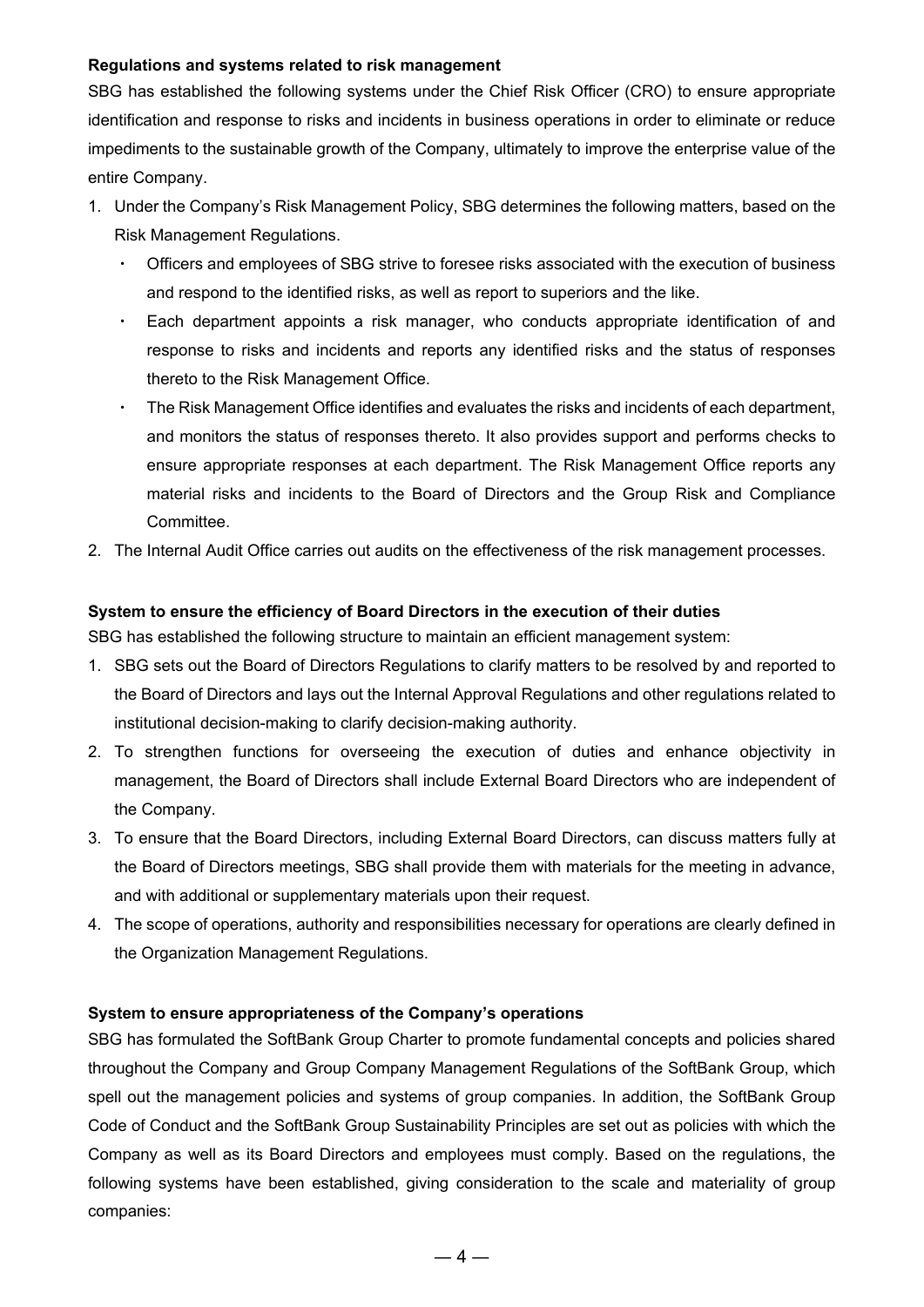- 1. A Group Compliance Officer (GCO) is appointed to promote the establishment and reinforcement of groupwide compliance system, as the person ultimately responsible for compliance throughout the Company. A whistle-blowing system has also been established to receive reports and provide consultation to Board Directors and employees of group companies to quickly identify, rectify, and prevent the reoccurrence of any inappropriate issues in corporate activities. SBG ensures that persons who have reported or consulted through the whistle-blowing system will not be treated disadvantageously for having done so by prohibiting such treatment of persons on such grounds in Group Company Management Regulations of the SoftBank Group.
- 2. CISO of SBG promotes the establishment and reinforcement of the group information security governance system of the entire Group.
- 3. The representatives of group companies must submit a Representative Oath pertaining to the financial reports submitted to SBG, thereby ensuring the accuracy of the annual securities report and other documents submitted by the Group.
- 4. The Internal Audit Office comprehensively judges the results of past internal audits, the governance system, and the financial position of group companies, and carries out internal audits of group companies deemed as having a high risk.
- 5. SBG determines the following matters based on the Risk Management Policy and the Group Company Management Regulations.
	- Officers and employees of Group companies strive to foresee risks associated with the execution of business and respond to the identified risks, as well as report to superiors and the like.
	- ・ Each Group company appoints a risk manager.
	- The risk manager of the Group company conducts appropriate identification of and response to risks and incidents of said Group company and reports any identified risks and the status of responses thereto to the Risk Management Office of SBG. The risk manager also provides support and performs checks to ensure appropriate identification of and response to risks and incidents in business units. In addition, the risk manager reports necessary risk information based on the instructions of the Risk Management Officer of SBG in order to conduct risk management across the Group.
	- ・ The Risk Management Office of SBG identifies and evaluates the risks and incidents of the Group companies, and monitors the status of responses thereto under the supervision of the CRO. It also reports any material risks and incidents to the Board of Directors and the Group Risk and Compliance Committee.

# **System for excluding organized crime and other criminal elements**

SBG clearly states in the SoftBank Group Code of Conduct its policy of having absolutely no association with organized crime and other criminal elements that pose a threat to public order and safety. The General Administration Department is responsible for dealing with inappropriate requests from organized crime and other criminal elements and will firmly refuse those requests in a resolute manner in cooperation with the police and other external specialist institutions.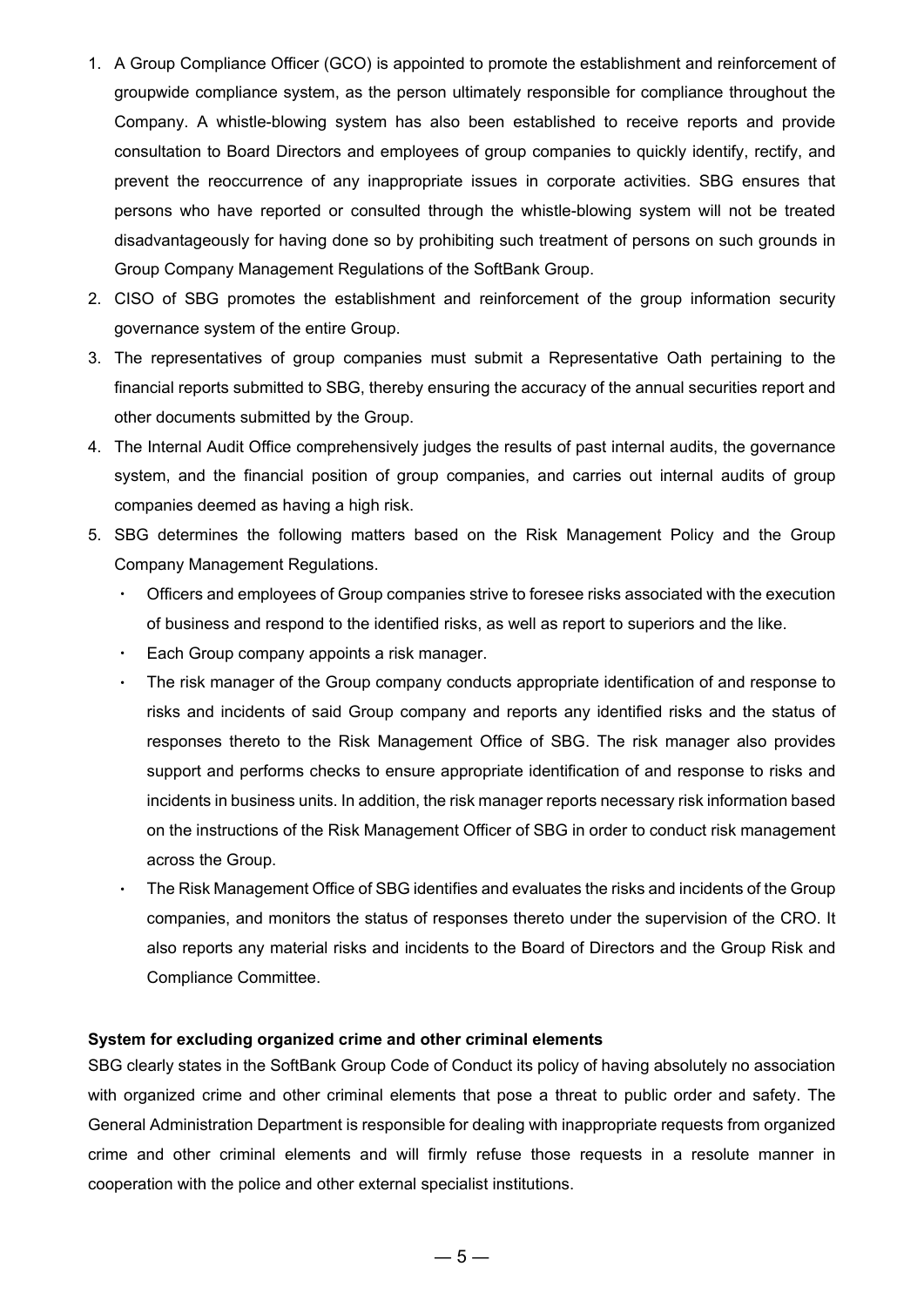# **System related to support personnel who assist the Audit & Supervisory Board Members, matters related to the independence of the relevant employees from the Board Directors, and matters related to ensuring the effectiveness of instructions given to the relevant employees**

SBG has established the Audit & Supervisory Board Office as an organization to support the work of the Audit & Supervisory Board Members, and assigns dedicated staff to this department. Directions and instructions to the support staff are issued by the Audit & Supervisory Board Members to ensure the effectiveness of the instructions, and any personnel changes, evaluations, or other such actions require the agreement of the Audit & Supervisory Board Members.

# **System for reporting to the Audit & Supervisory Board Members**

Board Directors and employees of SBG shall report the following matters to the Audit & Supervisory Board Members:

- 1. Important matters related to the management, finances, or business execution of the Company
- 2. Matters related to the compliance system or use of the whistle-blowing system
- 3. The development status of internal control system
- 4. Matters that could cause significant damage to SBG
- 5. Matters related to violations of laws, regulations, or the Articles of Incorporation
- 6. Results of audits conducted by the Internal Audit Office
- 7. Other matters that the Audit & Supervisory Board Members deem necessary to be reported in order for them to execute their duties

# **Other systems to ensure that the audits by the Audit & Supervisory Board Members are conducted effectively**

- 1. When the Audit & Supervisory Board Members deem it necessary, opportunities shall be provided for them to interview Board Directors or employees of the Company. In addition, the Audit & Supervisory Board Members periodically meet with the Independent Auditor and the Audit & Supervisory Board Members of major subsidiaries and other entities to exchange information and ensure cooperation.
- 2. SBG ensures that persons who have reported or consulted on matters related to compliance, including report or consultation to the Audit & Supervisory Board Members, will not be treated disadvantageously for having done so by prohibiting such treatment of persons on such grounds in Whistle-blowing Regulations and Group Company Management Regulations of the SoftBank Group.
- 3. SBG shall pay expenses related to the Independent Auditor, attorneys, and other professionals, and other expenses associated with the execution of duties by the Audit & Supervisory Board Members.

[2] Overview of the implementation status of the system to ensure the appropriateness of the operations

# **Matters concerning compliance**

SBG continues to conduct compliance training for Board Directors and employees of the Company, as well as having the GCO share information, give advice, and so forth, as necessary to the CCO of group companies for enhancing the compliance system. In addition, SBG works to ensure the effectiveness of compliance of the entire group by establishing and operating a whistle-blowing system so that Board Directors and employees of the Company can report and consult directly. The effects of these measures are reviewed to make improvements as necessary.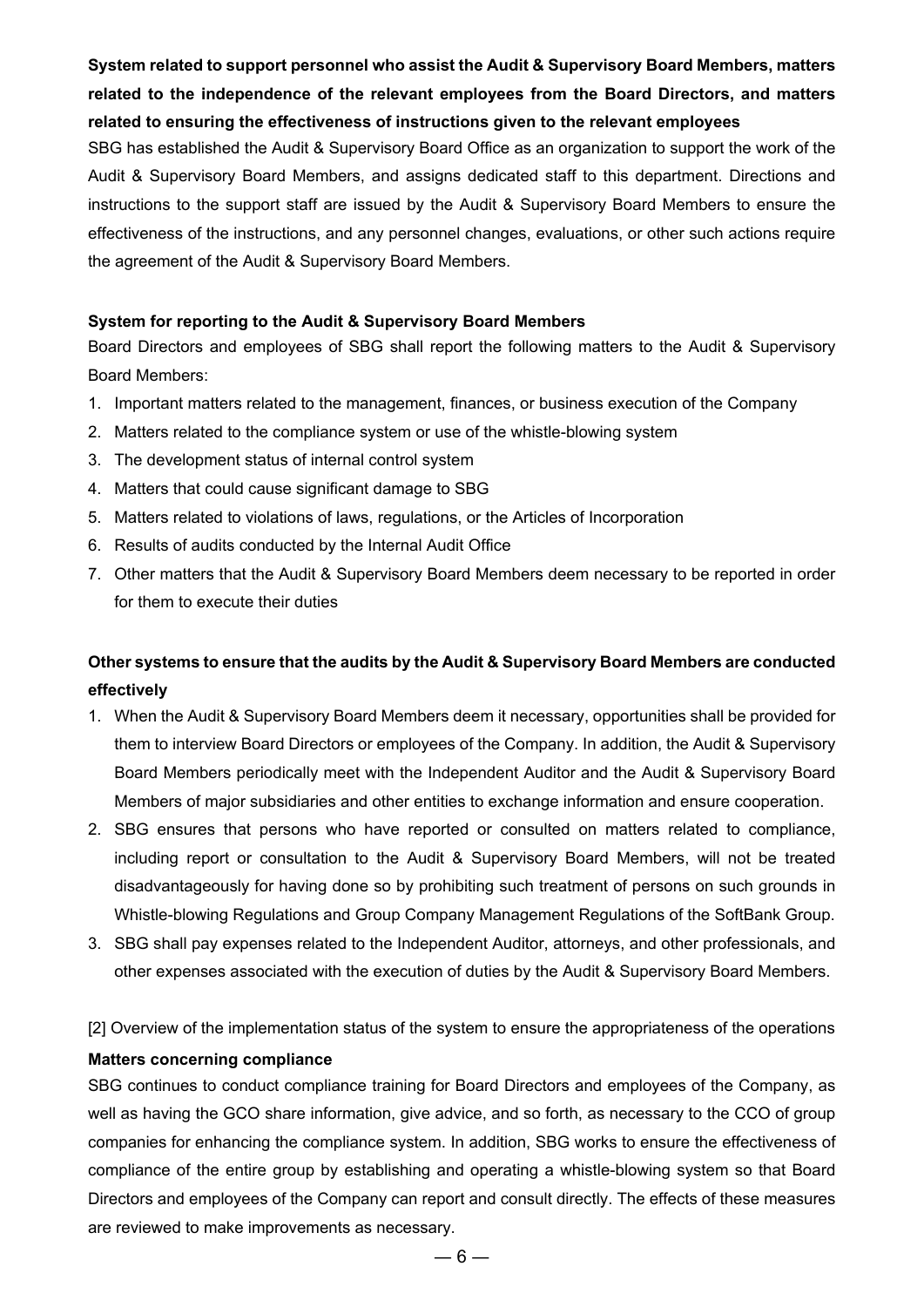## **Matters concerning risk management**

Based on the Company's Risk Management Policy, Risk Management Regulations, and the Group Company Management Regulations of the SoftBank Group, each department of SBG and the officers, employees and risk managers of the Group companies conduct appropriate identification of and response to risks and incidents in order to eliminate or reduce impediments to the sustainable growth of the Company. The Risk Management Office of SBG also identifies, evaluates and monitors the risks and incidents of each department and the Group companies. Furthermore, the Risk Management Office reports any material risks and incidents to the Board of Directors and the Group Risk and Compliance Committee.

## **Matters concerning group management**

In managing and overseeing group companies as a holding company, SBG has established compliance with the SoftBank Group Charter, Group Company Management Regulations of the SoftBank Group, the SoftBank Group Code of Conduct and the SoftBank Group Sustainability Principles, which are applied to the Company. Reviewing as necessary such internal rules based on changes in the social environment and the status of the Company, SBG continuously works on enhancing and strengthening the Company's management system.

#### **Matters concerning internal audits**

Based on the Internal Audit Regulations, the Internal Audit Office carries out audits on the effectiveness of the system for compliance with laws, regulations, and the Articles of Incorporation as well as the risk management process at SBG. In addition, the department continuously carries out audits of group companies deemed as having a high risk and reports the results of the audits to the CEO each time. The Internal Audit Office also works in cooperation with the Board Directors including External Board Directors and the Audit & Supervisory Board Members including External Audit & Supervisory Board Members by explaining the results of those audits to the Board of Directors and the Audit & Supervisory Board.

# **Matters concerning the execution of duties by Board Directors and employees**

SBG ensures efficiency in the execution of duties by its Board Directors and employees based on internal regulations such as the Board of Directors Regulations and Internal Approval Regulations. SBG also ensures an environment where matters can be fully discussed at the Board of Directors meetings by Board Directors, including Independent External Board Directors.

## **Matters concerning the execution of duties by Audit & Supervisory Board Members**

The Audit & Supervisory Board Members attend SBG's important meetings and arrange opportunities to interview Board Directors and employees of the Company as necessary. In addition, they continue to enhance cooperation by holding regular meetings with the Independent Auditor and the Audit & Supervisory Board Members and other personnel of major subsidiaries. Through these efforts, the Audit & Supervisory Board Members ensure the effectiveness of audits.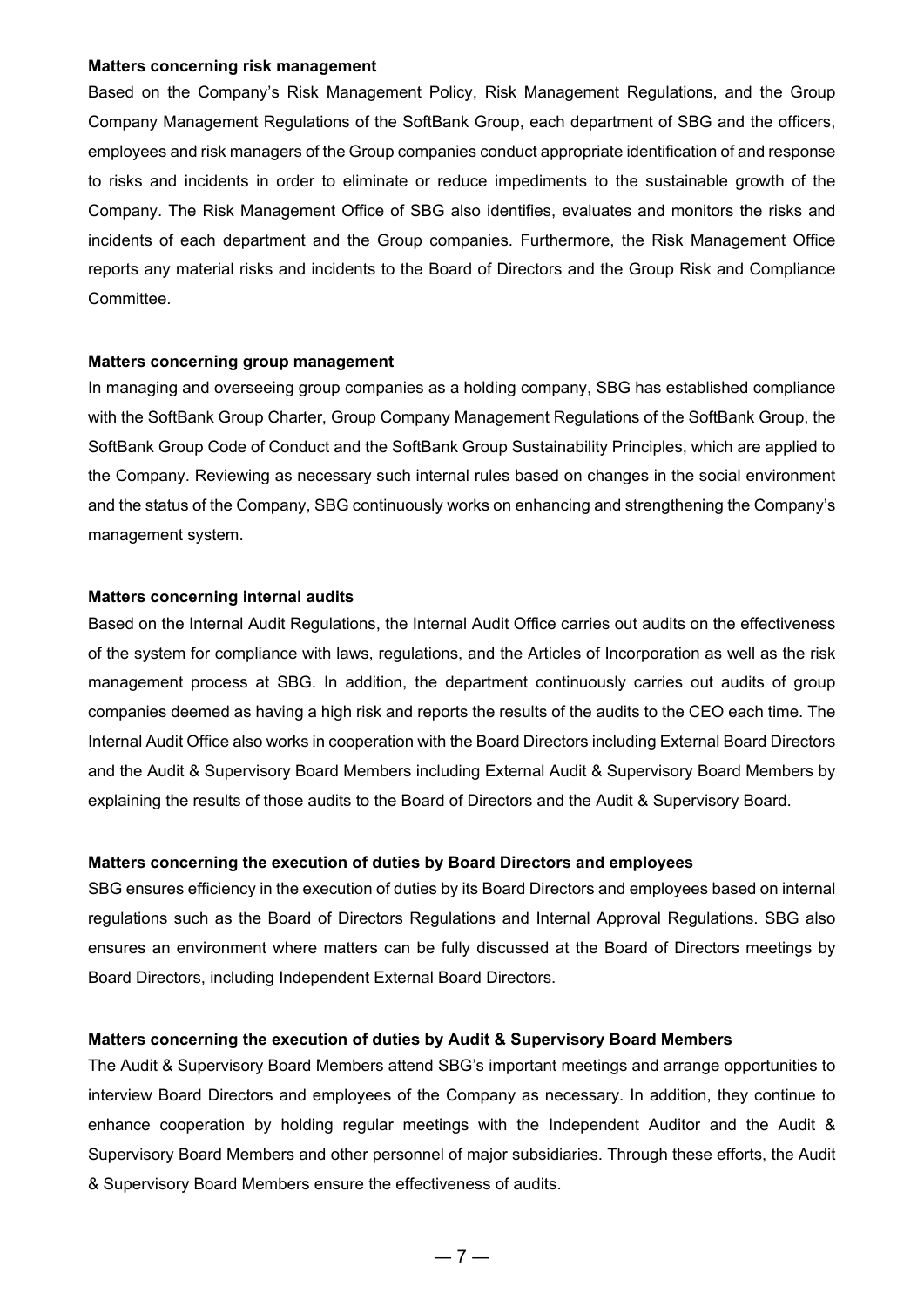# Consolidated Statement of Changes in Equity

(Fiscal year ended March 31, 2022)

|                                                                               |                                             |                    |                             |                      | (Millions of yen) |  |  |
|-------------------------------------------------------------------------------|---------------------------------------------|--------------------|-----------------------------|----------------------|-------------------|--|--|
|                                                                               | Equity attributable to owners of the parent |                    |                             |                      |                   |  |  |
|                                                                               | Common<br>stock                             | Capital<br>surplus | Other equity<br>instruments | Retained<br>earnings | Treasury<br>stock |  |  |
| As of April 1, 2021                                                           | 238,772                                     | 2,618,504          | 496,876                     | 8,810,422            | (2,290,077)       |  |  |
| Comprehensive income                                                          |                                             |                    |                             |                      |                   |  |  |
| Net income                                                                    |                                             | $\blacksquare$     |                             | (1,708,029)          |                   |  |  |
| Other comprehensive income                                                    |                                             |                    |                             |                      |                   |  |  |
| Total comprehensive income                                                    |                                             | $\blacksquare$     |                             | (1,708,029)          |                   |  |  |
| Transactions with owners and<br>other transactions                            |                                             |                    |                             |                      |                   |  |  |
| Cash dividends                                                                |                                             |                    |                             | (75, 947)            |                   |  |  |
| Distribution to owners of other<br>equity instruments                         |                                             |                    |                             | (32,043)             |                   |  |  |
| Transfer of accumulated other<br>comprehensive income to<br>retained earnings |                                             |                    |                             | (114)                |                   |  |  |
| Purchase and disposal of<br>treasury stock                                    |                                             |                    |                             | (2,768)              | (592, 150)        |  |  |
| Retirement of treasury stock                                                  |                                             |                    |                             | (2,475,817)          | 2,475,817         |  |  |
| Changes from loss of control                                                  |                                             |                    |                             |                      |                   |  |  |
| Changes in interests in<br>subsidiaries                                       |                                             | 15,897             |                             |                      |                   |  |  |
| Changes in associates' interests<br>in their subsidiaries                     |                                             | (1, 489)           |                             |                      |                   |  |  |
| Share-based payment<br>transactions                                           |                                             | 1,605              |                             |                      |                   |  |  |
| Other                                                                         |                                             | 57                 |                             |                      |                   |  |  |
| Total transactions with owners and<br>other transactions                      |                                             | 16,070             |                             | (2,586,689)          | 1,883,667         |  |  |
| As of March 31, 2022                                                          | 238,772                                     | 2,634,574          | 496,876                     | 4,515,704            | (406, 410)        |  |  |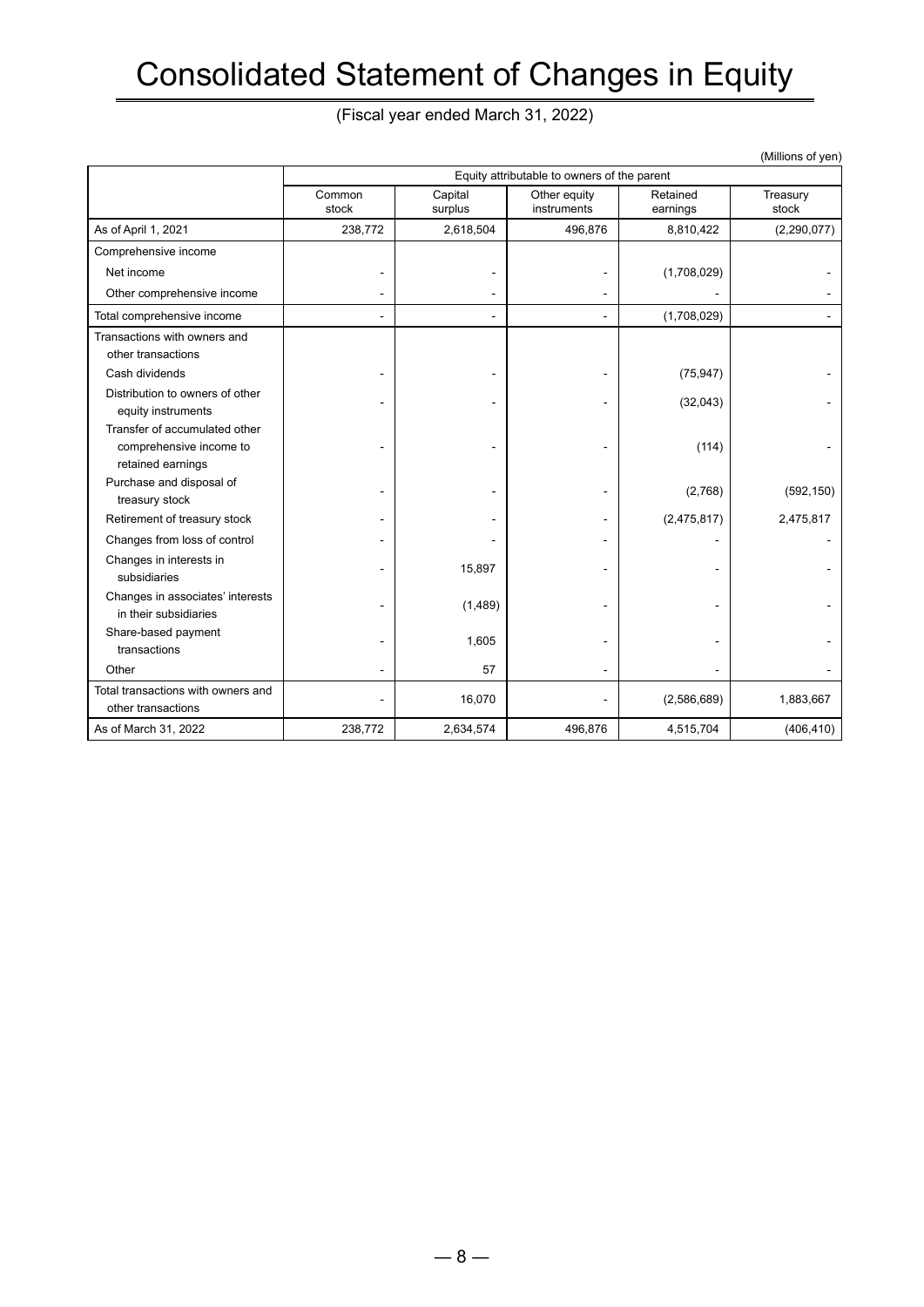|                                                                               | Equity attributable to owners of the parent     |             |                                                                                                                     |             |                                  |              |
|-------------------------------------------------------------------------------|-------------------------------------------------|-------------|---------------------------------------------------------------------------------------------------------------------|-------------|----------------------------------|--------------|
|                                                                               | Accumulated<br>other<br>comprehensive<br>income | Subtotal    | Accumulated<br>other<br>comprehensive<br>income directly<br>relating to<br>assets<br>classified as<br>held for sale | Total       | Non-<br>controlling<br>interests | Total equity |
| As of April 1, 2021                                                           | 338,329                                         | 10,212,826  | 267                                                                                                                 | 10,213,093  | 1,742,500                        | 11,955,593   |
| Comprehensive income                                                          |                                                 |             |                                                                                                                     |             |                                  |              |
| Net income                                                                    |                                                 | (1,708,029) |                                                                                                                     | (1,708,029) | 245,830                          | (1,462,199)  |
| Other comprehensive income                                                    | 2,157,715                                       | 2,157,715   | (267)                                                                                                               | 2,157,448   | (4,038)                          | 2,153,410    |
| Total comprehensive income                                                    | 2,157,715                                       | 449,686     | (267)                                                                                                               | 449,419     | 241,792                          | 691,211      |
| Transactions with owners and<br>other transactions                            |                                                 |             |                                                                                                                     |             |                                  |              |
| Cash dividends                                                                |                                                 | (75, 947)   |                                                                                                                     | (75, 947)   | (303, 172)                       | (379, 119)   |
| Distribution to owners of other<br>equity instruments                         |                                                 | (32,043)    |                                                                                                                     | (32,043)    |                                  | (32,043)     |
| Transfer of accumulated other<br>comprehensive income to<br>retained earnings | 114                                             |             |                                                                                                                     |             |                                  |              |
| Purchase and disposal of<br>treasury stock                                    |                                                 | (594, 918)  |                                                                                                                     | (594, 918)  |                                  | (594, 918)   |
| Retirement of treasury stock                                                  |                                                 |             |                                                                                                                     |             |                                  |              |
| Changes from loss of control                                                  |                                                 |             |                                                                                                                     |             | (18, 156)                        | (18, 156)    |
| Changes in interests in<br>subsidiaries                                       |                                                 | 15,897      |                                                                                                                     | 15,897      | 38,013                           | 53,910       |
| Changes in associates' interests<br>in their subsidiaries                     |                                                 | (1, 489)    |                                                                                                                     | (1,489)     |                                  | (1, 489)     |
| Share-based payment<br>transactions                                           |                                                 | 1,605       |                                                                                                                     | 1,605       | 26,221                           | 27,826       |
| Other                                                                         |                                                 | 57          |                                                                                                                     | 57          | 4,890                            | 4,947        |
| Total transactions with owners and<br>other transactions                      | 114                                             | (686, 838)  |                                                                                                                     | (686, 838)  | (252, 204)                       | (939, 042)   |
| As of March 31, 2022                                                          | 2,496,158                                       | 9,975,674   |                                                                                                                     | 9,975,674   | 1,732,088                        | 11,707,762   |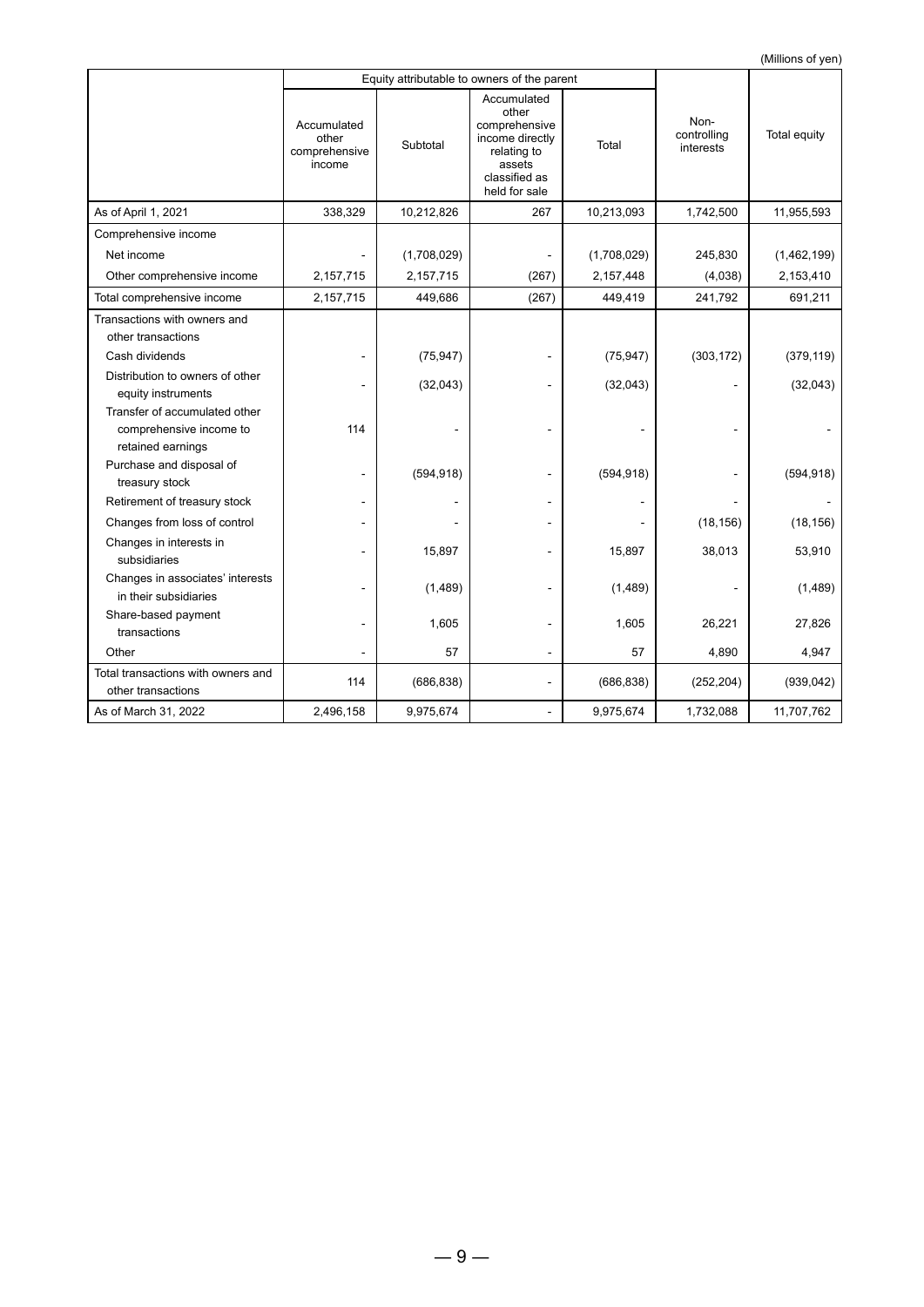# Non-consolidated Statement of Changes in Equity

(For the fiscal year from April 1, 2021 to March 31, 2022)

(Millions of yen)

|                                                            | Shareholders' equity |                          |                          |                            |                                      |                                   |
|------------------------------------------------------------|----------------------|--------------------------|--------------------------|----------------------------|--------------------------------------|-----------------------------------|
|                                                            |                      | Capital surplus          |                          |                            | Retained earnings                    |                                   |
|                                                            | Capital<br>stock     | Legal capital<br>surplus | Total<br>capital surplus | Legal retained<br>earnings | Other retained<br>earnings           | <b>Total retained</b><br>earnings |
|                                                            |                      |                          |                          |                            | Retained earnings<br>brought forward |                                   |
| Balance as of April 1, 2021                                | ¥238,772             | ¥472,079                 | ¥472,079                 | ¥1,414                     | ¥4,867,313                           | ¥4,868,727                        |
| Changes in items during<br>period                          |                      |                          |                          |                            |                                      |                                   |
| Dividends of surplus                                       |                      |                          |                          |                            | (75, 947)                            | (75, 947)                         |
| Net loss                                                   |                      |                          |                          |                            | (352, 390)                           | (352, 390)                        |
| Purchase of treasury<br>shares                             |                      |                          |                          |                            |                                      |                                   |
| Disposal of treasury<br>shares                             |                      |                          |                          |                            | (2,768)                              | (2,768)                           |
| Retirement of treasury<br>shares                           |                      |                          |                          |                            | (2,475,817)                          | (2,475,817)                       |
| Net changes in items<br>other than shareholders'<br>equity |                      |                          |                          |                            |                                      |                                   |
| items<br>Total<br>changes<br>in<br>during period           |                      |                          |                          |                            | (2,906,921)                          | (2,906,921)                       |
| Balance as of March 31,<br>2022                            | ¥238,772             | ¥472,079                 | ¥472,079                 | ¥1,414                     | ¥1,960,392                           | ¥1,961,806                        |

|                                                            | Shareholders' equity |                                  | Valuation and translation<br>adjustments                        |                                                   |                                  |                     |
|------------------------------------------------------------|----------------------|----------------------------------|-----------------------------------------------------------------|---------------------------------------------------|----------------------------------|---------------------|
|                                                            | Treasury shares      | Total<br>shareholders'<br>equity | Valuation<br>difference on<br>available-for-<br>sale securities | Total valuation<br>and translation<br>adjustments | Subscription<br>rights to shares | Total net<br>assets |
| Balance as of April 1, 2021                                | 4(2,290,077)         | ¥3,289,502                       | ¥234,926                                                        | ¥234,926                                          | ¥11,692                          | ¥3,536,120          |
| Changes in items during<br>period                          |                      |                                  |                                                                 |                                                   |                                  |                     |
| Dividends of surplus                                       |                      | (75, 947)                        |                                                                 |                                                   |                                  | (75, 947)           |
| Net loss                                                   |                      | (352, 390)                       |                                                                 |                                                   |                                  | (352, 390)          |
| Purchase of treasury<br>shares                             | (602, 361)           | (602, 361)                       |                                                                 |                                                   |                                  | (602, 361)          |
| Disposal of treasury<br>shares                             | 10,211               | 7,443                            |                                                                 |                                                   |                                  | 7,443               |
| Retirement of treasury<br>shares                           | 2,475,817            |                                  |                                                                 |                                                   |                                  |                     |
| Net changes in items<br>other than shareholders'<br>equity |                      |                                  | 247,482                                                         | 247,482                                           | (592)                            | 246,890             |
| changes<br>items<br>Total<br>in.<br>during period          | 1,883,667            | (1,023,255)                      | 247,482                                                         | 247,482                                           | (592)                            | (776, 365)          |
| Balance as of March 31,<br>2022                            | $*(406, 410)$        | ¥2,266,247                       | ¥482,408                                                        | ¥482,408                                          | ¥11,100                          | ¥2,759,755          |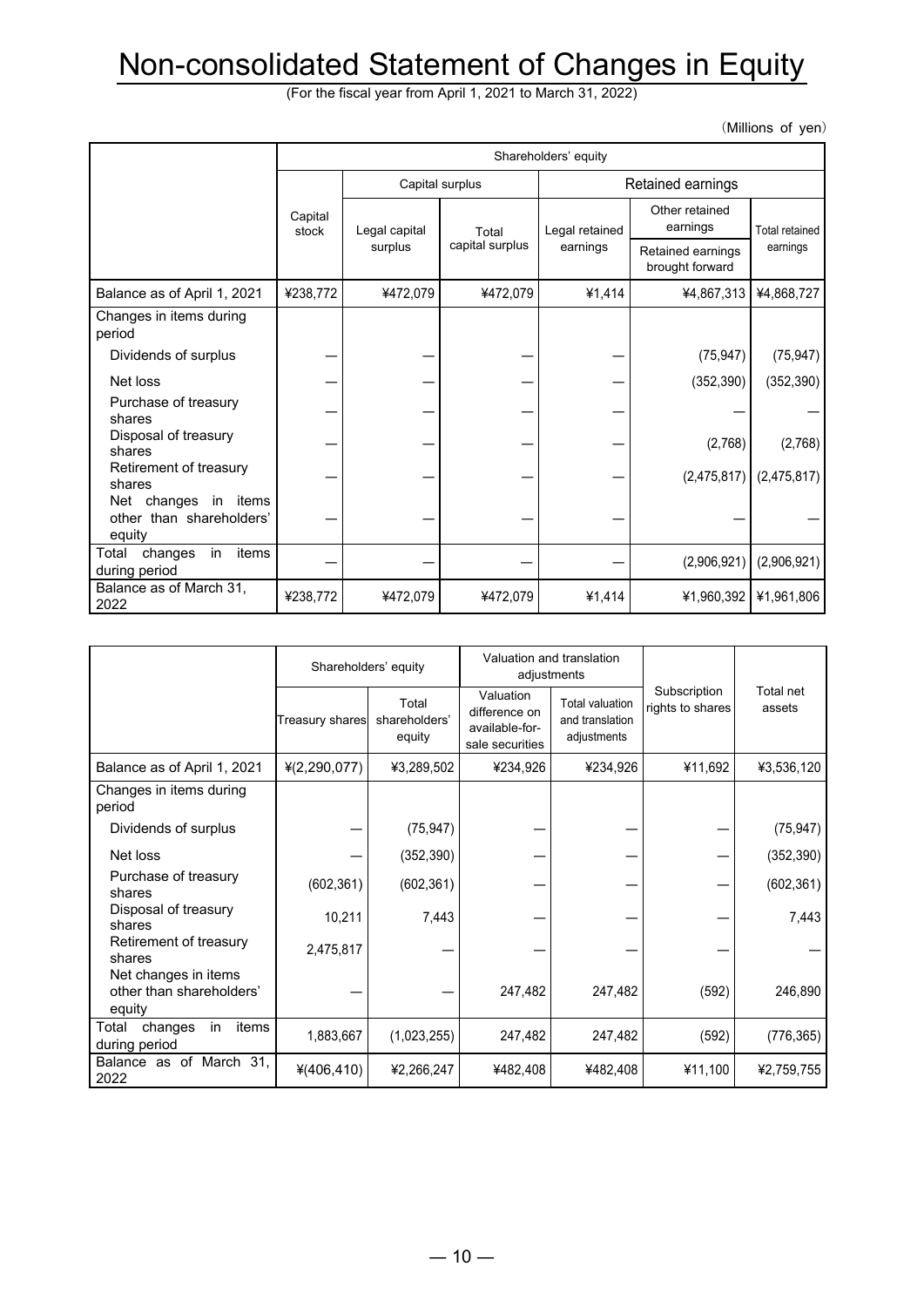# **Notes to Consolidated Financial Statements**

# **(Basis of Presentation of Consolidated Financial Statements)**

1. Basis of preparation of the consolidated financial statements

The consolidated financial statements of SoftBank Group Corp. and its subsidiaries are prepared on the basis of International Financial Reporting Standards ("IFRSs") pursuant to the provisions of the second sentence of the first paragraph of Article 120 of the Ordinance on Company Accounting, which allows companies to prepare consolidated financial statements with the omission of certain disclosures required under IFRSs.

Company names and abbreviations used in the notes, except as otherwise stated or interpreted differently in the context, are as follows:

| Company names / Abbreviations                                                                                 | Definition                                                             |  |
|---------------------------------------------------------------------------------------------------------------|------------------------------------------------------------------------|--|
| SoftBank Group Corp.                                                                                          | SoftBank Group Corp. (stand-alone basis)                               |  |
| The Company                                                                                                   | SoftBank Group Corp. and its subsidiaries                              |  |
| * Each of the following names or abbreviations indicates the respective company and its subsidiaries, if any. |                                                                        |  |
| SB Northstar or the asset<br>management subsidiary                                                            | <b>SB Northstar LP</b>                                                 |  |
| SVF <sub>1</sub>                                                                                              | SoftBank Vision Fund L.P. and its alternative investment vehicles      |  |
| SVF <sub>2</sub>                                                                                              | SoftBank Vision Fund II-2 L.P. and its alternative investment vehicles |  |
| SVF <sub>2</sub> LLC                                                                                          | SVF II Investment Holdings LLC                                         |  |
| <b>SBIA</b>                                                                                                   | SB Investment Advisers (UK) Limited                                    |  |
| <b>SBGA</b>                                                                                                   | <b>SB Global Advisers Limited</b>                                      |  |
| Arm                                                                                                           | Arm Limited                                                            |  |
| SoftBank Latin America Funds                                                                                  | <b>SBLA Latin America Fund LLC</b>                                     |  |
| <b>Fortress</b>                                                                                               | Fortress Investment Group LLC                                          |  |
| Sprint                                                                                                        | <b>Sprint Corporation</b>                                              |  |
| Alibaba                                                                                                       | Alibaba Group Holding Limited                                          |  |
| WeWork                                                                                                        | WeWork Inc.                                                            |  |
| MgmtCo                                                                                                        | <b>MASA USA LLC</b>                                                    |  |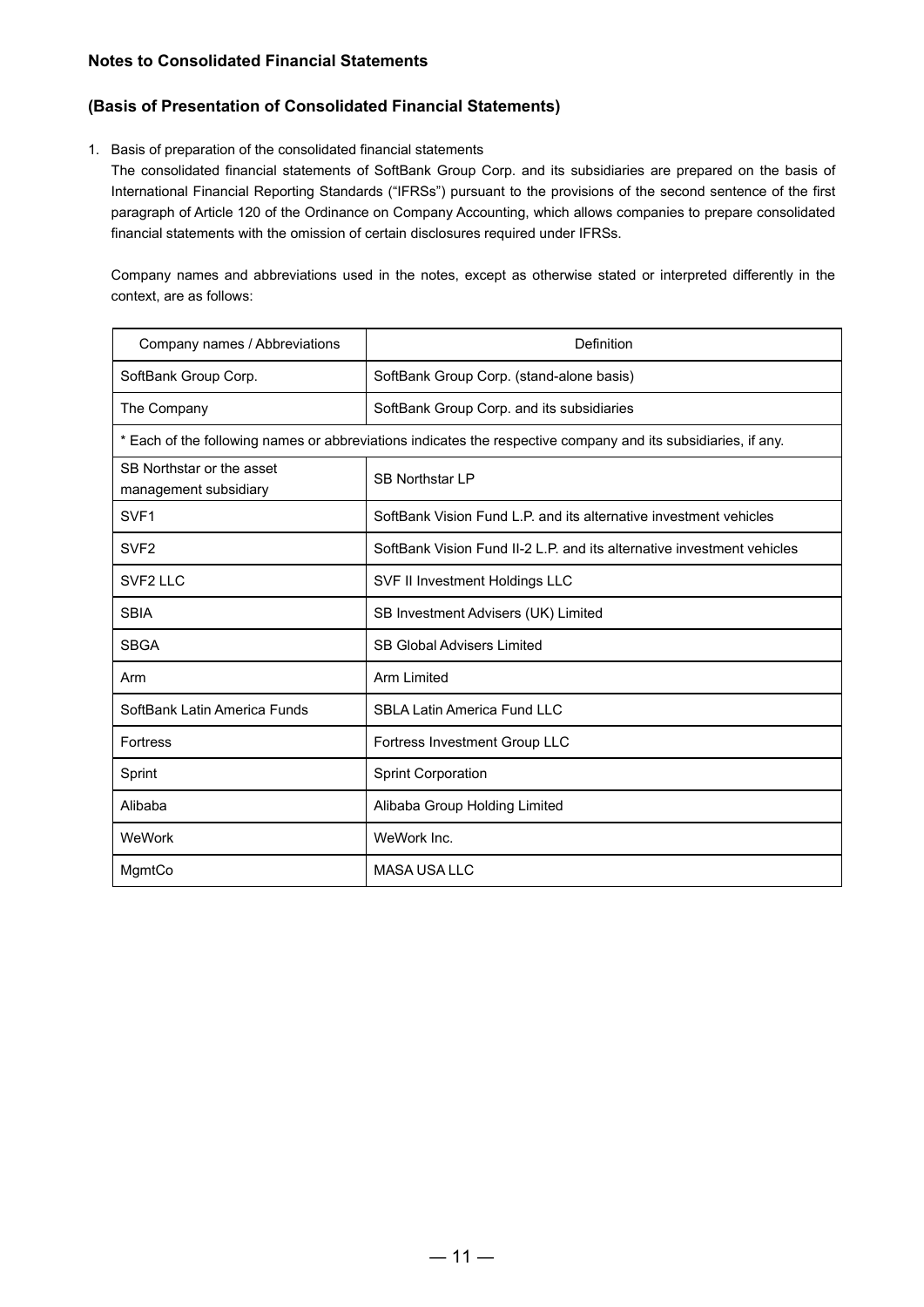Beginning of the fiscal year ended March 31, 2022, the description presented in the names of accounts has been changed as follows:

Consolidated Statement of Financial Position

| Previous                      | 2urrent                                |
|-------------------------------|----------------------------------------|
| Third-party interests in SVF1 | Third-party interests in SVF1 and SVF2 |

## Consolidated Statement of Income

| Previous                                | Current                                          |
|-----------------------------------------|--------------------------------------------------|
| Change in third-party interests in SVF1 | Change in third-party interests in SVF1 and SVF2 |

#### 2. Scope of consolidation

Number of consolidated subsidiaries: 1,316

Names of main consolidated subsidiaries

SoftBank Group Capital Limited, SoftBank Vision Fund L.P., SoftBank Vision Fund II-2 L.P., SoftBank Corp., Arm Limited, SBLA Latin America Fund LLC

- Name of the main entity newly consolidated and the reason thereof SB Global Advisers Limited Newly established
- Name of the main entity excluded from consolidation and the reason thereof Boston Dynamics, Inc. Sale of the stock held
- 3. Scope of entities applying equity method

Number of entities applying the equity method: 493 Name of the primary entity applying the equity method

Alibaba Group Holding Limited

Name of the main associate not accounted for under the equity method and the reason thereof

WeWork Inc. The Superstanding investments in associates made by SVF1 and SVF2 are investments held indirectly through venture capital organizations. Therefore, these investments are measured at fair value through profit or loss in accordance with Paragraph 18 of IAS 28 "Investments in Associates and Joint Ventures."

> In addition, common stock investments previously accounted for using the equity method continue to be accounted for using the equity method after the transfer of WeWork common shares to SVF2.

4. Matters regarding the equity method associates for the current fiscal year

The Company applies the equity method to its investment in Alibaba, an associate of the Company, on a three-month time lag, as it is impracticable to unify the reporting period of Alibaba due to the contract with Alibaba. Adjustments are made for significant transactions or events that occur during the intervening period and are publicly announced by Alibaba.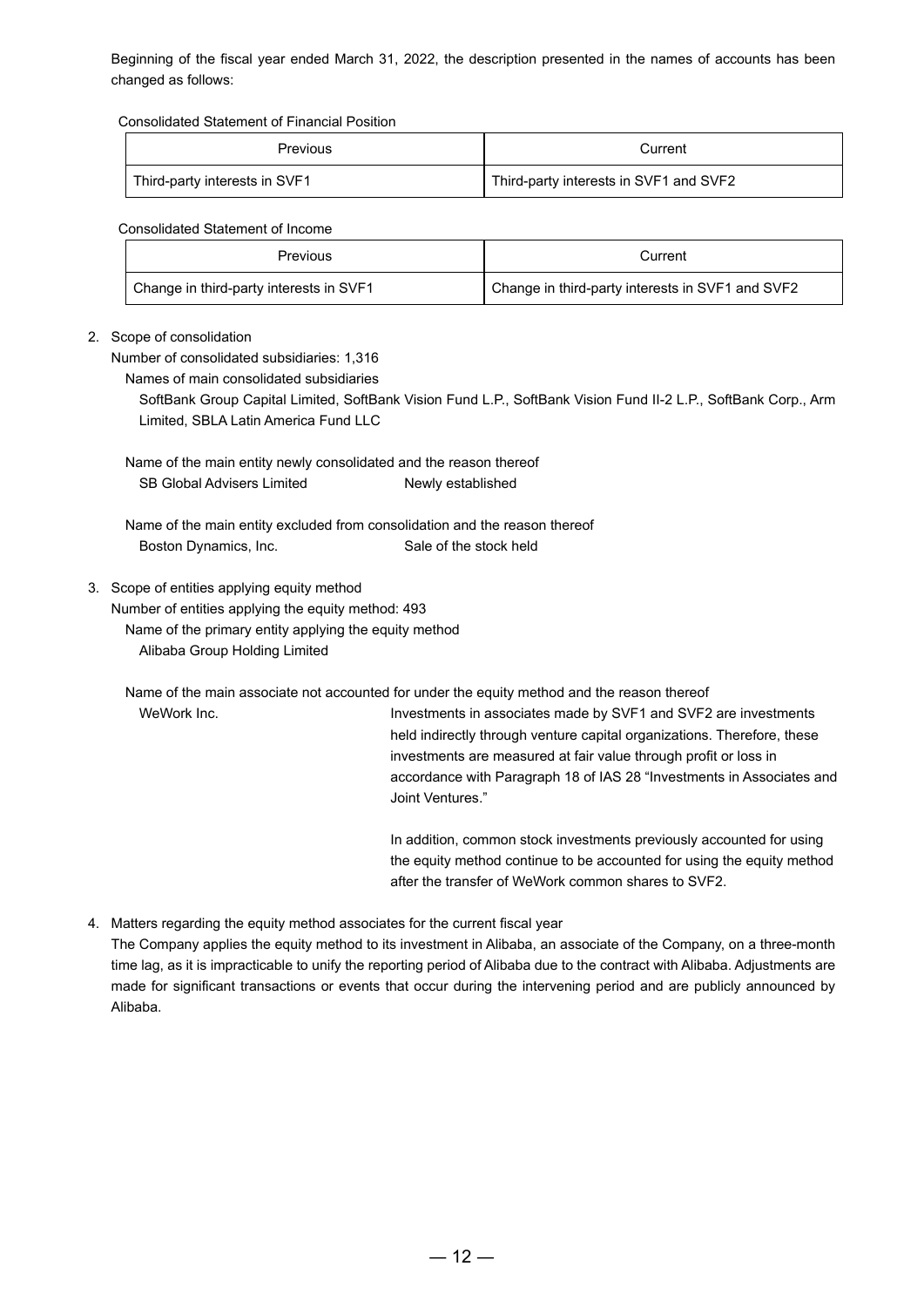- 5. Summary of significant accounting policies
	- (1) Evaluation standards and methods for financial instruments
	- a. Financial instruments

Financial assets and financial liabilities are recognized when the Company becomes a party to the contractual provisions of the instruments.

Financial assets and financial liabilities are measured at fair value at the time of initial recognition. Transaction costs that are directly attributable to the acquisition of financial assets and issuance of financial liabilities other than financial assets measured at fair value through profit or loss ("financial assets at FVTPL") and financial liabilities at fair value through profit or loss ("financial liabilities at FVTPL") are added to the fair value of the financial assets or deducted from the fair value of financial liabilities at the time of initial recognition. Transaction costs that are directly attributable to the acquisition or issuance of the financial assets at FVTPL or financial liabilities at FVTPL are recognized in profit or loss.

#### b. Non-derivative financial assets

Non-derivative financial assets are classified as "financial assets at amortized cost," "debt financial assets at fair value through other comprehensive income" ("debt financial assets at FVTOCI"), "equity financial assets at fair value through other comprehensive income ("equity financial assets at FVTOCI")", and "financial assets at FVTPL." The classification depends on the nature and purpose of the financial assets and is determined upon initial recognition.

All purchases and sales of financial assets made in the ordinary course of business are recognized and derecognized on a trade date basis. Purchases and sales made in the ordinary course of business refer to acquiring or disposing of financial assets under a contract that requires the delivery of assets within a timeframe established by regulation or convention in the marketplace.

#### (a) Financial assets measured at amortized cost

Financial assets are classified as "financial assets measured at amortized cost" if both of the following conditions are met:

- ・the financial assets are held within a business model for which the objective is to hold financial assets to collect contractual cash flows; and
- ・the contractual terms of the financial assets give rise on specified dates to cash flows that are solely payments of principal and interest on the principal amount outstanding.

Subsequent to initial recognition, financial assets at amortized cost are measured at amortized cost using the effective interest method, less any impairment. Interest income based on the effective interest rate is recognized in profit or loss.

#### (b) Debt financial assets at FVTOCI

Financial assets are classified as "debt financial assets at FVTOCI" if both of the following conditions are met:

- ・the financial assets are held within a business model for which the objective is achieved by both collecting contractual cash flows and selling financial assets; and
- ・the contractual terms of the financial assets give rise on specified dates to cash flows that are solely payments of principal and interest on the principal amount outstanding.

Subsequent to initial recognition, debt financial assets at FVTOCI are measured at fair value, and gains or losses arising from changes in fair value are recognized in other comprehensive income. Any cumulative amounts recognized in other comprehensive income are reclassified to profit or loss upon derecognition. Foreign exchange gains and losses arising on monetary financial assets classified as debt financial assets at FVTOCI and interest income calculated using the effective interest method relating to debt financial assets at FVTOCI are recognized in profit or loss.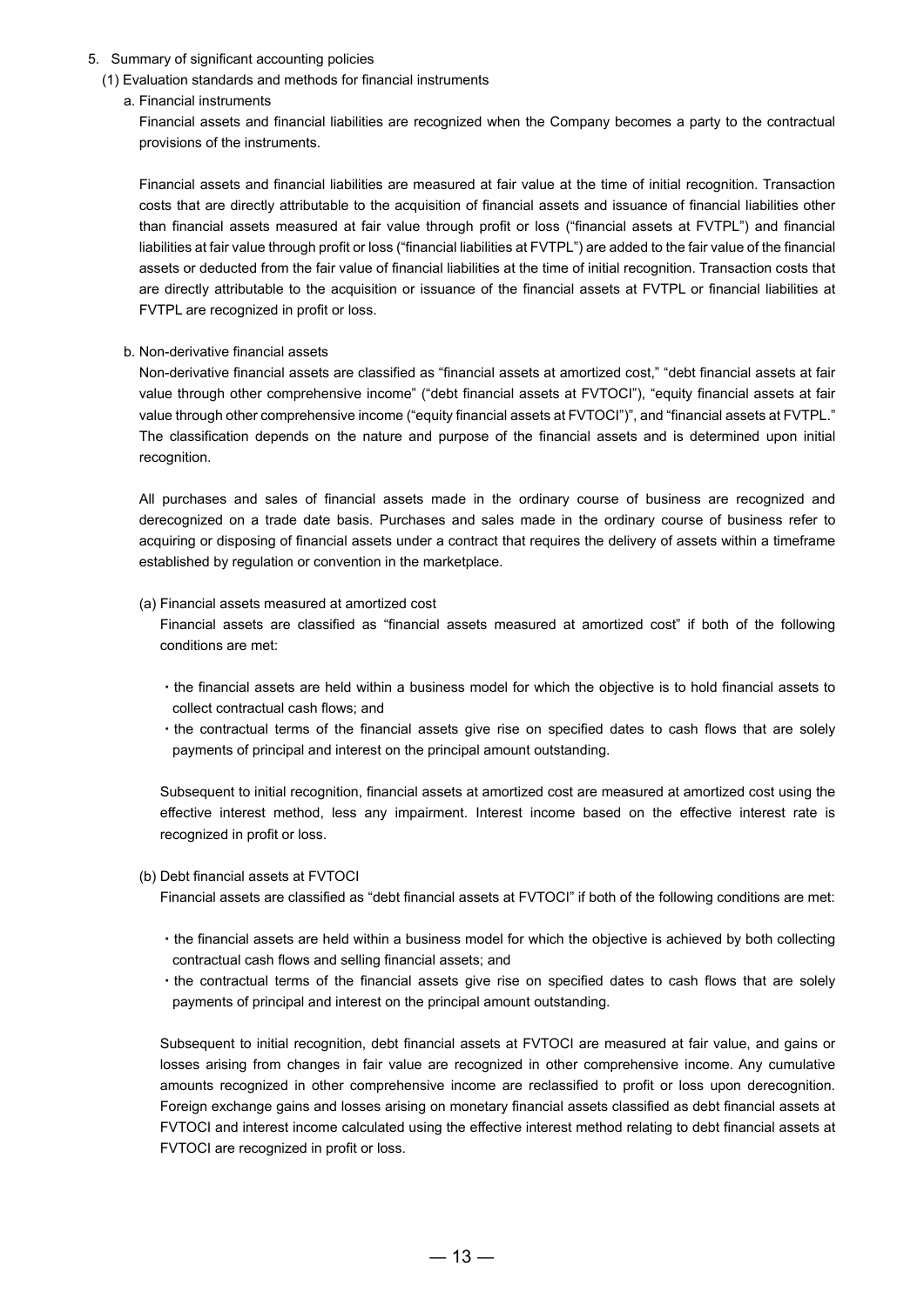#### (c) Equity financial assets at FVTOCI

At initial recognition, the Company has made an irrevocable election for equity financial assets that would otherwise be measured at fair value through profit or loss to present subsequent changes in fair value in other comprehensive income and classifies such investments as "equity financial assets at FVTOCI." Subsequent to initial recognition, equity financial assets at FVTOCI are measured at fair value, and gains or losses arising from changes in fair value are recognized in other comprehensive income.

When financial assets are derecognized or there is a significant or prolonged decline in fair value below the cost, cumulative gains and losses recognized in other comprehensive income are directly transferred to retained earnings. Dividends received on equity financial assets at FVTOCI are recognized in profit or loss.

#### (d) Financial assets at FVTPL

Financial assets are classified as "financial assets at FVTPL," if they are classified as neither "financial assets at amortized cost," "debt financial assets at FVTOCI," nor "equity financial assets at FVTOCI." Please refer to "(13) Significant accounting policies for the SoftBank Vision Funds segment" for the details of "Investments from SVF1 and SVF2 accounted for using FVTPL" in the consolidated statement of financial position. Neither financial assets are designated as measured at fair value through profit or loss to eliminate or significantly reduce an accounting mismatch.

Subsequent to initial recognition, financial assets at FVTPL are measured at fair value, and gains or losses arising from changes in fair value, dividend income, and interest income are recognized in profit or loss.

#### (e) Impairment of financial assets

A loss allowance is recognized for expected credit losses on financial assets at amortized cost, debt financial assets at FVTOCI, and contract assets under IFRS 15, "Revenue from Contracts with Customers." At each fiscal period end, the Company assesses whether the credit risk on financial assets has increased significantly since initial recognition. If the credit risk on financial assets has not increased significantly since initial recognition, the Company measures the loss allowance for financial assets at an amount equal to the 12-month expected credit losses. If the credit risk on financial assets has increased significantly since initial recognition, or for credit impaired financial assets, the Company measures the allowance account for the financial assets at an amount equal to the lifetime expected credit losses. However, the Company always measures the loss allowance at an amount equal to the lifetime expected credit losses for trade receivables and contract assets.

Expected credit losses are estimated in a way that reflects the following:

- ・an unbiased and probability-weighted amount that is determined by evaluating a range of possible outcomes;
- ・the time value of money; and
- ・reasonable and supportable information that is available without undue cost or effort at the reporting date about past events, current conditions, and forecasts of future economic conditions.

Provision of the loss allowance relating to the measurement is recognized in profit or loss. Reversal of the loss allowance is also recognized in profit or loss when events that would reduce the loss allowance occur in subsequent periods.

The carrying amount of financial assets is directly reduced against the loss allowance when the Company has no reasonable expectations of recovering financial assets in their entirety, or a portion thereof.

#### (f) Derecognition of financial assets

The Company derecognizes a financial asset when, and only when the contractual rights to the cash flows from the financial asset expire or when it transfers the financial asset and substantially all the risks and rewards of ownership of the financial asset.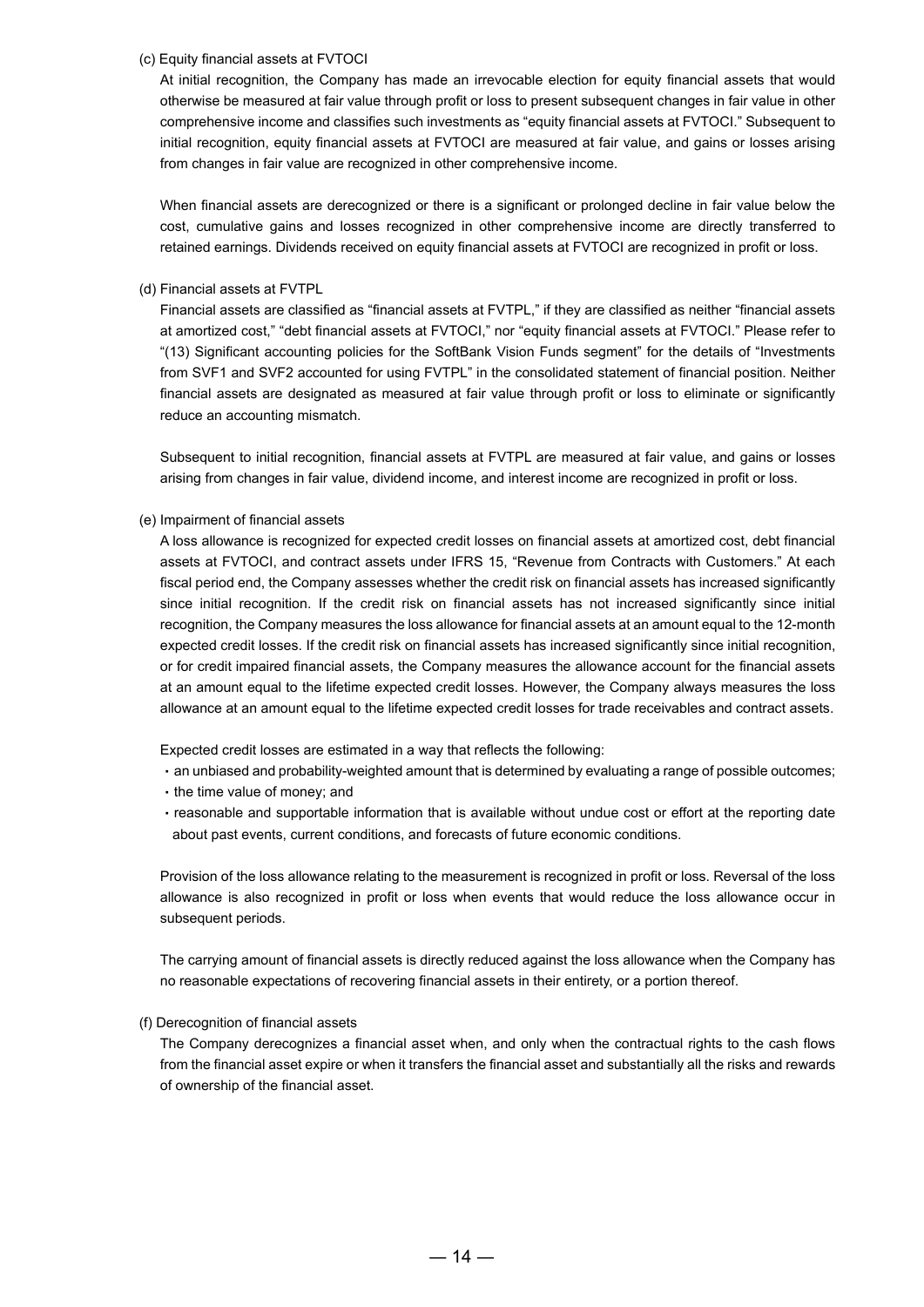c. Non-derivative financial liabilities

Non-derivative financial liabilities are classified into "financial liabilities at FVTPL" or "financial liabilities at amortized cost", and the classification is determined at initial recognition.

Non-derivative financial liabilities are classified into "financial liabilities at FVTPL" when the entire hybrid contract, including more than one embedded derivative, is designated as financial liabilities at FVTPL. Subsequent to initial recognition, financial liabilities at FVTPL are measured at fair value, and gains or losses arising from changes in fair value and interest costs are recognized in profit or loss.

Financial liabilities measured at amortized cost are measured using the effective interest method subsequent to the initial recognition.

The Company derecognizes financial liabilities when the Company's obligations are met or debt is discharged, cancelled, or expires.

#### d. Derivatives and hedge accounting

(a) Derivatives

The Company is engaged in derivative transactions, including foreign currency forward contracts, currency swaps, option contracts and collar transactions in order to manage its exposure to foreign exchange rates, interest rates and share price risks.

Derivatives are initially recognized at fair value at the date the derivative contracts are entered into and are substantially measured at their fair values at the end of the fiscal year. Changes in the fair value of derivatives are recognized in profit or loss immediately unless the derivative is designated and effective as a hedging instrument. Derivative financial assets not designated as hedging instruments are classified into "financial assets at FVTPL", and derivative financial liabilities not designated as hedging instruments are classified into "financial liabilities at FVTPL."

#### (b) Hedge accounting

The Company designates certain derivative transactions as hedging instruments and accounts for them as cash flow hedges.

At the inception of the hedge, the Company formally designates and documents the hedge relationship qualifying for hedge accounting, along with its risk management objectives and its strategies for undertaking various hedge transactions. At the inception of the hedge and on an ongoing basis, the Company evaluates whether the hedging instrument is highly effective in offsetting changes in fair values or cash flows of the relevant hedged item during the underlying period. Specifically, a hedge is determined to be effective when all of the following criteria are met:

(i) there is an economic relationship between the hedged item and the hedging instrument;

- (ii) the effect of credit risk does not dominate the value changes that result from that economic relationship; and
- (iii) the hedge ratio of the hedging relationship is the same as that resulting from the quantity of the hedged item the Company actually hedges and the quantity of the hedging instrument the Company actually uses to hedge the quantity of the hedged item.

If a hedging relationship ceases to meet the hedge effectiveness requirement relating to the hedge ratio but the risk management objective remains the same, the Company adjusts the hedge ratio so that the hedging relationship becomes effective again.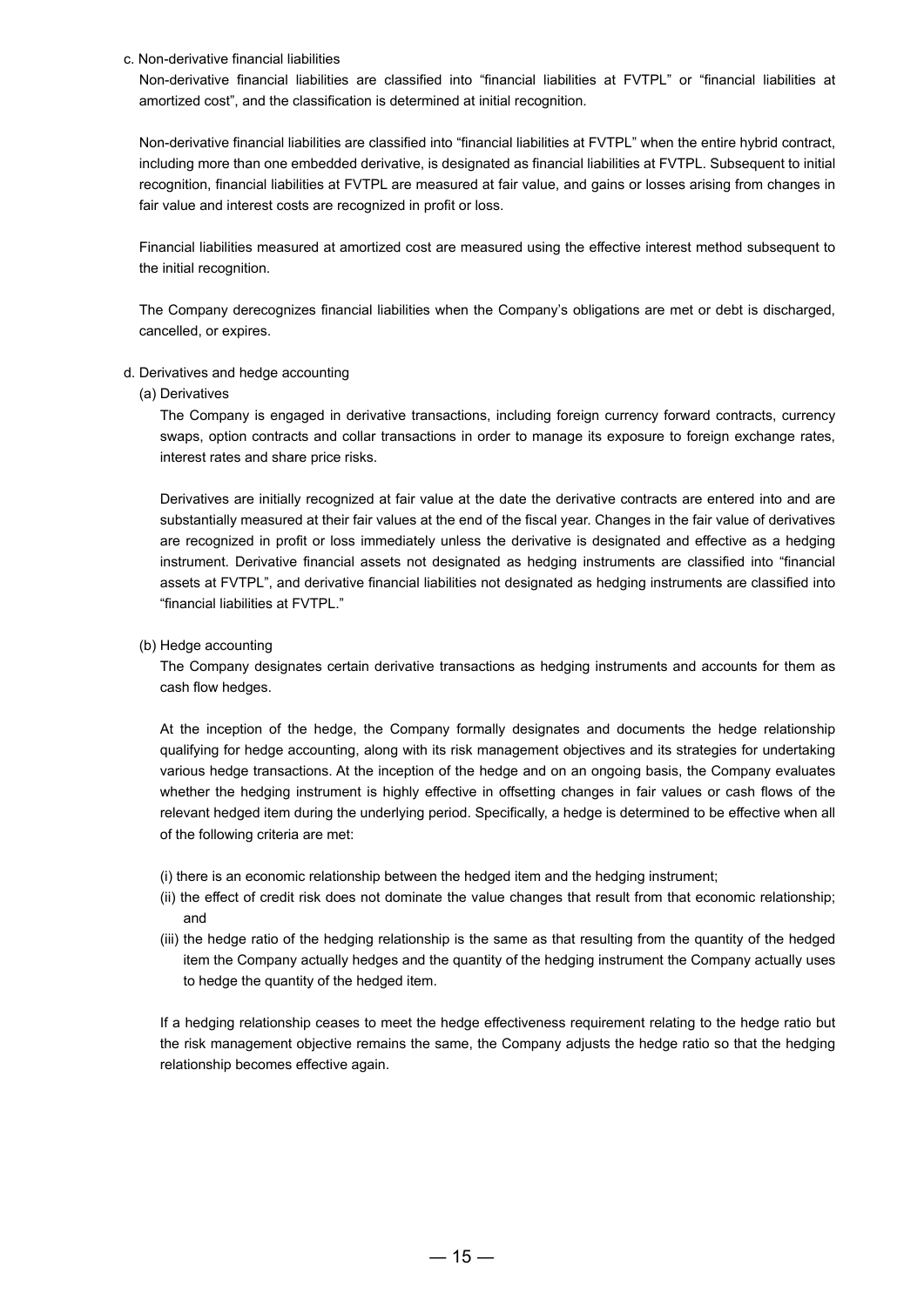The effective portion of changes in the fair value of derivatives that are designated and qualifying as cash flow hedges is recognized in other comprehensive income and accumulated in equity. Accumulated other comprehensive income is transferred to profit or loss through a line item relating to the hedged item in the consolidated statement of income in the year when the cash flows from the hedged item affect profit or loss. Any ineffective portion of changes in fair value of derivatives is recognized immediately in profit or loss.

When the hedged forecasted transaction subsequently results in the recognition of non-financial assets or nonfinancial liabilities, the Company transfers the accumulated other comprehensive income previously recognized in other comprehensive income and includes them in the measurement of initial cost of the non-financial assets or non-financial liabilities (basis adjustment).

The Company discontinues hedge accounting prospectively only when the hedging relationship ceases to meet the qualifying criteria, such as instances when the hedging instrument expires or is sold, terminated, or exercised.

When hedge accounting is discontinued, any related income included in accumulated other comprehensive income remains in equity and is reclassified to profit or loss when the forecasted transaction is ultimately recognized in profit or loss. When a forecasted transaction is no longer expected to be occurred, any related income included in accumulated other comprehensive income is immediately reclassified to profit or loss.

#### (c) Embedded derivatives

Derivatives embedded in non-derivative financial assets host contracts ("embedded derivatives") are not separated from the host contracts and accounted for as hybrid contracts in its entirety.

When the economic characteristics and risks of the derivatives embedded in non-derivative financial liabilities host contracts ("embedded derivatives") are not closely related to the economic characteristics and risks of the host contracts and the whole financial instruments, including the embedded derivatives, are not classified as financial liabilities at FVTPL, the embedded derivatives are separated from the host contracts and accounted for separately as derivatives. If it is required to separate embedded derivatives from their host contracts, but the Company is unable to measure the embedded derivatives separately either at acquisition or at the end of a subsequent fiscal period, the Company designates and accounts for the entire hybrid contract as financial liabilities at FVTPL.

#### (2) Evaluation standards and methods for inventories

Inventories are stated at the lower of cost or net realizable value. Inventories mainly consist of mobile devices and accessories. Their costs comprise all costs of purchase and other costs incurred in bringing the inventories to their present location and condition. The costs are mainly calculated by the moving-average method.

Net realizable value is calculated based on the estimated selling price in the ordinary course of business, less estimated costs necessary to make the sale.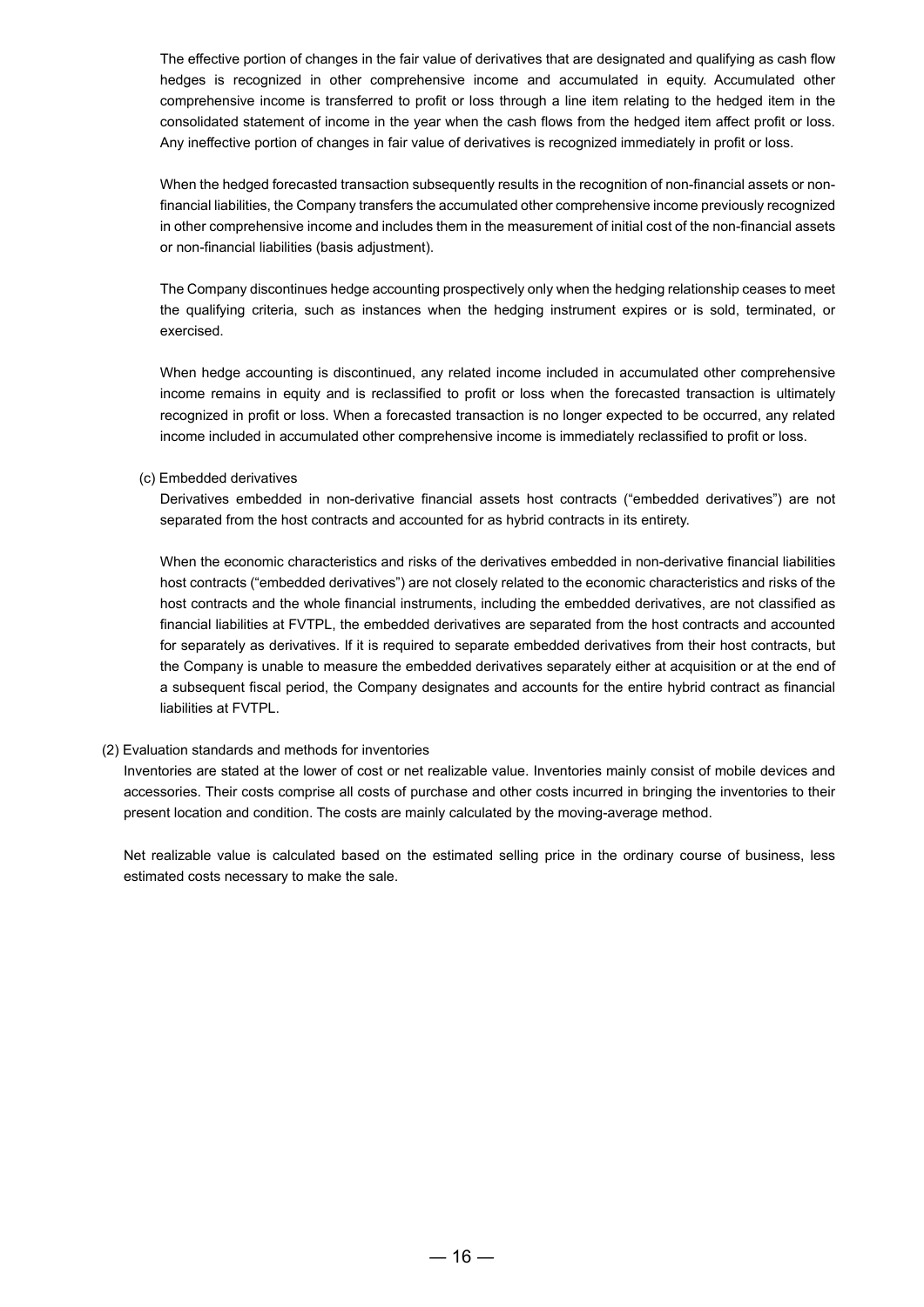(3) Evaluation standards, valuation methodologies, and depreciation or amortization methods for property, plant and equipment and intangible assets

a. Property, plant and equipment

The Company uses the cost model for measurement of property, plant and equipment in which the assets are measured on a historical cost basis, less accumulated depreciation and accumulated impairment losses. Historical cost includes costs directly attributable to the acquisition of the asset and the initial estimated costs related to disassembly, retirement, and site restoration.

Property, plant and equipment are depreciated mainly using the straight-line method over the estimated useful lives of each component. The depreciable amount is calculated as the cost of an asset, less its residual value. Land and construction in progress are not depreciated.

The estimated useful lives of major components of property, plant and equipment are as follows:

| <b>Buildings and structures</b>                                         |                |
|-------------------------------------------------------------------------|----------------|
| <b>Buildings</b>                                                        | 20 - 50 years  |
| Structures                                                              | 10 - 50 years  |
| <b>Building fixtures</b>                                                | $3 - 22$ years |
| Telecommunications equipment                                            |                |
| Wireless equipment, switching equipment,<br>and other network equipment | $5 - 15$ years |
| <b>Towers</b>                                                           | 10 - 42 years  |
| Other                                                                   | $5 - 30$ years |
| Furniture, fixtures, and equipment                                      |                |
| I eased mobile devices                                                  | $2 - 3$ years  |
| Other                                                                   | $2 - 25$ years |
| Machinery                                                               |                |
| Power plant and related equipment                                       | 35 years       |
| Other                                                                   | $3 - 5$ years  |

The depreciation methods, useful lives, and residual values of assets are reviewed at the end of each fiscal year, and any changes are applied prospectively as a change in accounting estimate.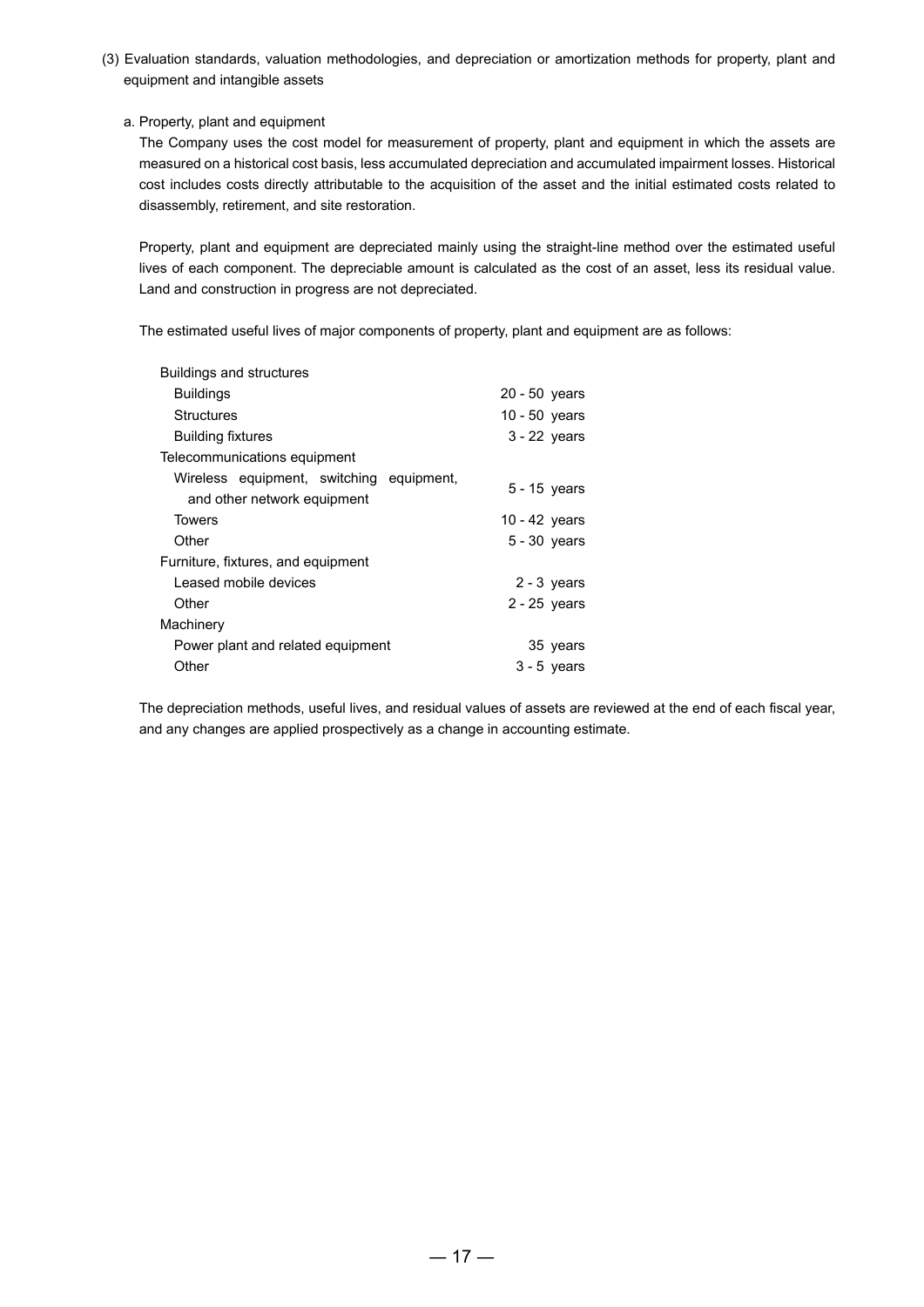b. Intangible assets

The Company uses the cost model for measurement of intangible assets in which the assets are measured at historical cost, less accumulated amortization and accumulated impairment losses.

Intangible assets acquired individually are measured at cost upon initial recognition. Intangible assets acquired in a business combination are recognized separately from goodwill upon initial recognition and are measured at fair value at the acquisition date. Any internally generated research and development expenditure is recognized as an expense in the period in which it is incurred, except for expenditures on development activities eligible for capitalization (internally generated intangible assets). The amount initially recognized for internally generated intangible assets is the sum of the expenditures incurred from the date when the intangible asset first meets all of the capitalization criteria to the date the development is completed.

There are intangible assets with finite useful lives and intangible assets with indefinite useful lives. The intangible assets with finite useful lives are amortized over the estimated useful lives by the straight-line method.

The estimated useful lives of major categories of intangible assets with finite useful lives are as follows:

| Customer relationships                | 11 - $25$ years |
|---------------------------------------|-----------------|
| Software                              | $5 - 10$ years  |
| <b>Technologies</b>                   | $8 - 20$ years  |
| Spectrum migration costs              | 18 years        |
| Management contracts                  | $5 - 10$ years  |
| Trademarks (with finite useful lives) | $8 - 10$ years  |
| Other                                 | $2 - 20$ years  |

Amortization methods, useful lives, and residual values of assets are reviewed at the end of each fiscal year, and any changes are applied prospectively as a change in accounting estimate.

Spectrum migration costs are the amounts that the Company incurred in connection with the costs arising from the migration of the existing users to the other frequency spectrum, which is assigned to SoftBank Corp, based on the termination campaign. Useful lives are estimated based on the actual utilization of the frequency spectrum in the past.

Intangible assets with indefinite useful lives are as follows:

・ Trademarks (with indefinite useful lives)

The intangible assets with indefinite useful lives and the intangible assets that are not yet available for use are not amortized. The impairment of these assets is described in "(6) Impairment of property, plant and equipment; rightof-use assets; intangible assets; and goodwill."

The Company does not apply IFRS 16 "Leases" to leases of intangible assets.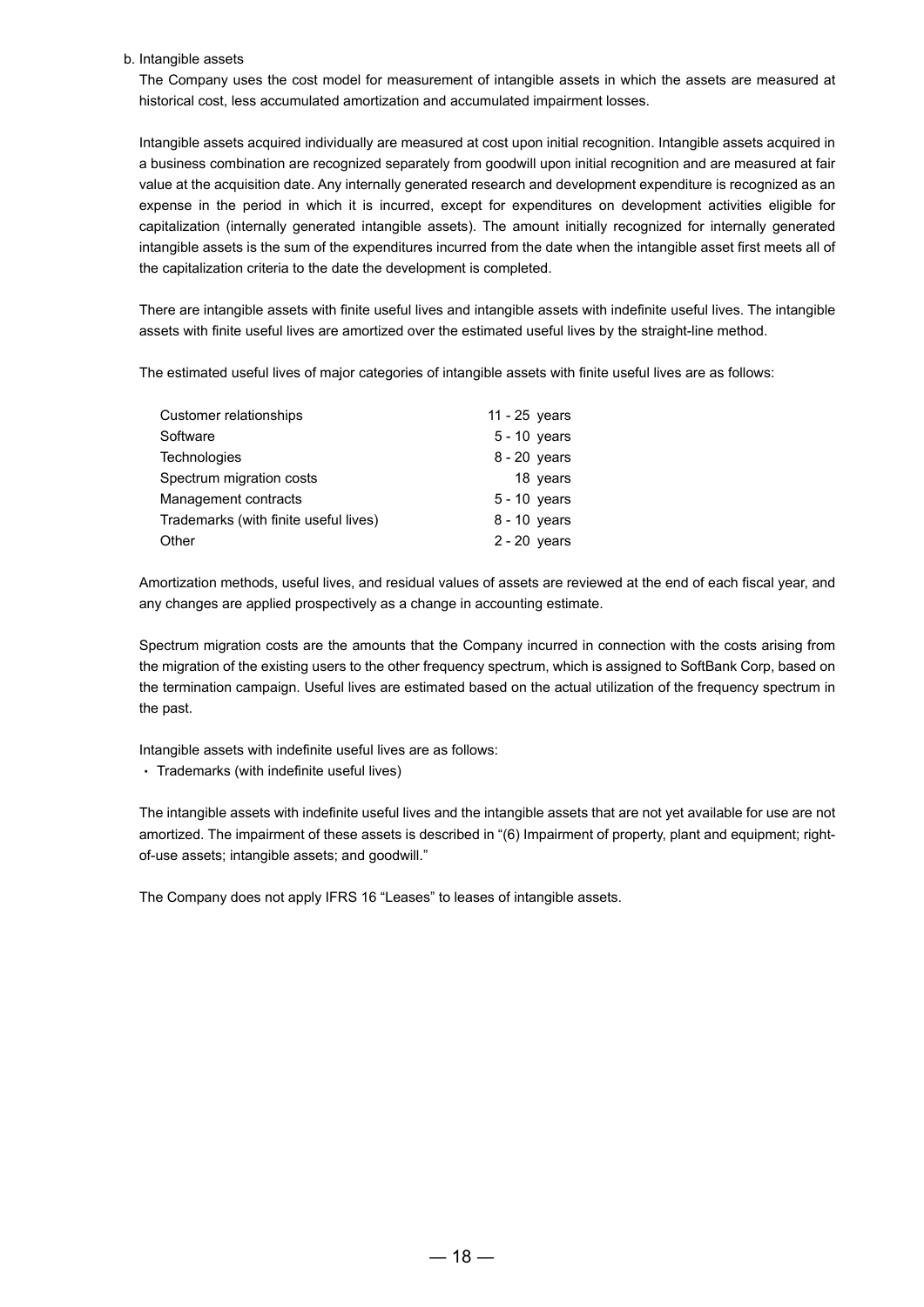## (4) Lease

# a. Overall

(a) Identifying a lease

At inception of a contract, the Company assesses whether the contract is, or contains, a lease. The Company deems a contract is, or contains, a lease if the contract conveys the right to control the use of an identified asset for a period of time in exchange for consideration. If the following conditions are met, the Company deems that the contract conveys the right to control the use of an identified asset.

- i. The use of the identified asset is specified in a contract and the lessor does not have the right to substitute the asset.
- ii. Throughout the period of use, the lessee has the right to obtain substantially all of the economic benefits from use of the identified asset.
- iii. The lessee has the right to direct the use of the identified asset. Where the relevant decisions about how and for what purpose the asset is used are predetermined, the lessee is deemed to have the right to direct the use of the identified asset if:
	- ・the lessee has the right to operate the asset; or
	- ・the lessee designed the asset in a way that predetermines how and for what purpose the asset will be used.
- (b) Lease term
	- The lease term is determined as the non-cancellable period of a lease, together with both:
	- ・periods covered by an option to extend the lease if the lessee is reasonably certain to exercise that option; and
	- ・periods covered by an option to terminate the lease if the lessee is reasonably certain not to exercise that option.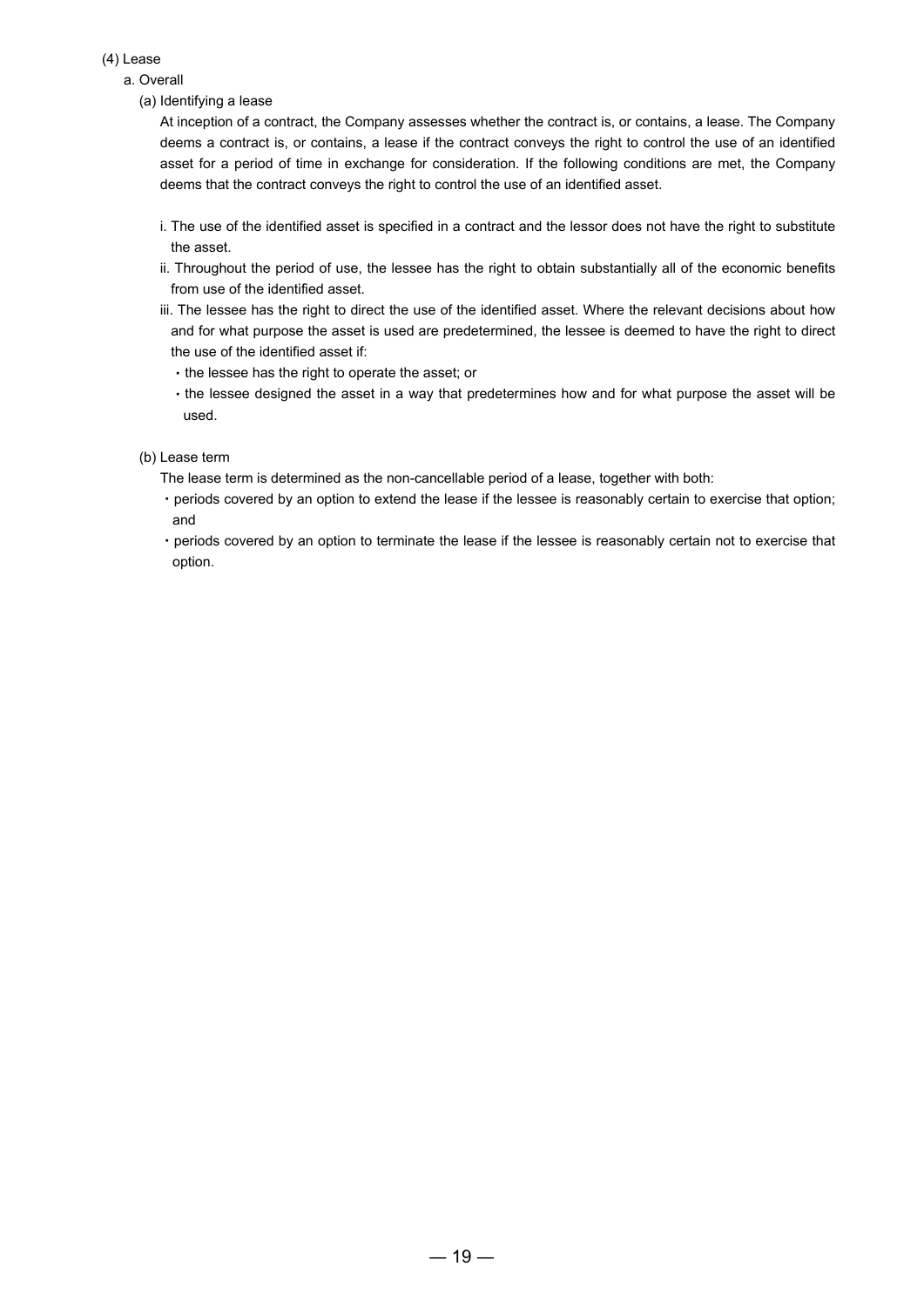#### b. Lessee

(a) Separating components of a contract

For a contract that is, or contains, a lease, the Company accounts for each lease component within the contract as a lease separately from non-lease components of the contract by allocating the consideration in the contract to each lease component on the basis of the relative stand-alone price of the lease component and the aggregate stand-alone price of the non-lease components.

#### (b) Lease transactions of intangible assets

The Company does not apply IFRS 16 "Leases" to leases of intangible assets.

(c) Right-of-use asset

At the commencement date, the Company recognizes a right-of-use asset and a lease liability. The right-ofuse asset is initially measured at cost. The cost of the right-of-use asset comprises: the amount of the initial measurement of the lease liability; any lease payments made at or before the commencement date; any initial direct costs; and an estimate of costs to be incurred in dismantling and removing the underlying asset, restoring the site on which it is located or restoring the underlying asset; less any lease incentives received.

After the initial measurement, the right-of-use asset is depreciated on a straight-line basis: (a) over the estimated useful life if the transfer of ownership of the underlying asset is certain; or (b) over the shorter of the lease term or the estimated useful life of the leased asset if the transfer of ownership is not certain. The estimated useful life of the right-of-use asset is determined by the same method applied to property, plant and equipment. Further, if the right-of-use asset is impaired, an impairment loss is deducted from the carrying amount of the right-of-use asset.

(d) Lease liability

At the commencement date, the Company measures the lease liability at the present value of the lease payments that will be paid over the lease term after that date. In calculating the present value, the interest rate implicit in the lease is used as a discount rate if that rate can be readily determined. If that rate cannot be readily determined, the Company's incremental borrowing rate is used.

The lease payments included in the measurement of the lease liability mainly comprise: fixed payments; lease payments to be made during extension periods, if the lease term reflects the exercise of an option to extend the lease; and payments of penalties for terminating the lease, if the lease term reflects the exercise of an option to terminate the lease.

After the initial measurement, the lease liability is measured at amortized cost using an effective interest method. The lease liability is remeasured if there is a change in future lease payments resulting from a change in an index or a rate, if there is a change in the amounts expected to be payable under a residual value guarantee, or if there is a change in the assessment of the possibility of an option to extend or terminate the lease being exercised.

If the lease liability is remeasured, the carrying amount of the right-of-use asset is also adjusted by the amount of the remeasurement of the lease liability. However, if the amount of liability reduced by the remeasurement of the lease liability exceeds the carrying amount of the right-of-use asset, any remaining amount of the remeasurement after reducing the right-of-use asset to zero is recognized in profit or loss.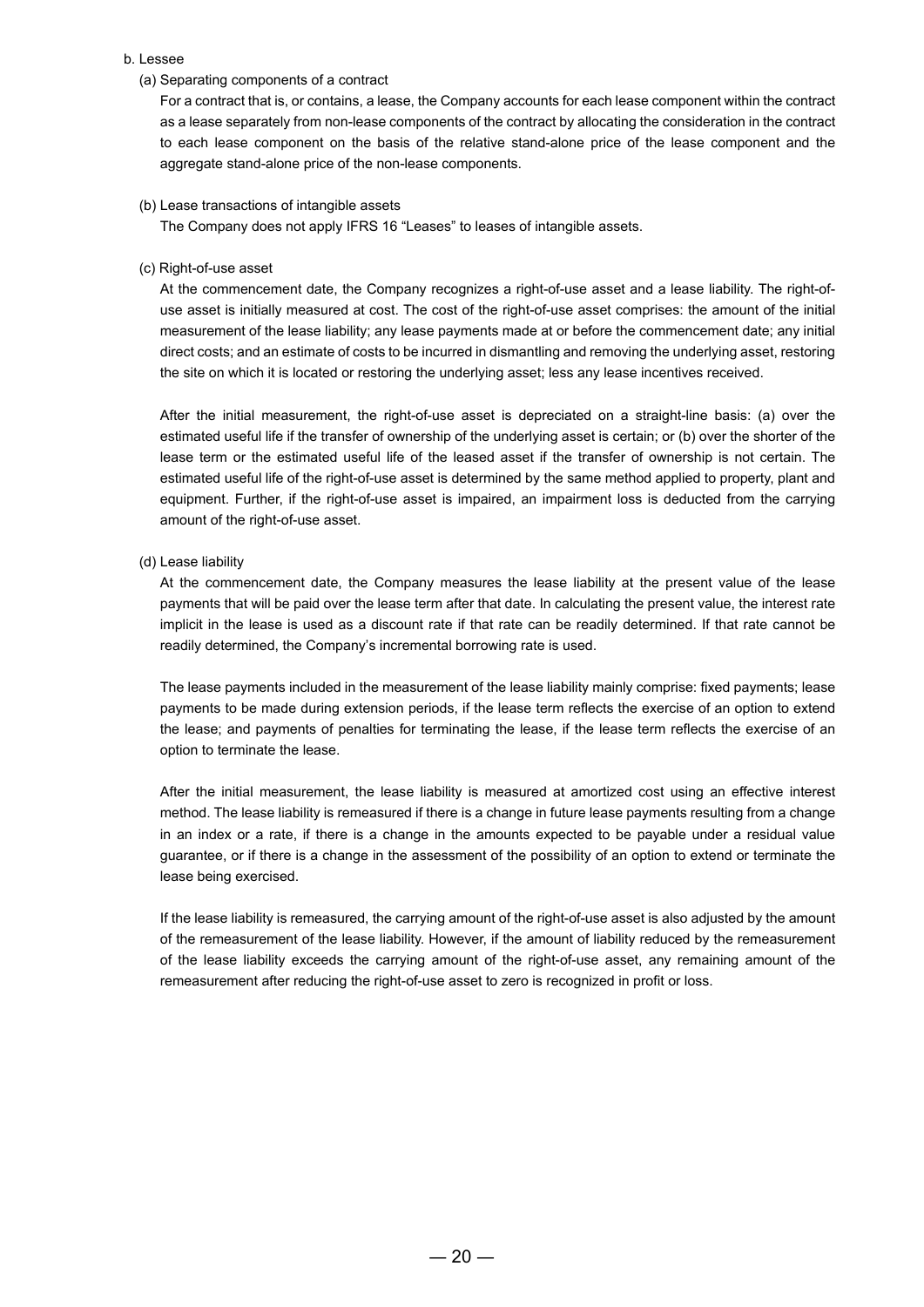#### c. Lessor

(a) Separating components of a contract

For a contract that is, or contains, a lease, the Company allocates the consideration in the contract applying IFRS 15 "Revenue from Contracts with Customers" to lease components and non-lease components of the contract.

#### (b) Classification of leases

At the commencement of a lease contract, the Company classifies whether the contract is a finance lease or an operating lease. A lease is classified as a finance lease if it transfers substantially all the risks and rewards incidental to ownership of an underlying asset. Otherwise, a lease is classified as an operating lease. The Company assesses that substantially all the risks and rewards incidental to ownership of an underlying asset are transferred in cases where the lease term is for a major part of the economic life of the underlying asset, or the amount of present value of the lease payments is substantially all the amount of fair value of the asset.

#### (c) Sublease classification

If the Company is a party to a sublease contract, the Company accounts for the head lease (lessee) and the sublease (lessor) separately. When classifying the sublease as a finance lease or an operating lease, the Company considers the risks and rewards incidental to, and the useful life of, the right-of-use asset that is recognized by the Company in the head lease, instead of that of the leased asset.

#### (d) Recognition and measurement

Lease receivables in finance leases are recorded as the uncollected amount of net lease receivables, as of the date the lease is determined and through its maturity. Lease receivables are apportioned between financing income and the repayments of the lease receivables. Lease receivables are measured at amortized cost using the effective interest method. Interest income based on the effective interest rate is recognized in profit or loss.

Total lease payments received from operating leases received during the lease term are recognized as income on a straight-line basis over the lease term.

#### (5) Accounting treatment of goodwill

Please refer to "(12) Accounting treatment for business combinations" for the measurement of goodwill at initial recognition. Goodwill is measured at cost, less accumulated impairment losses.

Goodwill is not amortized and is tested for impairment when there is an indication of impairment in cash-generating units or groups of cash-generating units to which goodwill has been allocated, and annually, regardless of any indication of impairment. Impairment is described in "(6) Impairment of property, plant and equipment; right-of-use assets; intangible assets; and goodwill."

Any excess of the cost of acquisition of an associate or joint venture over the Company's interest in the net fair value of the identifiable assets and liabilities recognized at the date of acquisition is recognized as goodwill and included within the carrying amount of investment in the relevant company. Because goodwill is not separately recognized, it is not tested for impairment separately. Instead, the entire carrying amount of the investment in associates or joint ventures, including goodwill, is tested for impairment as a single asset whenever objective evidence indicates the investment may be impaired.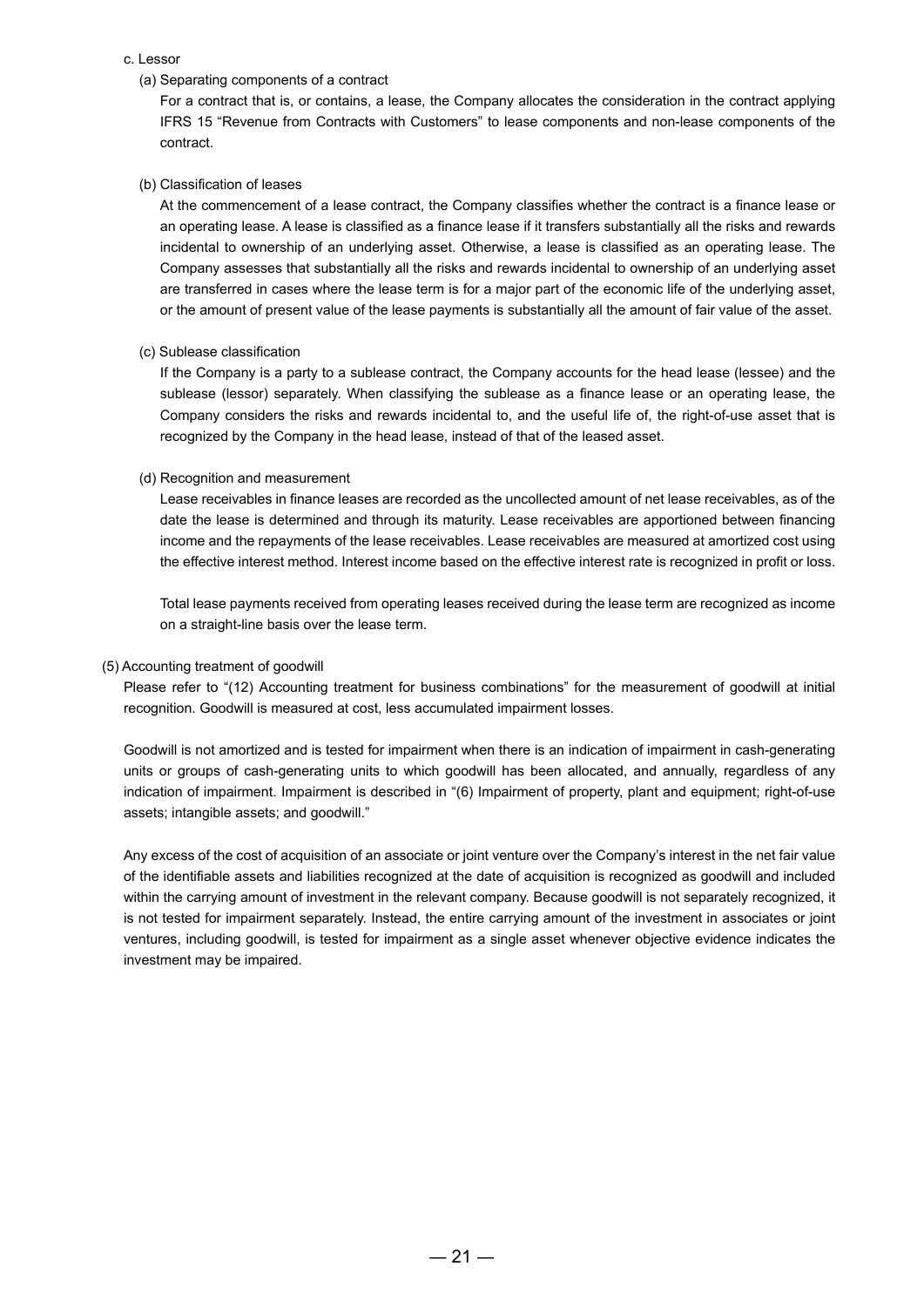- (6) Impairment of property, plant and equipment; right-of-use assets; intangible assets; and goodwill
	- a. Impairment of property, plant and equipment; right-of-use assets; and intangible assets

At the end of fiscal year, the Company determines whether there is any indication that property, plant and equipment, right-of-use assets; and intangible assets may be impaired.

If any such indication exists, the recoverable amount of the asset is estimated. When it is not possible to estimate the recoverable amount of an individual asset, the Company estimates the recoverable amount of the cashgenerating unit to which the asset belongs. A cash-generating unit is the smallest identifiable group of assets that generates cash inflows that are largely independent of the cash inflows from other assets or groups of assets.

The intangible assets with indefinite useful lives and intangible assets that are not yet available for use are tested for impairment annually, regardless of whether there is any indication of impairment.

The recoverable amount is the higher of fair value, less costs to sell, or value in use. In assessing value in use, the estimated future cash flows are discounted to their present value using a pretax discount rate that reflects the time value of money and the risks specific to the asset.

If the recoverable amount of an asset or cash-generating unit is estimated to be less than its carrying amount, the carrying amount of the asset or cash-generating unit is reduced to its recoverable amount, and an impairment loss is recognized in profit or loss.

At the end of the fiscal year, the Company evaluates whether there is any indication that an impairment loss recognized in prior years for assets other than goodwill has decreased. If such indication of a reversal of an impairment loss exists, the recoverable amount of the asset or cash-generating unit is estimated. If the recoverable amount of an asset or cash-generating unit is estimated to be higher than its carrying amount, a reversal of an impairment loss is recognized to the extent the increased carrying amount does not exceed the lower of the recoverable amount or the carrying amount (less depreciation and amortization) that would have been recognized had no impairment loss been recognized.

b. Impairment of goodwill

At the end of the fiscal year and at the end of each quarter, the Company determines whether there is any indication that goodwill may be impaired.

Goodwill is allocated to each of the cash-generating units or groups of cash-generating units that are expected to benefit from the synergies arising from the business combination, and it is tested for impairment annually, regardless of any indication of impairment, and when there is an indication that the cash-generating unit or groups of cash-generating units may be impaired. If, at the time of the impairment test, the recoverable amount of the cash-generating unit or groups of cash-generating units is less than its carrying amount, the impairment loss is allocated first to reduce the carrying amount of any goodwill allocated to the cash-generating unit or groups of cash-generating units and then to the other assets pro rata based on the carrying amount of each asset in the unit or groups of cash-generating units.

Any impairment loss for goodwill is recognized directly in profit or loss and will not be reversed in subsequent periods.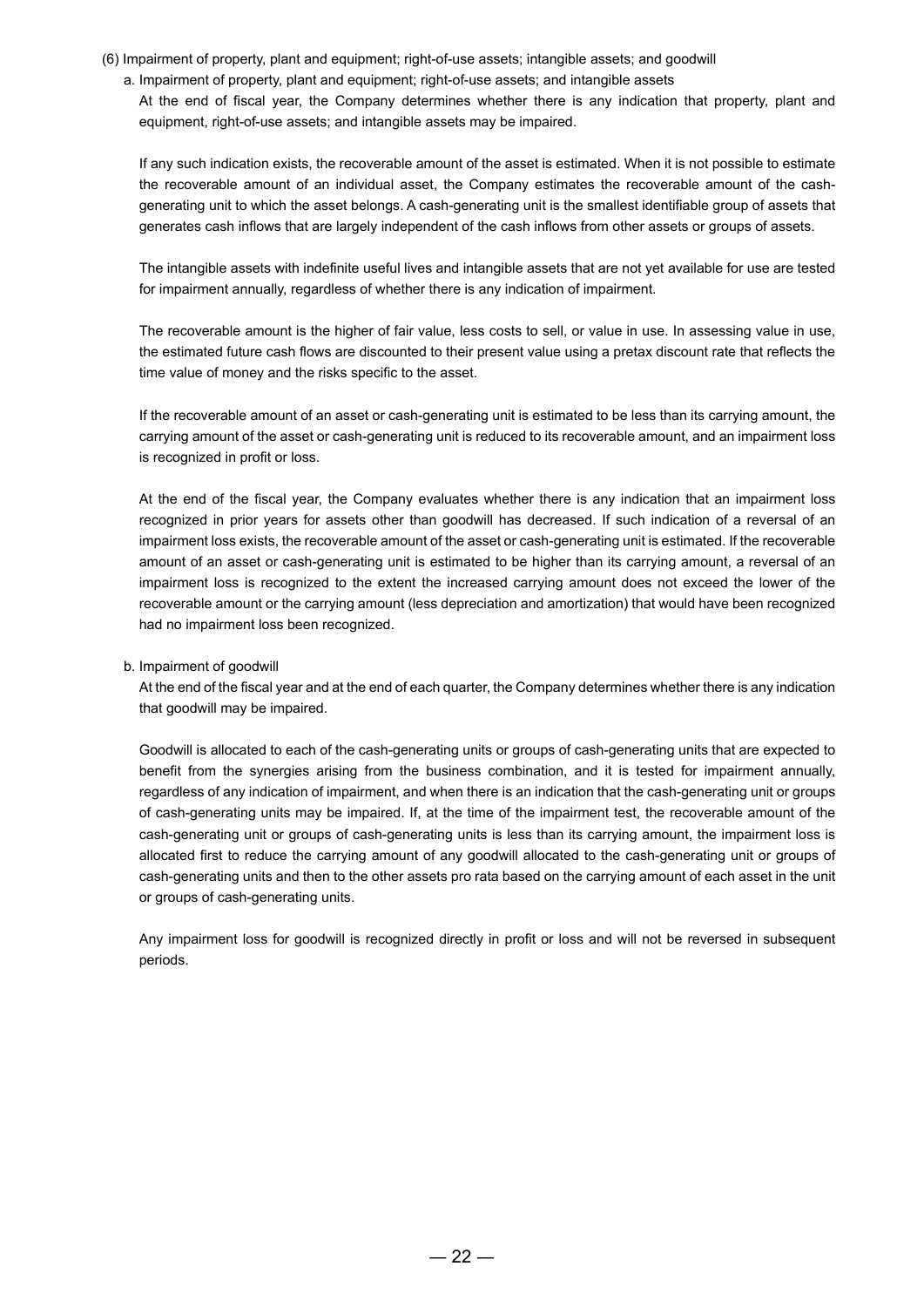#### (7) Criteria for recording significant provisions

Provisions are recognized when the Company has a present legal or constructive obligation as a result of a past event, it is probable that the Company will be required to settle the obligation, and a reliable estimate can be made of the amount of the obligation.

Provisions are measured using the estimated future cash flows, discounted using a pretax rate reflecting the time value of money and the specific risks of the liability, after taking into account the risks and uncertainties surrounding the obligation at the end of the fiscal year.

The Company mainly recognizes asset retirement obligations and provisions for loss on contract.

For provisions for loss on contract, the amount of losses is estimated and recorded as deemed necessary to prepare for future losses incurred in fulfilling contracts with customers.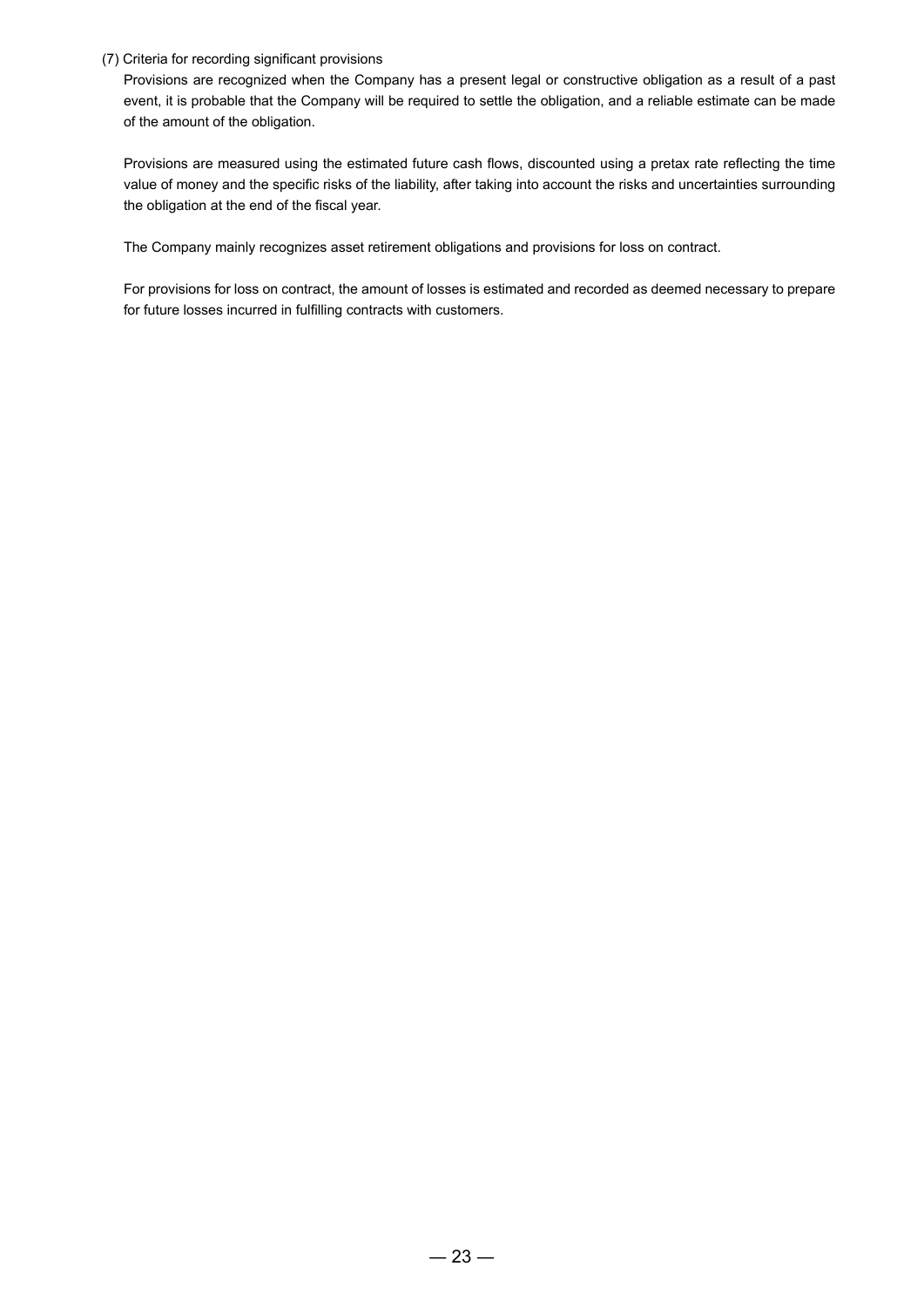#### (8) Revenue recognition

The Company's main accounting policy for revenue recognition is as follows:

#### SoftBank segment

The SoftBank segment provides mobile services, sales of mobile devices, broadband services and solutions services in Japan, mainly through SoftBank Corp., and internet advertising and e-commerce business through Yahoo Japan Corporation and LINE Corporation.

#### a. Consumer business

(a) Mobile services and sales of mobile devices

The Company provides mobile services, which consist of voice call services, data transmission services, and related optional services to subscribers, and sells mobile devices to customers.

In providing mobile services, sales revenue is mainly generated from basic monthly charges, mobile services, and other fees. Revenues from the sales of mobile devices are generated from the sales of mobile devices and accessories to subscribers or dealers.

The business flow of the above transactions consists of "Indirect" sales, where the Company sells mobile devices to dealers and enters into mobile communications service contracts with subscribers through dealers, and "Direct" sales, where the Company sells mobile devices to subscribers and enters into mobile communications service contracts directly with subscribers.

In mobile services, the contractual period is defined as the period in which the party to the contract has present enforceable rights and obligations based on the terms of the contract with the subscriber. If the subscriber is granted an option to renew the contract and it is determined that the option provides the subscriber with a "material right", a separate performance obligation is identified. As a practical alternative to estimating the stand-alone selling price of the option that represents a performance obligation, the Company allocates the transaction price to the mobile communications services related to the option by reference to the mobile communications services expected to be provided and the corresponding expected consideration.

Basic charges and mobile service fees are billed to subscribers on a monthly basis and are generally due within one month. Mobile device payments for indirect sales are billed to dealers at the time of sale to the respective dealers and are generally due within one month. In addition, mobile device payments for direct sales can be paid in full at the time of sale or paid in monthly installment over the contract period, normally due within one month. As a result of both quantitative and qualitative analysis, the Company has determined that these transaction prices do not include significant financing components due to the timing of payments and have not been adjusted for such financing components. When the period between the revenue recognition and the payment is one year or less, the Company does not make an adjustment for significant financing components, as a practical expedient.

For mobile services and sales of mobile devices, the Company is obliged to allow returns and provide refunds for a certain period of time after the inception of the contract. Return and refund obligations are estimated and deducted from transaction prices for each type of goods and services based on historical experience.

The Company provides optional additional warranty services for mobile devices. Under the contracts in which these services are provided, the services are identified as separate performance obligations, and are recognized as revenue when they are provided to subscribers.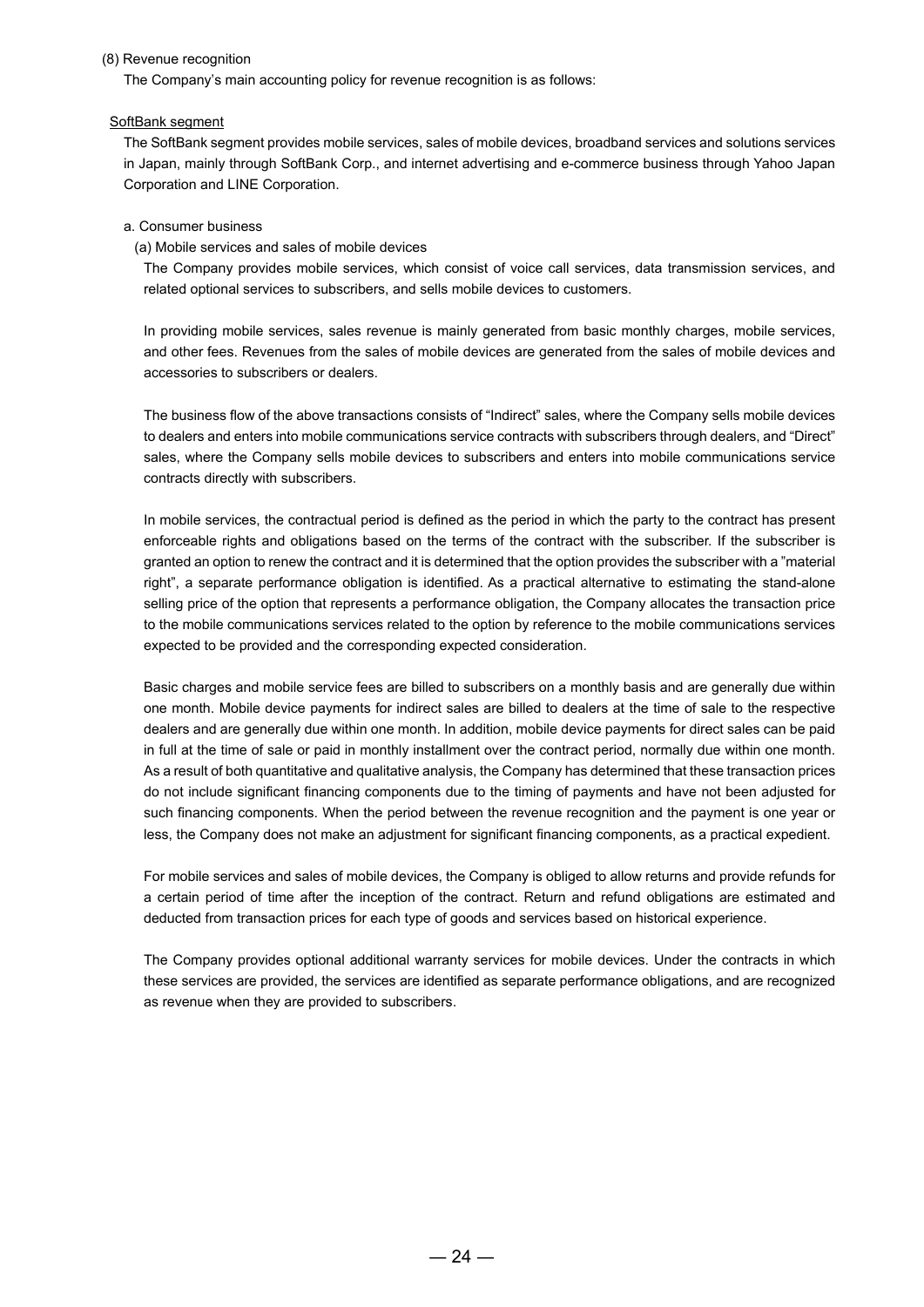#### i Indirect sales

Revenues from the sales of mobile devices are recognized when mobile devices are delivered to dealers, which is when dealers are deemed to have obtained control over the mobile devices. Dealers involved in indirect sales have the primary responsibility for fulfilling contracts, carry all inventory risk, and may independently establish their own inventory pricing. Accordingly, the Company considers that dealers involved in indirect sales act as principals.

Basic monthly charges and mobile service fees are recognized as revenue over time during the contractual period because the performance obligation of mobile services is to provide a certain amount of data communications monthly to subscribers during the contractual period. Discounts on mobile communications charges are deducted from the revenues recognized from monthly mobile services. Commission fees paid to dealers related to the sales of mobile devices are deducted from sales.

#### ii Direct sales

For direct sales, the total amount of transaction prices is allocated to sales of mobile devices and mobile services revenue based on the ratio of their stand-alone selling prices, as the revenues from the sales of mobile devices and mobile services, including related fees, are considered to be one transaction. Discounts on mobile communications charges related to mobile service revenue are deducted from the total transaction price. In addition, if the amount of revenue recognized at the time of sales of mobile devices exceeds the amount of consideration received from the subscribers, the difference is recognized as contract assets and subsequently transferred to trade receivables when the claim is determined as a result of the provision of mobile services. If the amount of revenue recognized at the time of sales of mobile devices is less than the amount of consideration received from the subscribers, the difference is recognized as contract liabilities, which is then reversed when the mobile services are provided, and is recognized as revenue.

Stand-alone selling prices of mobile devices and mobile services are priced at their observable prices when the mobile devices and mobile services are sold independently to customers at the inception of the contract.

The amount allocated to sales of mobile devices is recognized as revenue at the time of delivery to the subscribers, representing the point in time when subscribers are considered to have obtained control of the mobile devices. Amounts allocated to mobile service revenues are recognized as revenue over time during the contractual period because the performance obligation of mobile services is to provide a certain amount of data communications monthly to subscribers during the contractual period.

Contract assets are included in "other current assets" in the consolidated statement of financial position.

#### (b) Broadband services

For broadband services, revenues are mainly generated from basic monthly charges and telecommunications service fees primarily related to Internet connection ("revenues from broadband services"), and other fees.

Revenues from broadband services are recognized when broadband services are provided to subscribers, based upon fixed monthly charges plus the fees charged for usage of the network. Activation fees are recognized as contract liabilities upon receipt, then reversed when the broadband services are provided, and are recognized as revenue.

#### (c) Electricity

For electricity services, revenues are generated from the purchase and sale, supply and intermediation of electricity services, including *Ouchidenki*. Revenues from supply of electricity (retail service) are recognized when the services are provided to subscribers, based upon fixed monthly charges plus the fees charged for usage of electricity.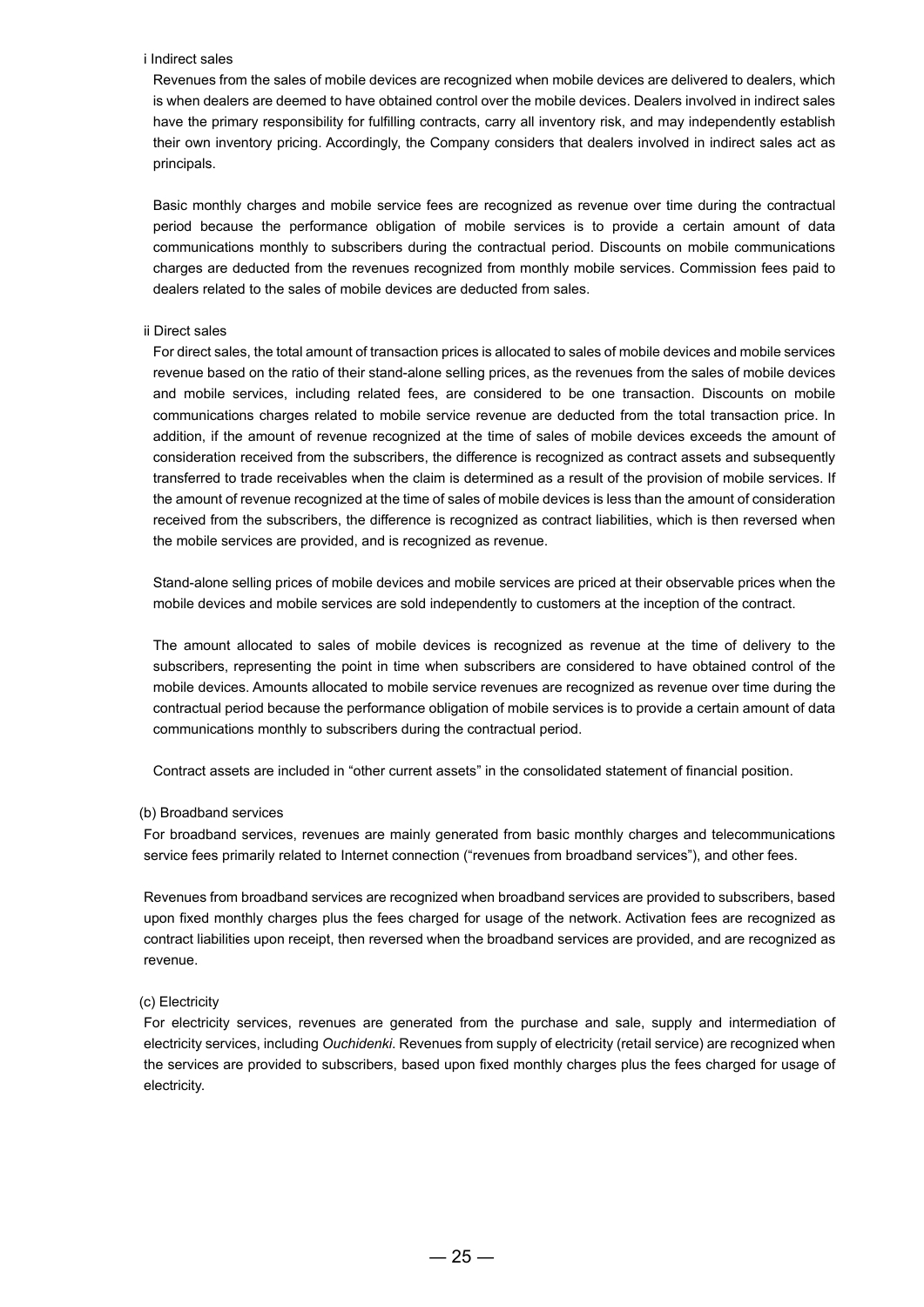#### b. Enterprise business

#### (a) Mobile services and mobile device rental services

Revenues from mobile services mainly consist of revenues from mobile services and other fees. Mobile device rental services are provided on the condition that mobile service contracts are entered into. Consideration arising from these transactions is allocated to lease and other based on the fair value of leased mobile devices and mobile communications services. The fair value is the price at which the mobile devices are sold individually and the price at which the mobile communications services are provided individually. Consideration allocated to other is recognized as revenues based on fixed monthly charges and the fees charged for usage of the network when services are provided to subscribers.

#### (b) Fixed-line communications services

Revenues from fixed-line communications services mainly consist of voice telecommunications service fees and data transmission service fees.

Revenues from fixed-line communications services are recognized when services are provided to subscribers, based on fixed monthly charges and the fees charged for usage of the network.

#### (c) Business solution services and other

Revenues from business solution services and other mainly consist of equipment sales service fees, engineering service fees, management service fees, data center service fees, and cloud service fees.

Revenues from business solution services and other are recognized based upon the consideration receivable from subscribers at the time of delivery or provision of the services to the subscribers representing the point in time when subscribers are considered to have obtained control of the solution services and other.

#### c. Distribution services

Revenues in the distribution services are mainly generated from the sales of hardware, software, and services in relation to Information and Communication Technology ("ICT"), cloud and Internet of Things ("IoT") solutions for enterprise customers. Revenues are also driven by the sales of PC software, IoT products, and mobile device accessories for individual customers.

Revenues in the distribution business are recognized as revenue at the time of delivery to customers, representing the point in time when customers are deemed to have obtained control over the goods and other items.

For transactions conducted by the Company on behalf of third parties, revenues are presented on a net basis by excluding payment to third parties from the total consideration received from customers.

#### d. Yahoo/LINE business

#### (a) Media business

The media business mainly comprises planning and sale of internet-based advertising-related services, information listing services, and other corporate services. Revenues in the media business mainly consist of revenues from Yahoo! JAPAN advertising services and LINE advertising services.

#### i. Yahoo! JAPAN advertising services

Yahoo! JAPAN advertising services consist of paid search advertising, display advertising and other advertising to advertisers.

Revenues from paid search advertising are recognized based on the per-click rate set by a customer when a visitor of the website clicks the advertisement.

Display advertising comprises display advertising (reservation) and display advertising (programmatic).

Revenues from display advertising (reservation) are recognized over the period in which the related advertisement is displayed.

Revenues from display advertising (programmatic) are recognized based on the per-click rate set by a customer when a visitor of the website clicks the advertisement on the page with the related content.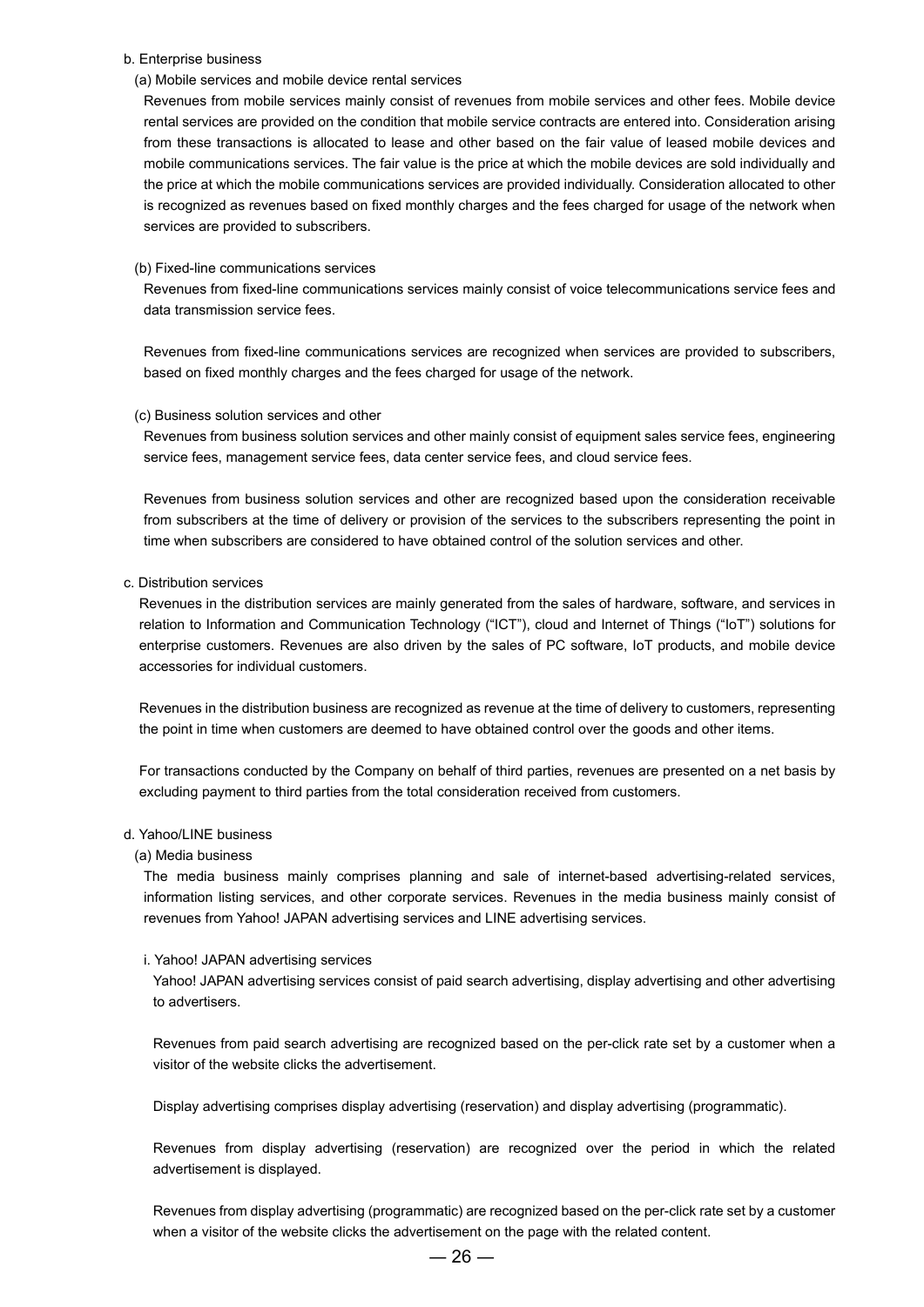ii. LINE advertising services

LINE advertising services consist mainly of display advertising, account advertising and other advertising to advertisers.

Revenues from display advertising are recognized upon the fulfilment of certain actions under contracts with advertisers, such as impressions, views, and clicks.

Account advertising mainly comprises LINE Official Accounts and LINE Sponsored Stickers.

Revenues from LINE Official Accounts are recognized over time during the contract period in which the account is available for the registered user.

Revenues from LINE Sponsored Stickers are recognized over time during the contract period.

#### (b) Commerce business

The commerce business mainly comprises sales of products and planning and providing of services, which are provided via the internet for small to medium-sized businesses and individual customers. Revenues in the commerce business mainly consist of revenues from the sales of goods by ASKUL Group, e-commerce-related services, such as ZOZOTOWN and YAHUOKU!, and membership services, such as Yahoo! Premium.

#### i. Sales of goods by ASKUL Group

ASKUL Group engages in the business of selling office-related products and other goods. ASKUL Group's major customers are small- and medium-sized companies, as well as individual users. Revenues from the sale of goods are recognized when a customer obtains control of the goods, that is, at the time the customer has the ability to direct the use of the goods and to obtain substantially all of the remaining economic benefits from the goods.

#### ii. ZOZOTOWN

ZOZO Inc. operates ZOZOTOWN and mainly sells goods on a consignment basis to individual users as an agent of each brand opening a store as a tenant in ZOZOTOWN. Consignment sales commission based on gross merchandise value multiplied by sales commission rate is recognized as revenue when the customer obtains control of the goods.

#### iii. YAHUOKU!

Yahoo provides online auction services through YAHUOKU! to individual users and corporations. System usage fees charged to the sellers according to auction proceeds are recognized as revenue when the auction transactions are completed.

#### iv. Yahoo! Premium

Yahoo sells the Yahoo! Premium service to individual users, which provides the user with a variety of membership privileges. Its revenues are recognized over the period during which the membership is valid.

#### Arm segment

In the Arm segment, revenue is mainly generated from licenses to Arm's technology and royalties arising from the subsequent sale of licensees' chips that contain Arm's technology.

The license revenue related to the right to use intellectual property is recognized when the customer obtains control of the license, which is the point in time at which the customer has obtained the ability to direct the use of, and obtain substantially all of the remaining benefits from, the license.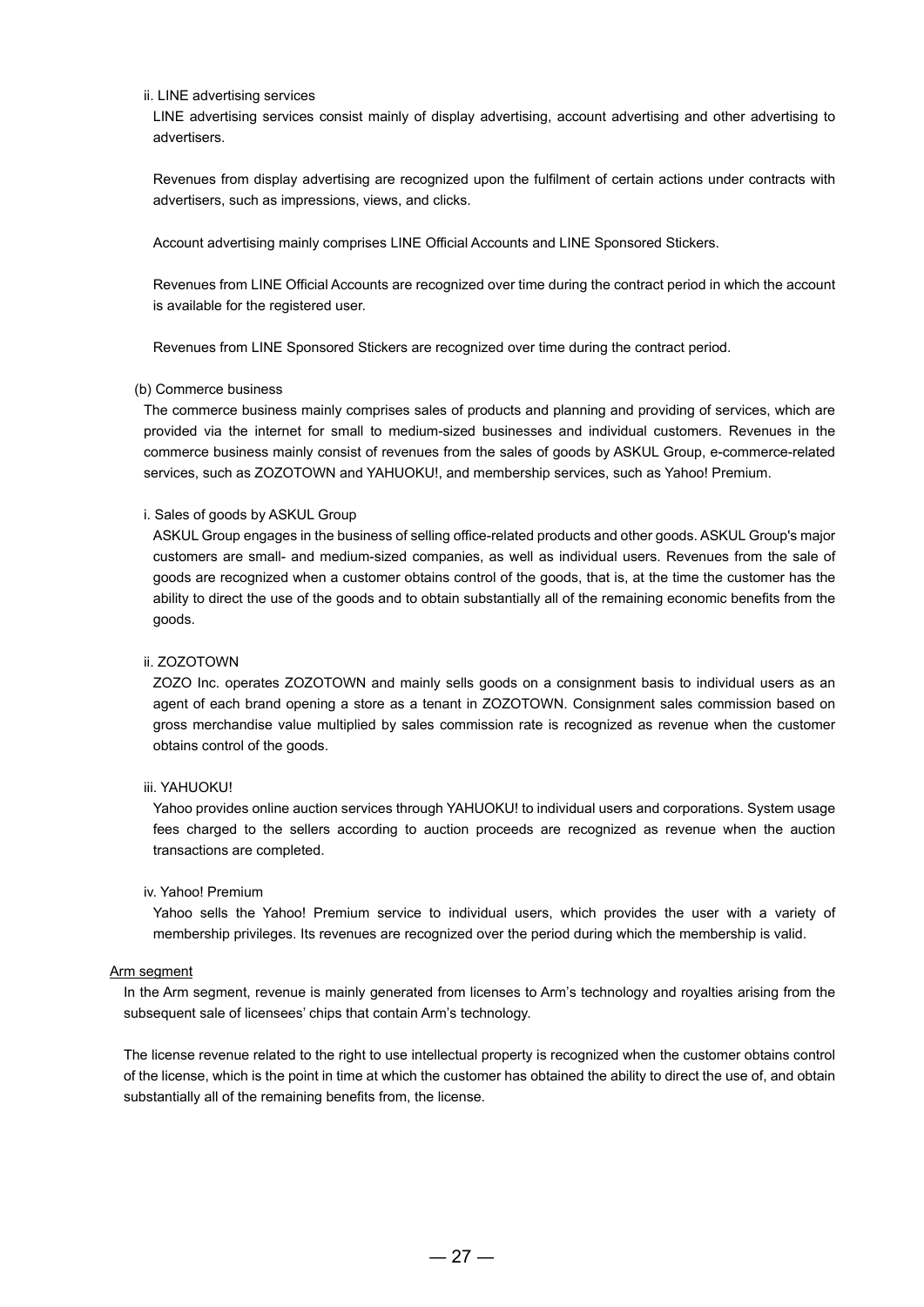Royalty revenues are generated from the sale of the licensees' chips that contain Arm technology and are recognized at the time of licensee chip sales.

#### (9) Costs to obtain contracts

The Company recognizes the costs that would not have been incurred if the telecommunications service contract had not been obtained and that are expected to be recovered as assets from the costs to obtain contracts. The Company capitalizes mainly the sales commissions that the Company pays to dealers for obtaining and maintaining mobile services contracts with subscribers.

The costs to obtain contracts are amortized on a straight-line basis over the period (normally two to four years) during which goods or services related to such costs directly are expected to be provided. At each fiscal year end and quarterly period end, the Company assesses the impairment relating to the capitalized costs to obtain such contracts.

Using a practical expedient, the Company accounts for the costs to obtain contracts as expenses when incurred if the amortization period of the costs to obtain contracts is one year or less.

#### (10) Accounting treatment for income taxes

Income tax expense is composed of current and deferred taxes, and recognized in profit or loss, except for taxes related to business combinations and items that are recognized in other comprehensive income or directly in equity.

Current tax is measured at the amount expected to be paid to or recovered from the taxation authorities, using the tax rates and tax laws that have been enacted or substantively enacted by the end of the fiscal year.

Deferred tax assets are recognized to the extent that it is probable that taxable profits will be available against which deductible temporary differences, net operating loss carryforwards and tax credit carryforwards can be utilized. The recoverability of deferred tax assets is reassessed at the end of the fiscal year.

Deferred tax assets are not recognized for temporary differences from initial recognition of assets and liabilities that do not arise from business combinations and that do not impact accounting profit or taxable income.

Deferred tax assets are recognized for deductible temporary differences associated with investments in subsidiaries and associates when it is probable that the temporary difference will reverse in the foreseeable future and when there will be sufficient taxable profits against which the temporary differences can be utilized.

Deferred tax liabilities are basically recognized for taxable temporary differences, except for:

- temporary differences arising from the initial recognition of assets and liabilities, and related transactions other than business combinations, that affect neither the accounting profit nor the taxable profit;
- taxable temporary differences arising from the initial recognition of goodwill; and
- taxable temporary differences associated with investments in subsidiaries and associates, where the Company is able to control the reversal of the temporary difference and it is probable that the temporary difference will not reverse in the foreseeable future.

Deferred tax assets and liabilities are measured at the tax rates that are expected to apply to the period when the asset is realized or the liability is settled, based on tax laws that have been enacted or substantively enacted by the end of the fiscal year.

Deferred tax assets and liabilities are offset if the Company has a legally enforceable right to set-off current tax assets against current tax liabilities, and income taxes are levied by the same taxation authority on the same taxable entity.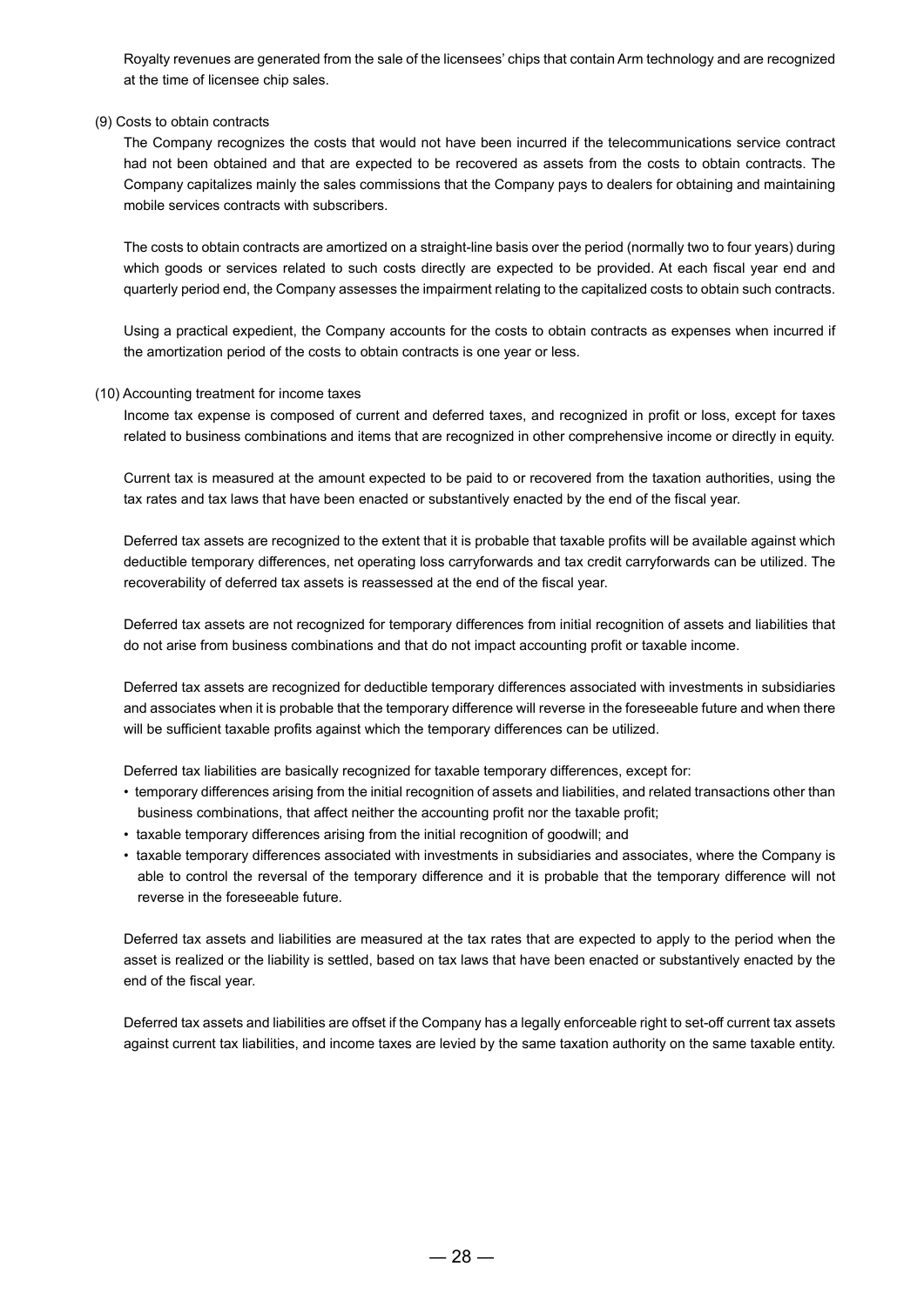#### (11) Criteria for foreign currency translation

#### a. Transactions denominated in foreign currencies

Financial statements of each group company are prepared in the currency based on the primary economic environment in which it operates ("functional currency"). Transactions in currencies other than the entity's functional currency (foreign currencies) are translated at the rates of exchange prevailing at the dates of the transactions.

Monetary items denominated in foreign currencies are translated into the functional currency at the rates prevailing at the end of the fiscal year. Non-monetary items carried at fair value that are denominated in foreign currencies are translated into the functional currency at the rates prevailing at the date when the fair value was measured.

Exchange differences arising from translation are recognized in profit or loss, except for exchange differences arising from equity financial assets at FVTOCI and cash flow hedges are recognized in other comprehensive income.

#### b. Foreign operations

For the purposes of presenting consolidated financial statements, the assets and liabilities of the Company's foreign operations (including goodwill arising from acquisitions and the adjustments of fair value) are translated into Japanese yen using exchange rates prevailing at the end of the fiscal year.

Income and expenses are translated into Japanese yen using the average exchange rates for each quarter. When the translated amounts do not approximate the amounts translated by the exchange rates at the dates of the transactions, the exchange rates at the transaction dates are used for the translation.

Exchange differences arising from translating the financial statements of foreign operations are recognized in other comprehensive income, and cumulative differences are included in accumulated other comprehensive income.

These cumulative differences are reclassified from equity to profit or loss when the Company loses control or significant influence over the foreign operation.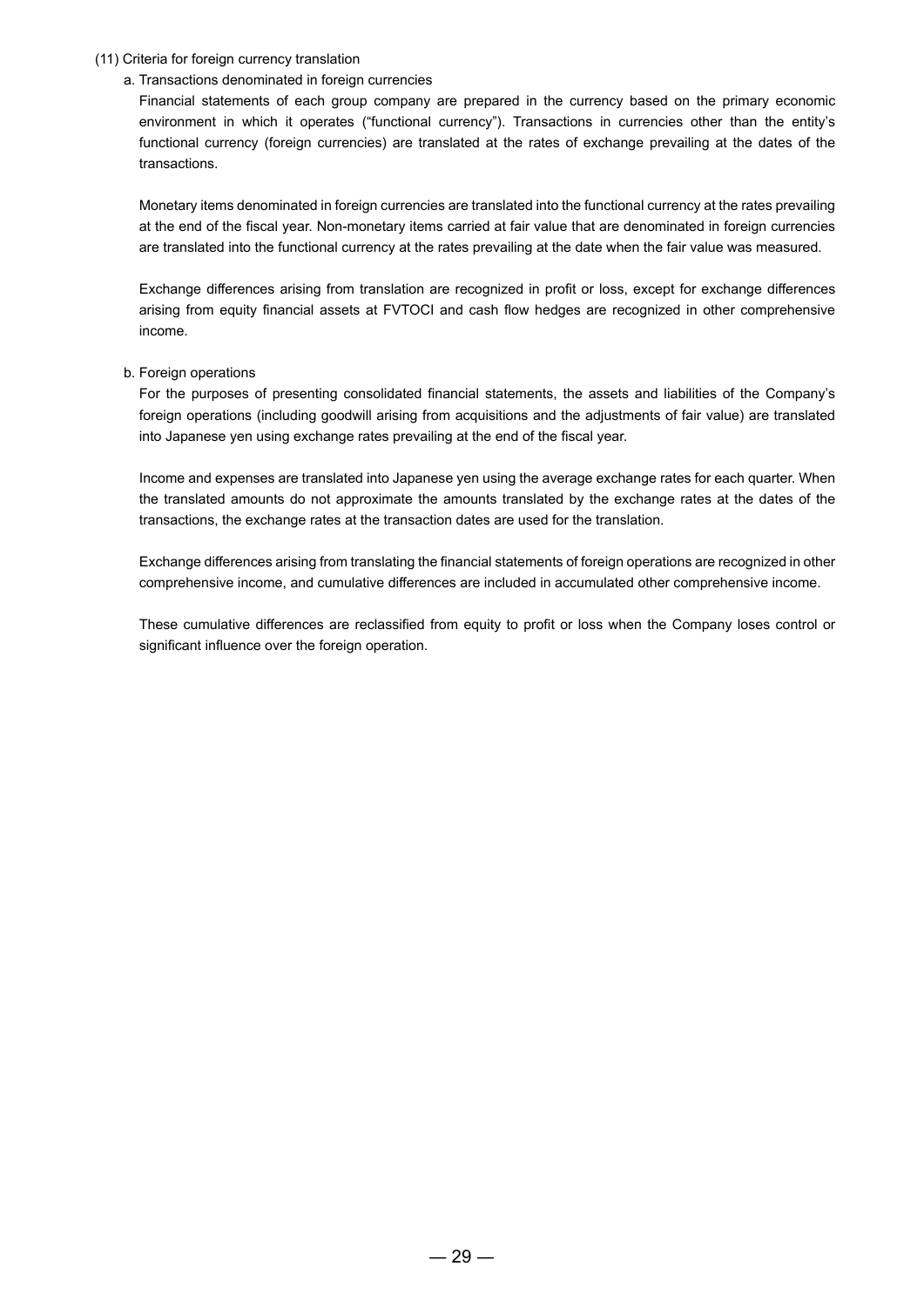#### (12) Accounting treatment for business combinations

Business combinations are accounted for using the acquisition method on the acquisition date.

The consideration transferred in a business combination is measured as the sum of the assets transferred by the Company, liabilities assumed by the Company from the former owners of the acquiree, and the fair value at the acquisition date of the equity interests issued by the Company. Acquisition-related costs are recognized in profit or loss as incurred.

At the acquisition date, the identifiable assets acquired and the liabilities assumed are recognized at their fair value, except that:

- ・deferred tax assets or liabilities and assets or liabilities related to employee benefits are recognized and measured in accordance with IAS 12, "Income Taxes" and IAS 19, "Employee Benefits," respectively;
- ・liabilities or equity instruments related to share-based payment arrangements of the acquiree or share-based payment arrangements of the Company entered into to replace share-based payment arrangements of the acquiree are measured in accordance with IFRS 2 "Share-based Payment" at the acquisition date; and
- ・assets or disposal groups that are classified as held for sale are measured in accordance with IFRS 5 "Non-current Assets Held-for-Sale and Discontinued Operations."

The excess of the consideration transferred and the amount of any non-controlling interest in the acquiree over the fair value of the identifiable net assets acquired at the acquisition date is recorded as goodwill. If the consideration transferred and the amount of any non-controlling interest in the acquiree is less than the fair value of the identifiable net assets of the acquired subsidiary, the difference is recognized immediately in profit or loss.

On an acquisition-by-acquisition basis, the Company chooses a measurement basis of non-controlling interests at either fair value or by the proportionate share of the non-controlling interests in the recognized amounts of the acquiree's identifiable net assets. When a business combination is achieved in stages, the Company's previously held interest in the acquiree is remeasured at fair value at the acquisition date and gain or loss from the remeasurement, if any, is recognized in profit or loss.

Amounts arising from changes in the value of interests in the acquiree prior to the acquisition date that have previously been recognized in other comprehensive income are accounted by the same method as the Company would dispose the interests.

If the initial accounting for a business combination is incomplete by the end of the fiscal year, the Company reports in its financial statements provisional amounts for the items for which the accounting is incomplete. The Company retrospectively adjusts the provisional amounts recognized at the acquisition date as an adjustment during the measurement period when new information about facts and circumstances that existed as of the acquisition date and, if known, would have affected the recognized amounts for the business combination. The measurement period shall not exceed one year from the acquisition date.

Goodwill arising in business combinations that occurred before the date of transition to IFRSs is carried over at the carrying amount under the previous accounting principles (Japanese Generally Accepted Accounting Principles) as of the date of transition to IFRSs and recorded by that amount after an impairment test.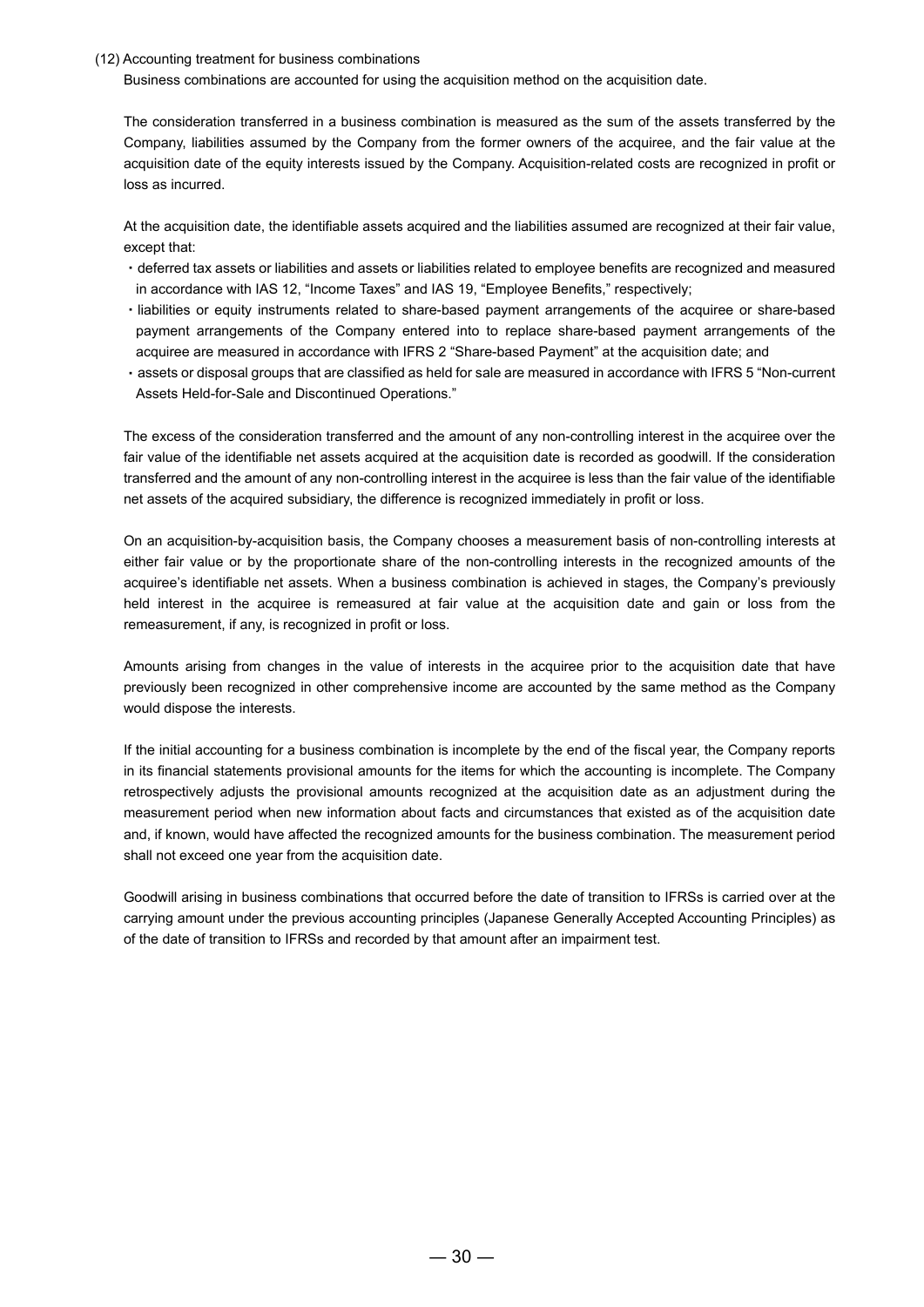#### (13) Significant accounting policies for the SoftBank Vision Funds segment

For SVF1 and SVF2, the Company applies the following accounting policies.

#### a. Consolidation of SVF1 and SVF2 by the Company

SVF1 and SVF2 are limited partnerships established by their respective general partners which are wholly-owned subsidiaries of the Company (SVF2 owns limited liability companies including SVF2 LLC) as its subsidiaries and by their forms of organization, qualify as structured entities. SVF1 and SVF2 are consolidated by the Company for the following reasons.

As of March 31, 2022, SVF1 and SVF2 are managed by SBIA and SBGA, respectively, which are wholly-owned subsidiaries of the Company in the UK. SVF2 was previously managed by SBIA and has been managed by SBGA since September 2021. SVF1 and SVF2 make investment decisions through each investment committee, which was established in SBIA and SBGA, respectively. As such, the Company has power as defined under IFRS 10 "Consolidated Financial Statements" over SVF1 and SVF2. Furthermore, SBIA and SBGA receive performance fees and the Company receives distributions attributable to limited partners based on the investment performance as returns from SVF1 and SVF2. The Company has the ability to affect those returns through its power over SVF1 and SVF2, and therefore, the Company is deemed to have control as stipulated in IFRS 10 "Consolidated Financial Statements" over SVF1 and SVF2.

Inter-company transactions such as management fees and performance fees to SBIA and management fees and performance-linked management fees to SBGA paid or to be paid, as applicable, from SVF1 or SVF2 are eliminated in consolidation.

- b. Portfolio company investments made by SVF1 and SVF2
	- (a) Investments in subsidiaries

Of the portfolio company investments made by SVF1 and SVF2, the portfolio companies that the Company is deemed to control under IFRS 10 "Consolidated Financial Statements" are subsidiaries of the Company. Accordingly, their results of operations, assets and liabilities are included in the Company's consolidated financial statements.

Gain and loss on investments in the subsidiaries of the Company which are recognized in SVF1 and SVF2 are eliminated in consolidation.

#### (b) Investments in associates and joint ventures

Of the portfolio company investments made by SVF1 and SVF2, the portfolio companies over which the Company has significant influence under IAS 28 "Investments in Associates and Joint Ventures" are associates of the Company, and the portfolio companies that are joint ventures of SVF1 and SVF2 when, as defined under IFRS 11 "Joint Arrangements," SVF1 and SVF2 have joint control with other investors under contractual arrangements and the investors have rights to the net assets of the arrangement.

The investments in associates and joint ventures of the Company made by SVF1 and SVF2 are accounted for as financial assets at FVTPL in accordance with paragraph 18 of IAS 28 "Investments in Associates and Joint Ventures" and presented as "Investments from SVF1 and SVF2 accounted for using FVTPL" in the consolidated statement of financial position.

If the investments in associates and joint ventures that were transferred from SoftBank Group Corp. and its subsidiaries to SVF1 or SVF2 were accounted for using the equity method prior to the transfer, these investments continue to be accounted for using the equity method after the transfer to SVF1 or SVF2 and presented as "Investments accounted for using the equity method" in the consolidated statement of financial position.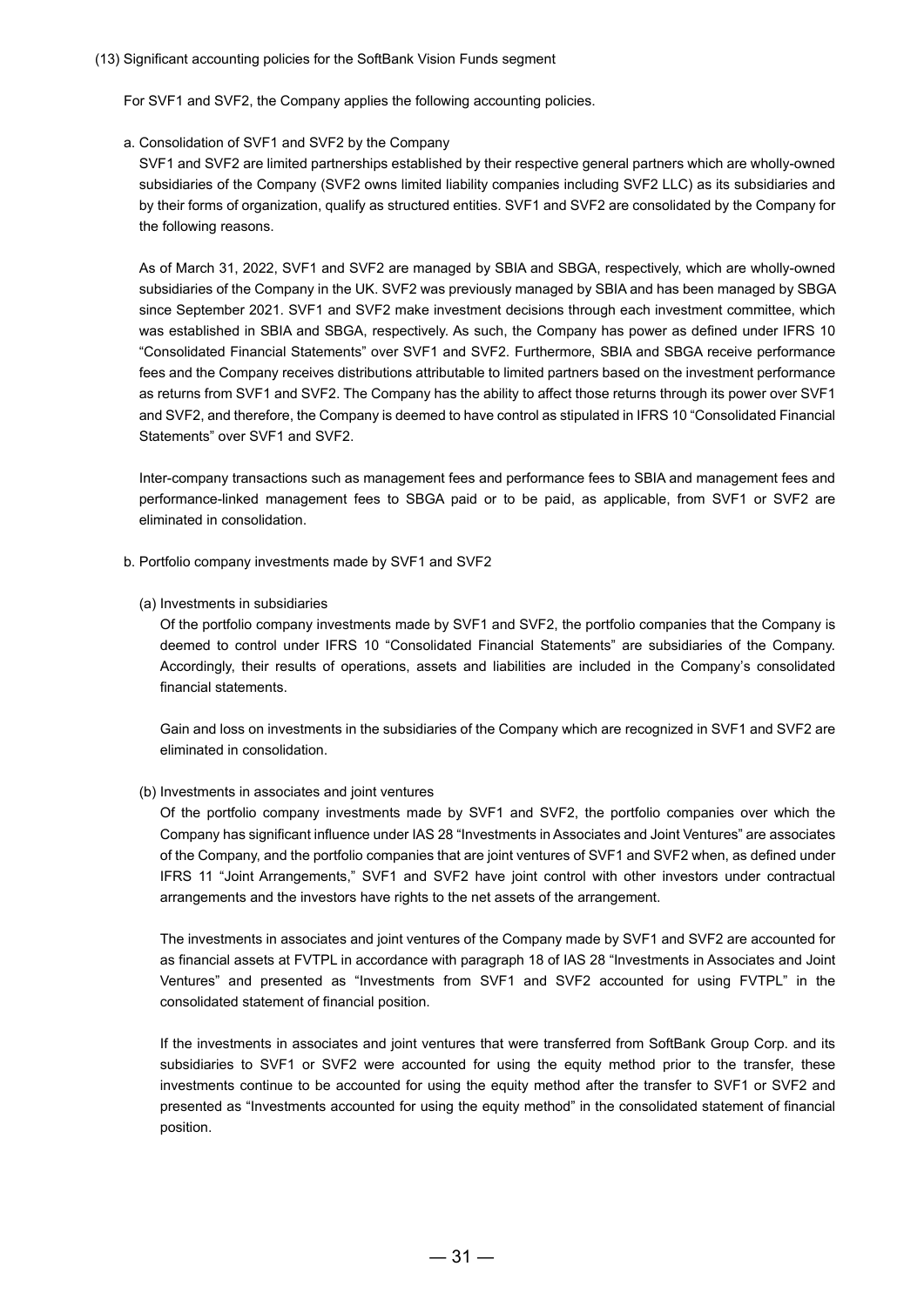Gain and loss on the investments which were recognized in SVF1 or SVF2 are eliminated in consolidation and gain and loss on the investments accounted for using the equity method are presented as "Income (loss) on equity method investments" in the consolidated statement of income.

(c) Other investments

Investments other than those in associates or joint ventures of the Company made by SVF1 and SVF2 are accounted for as financial assets at FVTPL. The presentation of these investments in the consolidated statement of financial position is the same as the above "(b) Investments in associates and joint ventures."

- c. Contribution from limited partners in SVF1 and SVF2 and investors in SVF2 LLC (collectively "SVF Investors")
	- The Company introduced a co-investment program with restricted rights to receive distributions to SVF2 in August 2021. Accordingly, SVF Investors other than the Company have invested in SVF2 for the purpose of the program since the three-month period ended September 30, 2021. The details are described in "(1) Introduction of Co-investment Program with Restricted Rights to Receive Distributions and Preferred Equity to SVF2" in "1. SoftBank Vision Funds business" under "(Notes Relating to Consolidated Statement of Income.)"

(a) Contribution from SVF Investors other than the Company ("Third-Party Investors," and each a "Third-Party Investor")

The interests attributable to Third-Party Investors in SVF1 and SVF2 are classified as financial liabilities, "Thirdparty interests in SVF1 and SVF2" in the consolidated statement of financial position, due to the predetermined finite life and contractual payment provision to each of Third-Party Investors at the end of the finite life within the constitutional agreements relating to SVF1 and SVF2. The liabilities are classified as "financial liabilities measured at amortized cost" upon initial recognition. The carrying amounts attributable to Third-Party Investors represent the amounts that would be distributed in accordance with the constitutional agreements in a theoretical liquidation scenario at the end of each quarter.

Third-Party Investor in SVF2 is entitled to make full or partial payment of their investment and related adjustments at any point in time, at its discretion, from the date it became an investor in SVF2 LLC to the end of company life of SVF2 LLC, and as of March 31, 2022, the Company has recognized receivables from Third-Party Investor. The receivables are included in "Other financial assets (non-current)" in the consolidated statement of financial position.

"Third-party interests in SVF1 and SVF2" fluctuates due to the results of SVF1 and SVF2 in addition to contributions from Third-Party Investors, and distributions and repayments of investments to Third-Party Investors, respectively. The fluctuations due to the results of SVF1 and SVF2 are presented as "Change in third-party interests in SVF1 and SVF2" in the consolidated statement of income.

Uncalled committed capital from Third-Party Investors is not subject to IFRS 9 "Financial Instruments," and, therefore, such amount is not recorded in the consolidated statement of financial position.

(b) Contribution from the Company

Contributions to SVF1 and SVF2 from the Company are eliminated in consolidation.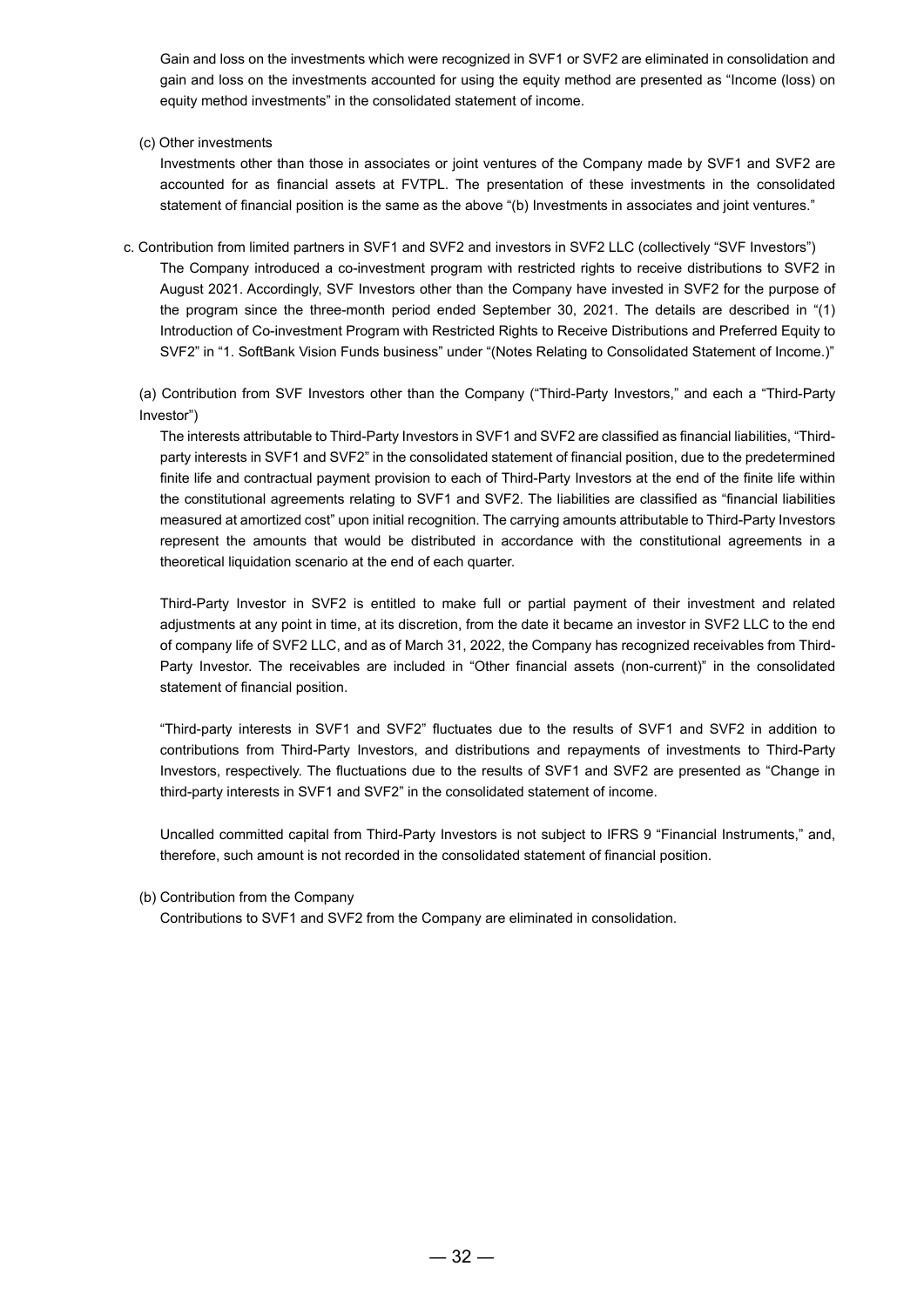# **(Notes Relating to Changes in Presentation)**

- 1. Consolidated Statement of Financial Position
	- (1) "Investments from asset management subsidiaries," "Securities pledged as collateral in asset management subsidiaries" and "Derivative financial assets in asset management subsidiaries" in current assets, and "Derivative financial liabilities in asset management subsidiaries" in current liabilities, which were presented separately in the fiscal year ended March 31, 2021, have been included in "Other financial assets" in current assets and "Other financial liabilities" in current liabilities for the fiscal year ended March 31, 2022, respectively, as they became quantitatively immaterial.
	- (2) "Derivative financial assets" which was included in "Other financial assets" in current assets in the fiscal year ended March 31, 2021, has been presented separately for the fiscal year ended March 31, 2022, as it became quantitatively material.
- 2. Consolidated Statement of Income

"Gain on investments at Latin America Funds," which was included in "Gain on other investments" and "Foreign exchange loss," which was included in "Other loss" in the previous fiscal year, have been presented separately for the fiscal year ended March 31, 2022, respectively, as they became quantitatively material.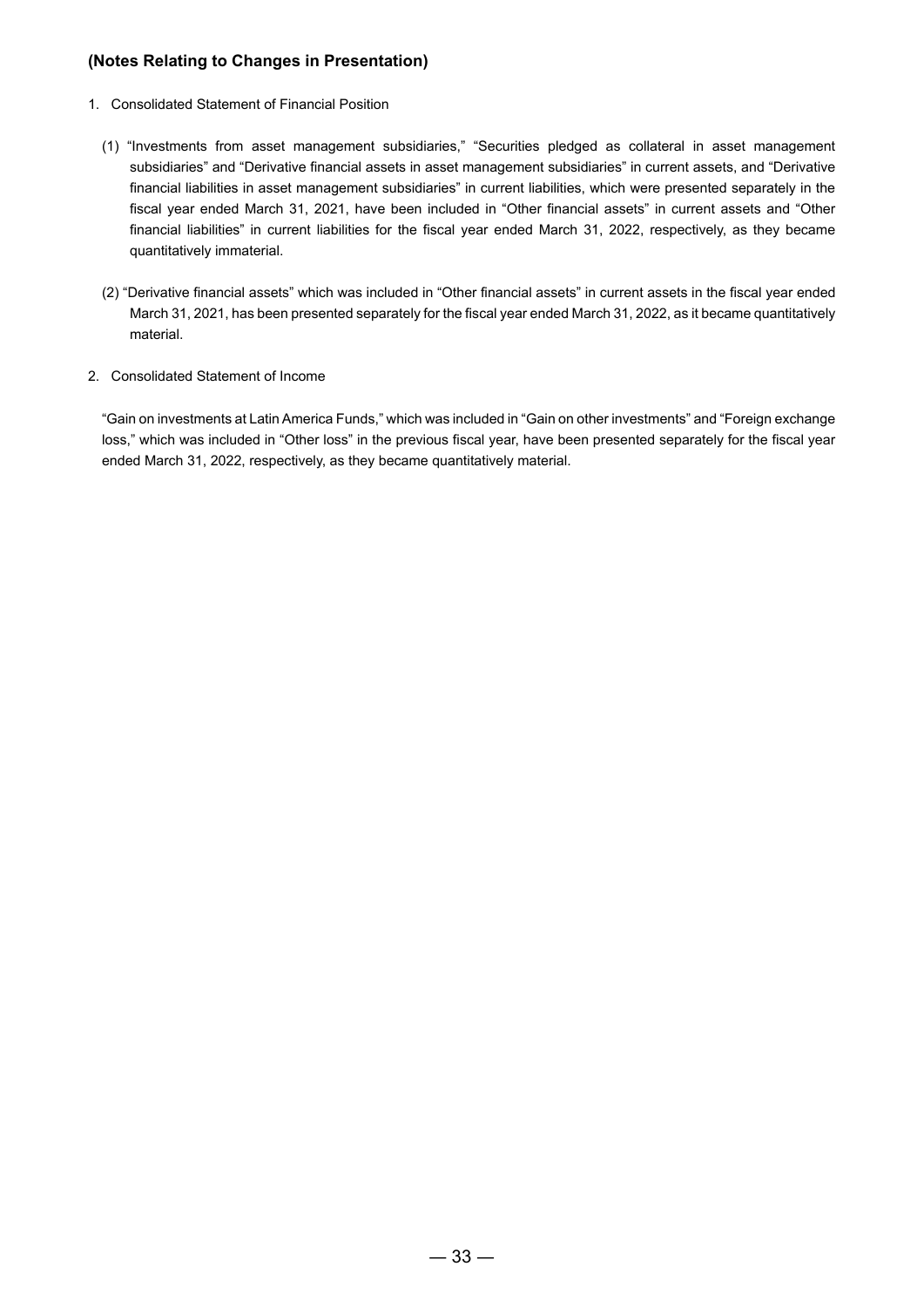# **(Notes Relating to Accounting Estimates)**

#### 1. Fair values of financial instruments

The Company makes accounting estimates in measurement of fair values of investments from SVF1 and SVF2 accounted for using FVTPL, and investment securities. The details are described in "(1) Evaluation standards and methods for financial instruments" in "5. Summary of significant accounting policies" under "(Basis of Presentation of Consolidated Financial Statements.)"

In addition, the details are described in "(13) Significant accounting policies for the SoftBank Vision Funds segment" in "5. Summary of significant accounting policies" under "(Basis of Presentation of Consolidated Financial Statements)" and "1. SoftBank Vision Funds business" under "(Notes Relating to Consolidated Statement of Income)" for investments from SVF1 and SVF2.

2. Fair values of derivatives (including embedded derivatives)

The Company makes accounting estimates in measurement of fair values of derivative financial assets and derivative financial liabilities. The details are described in "(1) Evaluation standards and methods for financial instruments" in "5. Summary of significant accounting policies" under "(Basis of Presentation of Consolidated Financial Statements)", "2. Gain on investments" under (Notes Relating to Consolidated Statement of Income)", and "4. Derivative loss (excluding gain (loss) on investments)" under "(Notes Relating to Consolidated Statement of Income.)"

3. Recognition and measurement of impairment losses on goodwill

The Company makes accounting estimate in the impairment test for goodwill. The details are described in "(5) Accounting treatment of goodwill" in "5. Summary of significant accounting policies" under "(Basis of Presentation of Consolidated Financial Statements)" and "(6) Impairment of property, plant and equipment; right-of-use assets; intangible assets; and goodwill, b. Impairment of goodwill" in "5. Summary of significant accounting policies" under "(Basis of Presentation of Consolidated Financial Statements.)"

4. Recognition and measurement of provisions

The Company makes accounting estimates in recognition and measurement of provisions. The details are described in "(7) Criteria for recording significant provisions" in "5. Summary of significant accounting policies" under "(Basis of Presentation of Consolidated Financial Statements.)"

5. Fair values of assets acquired and liabilities assumed by business combinations

The Company makes accounting estimates in measurement of fair values of assets acquired and liabilities assumed by business combinations. The details are described in "(12) Accounting treatment for business combinations" in "5. Summary of significant accounting policies" under "(Basis of Presentation of Consolidated Financial Statements)" and "(Notes Relating to Business Combinations.)"

6. Measurement of third-party interests in SVF1 and SVF2

The Company makes accounting estimates in measurement of third-party interests in SVF1 and SVF2. The details are described in "(13) Significant accounting policies for the Softbank Vision Funds segment" in "5. Summary of significant accounting policies" under "(Basis of Presentation of Consolidated Financial Statements)" and "1. Softbank Vision Funds business" under "(Notes Relating to Consolidated Statement of Income.)"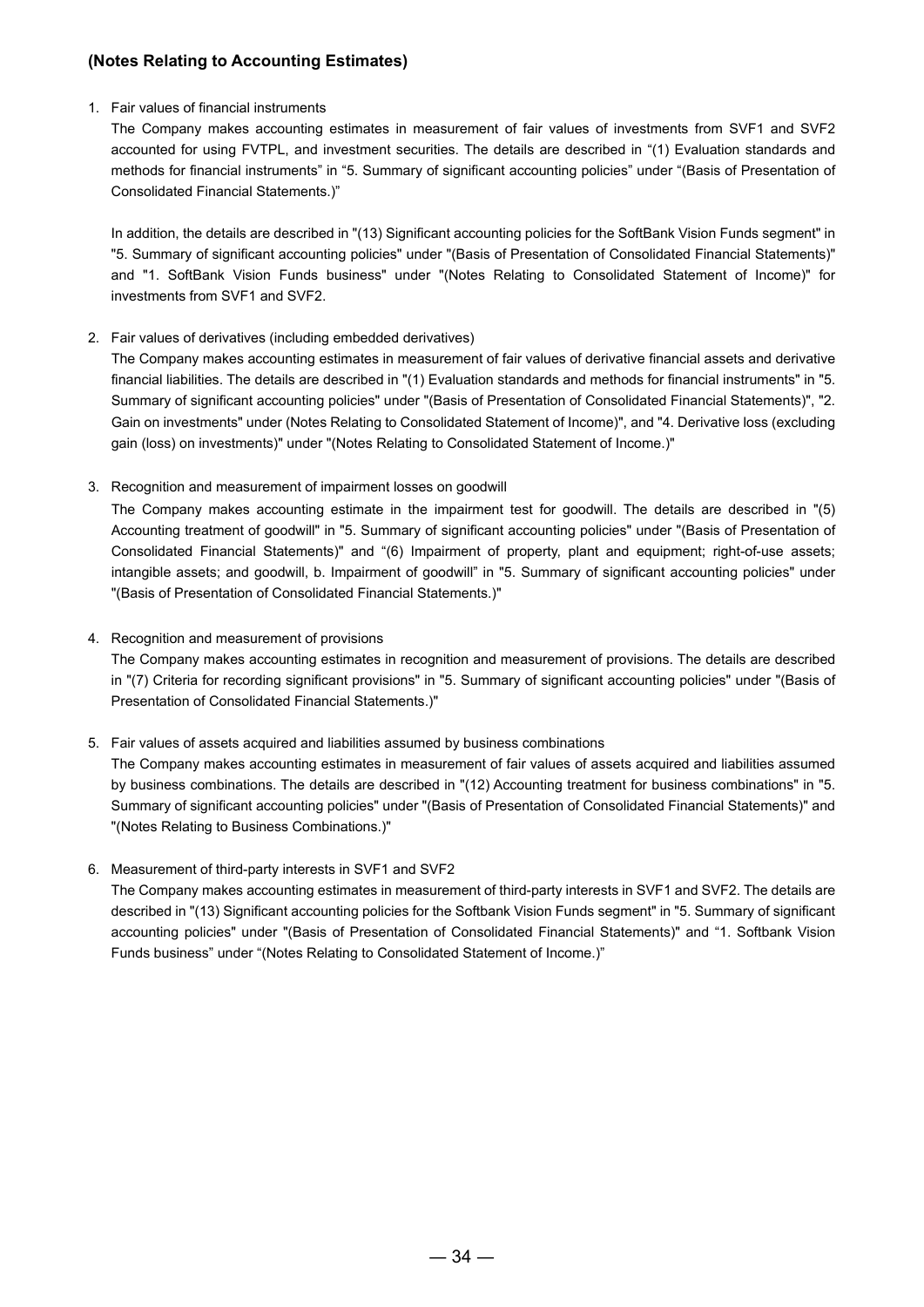7. Recoverability of deferred tax assets

The Company makes accounting estimates in assessment of recoverability of deferred tax assets. The details are described in "(10) Accounting method for income taxes" in "5. Summary of significant accounting policies" under "(Basis of Presentation of Consolidated Financial Statements.)"

# 8. Recognition of contingent liabilities and expenses

The Company makes accounting estimates in recognition of contingent liabilities and expenses. The details are described in "7. Contingency" under "(Notes Relating to Consolidated Statement of Financial Position.)"

## 9. Impact from the novel coronavirus ("COVID-19")

In the evaluation of goodwill, property, plant and equipment, right-of-use assets, and intangible assets for impairment, fair values of investments, and expected credit losses on receivables, loan commitment, and credit guarantee, held by the Company, these were recorded with the amount reasonably estimated, based on the information and the facts available at the timing of preparing the consolidated financial statements, considering the duration of the COVID-19 pandemic and the risks and uncertainties of its effects. However, as the timing for the end of the spread of infection remains difficult to predict, and there is a strong sense of uncertainty about the future of the business environment, the uncertainties in the future may cause differences between the best estimate of the amount and subsequent results.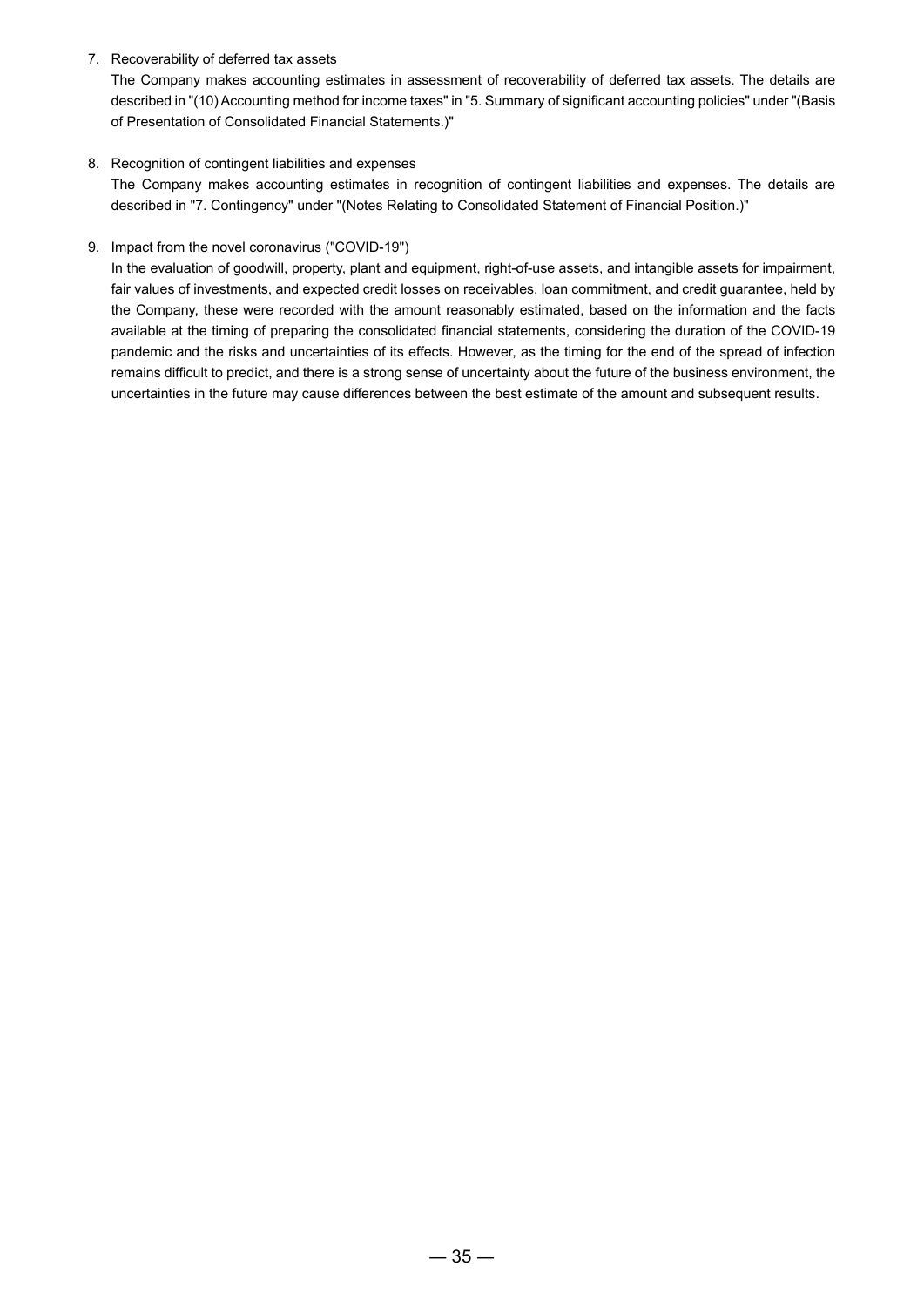# **(Notes Relating to Changes in Accounting Estimates)**

Reversal of impairment loss on equity method investments

Reversal of impairment losses on equity method investments were recorded for the equity method investments in WeWork, an equity method associated to the Company. The details are described in "5. Other loss (Note 4)" under "(Notes Relating to Consolidated Statement of Income.)"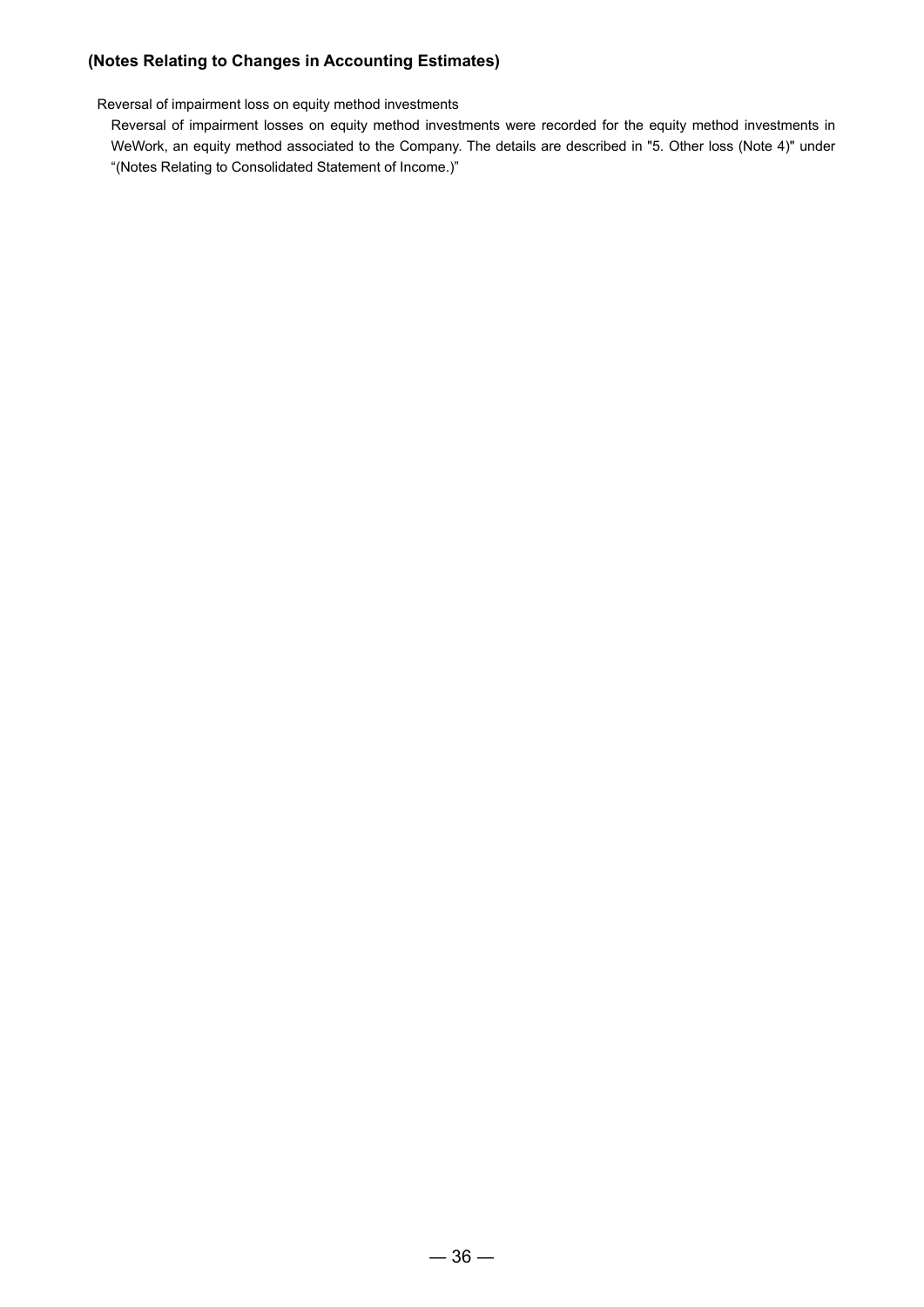### **(Notes Relating to Business Combinations)**

Acquisition of LINE Corporation and business integration of LINE Group and Z Holdings Corporation

### (Amendment of provisional amounts)

SoftBank Corp., a subsidiary of the Company, obtained control of LINE Corporation\*, effective February 28, 2021. The consideration for acquisition is allocated to the acquired assets and the assumed liabilities based on the fair value on the acquisition date. The allocation of the consideration for acquisition has been completed for the fiscal year ended March 31, 2022.

The main effects of the adjustments from the provisional amounts comprise of decrease in property, plant and equipment of ¥2,762 million, decrease in intangible assets including identifiable intangible assets of ¥14,092 million, decrease in deferred tax liabilities of ¥5,352 million, decrease in non-controlling interests of ¥5,861 million, and increase in goodwill of ¥5,861 million. The fair value of assets and liabilities, non-controlling interests and goodwill on the acquisition date are as follows:

|                                                   | (Millions of yen)                       |
|---------------------------------------------------|-----------------------------------------|
|                                                   | Acquisition date<br>(February 28, 2021) |
| Cash and cash equivalents                         | 312,791                                 |
| Trade and other receivables                       | 67,553                                  |
| Other (current)                                   | 46,687                                  |
| Property, plant and equipment                     | 21,905                                  |
| Right-of-use assets                               | 62,940                                  |
| Intangible assets                                 | 395,947                                 |
| Investments accounted for using the equity method | 167,873                                 |
| Other (non-current)                               | 104,809                                 |
| <b>Total assets</b>                               | 1,180,505                               |
|                                                   |                                         |
| Interest-bearing debt (current and non-current)   | 181,308                                 |
| Lease liabilities (current and non-current)       | 62,940                                  |
| Trade and other payables                          | 233,671                                 |
| Other (current)                                   | 49,169                                  |
| Deferred tax liabilities                          | 150,504                                 |
| Other (non-current)                               | 20,745                                  |
| <b>Total liabilities</b>                          | 698,337                                 |
|                                                   |                                         |
| Net assets                                        | 482,168                                 |
|                                                   |                                         |
| Non-controlling interests                         | 250,760                                 |
| Goodwill                                          | 630,664                                 |
|                                                   |                                         |

Note:

\* Refers to LINE Corporation, surviving company in the absorption-type merger conducted by Shiodome Z Holdings G.K. LINE Corporation, the acquiree, transferred all business to LINE Split Preparation Corporation (currently, LINE Corporation) and changed its name to A Holdings Corporation, effective February 28, 2021.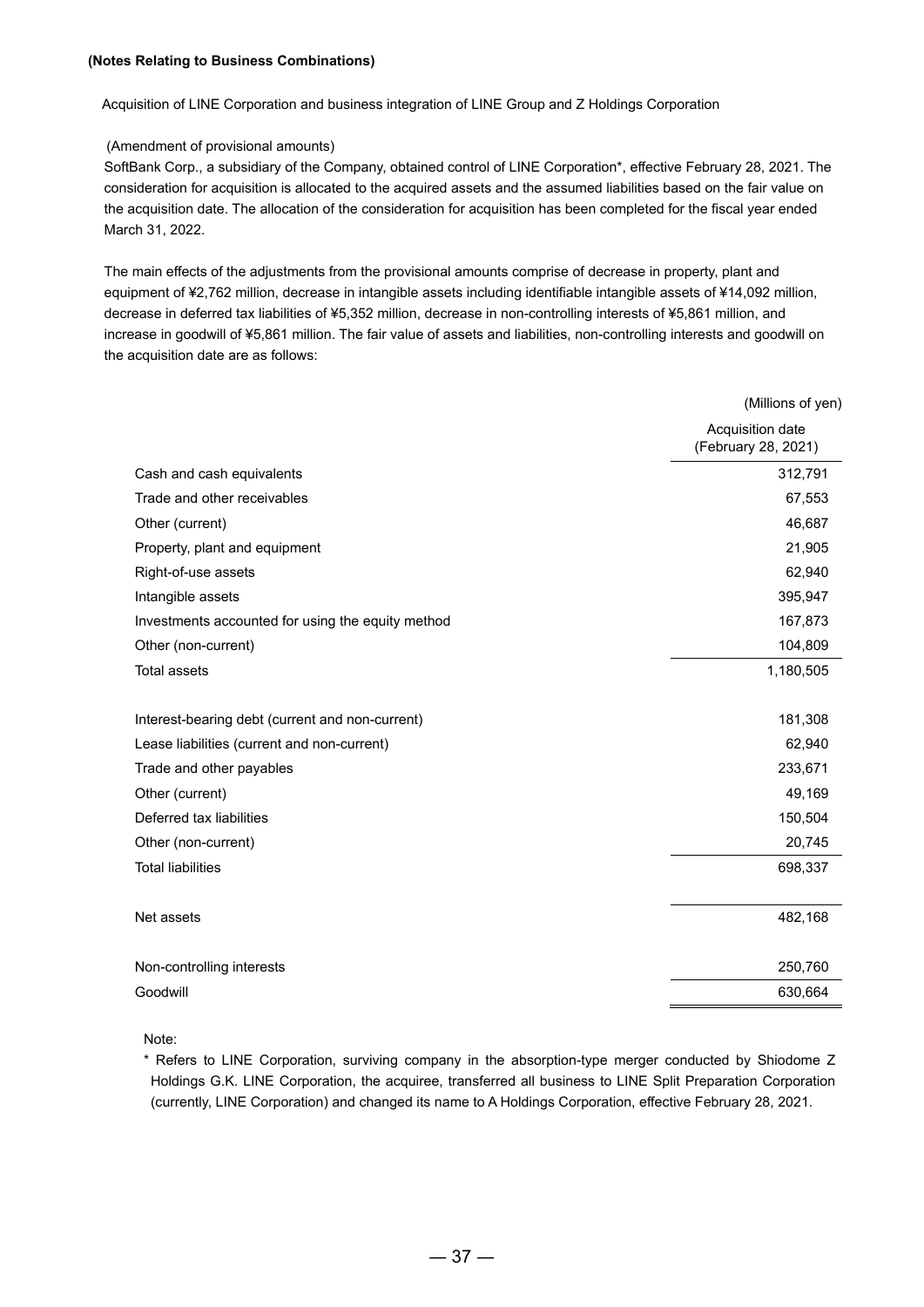# **(Notes Relating to Consolidated Statement of Financial Position)**

- 1. Borrowings by asset pledged and equity securities-lending contract
- (1) Assets pledged as collateral and associated liabilities

Assets pledged as collateral and secured liabilities by the Company are as follows:

|                                                                                                                 | (Millions of yen) |
|-----------------------------------------------------------------------------------------------------------------|-------------------|
| Assets pledged as collateral:                                                                                   |                   |
| Cash and cash equivalents                                                                                       | 133               |
| Trade and other receivables                                                                                     | 14,337            |
| Other financial assets (current)                                                                                | 1,241             |
| Property, plant and equipment                                                                                   | 4,912             |
| Investments accounted for using the equity method <sup>2,3,4</sup>                                              | 2,600,646         |
| Investments from SVF1 and SVF2 accounted for using FVTPL <sup>1</sup>                                           | 1,599,040         |
| Investment securities <sup>4,5</sup>                                                                            | 1,525,016         |
| Other financial assets (non-current)                                                                            | 3,956             |
| Total                                                                                                           | 5,749,281         |
| <b>Secured liabilities:</b>                                                                                     |                   |
| Interest-bearing debt                                                                                           |                   |
| Short-term borrowings <sup>1</sup>                                                                              | 11,500            |
| Current portion of long-term borrowings <sup>2,6</sup>                                                          | 1,230,634         |
| Current portion of financial liabilities relating to sale of shares<br>by prepaid forward contract <sup>3</sup> | 2,352,539         |
| Long-term borrowings <sup>1,4</sup>                                                                             | 849,244           |
| Financial liabilities relating to sale of shares by prepaid<br>forward contract <sup>3,5</sup>                  | 2,184,034         |
|                                                                                                                 | 6,627,951         |

Notes:

1. Certain listed shares held by SVF1 are pledged as collateral for short-term borrowings. The facility agreements for the borrowings include margin call provisions, which may be triggered under certain circumstances such as a significant decrease in the market value of pledged collateral and mandatory prepayment clauses requiring all or part of the borrowings to be prepaid in certain circumstances. The creditors would be able to enforce security and dispose of the pledged listed shares if the margin call clause or the mandatory prepayment clause were triggered and SVF1 did not pay the relevant amounts to creditors when due. The borrowings are limited-recourse debts.

Certain listed shares held by SVF2 are pledged as collateral for long-term borrowings. The creditors would be able to enforce security and dispose of the pledged listed shares if SVF2 did not pay the relevant amounts to creditors when due. The long-term borrowings are limited-recourse debts.

As a result, ¥1,006,303 million of the listed shares held by SVF1 (the carrying amounts of assets as of March 31, 2022) was pledged as collateral for ¥11,500 million of short-term borrowings as of March 31, 2022. ¥592,737 million of the listed shares held by SVF2 (the carrying amounts of assets as of March 31, 2022) was pledged as collateral for ¥122,390 million of long-term borrowings as of March 31, 2022. The aforementioned pledged shares are included within "Investments from SVF1 and SVF2 accounted for using FVTPL" in the consolidated statement of financial position as of March 31, 2022.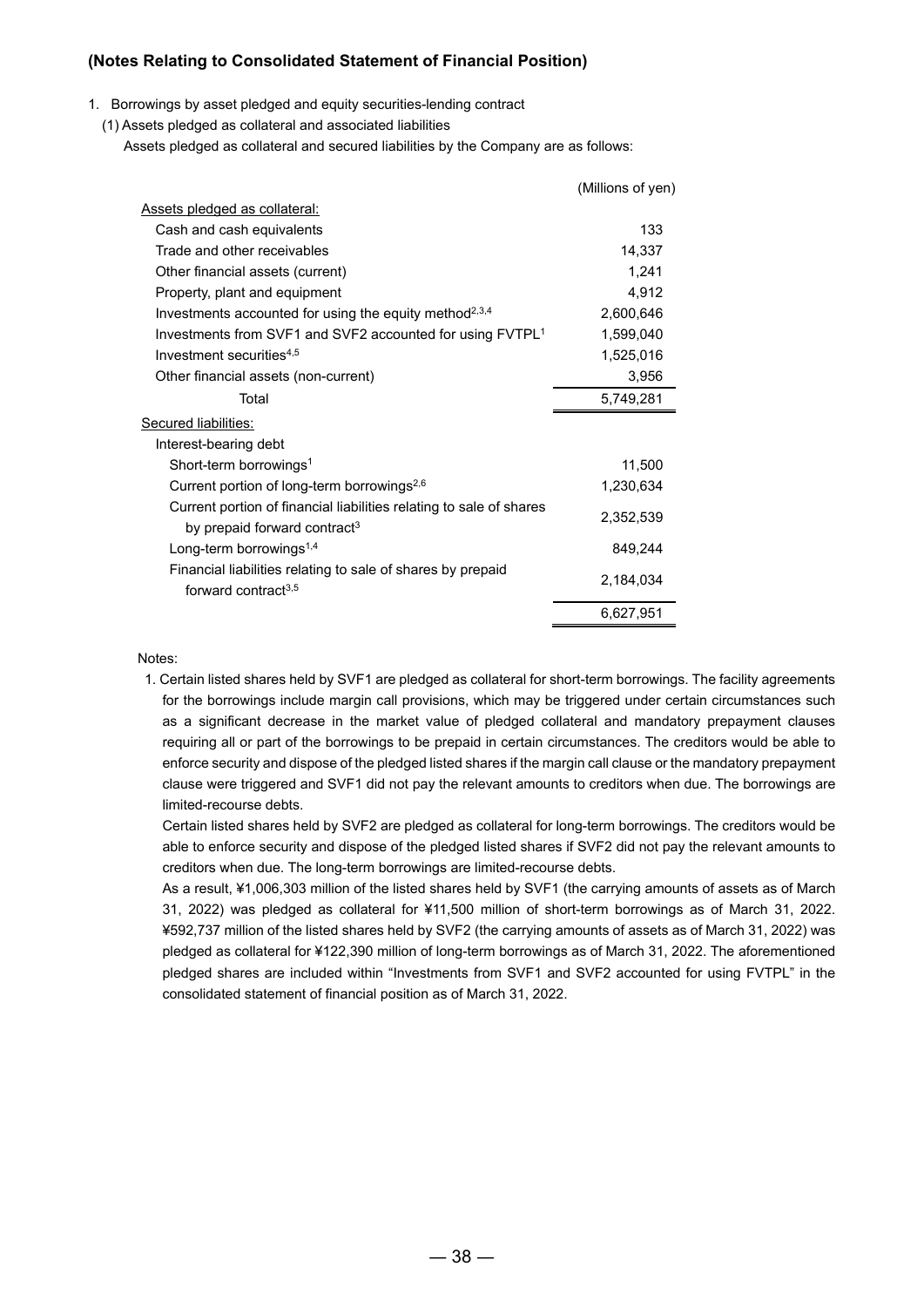- 2. ¥1,154,179 million of Alibaba shares (the carrying amount on a consolidated basis) held by Skywalk Finance GK, a wholly-owned subsidiary of the Company, was pledged as collateral for ¥731,517 million of current portion of long-term borrowings. The shares are included in "Investments accounted for using the equity method" under the consolidated statement of financial position as of March 31, 2022. The borrowings include an early settlement clause and an early settlement may be elected under certain circumstances such as a significant decrease in the fair value of pledged Alibaba shares. The creditors would be able to dispose of the asset pledged as collateral upon a circumstance where the early settlement is demanded and the subsidiary does not repay the borrowings, accordingly. The borrowings are non-recourse debts, and therefore, SoftBank Group Corp. will not be responsible for the borrowings.
- 3. Wholly-owned subsidiaries of the Company entered into prepaid forward contracts with financial institutions to procure funds using Alibaba shares, which are held by the subsidiaries. Based on the contracts, wholly-owned subsidiaries of the Company, which are procuring funds using Alibaba shares, set ¥1,420,349 million of Alibaba shares, which is recognized as "Investments accounted for using the equity method" in the consolidated statement of financial position, as collateral for ¥2,352,539 million of current portion of financial liabilities relating to sale of shares by prepaid forward contracts and ¥1,843,601 million of financial liabilities relating to sale of shares by prepaid forward contracts.
- 4. A wholly-owned subsidiary of the Company made a borrowing of \$2.06 billion by using T-Mobile shares held as collateral. As of March 31, 2022, ¥567,478 million of T-Mobile shares is pledged as collateral for ¥251,587 million of the long-term borrowings. T-Mobile shares pledged as collateral are included in "Investment securities" in the consolidated statement of financial position as of March 31, 2022. In addition, related to the transaction, Alibaba shares held by the Company are pledged as collateral. Alibaba shares pledged as collateral are recorded for ¥25,136 million as "Investments accounted for using the equity method" in the consolidated statement of financial position as of March 31, 2022.

In addition, "T-Mobile" indicates T-Mobile US, Inc. after merging with Sprint.

The wholly-owned subsidiary of the Company procured €2.64 billion by collar transactions using Deutsche Telekom AG ("Deutsche Telekom") shares held. As of March 31, 2022, ¥517,960 million of Deutsche Telekom shares is pledged as collateral for ¥413,702 million of the long-term borrowings. Deutsche Telekom shares pledged as collateral are included in "Investment securities" in the consolidated statement of financial position as of March 31, 2022. The details of the acquisition of Deutsche Telekom shares are described in "1. Partial sale of T-Mobile shares for the fiscal year ended March 31, 2022" under "(Other Notes)."

In addition, the collar contracts are classified as hybrid financial instruments with embedded derivatives and the embedded derivatives are measured at fair value.

5. A wholly-owned subsidiary entered into prepaid forward contracts by using T-Mobile shares and procured \$2.49 billion. As of March 31, 2022, the Company pledged ¥389,577 million of T-Mobile shares held as collateral for ¥340,433 million of financial liabilities relating to sale of shares by prepaid forward contracts. The shares pledged as collateral are included in "Investment securities" in the consolidated statement of financial position as of March 31, 2022.

The number of T-Mobile shares, settled by the prepaid forward contracts is determined by reference to the market price of the shares at the valuation dates prior to the settlement dates. A cap and a floor are set for the price of shares settled. In addition, the prepaid forward contracts are collar contracts and classified as hybrid financial instruments with embedded derivatives and the embedded derivatives are measured at fair value.

6. 929,022,669 shares out of 1,914,858,070 shares of SoftBank Corp. held by the Company are pledged as collateral for ¥498,676 million of current portion of long-term borrowings of Moonlight Finance GK, a whollyowned subsidiary of the Company. The borrowings include an early settlement clause and an early settlement may be elected by the creditors under certain circumstances such as a significant decrease in the fair value of pledged SoftBank Corp. shares. The creditors would be able to dispose of the asset pledged as collateral in the event where the early settlement is demanded and Moonlight Finance GK does not repay the borrowings, accordingly. The borrowings are non-recourse debts, and therefore, SoftBank Group Corp. will not be responsible for the borrowings.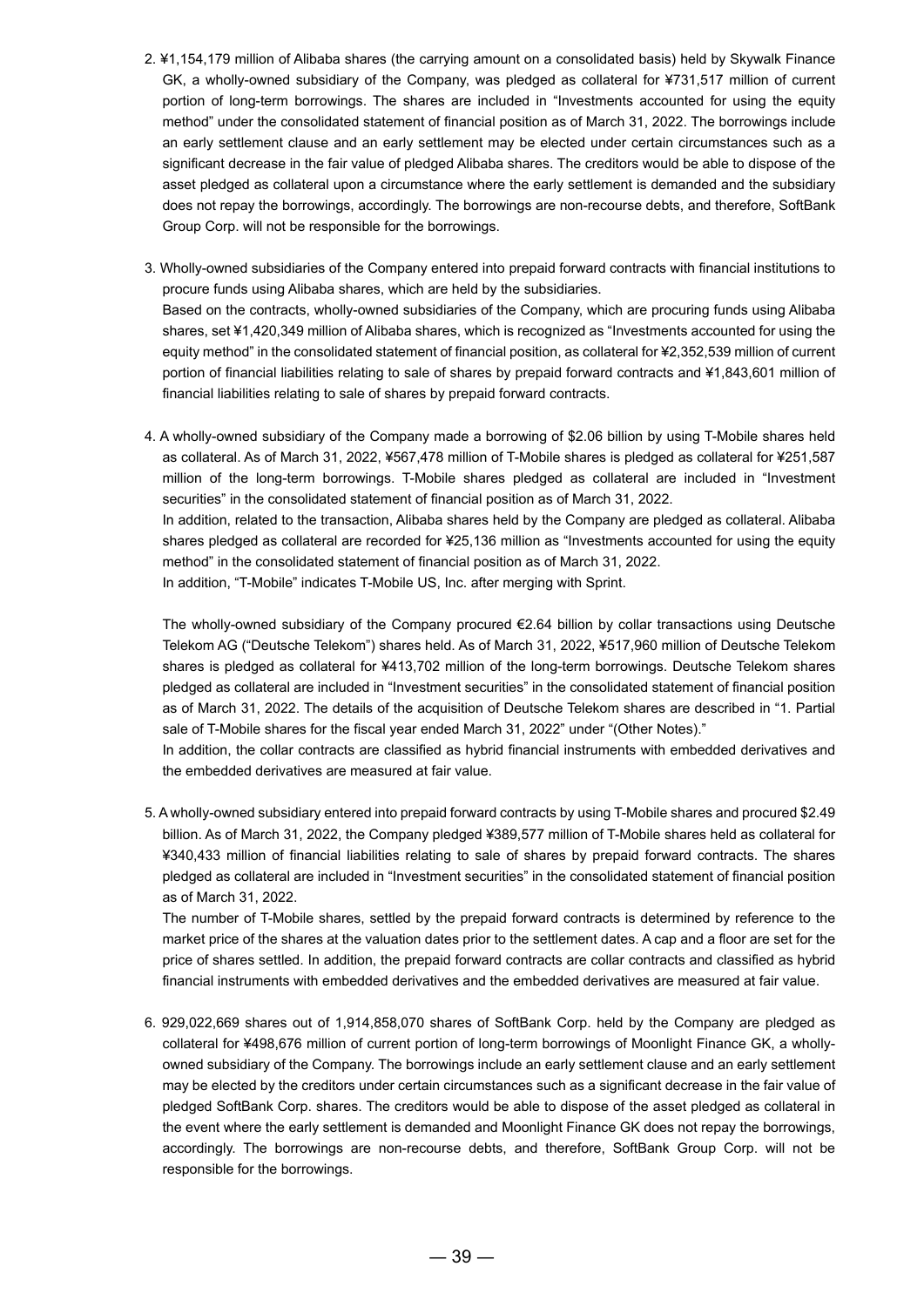Other than the above, the following assets are pledged as collateral:

# a. SB Northstar

For acquisition of investments financed through borrowings and credit transactions, ¥1,927 million of securities pledged as collateral and ¥131,474 million of restricted cash are pledged as collateral mainly for ¥32,919 million of short-term borrowings and ¥125,004 million of borrowed securities in SB Northstar.

### b. SVF2

Mainly the equity interests of subsidiaries of SVF2 were pledged as collateral for ¥595,967 million of long-term borrowings and ¥13,183 million of current portion of long-term borrowings as of March 31, 2022. The facility agreement for the long-term borrowings includes a margin call provision and a mandatory prepayment clause, which may be triggered under certain circumstances such as a significant decrease in the fair value of investments SVF2 holds. The creditors would be able to enforce security and dispose of the equity interests of subsidiaries of SVF2 if the margin call clause or the mandatory prepayment clause were triggered and SVF2 did not pay the relevant amounts to creditors when due. The long-term borrowings are limited-recourse debts.

### c. Arm

For long-term borrowings of ¥852,570 million and short-term borrowings of ¥108,948 million under the facility agreement entered into on March 28, 2022 by Kronos I (UK) Limited, a wholly-owned subsidiary of the Company, 75.01% (other than 24.99% held by SVF1) of shares of Arm Limited which is a subsidiary of the Company, all of Kronos I (UK) Limited's assets except for certain assets specified in the agreement and the equity interests of wholly-owned subsidiaries of the Company which were established for this facility purpose are pledged as collateral. The primary asset held by Kronos I (UK) Limited as of March 31, 2022 is a restricted cash of ¥14,862 million.

The facility agreement includes mandatory prepayment provisions for a part or whole loans, which may be triggered under certain circumstances such as sales of Arm shares upon occurrence of a listing and adjusted EBITDA of Arm being lower than the threshold, and an additional cash collateral provision, which may be triggered if a fair value of Arm shares pledged as collateral decreases significantly at designated test date. In addition, Kronos I (UK) Limited is required to reserve an amount equivalent to interest for a certain period in the designated account.

The borrowings of Kronos I (UK) Limited are non-recourse debts, and therefore, SoftBank Group Corp. will not be responsible for the borrowings.

#### d. Fortress

Based on a term loan agreement of \$0.9 billion which was entered into to finance the acquisition of Fortress, the equity interests of Fortress and four wholly-owned subsidiaries within the acquisition structure are pledged as collateral.

### e. Other

¥53,433 million of "investment securities" are pledged as collateral for financing and exchange settlement by a subsidiary operating banking business. Also, "other financial assets" (non-current) include ¥125,200 million of margin deposits with central counterparties.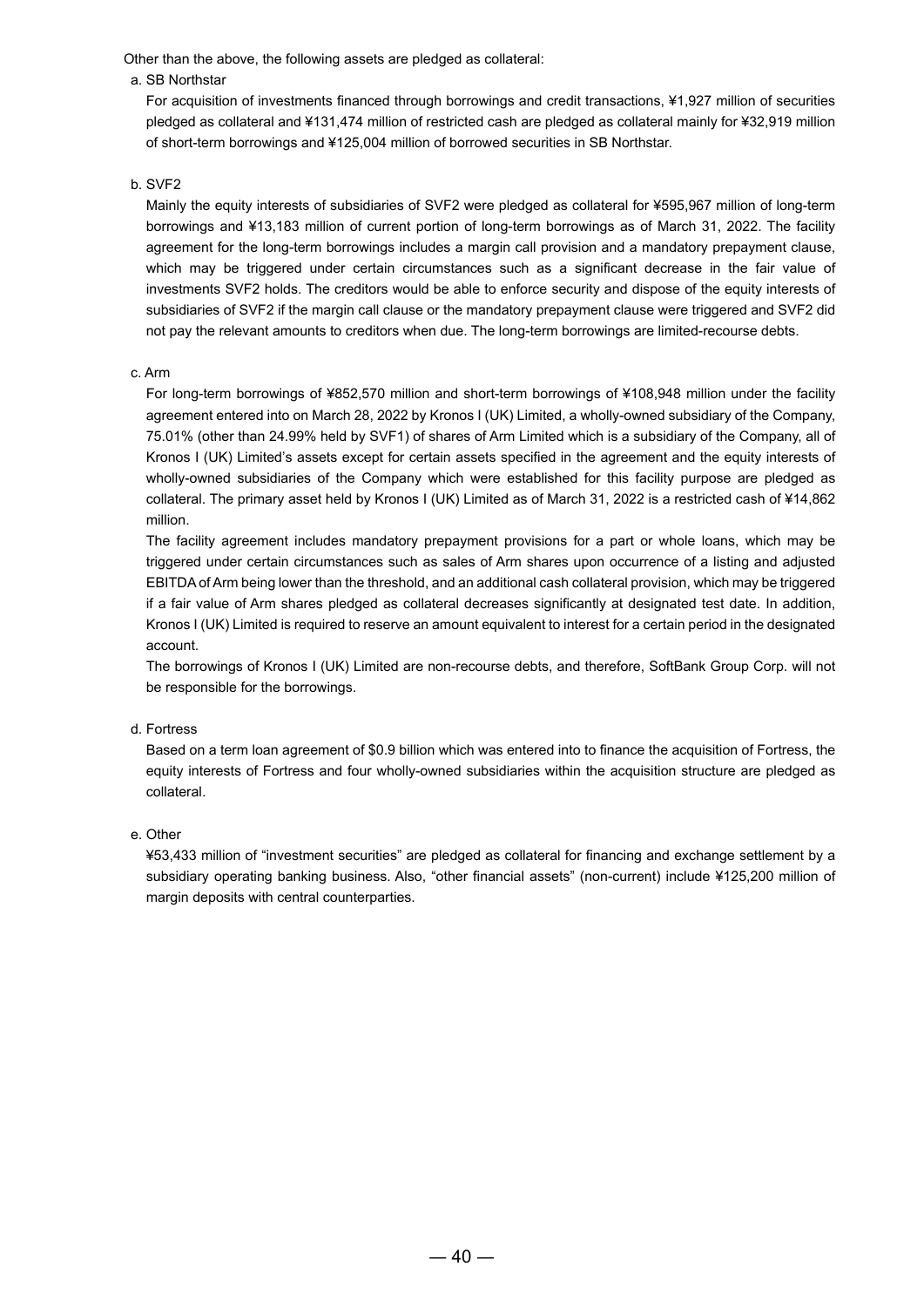(2) Borrowings related to equity-securities lending contract

The Company entered into a securities lending contract regarding the stocks of a certain subsidiary. As of March 31, 2022, the amount of the cash received as collateral under the contract is recognized as short-term borrowings of ¥71,300 million and included in interest-bearing debt.

- (3) Others
- a. Assets for sale and leaseback transactions that are not accounted for as sales

Assets for sale and leaseback transactions that continue to be recognized as property, plant and equipment but of which the Company does not have legal title because the transactions are not accounted for as sales, are as follows:

|                                | (Millions of yen) |
|--------------------------------|-------------------|
| Property, plant, and equipment | 632.965           |

The liabilities related to the assets of which the Company does not have legal title are as follows:

| Interest-bearing debt                   |         |
|-----------------------------------------|---------|
| Current portion of long-term borrowings | 163.606 |
| Long-term borrowings                    | 423.333 |
| Total                                   | 586.939 |

### b. Assets under lease contracts for intangible assets

Assets that are restricted to be transferred, subleased or pledged as collateral by the Company because they are acquired under lease contracts for the intangible assets, to which IFRS 16 "Leases" is not applied, are as follows:

|                   | (Millions of yen) |
|-------------------|-------------------|
| Intangible assets | 360.664           |

The liabilities related to the assets that are restricted to be transferred, subleased or pledged as collateral are as follows:

| Interest-bearing debt                   |         |
|-----------------------------------------|---------|
| Current portion of long-term borrowings | 118.236 |
| Long-term borrowings                    | 223.295 |
| Total                                   | 341.531 |

### c. Deposits at the Bank of Japan

A subsidiary operating banking business is obliged to maintain certain amounts of the deposit, which is determined by a fixed ratio against the deposits it receives from its customers ("the legal reserve requirement"), with the Bank of Japan in accordance with the Act on Reserve Requirement System in Japan. As of March 31, 2022, cash and cash equivalents include ¥320,403 million of deposits at the Bank of Japan which is more than the legal reserve requirement.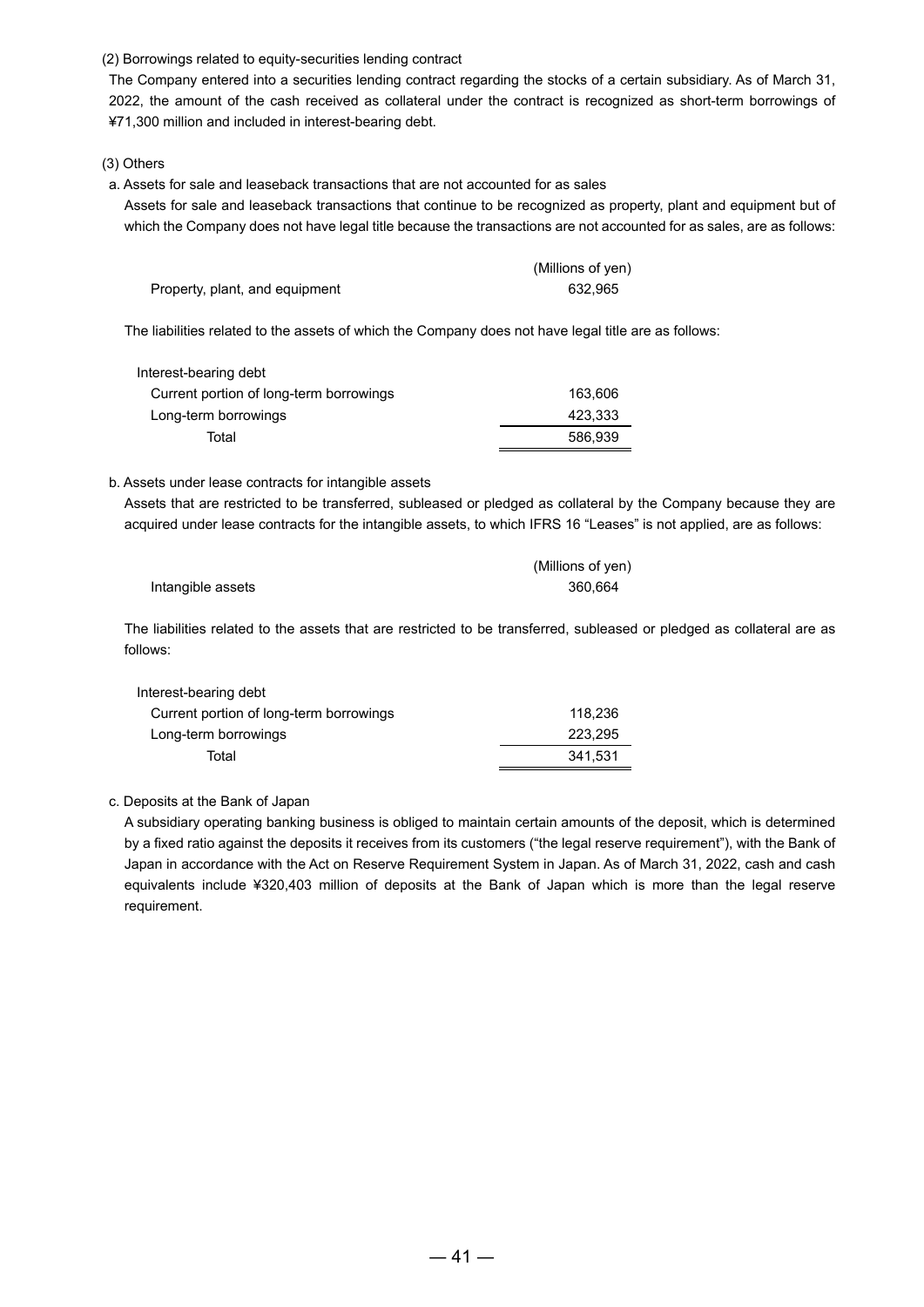### 2. Allowance for doubtful accounts directly deducted from assets

|                                      | (Millions of yen) |
|--------------------------------------|-------------------|
| Trade and other receivables          | 27,597            |
| Other financial assets (current)     | 15.738            |
| Other financial assets (non-current) | 71.670            |
| Total                                | 115,005           |

3. Accumulated depreciation and accumulated impairment losses of property, plant, and equipment

 (Millions of yen) 2,341,562

4. Accumulated depreciation and accumulated impairment losses of right-of-use assets (Millions of yen) 1,092,884

### 5. Disposal group classified as held for sale

As of December 11, 2020, the Company agreed on main terms of a transaction with South Korea-based Hyundai Motor Company and its affiliates (collectively "Hyundai Motor Group") and Euisun Chung, Chairman of Hyundai Motor Group, pursuant to which (i) the Company would sell the majority of its shares held in Boston Dynamics, Inc. ("Boston Dynamics"), to Hyundai Motor Group and Euisun Chung, and (ii) Hyundai Motor Group and Euisun Chung would subscribe for additional shares of Boston Dynamics. Upon this agreement, it was highly probable that Boston Dynamics would no longer be a subsidiary of the Company. Accordingly, assets, liabilities, and accumulated other comprehensive income of Boston Dynamics were reclassified as a disposal group classified as held for sale for the fiscal year ended March 31, 2021. The disposal group classified as held for sale was measured at the carrying amount as the consideration from the sale transaction was higher than the carrying amount of Boston Dynamics. The carrying amounts of assets, liabilities, and accumulated other comprehensive income in Boston Dynamics were ¥38,647 million, ¥11,271 million, and ¥267 million, respectively as of March 31, 2021.

In addition, the transaction was completed following regulatory approval and satisfaction of certain conditions on June 21, 2021. Boston Dynamics is no longer a subsidiary of the Company from the same date and the shares continuously held as a minority shareholder are measured at fair value and accounted for as financial instruments at FVTPL. Accordingly, for the fiscal year ended March 31, 2022, the difference between the consideration from the sale transaction (excluding the cost to sell) and the fair value of shares continuously held, and the carrying amount of Boston Dynamics (assets, liabilities, accumulated other comprehensive income, and non-controlling interests) was recorded as a gain relating to loss of control over subsidiaries for ¥72,936 million under "Other gain" in the consolidated statement of income.

### 6. Income taxes

Due to the enactment of the UK Finance Act of 2021 in June 2021, the corporate tax rate of the UK was increased from 19% to 25% on or after April 1, 2023. As a result, the Company reversed a deferred tax liability of ¥38,029 million (translated at the exchange rate as of March 31, 2021). In addition, credits of income taxes (profit) and other comprehensive income (profit) were recorded for ¥31,953 million and ¥5,890 million, respectively. This is primarily due to the fact that certain subsidiaries based in the UK, which were applicable for the calculation of aggregation of income earned by controlled foreign companies in SoftBank Group Corp., will be expected to be exempt from the calculation on or after April 1, 2023.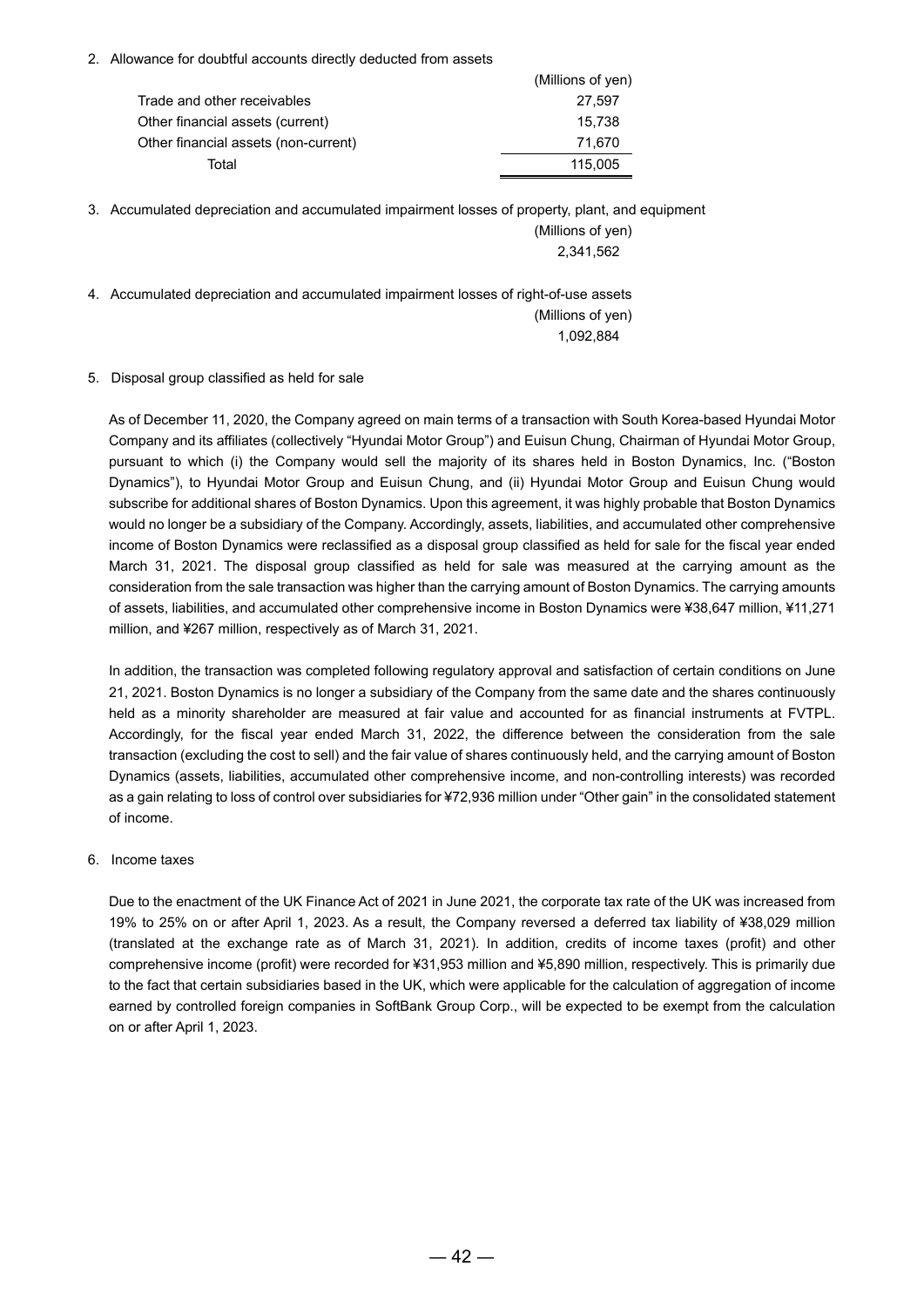# 7. Contingency

# (1) Lending commitments

Lending commitments that the Company provides are as follows:

|                     | (Millions of yen) |
|---------------------|-------------------|
| Lending commitments | 7,135,014         |
| Funded              | 814.632           |
| Unfunded            | 6,320,382         |

The lending commitments that the Company is engaged in are mainly shopping and cashing credit limits provided to the credit card members in the SoftBank segment.

Due to the nature of the credit limits, where there are maximum amounts which the credit card members are allowed to spend within a certain range, but that are not necessarily fully spent, and because the Company can arbitrarily increase or decrease the limits, the amounts included in outstanding unfunded balance are not expected to be funded in full amounts. Also, maturities of unfunded lending commitments are within one year because they are payable on demand.

### (2) Credit guarantee

Guarantees that the Company provides are as follows:

|                                              | (Millions of yen) |
|----------------------------------------------|-------------------|
| Total amount of financial quarantee contract | 232.324           |
| Guarantee balance                            | 155.332           |

These mainly consist of credit support for a \$1.75 billion letter of credit facility to WeWork by financial institutions, which the total amount of the guarantee contract is ¥214,183 million and the guarantee balance is ¥147,848 million. The credit support for letter of credit facility will expire on February 10, 2024, and the amount of credit support will be \$1.25 billion on or after February 10, 2023. In the event that the Company fulfills such joint and several liability, the Company will obtain the right of indemnification against WeWork.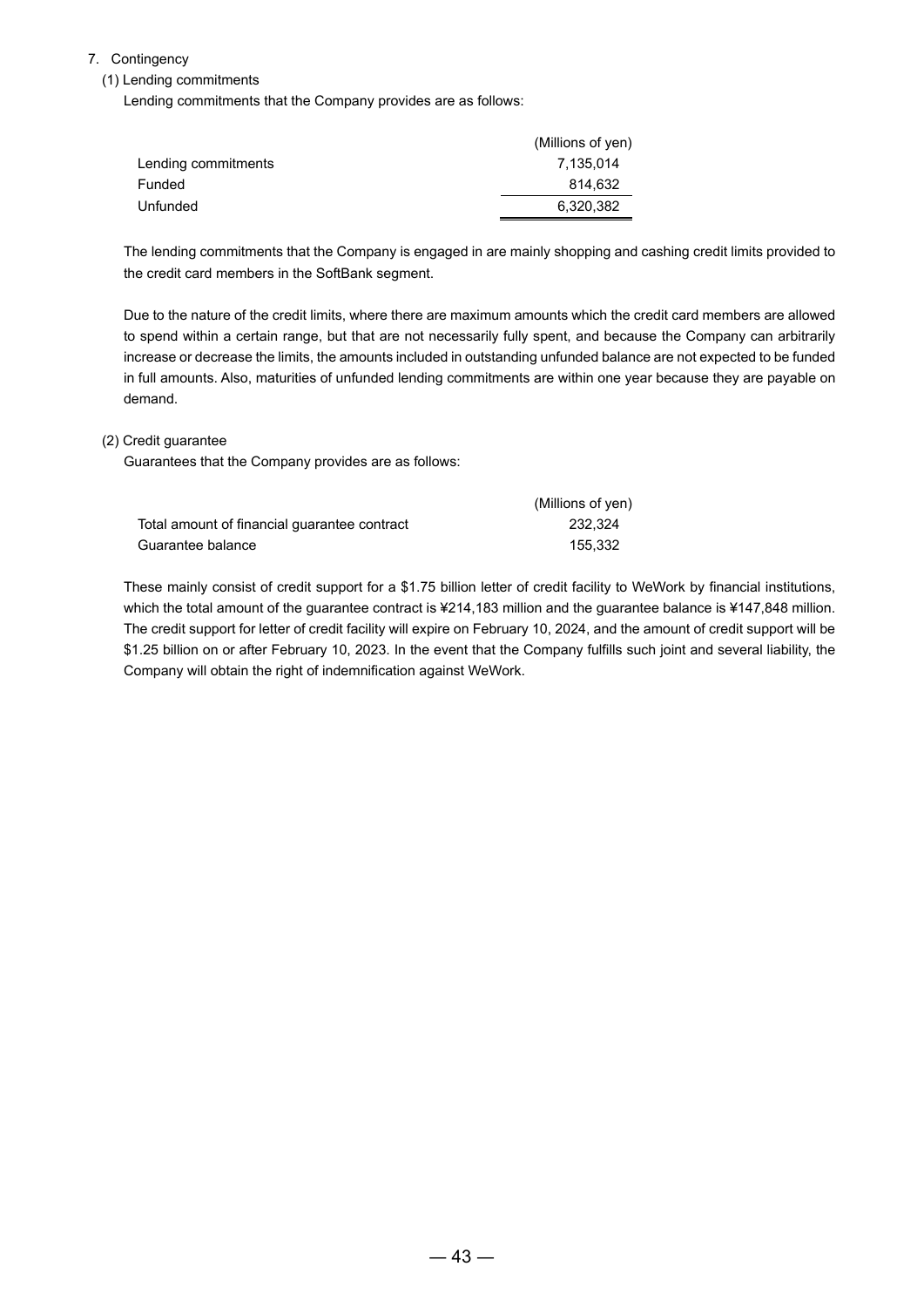SoftBank Group Corp. and certain of its subsidiaries are a party to a number of currently pending legal and administrative proceedings. As it is difficult to reasonably estimate the final results of such matters, reserves have not been recorded. Based on the information currently available, we do not expect that the results of these proceedings will have a material adverse effect on our financial position or results of operations.

### Litigation in which SoftBank Corp. is involved as a Party

(a) On April 30, 2015, SoftBank Corp. filed a lawsuit with the Tokyo District Court against Japan Post Information Technology Co., Ltd. (herein after referred to as "JPiT"), claiming for payment of remuneration, for additional services provided in connection with the installation of telecommunication lines, that were ordered by JPiT in relation to a project to migrate the communication network connecting approximately 27,000 sites (postal offices, etc.) existing countrywide to a new network, the 5th PNET.

Pursuant to a contract dated February 7, 2013, SoftBank Corp. was requested by JPiT to carry out, among other services, installation services for telecommunication lines for Japan Post Group's business sites existing countrywide. SoftBank Corp. performed such services, and upon JPiT's request, SoftBank Corp. also performed services that exceeded the scope of services stipulated in the contract.

Although SoftBank Corp. negotiated with JPiT over an extended period regarding the remuneration, (approximately ¥14.9 billion), for these additional services, SoftBank Corp. and JPiT were unable to arrive at a settlement. Accordingly, SoftBank Corp. duly filed the lawsuit, claiming for payment of remuneration, for such additional services.

(b) On April 30, 2015, JPiT filed a lawsuit against SoftBank Corp. and Nomura Research Institute, Ltd. (herein after referred to as "NRI") as co-defendants.

In such lawsuit, JPiT alleges that SoftBank Corp. and NRI delayed performance, of the ordered services related to the project for migration to the 5th PNET mentioned in (a) above, and alleges that such delay caused damages to JPiT (¥16.15 billion). JPiT made joint and several claims against both SoftBank Corp. and NRI for such alleged damages.

SoftBank Corp. intends to fully contest JPiT's claims in this lawsuit.

The order to consolidate lawsuit (b) above with lawsuit (a) above was made on July 29, 2015. As a result of close inspection of the remuneration with respect to additional services provided in relation to lawsuit (a) above, SoftBank Corp. modified the amount of the claim from approximately ¥14.9 billion to approximately ¥20.4 billion on November 13, 2015. SoftBank Corp. further modified the amount of claim from approximately ¥20.4 billion to approximately ¥22.3 billion on October 12, 2016 and from approximately ¥22.3 billion to approximately ¥24.0 billion on September 7, 2017, in response to matters such as the change of a purchase price of telecommunication line provided to JPiT.

JPiT filed an additional petition on June 24, 2020 in relation to the lawsuit (b) above, and modified the amount of the claim for SoftBank Corp. from approximately ¥16.15 billion to approximately ¥16.81 billion.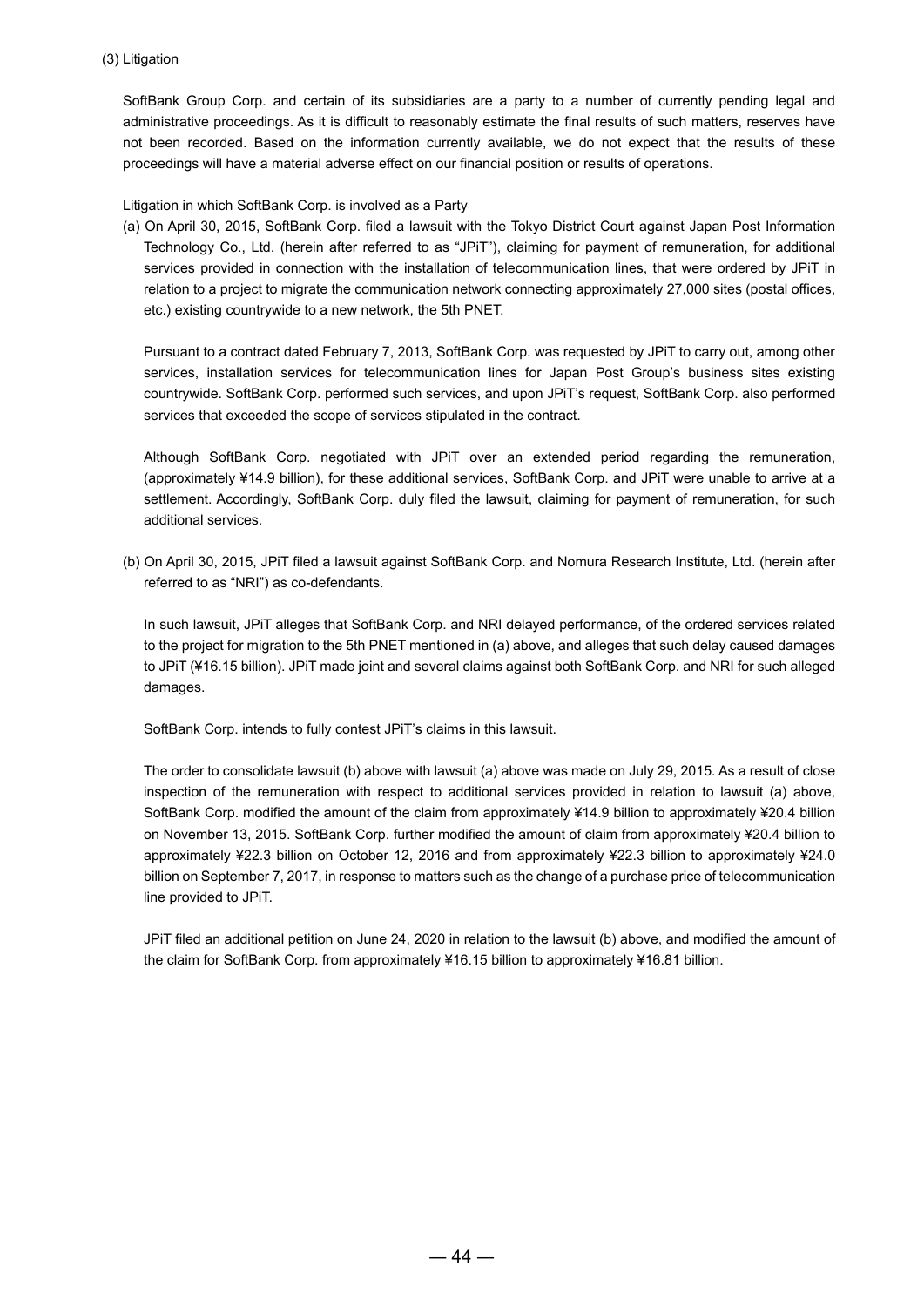- 8. Financial covenants
	- (1) Financial covenants on interest-bearing debts of SoftBank Group Corp.

SoftBank Group Corp.'s interest-bearing debt includes financial covenants and the major financial covenants are as follows:

- a. The amount of SoftBank Group Corp.'s net assets at the end of the fiscal year plus dividends from its wholly owned subsidiaries paid by the end of the first quarter of the following fiscal year must not fall below 75% of SoftBank Group Corp.'s net assets at the end of the previous year.
- b. The consolidated statement of financial position of the Company at the end of the fiscal year must not show a net capital deficiency. The statement of financial position of SoftBank Corp. at the end of the fiscal year must not show a net capital deficiency.
- c. In the Company's consolidated statement of income, income (loss) before income tax or net income (loss) attributable to the owner of the parent company must not result in losses for two consecutive years.
- (2) Financial covenants on interest-bearing debts of SoftBank Corp. SoftBank Corp.'s interest-bearing debt includes financial covenants and the major financial covenants are as follows:
	- a. The amount of SoftBank Corp.'s equity in the consolidated statement of financial position at the end of the fiscal year and at the end of the second quarter must not fall below 75% of SoftBank Corp.'s equity at the end of the previous year and the second quarter.
	- b. The amount of SoftBank Corp.'s net assets in the non-consolidated balance sheet at the end of the fiscal year and at the end of the second quarter must not fall below 75% of SoftBank Corp.'s net assets at the same dates during the previous year and the second quarter.
	- c. In the SoftBank Corp.'s consolidated statement of income, operating income (loss) or net income (loss) must not result in losses for two consecutive years.
	- d. In the SoftBank Corp.'s non-consolidated statement of income, operating income (loss) or net income (loss) must not result in losses for two consecutive years.
	- e. Net leverage ratios<sup>1</sup> of SoftBank Corp. must not exceed certain numbers at the end of the fiscal year and at the end of the second quarter.

### Notes:

- 1. Net leverage ratio: Net debt $2/$  Adjusted EBITDA $3$
- 2. Net debt: The total amount of interest-bearing debt shown in the consolidated statement of financial position of SoftBank Corp. after deducting cash and cash equivalents adjusted for certain items. Interest-bearing debt is adjusted for certain items, such as an exclusion of interest-bearing debt resulting from financing transactions using an asset securitization scheme.
- 3. Adjusted EBITDA: EBITDA adjusted for certain items as specified in the loan agreement with the financial institutions.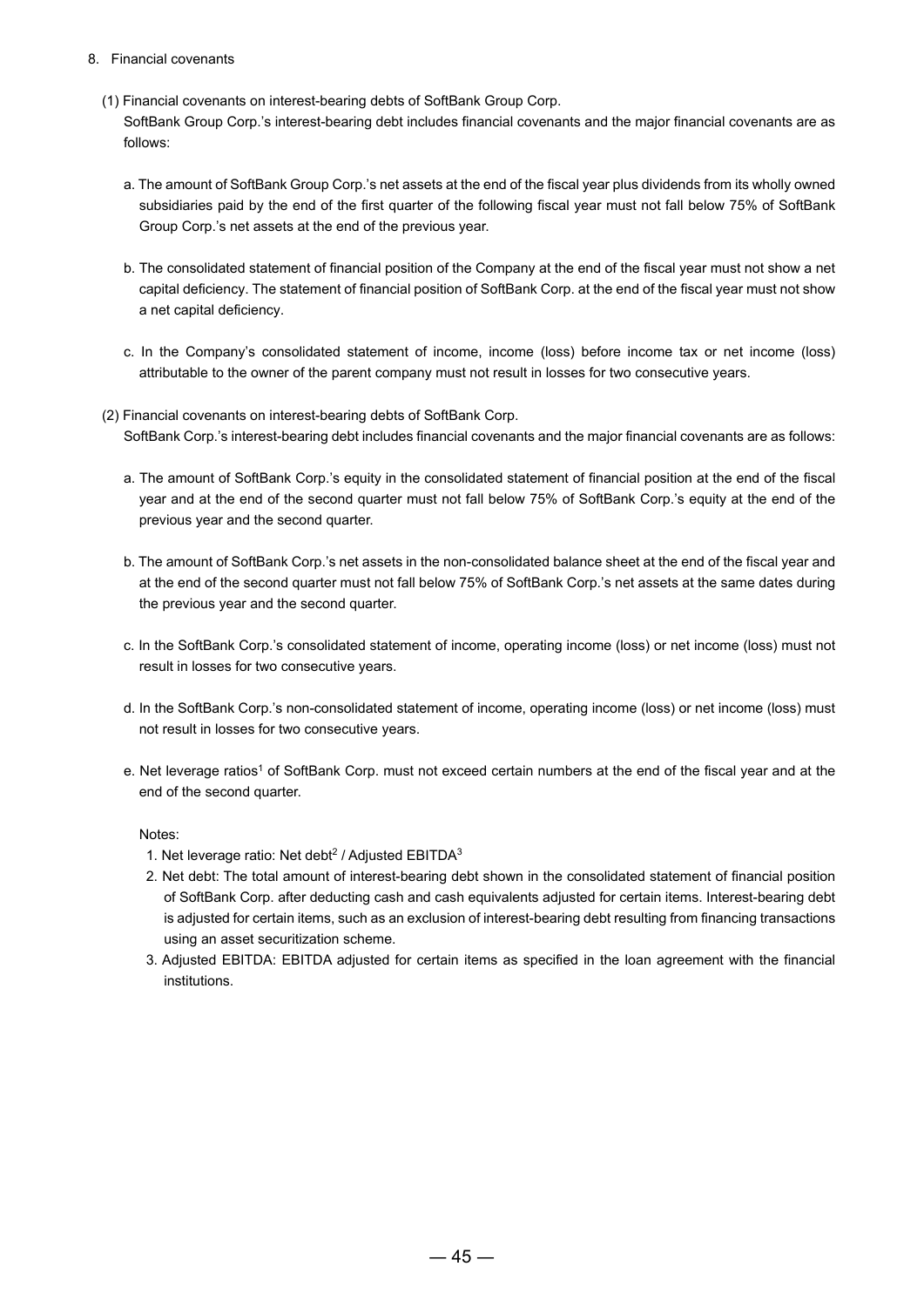(3) Financial covenants on interest-bearing debts of Z Holdings Corporation

Z Holdings Corporation's interest-bearing debt includes financial covenants and the major financial covenants are as follows:

- a. The amount of net assets in Z Holdings Corporation's statement of financial position at the end of the fiscal year from the second quarter ended September 30, 2020 must not fall below 75% of Z Holdings Corporation's net assets at the same dates during the previous year.
- b. The amount of net assets in Z Holdings Corporation's consolidated statement of financial position at the end of the fiscal year and at the end of the second quarter of each year from the second quarter ended September 30, 2020 must not fall below 75% of Z Holdings Corporation's net assets at the same dates during the previous year.
- c. The balance sheet of Z Holdings Corporation at the end of the fiscal year from the second quarter ended September 30, 2020, must not show a net capital deficiency.
- d. The consolidated statement of financial position of Z Holdings Corporation at the end of the fiscal year and at the end of the second quarter of each year from the second quarter ended September 30, 2020 must not show a net capital deficiency.
- e. In Z Holdings Corporation's statement of income, operating income (loss) or net income (loss) at the end of each fiscal year from the fiscal year ended March 31, 2021, must not result in losses for two consecutive fiscal years.
- f. In Z Holdings Corporation's consolidated statement of income, operating income (loss) or net income (loss) at the end of each fiscal year from the fiscal year ended March 31, 2021, must not result in losses for two consecutive fiscal years.
- g. Net leverage ratios<sup>1</sup> of Z Holdings Corporation must not exceed certain respective amounts or numbers at the end of the fiscal year and the end of the second quarter of each year from the second quarter ended September 30, 2020.

### Notes:

- 1. Net leverage ratio: Net debt $2/$  Adjusted EBITDA $3$
- 2. Net debt: The total amount of interest-bearing debt shown in the consolidated statement of financial position of Z Holdings Corporation after deducting cash and cash equivalents. Interest-bearing debt is adjusted for certain items, such as an exclusion of interest-bearing debt resulting from financing transactions using an asset securitization scheme. Interest-bearing debt and cash and cash equivalents are adjusted not to include those of PayPay Bank Corporation.
- 3. Adjusted EBITDA: EBITDA adjusted for certain items as specified in the loan agreement with the financial institutions.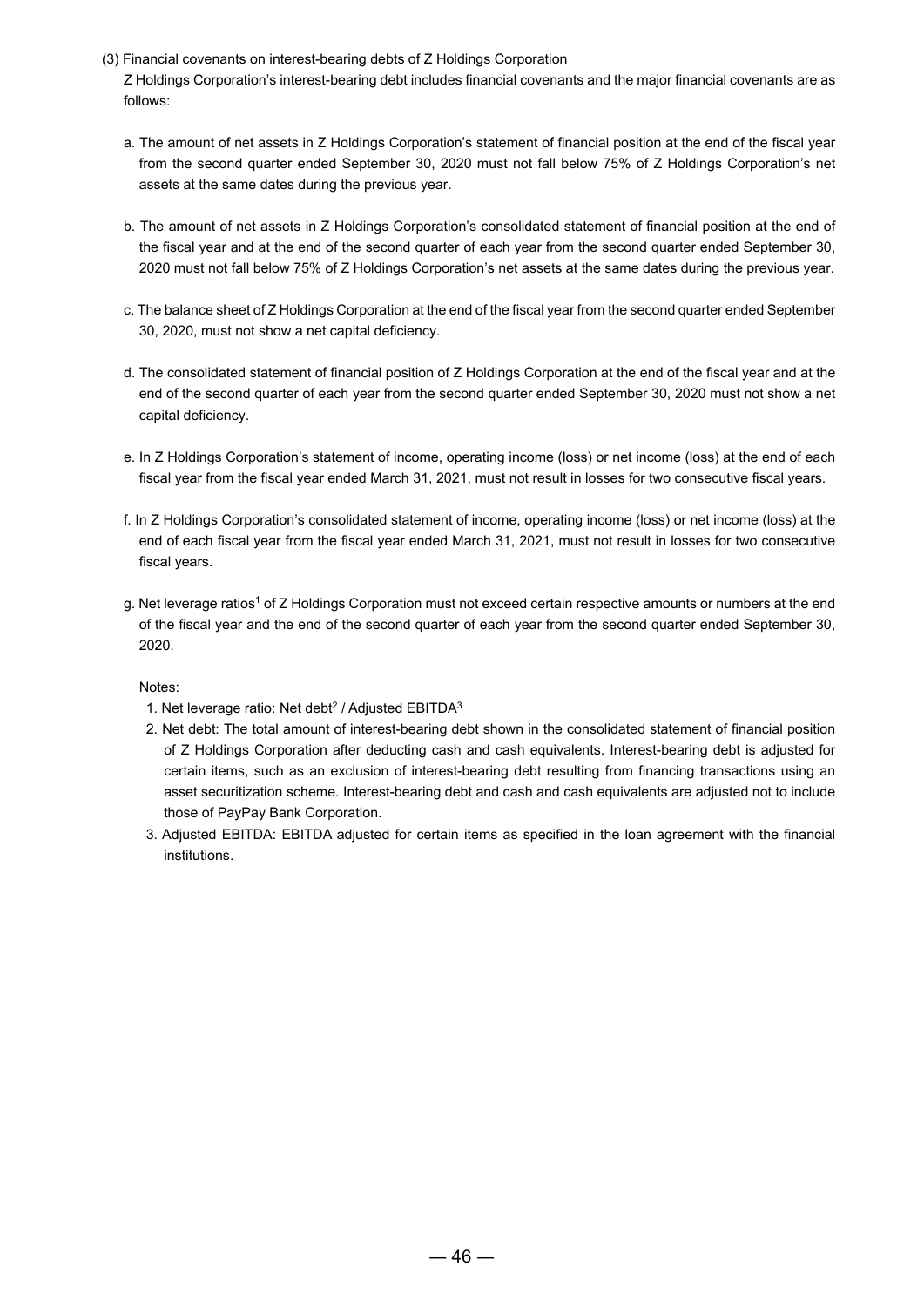# **(Notes Relating to Consolidated Statement of Income)**

- 1. SoftBank Vision Funds business
	- (1) Introduction of Co-investment Program with Restricted Rights to Receive Distributions and Preferred Equity to SVF2
	- a. Co-investment Program with Restricted Rights to Receive Distributions

The Board of Directors of SoftBank Group Corp. resolved to introduce a co-investment program with restricted rights to receive distributions to SVF2. In July 2021, based on the resolution, the Company established SVF2 LLC, a whollyowned subsidiary of the Company, beneath SVF2 for the program. SVF2 LLC has entered into a definitive agreement in August 2021 with the Company and MgmtCo, a participant in the program, which resulted in MgmtCo becoming an investor in SVF2 LLC.

MgmtCo is a company controlled by Masayoshi Son, Representative Director, Corporate Officer, Chairman & CEO of SoftBank Group Corp., and a related party of the Company. The details of the related party transactions between the Company and MgmtCo are described in "2. Related party transactions regarding a co-investment program with restricted rights to receive distributions" under "(Other Notes.)"

(a) Purpose of the program

The program has been introduced for the purpose of enabling Masayoshi Son to make a co-investment in SVF2, sharing risk of losses as well as benefit of profits in the success of SVF2, and leading to enhanced focus on the management of SVF2 investments, which in turn is intended to contribute to increases in the Company's earnings. In making a co-investment in SVF2 under the terms of the program, MgmtCo both receives the benefit of profits from SVF2 and assumes the risk of losses from SVF2, and MgmtCo's right to receive distributions from its investment is subject to certain restrictions.

(b) Overview of the program

Contributions by SVF Investors are classified as "Equity" and "Preferred Equity" depending on the terms and conditions of distribution. Overview of the program is as follows:

i. Investment in SVF2 LLC

Based on the definitive agreement entered into in August 2021, SVF2 LLC has issued Equity to the Company and MgmtCo. The Company (through SoftBank Vision Fund II-2 L.P. and its subsidiaries) holds 82.75% of the total Equity interests in SVF2 LLC and MgmtCo holds 17.25% of the total Equity interests in SVF2 LLC. The Equity interests held by the Company and MgmtCo are entitled to performance-based distributions that are allocated to each investor based on the proportion of their respective Equity contributions.

ii. Transfer of portfolio companies

After the definitive agreement signed in August 2021, for the purpose of the program, unlisted portfolio companies that were held or planned to be held by SVF2 as of June 23, 2021 have in principle been transferred to SVF2 LLC. As a result, the transfers of the portfolio companies had been conducted sequentially, and as of March 31, 2022, the transfers have been completed.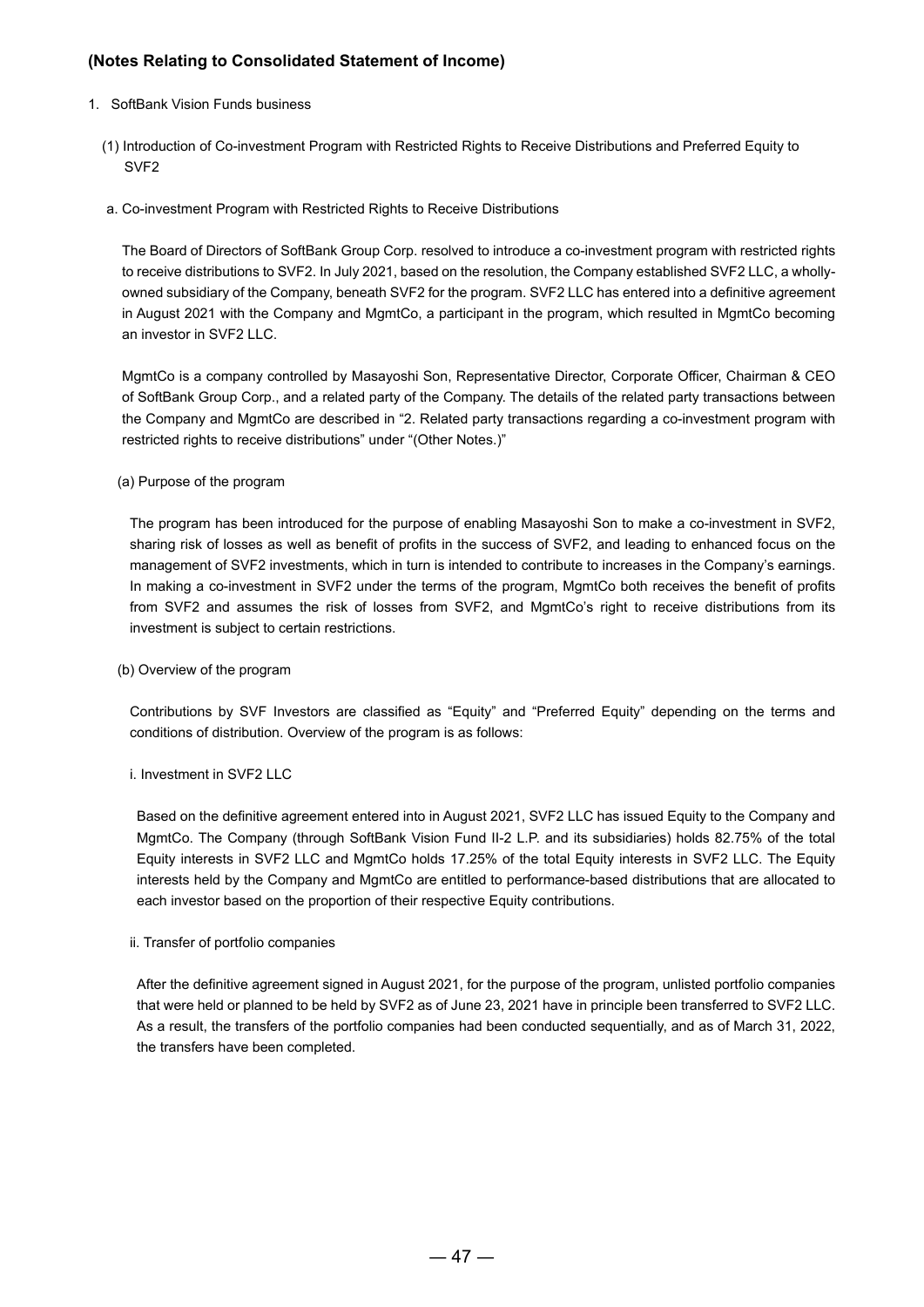### iii. Investment from MgmtCo

Upon the completion of the transfers of the relevant portfolio companies from SVF2 to SVF2 LLC, the Equity for each portfolio company is issued from SVF2 LLC to the Company and MgmtCo. As a result, as of March 31, 2022, the total amount of capital contribution made by MgmtCo was \$2.6 billion and the total amount after adding the related adjustments to the capital contribution (the "Equity Acquisition Amount") was \$2.9 billion, respectively.

### iv. Receivables and premiums accrued on Equity Acquisition Amount

MgmtCo is entitled to make full or partial payment of its Equity Acquisition Amount at any point in time, at its discretion, from the date it became an investor in SVF2 LLC to the end of the company life of SVF2 LLC. MgmtCo is required to pay a premium of 3% per annum on the unpaid Equity Acquisition Amount until the unpaid amount is paid in full. MgmtCo is also entitled to make full or partial payment of the premium at any point in time, at its discretion on the same terms and conditions as Equity Acquisition Amount. As of March 31, 2022, no cash payment has been made from MgmtCo for the Equity Acquisition Amount and the premium. The details of the receivables related to the Equity Acquisition Amount and the premium as of March 31, 2022 are described in "(b) Third-party interests in SVF2 and receivables" in "b. Changes in interests attributable to Third-Party Investors" under "(4) Thirdparty interests in SVF1 and SVF2." Any distributable amount from SVF2 LLC to MgmtCo is offset against the receivables at the time of the distribution notice and no distribution payments to MgmtCo are made until SVF2 LLC's receivables are paid in full.

### v. Collateral and other credit protection for receivables

In order to secure the receivables of SVF2 LLC, all of the Equity interests in SVF2 LLC held by MgmtCo were pledged as collateral. In the event that MgmtCo pays into the receivables or offsets such receivables with distributions due to it from SVF2 LLC, the collateral is released to the extent that the cumulative amounts of payments and offsets exceeds the balance of the receivables after deduction of such cumulative amounts. Masayoshi Son also provides a personal guarantee to the receivables up to the balance of the receivables. In addition, as of March 31, 2022, 8,897,100 shares of SoftBank Group Corp. are deposited in SVF2 LLC by Masayoshi Son. The deposited shares of SoftBank Group Corp. will be released only where the entire amount of receivables is settled. SVF2 LLC may acquire the deposited SoftBank Group Corp. shares without consideration where there are any unpaid receivables in SVF2 LLC after the enforcement of the collateral and personal guarantees by SVF2 LLC.

### vi. Restrictions on rights to receive distributions to MgmtCo

Distributions from SVF2 LLC to MgmtCo are fully restricted and are not paid until the sum of proceeds received by SVF2 LLC from realized investments plus the aggregate fair value of all of SVF2 LLC's unrealized investments (net of borrowings) exceeds 130% of the aggregate acquisition cost of all of SVF2 LLC's investments. After the ratio exceeds 130%, restrictions on distributions to MgmtCo are released proportionately in increments of 10%, and when the ratio reaches 200%, all restrictions are released and MgmtCo is entitled to receive the full amount of the distributions. In the event that, upon the liquidation of SVF2 LLC, the amount of the distribution received by MgmtCo exceeds the amount that would have been distributed to MgmtCo if the ratio in effect at the time of liquidation was applied throughout the life of SVF2 LLC, then any such excess amounts will be subject to clawback from MgmtCo.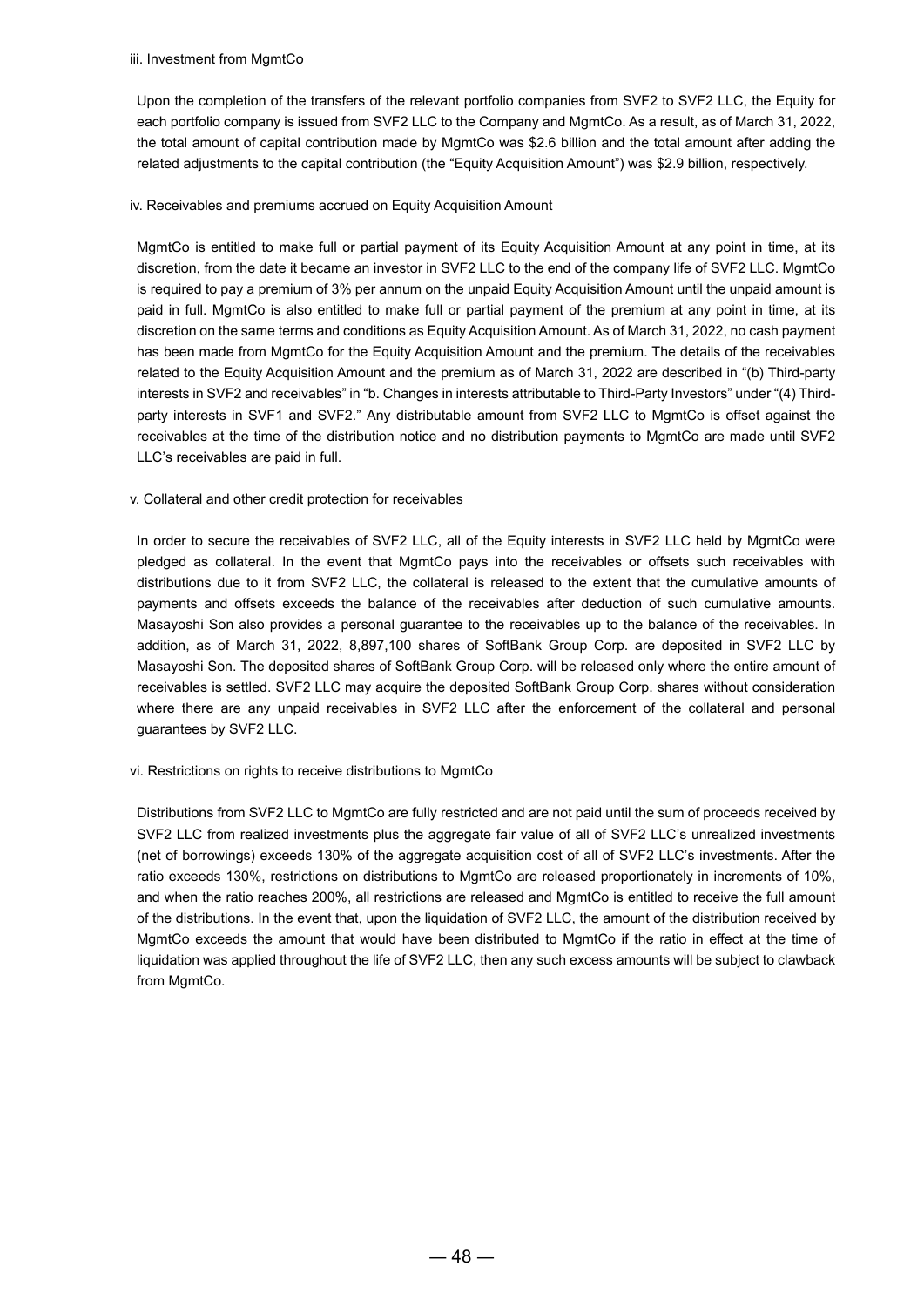vii. Nature of the Equity contribution by the Company and MgmtCo

The Equity interests held by the Company and MgmtCo are subordinated to the Preferred Equity of SVF2 LLC described in "b. Preferred Equity Contribution to SVF2 by the Company." If there is a shortfall in the amount of return of Preferred Equity contributions and the amount of fixed distributions to be received by the Preferred Equity holders at the time of the final profit distribution by SVF2 LLC, then MgmtCo is obligated to pay the shortfall proportional to Equity interests' ratio up to the total amount of return of Equity contributions and the distributions received by MgmtCo.

### viii. Management fee and performance-linked management fees to be charged to MgmtCo

The terms of the management fee and the performance-linked management fees to be charged to MgmtCo are the same as those to be charged to the Company as an Equity investor in SVF2 LLC. The details of the management fee and the performance-linked management fees to be charged to MgmtCo are described in "b. Management fees and performance-linked management fees in SVF2" under "(5) Management fees and performance fees."

# b. Preferred Equity Contribution to SVF2 by the Company

SoftBank Group Corp. has resolved at a meeting of its Board of Directors that SVF2 LLC issues to the Company (through SoftBank Vision Fund II-2 L.P. and its subsidiaries) a new class of Preferred Equity interests that is subject to fixed distribution separate from the Equity under the program. The purpose of issuing the Preferred Equity is to enhance the efficiency of recovery of investment funds. The Preferred Equity interests in the amount of \$24.1 billion have been issued to the Company from the introduction of Preferred Equity to March 31, 2022. The Preferred Equity interests have a priority right over the Equity interests held by the Company and MgmtCo under the program in terms of its distributions and return of the contributions, and the Company receives a fixed distribution amount calculated at 8% per annum on the amount of Preferred Equity contributions by the Company. The Company's contributions to SVF2 LLC for new investments on and after June 24, 2021 are Preferred Equity contributions.

### c. Committed capital

After the introduction of the program and Preferred Equity, \$2.6 billion was reduced from the Company's committed capital and MgmtCo's committed capital was increased by the same amount. As a result, the total committed capital for SVF2 as a whole amount after the introduction of the program was \$40 billion.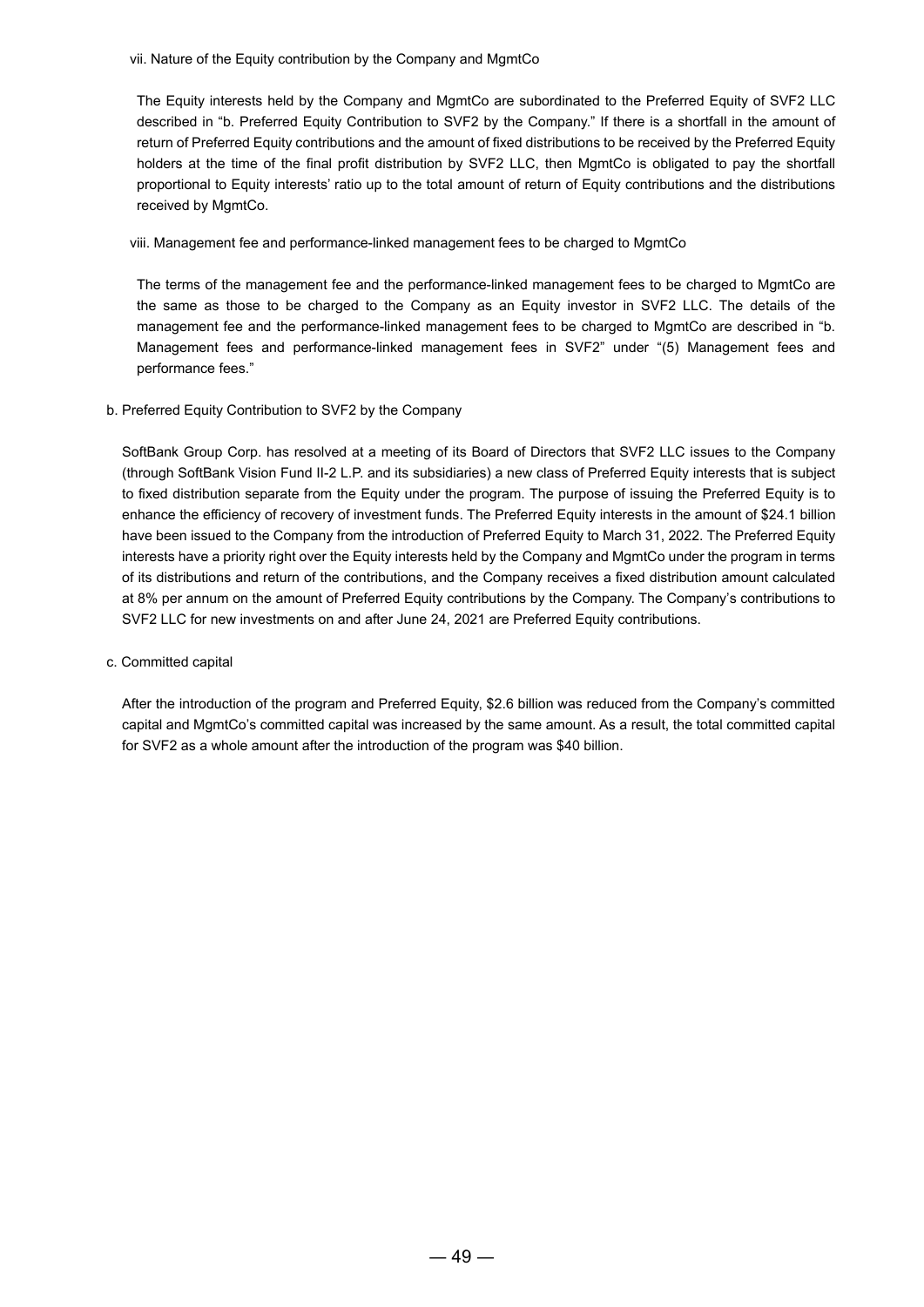d. Structure

Please refer to the following scheme diagram for "a. Co-investment Program with Restricted Rights to Receive Distributions" and "b. Preferred Equity Contribution to SVF2 by the Company."

(a) Structure prior to the introduction of the program and Preferred Equity





(b) Structure after the introduction of the program and Preferred Equity



# Total committed capital \$40 billion \*1

Notes:

- 1. From the introduction of the program and Preferred Equity to March 31, 2022, the committed capital for SVF2 was increased by \$16.0 billion, which is attributable to the Company as an investor in SVF2. As a result, the total commitment capital for SVF2 as a whole was \$56.0 billion as of March 31, 2022.
- 2. Includes portfolio companies publicly filing for listing as of June 23, 2021, and portfolio companies that were approved by the Board of Directors to be excluded from the program. The Company continues to hold 100% of Equity for investments in the portfolio companies that are outside of the program's scope.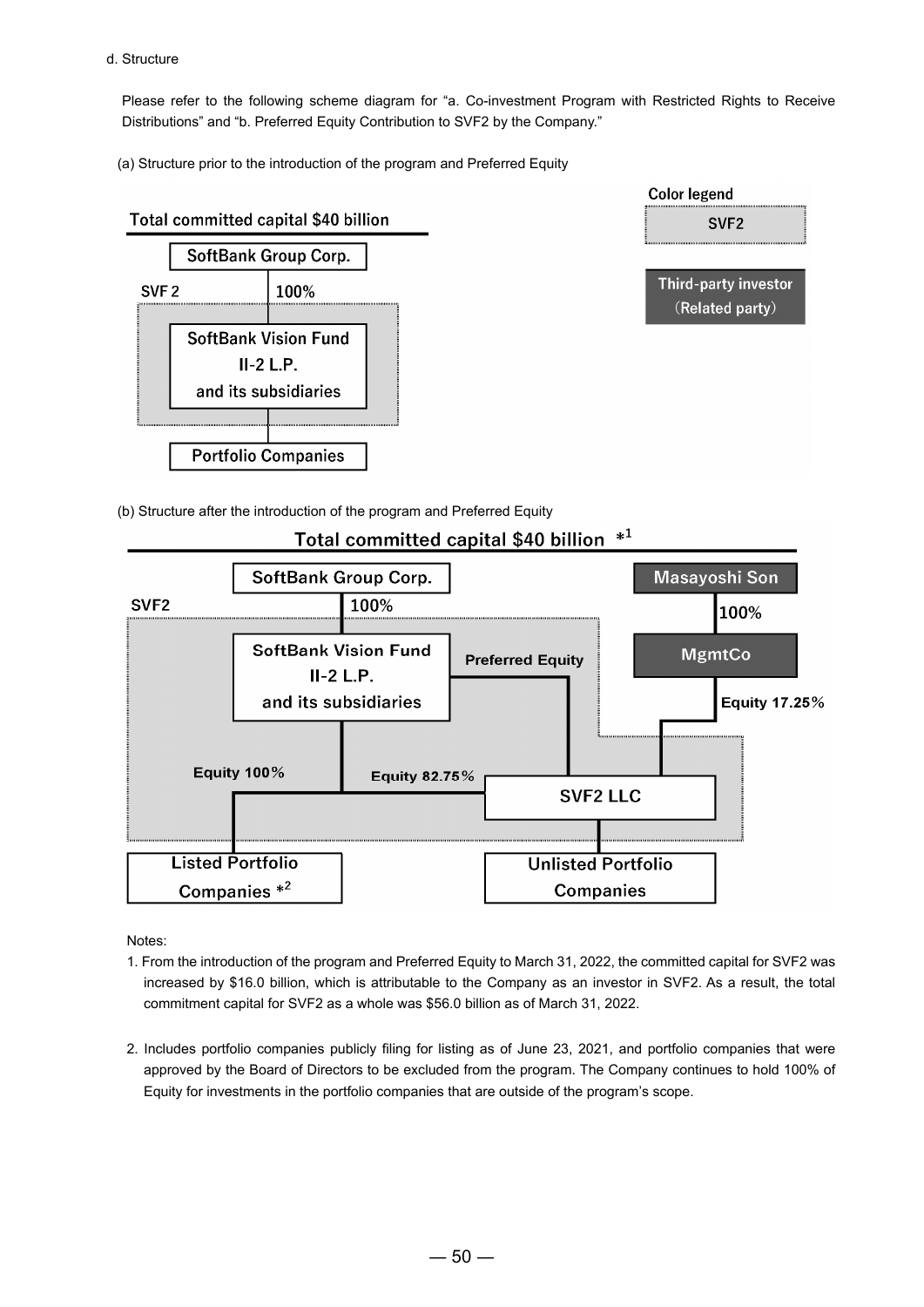SVF2 was previously managed by SBIA and has been managed by SBGA, which is a wholly-owned subsidiary of the Company, since September 2021. SBGA outsources most of its operations to SBIA and SBIA continues to support the management of SVF2 as an outsourced service provider.

(3) Income and loss arising from the SoftBank Vision Funds business

a. Overview

Income and loss arising from the SoftBank Vision Funds business (income before income tax) represents the net profits of the SoftBank Vision Funds business, after deducting the net profits attributable to Third-Party Investors. The net profits attributable to Third-Party Investors are the amount after deducting management fees, performance-linked management fees, and performance fees, as applicable, that SBIA and SBGA receive from SVF1 and SVF2, respectively.

The amount of the net profits attributable to Third-Party Investors that is deducted from the income before income tax is presented as "Change in third-party interests in SVF1 and SVF2."

b. Income and loss arising from the SoftBank Vision Funds business

The components of income and loss arising from the SoftBank Vision Funds business are as follows:

|                                                                                               | (Millions of yen)                   |  |
|-----------------------------------------------------------------------------------------------|-------------------------------------|--|
|                                                                                               | Fiscal year ended<br>March 31, 2022 |  |
| Loss on investments at SVF1, SVF2, and others                                                 |                                     |  |
| Realized gain on investments <sup>1</sup>                                                     | 1,354,674                           |  |
| Unrealized loss on valuation of investments                                                   |                                     |  |
| Change in valuation for the fiscal year <sup>2</sup>                                          | (3,039,858)                         |  |
| Reclassified to realized gain recorded in the past fiscal year <sup>3</sup>                   | (1,777,906)                         |  |
| Interest and dividend income from investments                                                 | 50,649                              |  |
| Derivative loss on investments                                                                | (49, 587)                           |  |
| Effect of foreign exchange translation $4$                                                    | (85, 326)                           |  |
| Subtotal                                                                                      | (3,547,354)                         |  |
| Selling, general and administrative expenses                                                  | (69, 754)                           |  |
| Finance cost (interest expenses)                                                              | (31,616)                            |  |
| Derivative gain (excluding gain (loss) on investments)                                        | 2,056                               |  |
| Change in third-party interests in SVF1 and SVF2                                              | 972,674                             |  |
| Other gain                                                                                    | 34,591                              |  |
| Income and loss arising from the SoftBank Vision Funds business (income<br>before income tax) | (2,639,403)                         |  |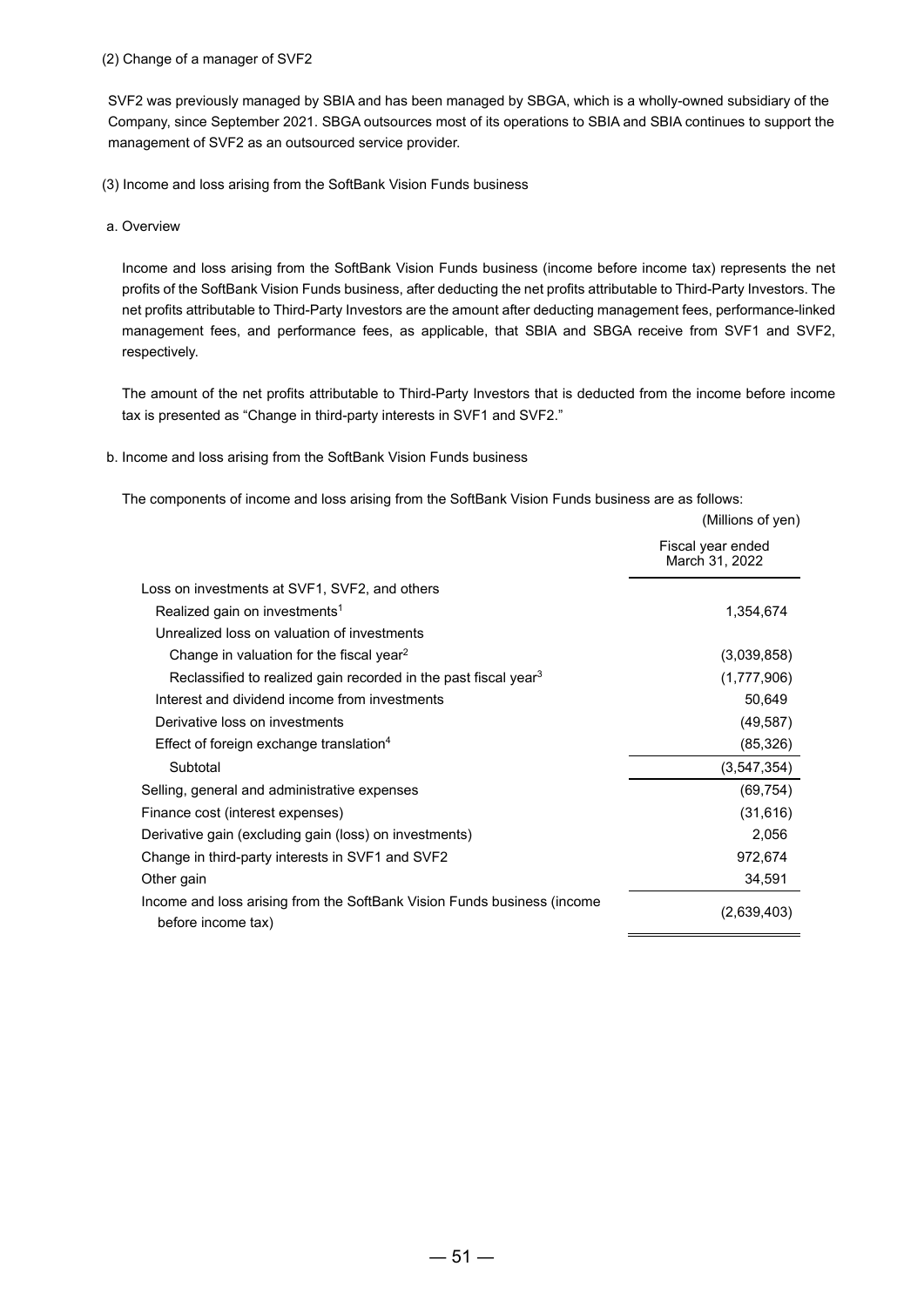Notes:

- 1. In addition to the realized gain and loss on sales by cash consideration, the realized gain and loss by share exchange are included.
- 2. SVF1 recorded ¥154,525 million of unrealized gain on valuation for the fiscal year ended March 31, 2022 upon the fair value estimation of Arm held by SVF1.

The unrealized gain on valuation arising from Arm shares held by SVF1 is included in "Gain (loss) on investments at SVF1, SVF2, and others" (in Change in valuation for the fiscal year under Unrealized gain (loss) on valuation of investments) in the above-mentioned income and loss. However, the unrealized gain on valuation is eliminated in consolidation as Arm is a subsidiary of the Company.

For the three-month period ended June 30, 2021, Arm transferred 75.01% of the shares of Treasure Data, Inc. to the Company's wholly-owned foreign subsidiary and 24.99% of the shares to SVF1 as dividends in kind. The 75.01% of Treasure Data, Inc. shares were transferred through sales from the Company's wholly-owned foreign subsidiary to SVF2. As a result, the fair value of Treasure Data, Inc. shares, which was included in the fair value of Arm shares as of March 31, 2021, is not included in the fair value of Arm shares as of March 31, 2022.

¥19,019 million of shares of Treasure Data, Inc. received as dividends in kind which SVF1 received from Arm is included in "Gain (loss) on investments at SVF1, SVF2, and others" (in Interest and dividend income from investments) in the above-mentioned income and loss, however, the dividends are eliminated in consolidation.

For the three-month period ended September 30, 2021, a wholly-owned subsidiary of the Company other than SVF1 was transferred through sales from the Company to SVF2. As a result of the transaction, WeWork shares held by SVF2 include common shares and the common shares are continuously accounted for using the equity method on a consolidation basis after the transfer. ¥1,375 million of the unrealized gain on valuation after the transfer date arising from WeWork common shares held by SVF2 is included in "Gain (loss) on investments at SVF1, SVF2, and others" (in Change in valuation for the fiscal year under Unrealized gain (loss) on valuation of investments) in the above-mentioned income and loss. However, the unrealized gain on valuation is eliminated in consolidation as WeWork is an equity method associate of the Company.

The unrealized gain and loss on valuation and the dividends, that are eliminated in consolidation, are not included in "Gain (loss) on investments at SVF1, SVF2, and others" in the consolidated statement of income.

- 3. It represents the unrealized gain and loss on valuation of investments recorded as "Gain (loss) on investments at SVF1, SVF2, and others" in the past fiscal years, which are reclassified to "Realized gain (loss) on investments" due to the realization for the fiscal year ended March 31, 2022.
- 4. Unrealized gains and losses on valuation of investments are translated using the average exchange rate for the quarter in which the gains and losses were recognized, while realized gains and losses on investments are translated using the average exchange rate for the quarter in which the shares were disposed. "Effect of foreign exchange translation" is arising from the different foreign currency exchange rates used for unrealized gains and losses on valuation and realized gains and losses.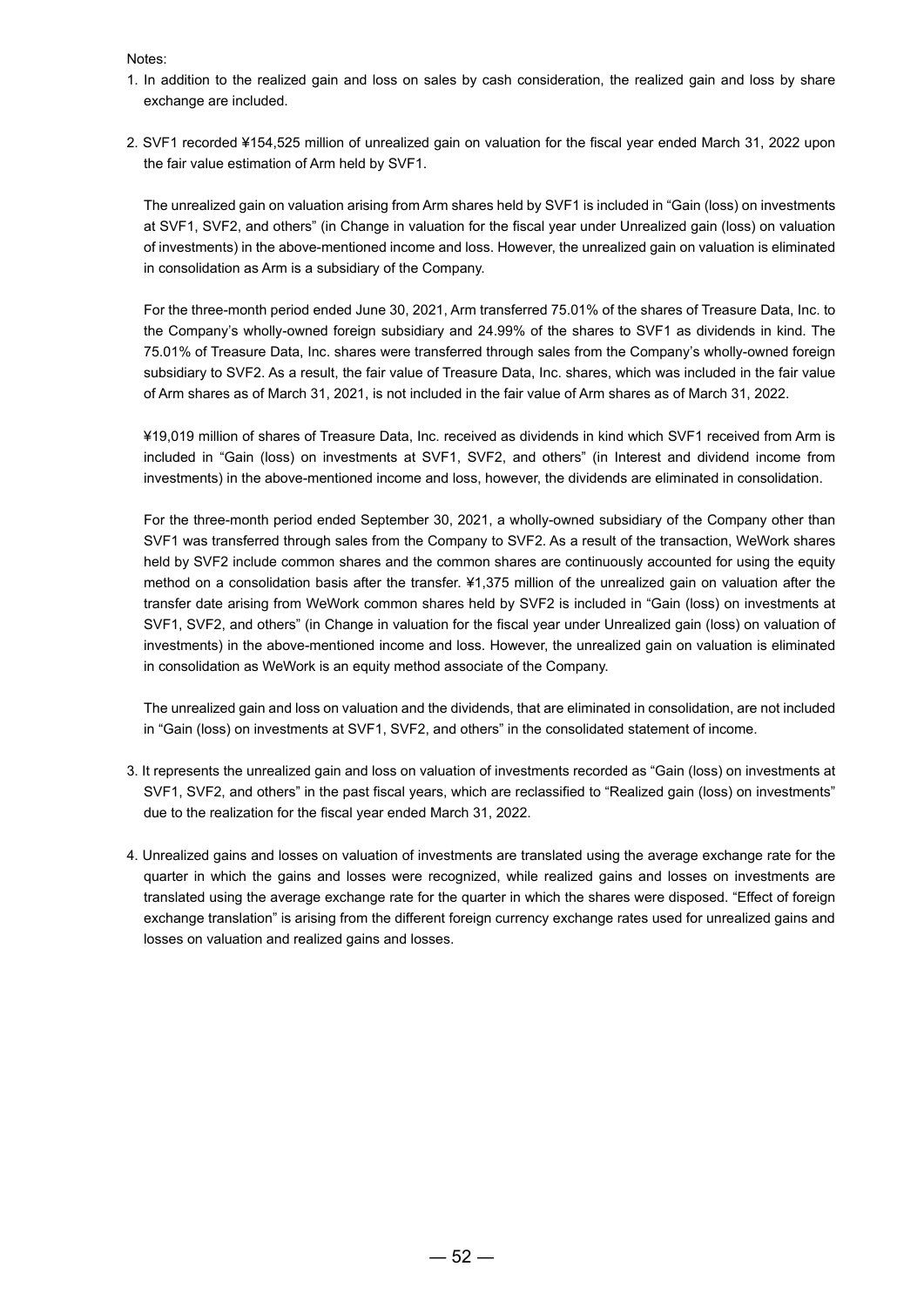#### (4) Third-party interests in SVF1 and SVF2

a. Terms and conditions of contribution from/ distribution to SVF Investors

Contributions by SVF Investors are classified as "Equity" and "Preferred Equity" depending on the terms and conditions of distribution. Preferred Equity is prioritized over Equity with regard to distribution and return of contribution.

Performance-based distributions attributed to SVF Investors, consisting of the Company and Third-Party Investors, are calculated using the net proceeds from the investment performance, as applicable, of SVF1 and SVF2. The net proceeds from SVF1 are also allocated to the performance fees attributed to SBIA using the method specified in the limited partnership agreement. The amount of performance-based distribution attributed to SVF Investors are allocated to each of the SVF Investors based on the proportion of their respective Equity contribution. The amount of performance-based distributions is paid to each of the SVF Investors after SVF1 and SVF2, as applicable, receive cash through dividend, or disposition or monetization of investments.

In SVF1, fixed distributions are defined as distributions of Preferred Equity holders which are calculated equal to a 7% rate per annum based on their contributions. The fixed distributions are made every last business day of the months of June and December. The details of the terms and conditions of the Equity contributed by Third-Party Investor in SVF2 are described in "a. Co-investment Program with Restricted Rights to Receive Distributions" under "(1) Introduction of Co-investment Program with Restricted Rights to Receive Distributions and Preferred Equity to SVF2." There are no Third-Party Investors who contributed to Preferred Equity in SVF2.

In the following table, Third-Party Investors contributing Equity are defined as "Investors entitled to performancebased distribution" and Third-Party Investors contributing Preferred Equity are defined as "Investors entitled to fixed distribution."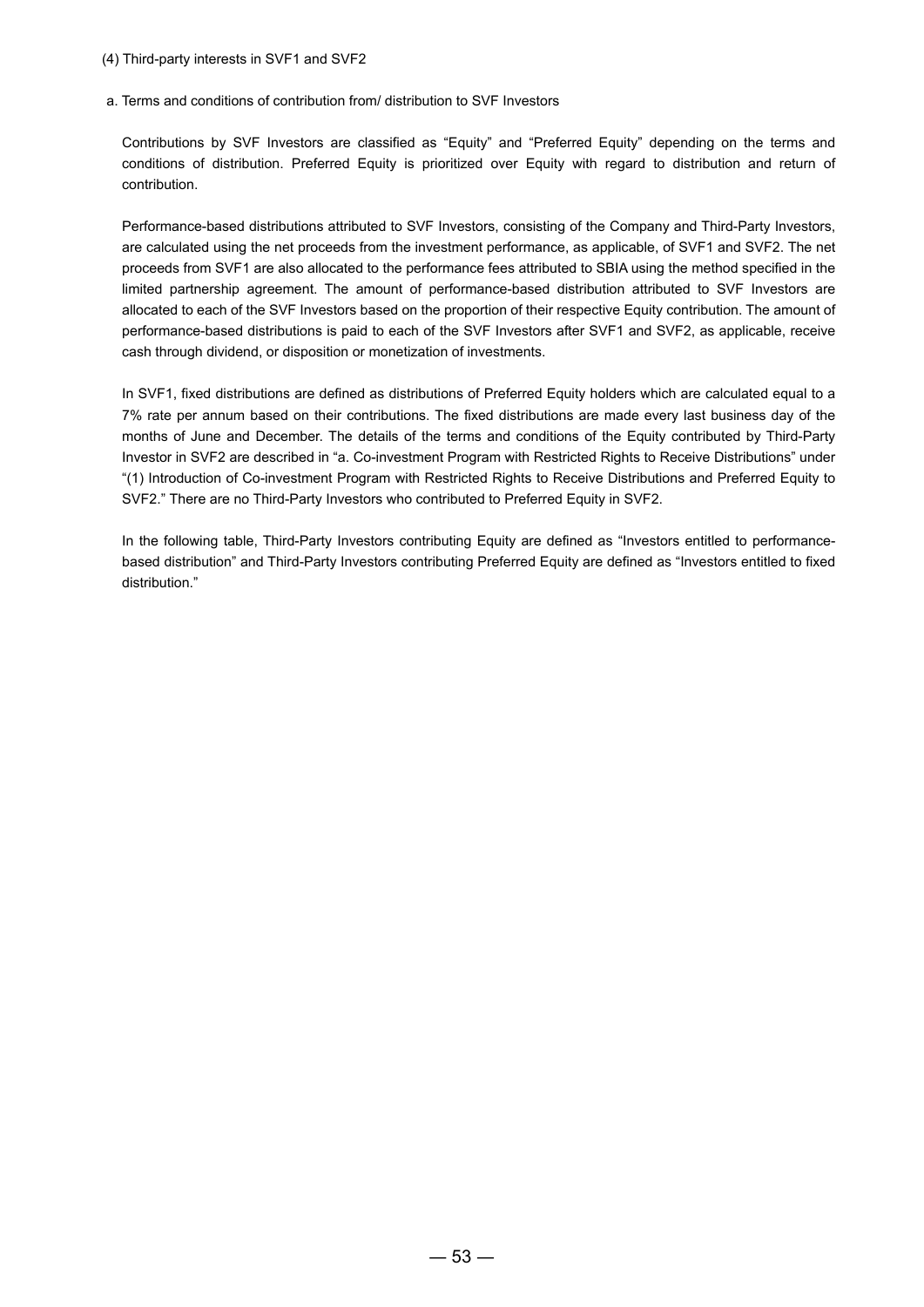# b. Changes in interests attributable to Third-Party Investors

# (a) Third-party interests in SVF1

Changes in interests attributable to Third-Party Investors in SVF1 (included in "Third-party interests in SVF1 and SVF2" in the consolidated statement of financial position) are as follows:

(Millions of yen)

|                                                                      | Third-party interests in SVF1<br>(Total of current liabilities and non-current<br>liabilities) |             |
|----------------------------------------------------------------------|------------------------------------------------------------------------------------------------|-------------|
|                                                                      |                                                                                                | (Breakdown) |
| As of April 1, 2021                                                  | 6.601.791                                                                                      |             |
| Contributions from third-party investors                             | 277.824                                                                                        |             |
| Changes in third-party interests                                     | (910,582)                                                                                      |             |
| Attributable to investors entitled to fixed distribution             |                                                                                                | 153.509     |
| Attributable to investors entitled to performance-based distribution |                                                                                                | (1.064.091) |
| Distribution/repayment to third-party investors                      | (1,228,703)                                                                                    |             |
| Exchange differences on translating third-party interests            | 549,424                                                                                        |             |
| As of March 31, 2022                                                 | 5,289,754                                                                                      |             |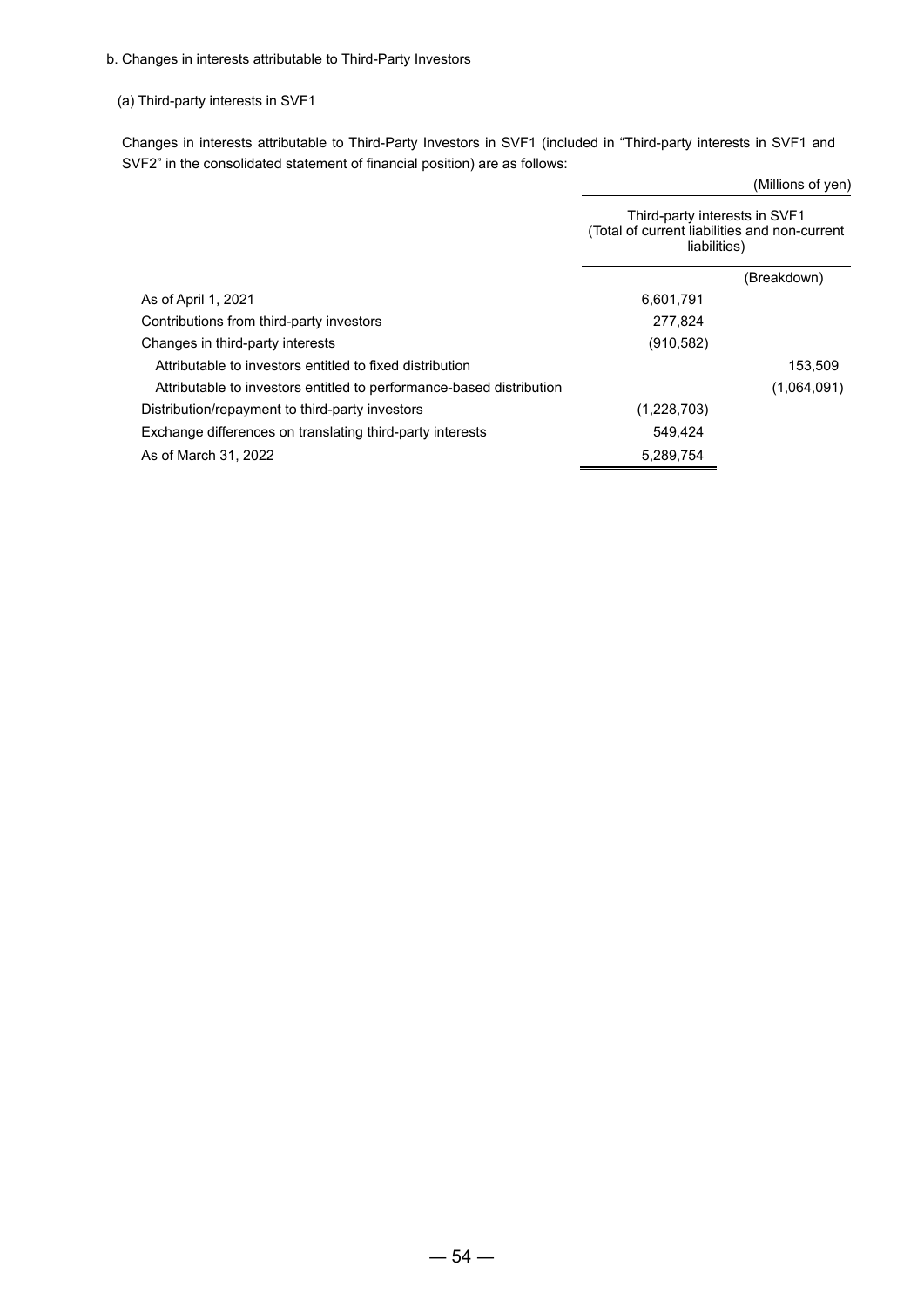Changes in interests attributable to Third-Party Investor in SVF2 (included in "Third-party interests in SVF1 and SVF2" in the consolidated statement of financial position) are as follows: Third-party Investor in SVF2 is the investor entitled to performance-based distribution.

(Millions of yen)

|                                                                                            | Third-party interests in SVF2<br>(Total of current liabilities and non-<br>current liabilities) |
|--------------------------------------------------------------------------------------------|-------------------------------------------------------------------------------------------------|
| As of April 1, 2021                                                                        |                                                                                                 |
| Acquisition of interest by third-party investor                                            | 325.292                                                                                         |
| Changes in third-party interests                                                           | (62,092)                                                                                        |
| Distribution/repayment to the third-party investor (Offsetting against the<br>receivables) | (19, 104)                                                                                       |
| Exchange differences on translating third-party interests                                  | 25,985                                                                                          |
| As of March 31, 2022                                                                       | 270,081                                                                                         |

The Company has receivables from Third-party Investor in SVF2. The changes in the receivables from Third-Party Investor in SVF2 (included in "Other financial assets (non-current)" in the consolidated statements of financial position) are as follows: The details of the receivables from Third-Party Investor in SVF2 are described in "a. Coinvestment Program with Restricted Rights to Receive Distributions" under "(1) Introduction of Co-investment Program with Restricted Rights to Receive Distributions and Preferred Equity to SVF2."

| Receivables from third-party investor<br>in SVF <sub>2</sub><br>As of April 1, 2021<br>Increase of receivables from Equity Acquisition Amount and accrued<br>332,629<br>premiums charged to third-party investor<br>Reduction of receivables by offsetting distribution/repayment to third-party<br>(19, 104)<br>investor<br>29,138<br>Exchange differences on receivables |                      | (Millions of yen) |
|----------------------------------------------------------------------------------------------------------------------------------------------------------------------------------------------------------------------------------------------------------------------------------------------------------------------------------------------------------------------------|----------------------|-------------------|
|                                                                                                                                                                                                                                                                                                                                                                            |                      |                   |
|                                                                                                                                                                                                                                                                                                                                                                            |                      |                   |
|                                                                                                                                                                                                                                                                                                                                                                            |                      |                   |
|                                                                                                                                                                                                                                                                                                                                                                            |                      |                   |
|                                                                                                                                                                                                                                                                                                                                                                            |                      |                   |
|                                                                                                                                                                                                                                                                                                                                                                            |                      |                   |
|                                                                                                                                                                                                                                                                                                                                                                            |                      |                   |
|                                                                                                                                                                                                                                                                                                                                                                            | As of March 31, 2022 | 342,663           |

c. Uncalled committed capital from Third-Party Investors

Uncalled committed capital from SVF1's Third-Party Investors as of March 31, 2022 was \$8.2 billion.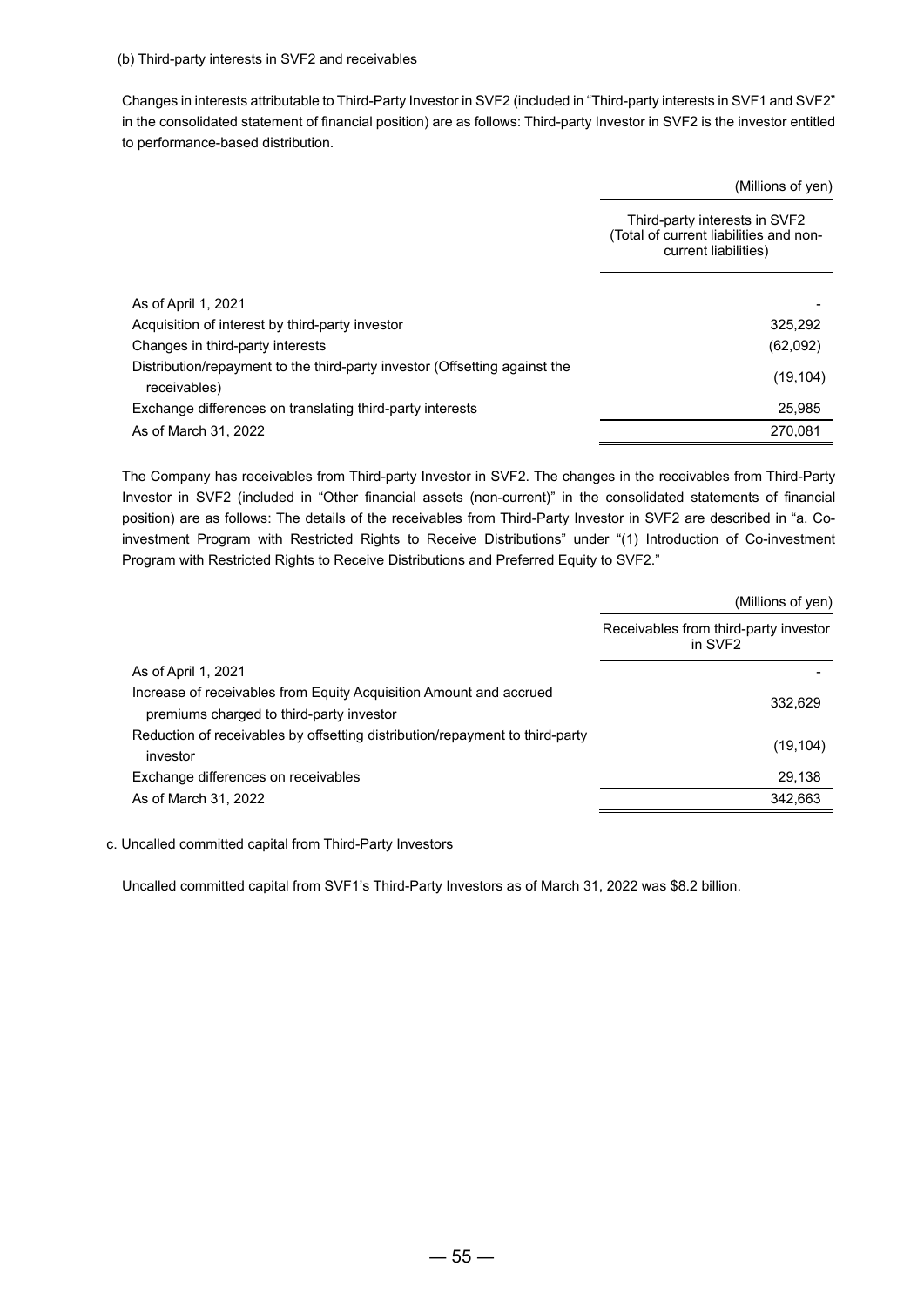(5) Management fees and performance fees

Terms and conditions of management fees, performance-linked management fees, and performance fees, included in income and loss arising from the SoftBank Vision Funds business, are as follows.

a. Management fees and performance fees in SVF1

Management fees to SBIA from SVF1 are, in accordance with the limited partnership agreement, calculated by multiplying 1% per annum by Equity contributions used to fund investments and paid to SBIA by SVF1 quarterly. A clawback provision is attached to the management fees received, which is triggered under certain conditions based on future investment performance.

Same as the performance-based distributions, the amount of the performance fees to SBIA from SVF1 is calculated using the allocation method as specified in the limited partnership agreement. SBIA is entitled to receive the performance fees when SVF1 receives cash through disposition, dividend and monetization of an investment.

From the inception of SVF1 to March 31, 2022, the cumulative amount of performance fees paid to SBIA was \$439 million. For the fiscal year ended March 31, 2022, no performance fees were paid to SBIA.

In addition, the performance fees received are subject to clawback provisions which are triggered under certain conditions based on the future investment performance.

b. Management fees and performance-linked management fees in SVF2

Management fees to SBGA from SVF2 are, in accordance with the constitutional agreements, calculated by multiplying 0.7% per annum by the acquisition cost of investments and paid to SBGA by SVF2 quarterly.

The amount of the performance-linked management fees to SBGA from SVF2 is determined, based on the investment performance for certain periods specified in the constitutional agreement, according to the agreed principle. SBGA is entitled to receive the performance-linked management fees after certain periods for the investment performance measurement specified in the constitutional agreement provided that there are available cash proceeds through disposition, dividend and monetization of an investment in SVF2.

From the inception of SVF2 to March 31, 2022, no performance-linked management fees were paid to SBGA.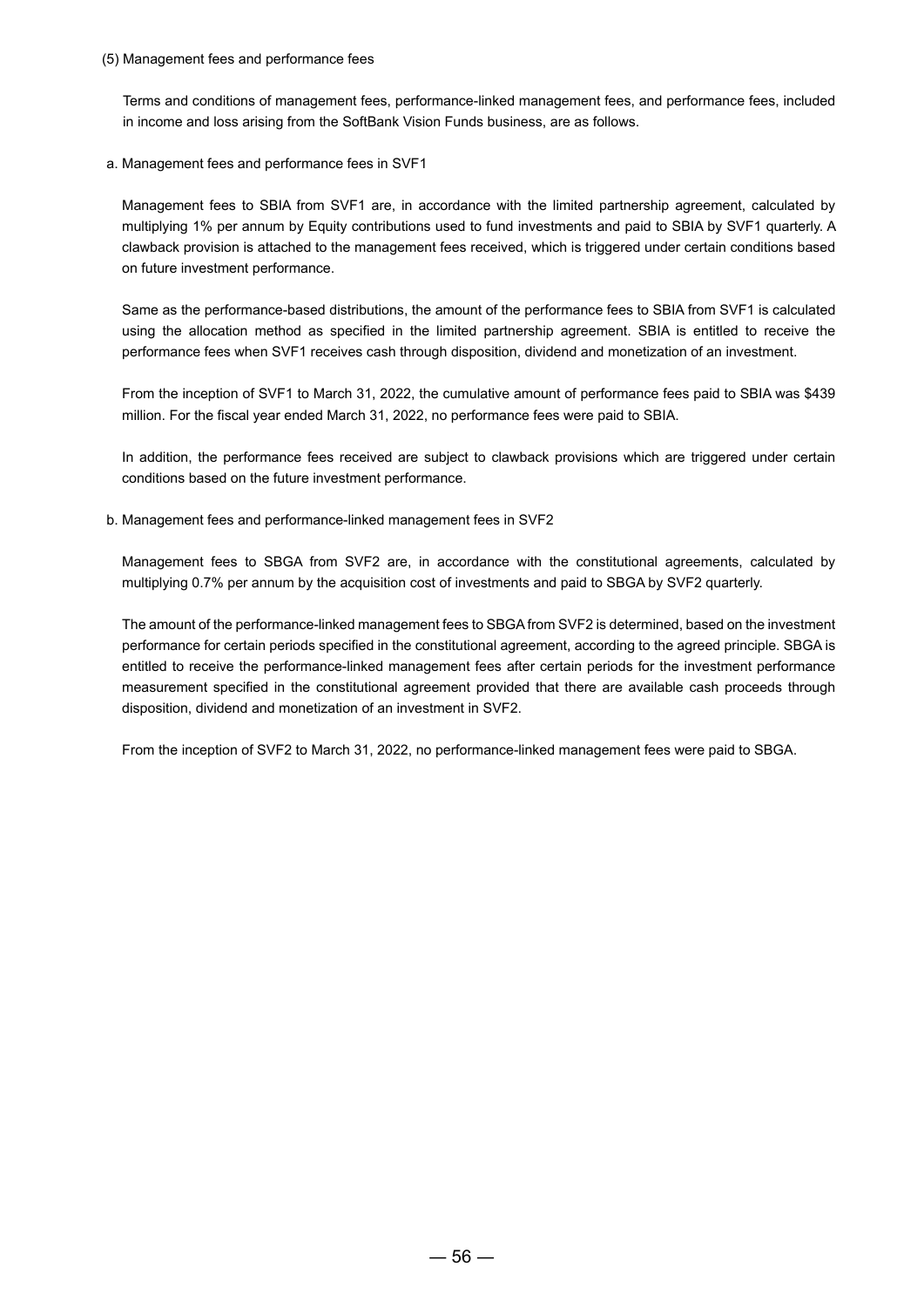### 2. Gain on investments

### (1) Gain and loss on investments at Investment Business of Holding Companies

The components of gain and loss on investments at Investment Business of Holding Companies are as follows:

(Millions of yen)

|                                                                                               | $\frac{1}{2}$                       |
|-----------------------------------------------------------------------------------------------|-------------------------------------|
|                                                                                               | Fiscal year ended<br>March 31, 2022 |
| Gain relating to settlement of prepaid forward contracts<br>using Alibaba shares <sup>1</sup> | 199,972                             |
| Gain relating to sales of T-Mobile shares <sup>2</sup>                                        | 3,149                               |
| Realized gain on investments at asset management<br>subsidiaries                              | 54,853                              |
| Unrealized loss on valuation of investments at asset<br>management subsidiaries               | (393, 404)                          |
| Derivative gain on investments at asset management<br>subsidiaries                            | 89,476                              |
| Realized gain on investments                                                                  | 79,336                              |
| Unrealized loss on valuation of investments                                                   | (50, 179)                           |
| Derivative gain on investments                                                                | 101,524                             |
| Other                                                                                         | 19,635                              |
| Total                                                                                         | 104,362                             |

Notes:

- 1. The settlement date of a part of prepaid forward contracts arrived and were settled by Alibaba shares. As a result, ¥784,197 million of current portion of financial liabilities relating to sale of shares by prepaid forward contracts, ¥436,641 million of "Derivative financial assets (current)" and ¥156,971 million of Alibaba shares included in "Investments accounted for using the equity method" were derecognized from the consolidated statement of financial position, and ¥199,972 million of "Gain on investments at Investment Business of Holding Companies" was recorded in the consolidated statement of income.
- 2. On September 23, 2021, Deutsche Telekom partially exercised the call options over 45,366,669 shares out of 101,491,623 shares of T-Mobile held through a wholly-owned subsidiary of the Company and the wholly-owned subsidiary acquired newly issued 225,000,000 shares of Deutsche Telekom as its consideration. As a result, ¥3,149 million of gain relating to sales of T-Mobile shares was recorded for the fiscal year ended March 31, 2022. Also, cumulative losses on T-Mobile shares and the call options associated with the transaction are ¥13,447 million. Of this, ¥16,596 million of loss was recorded for the fiscal year ended March 31, 2021. The details are described in "1. Partial sale of T-Mobile shares for the fiscal year ended March 31, 2022" under "(Other Notes.)"

(2) Gain and loss on investments at SVF1, SVF2, and others

The details are described in "1. SoftBank Vision Funds business."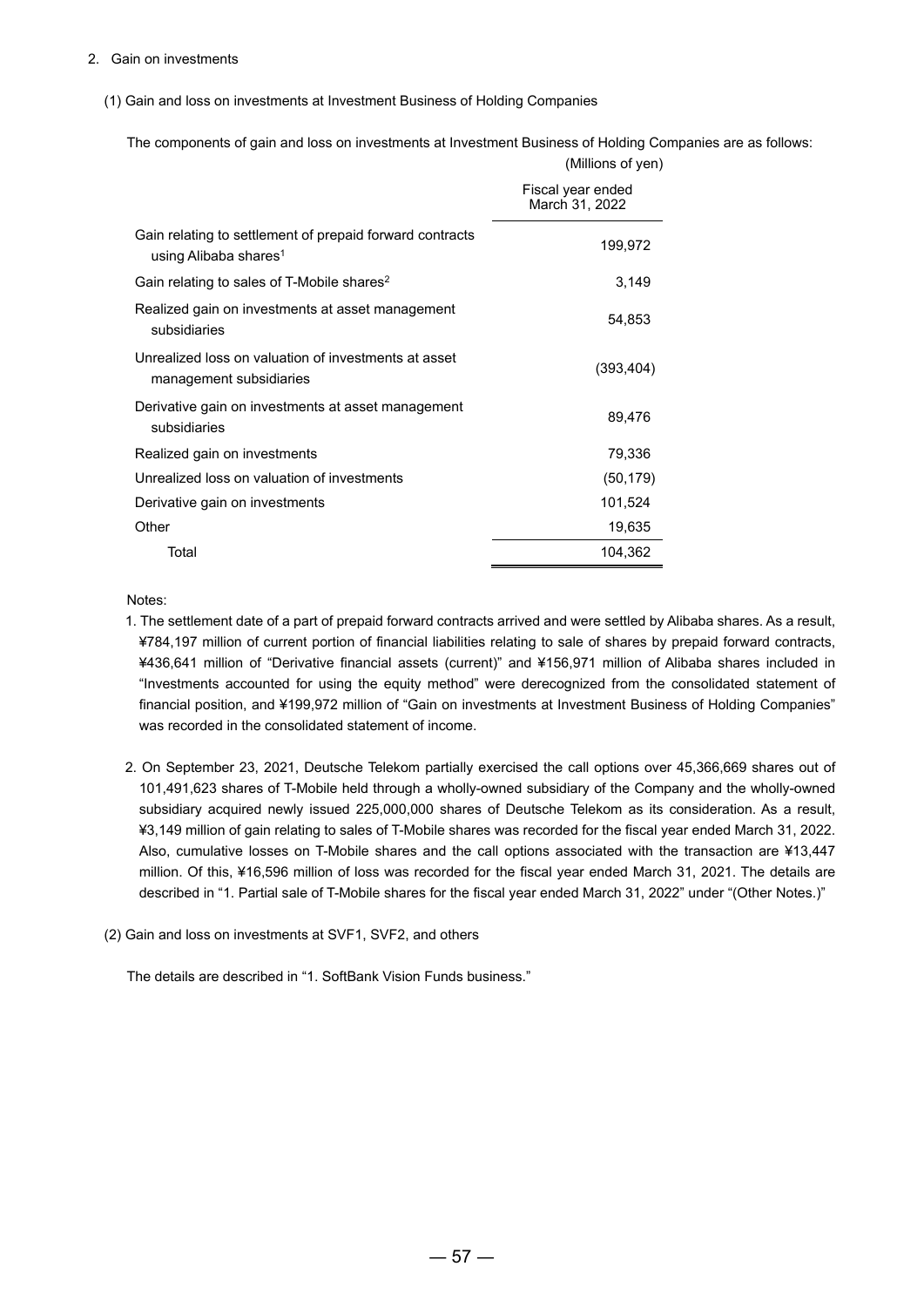### (3) Gain on investments at Latin America Funds

The components of gain and loss on investments at Latin America Funds are as follows:

|                                                                                | (Millions of yen)                   |
|--------------------------------------------------------------------------------|-------------------------------------|
|                                                                                | Fiscal year ended<br>March 31, 2022 |
| Realized loss on investments                                                   | (9, 114)                            |
| Unrealized gain on valuation of investments                                    |                                     |
| Change in valuation for the fiscal year                                        | 110,888                             |
| Reclassified to realized loss recorded in the past<br>fiscal year <sup>1</sup> | 8,034                               |
| Derivative loss on investments                                                 | (372)                               |
| Effect of foreign exchange translation <sup>2</sup>                            | 364                                 |
| Other                                                                          | 1,270                               |
| Total                                                                          | 111,070                             |

Notes:

- 1. It represents the unrealized gain and loss on valuation of investments recorded as "Gain (loss) on investments at Latin America Funds" in the past fiscal years, which are reclassified to "Realized gain (loss) on investments" due to the realization for the fiscal year ended March 31, 2022.
- 2. Unrealized gains and losses on valuation of investments are translated using the average exchange rate for the quarter in which the gains and losses were recognized, while realized gains and losses on investments are translated using the average exchange rate for the quarter in which the shares were disposed. "Effect of foreign exchange translation" is arising from the different foreign currency exchange rates used for unrealized gains and losses on valuation and realized gains and losses.

Also, in SoftBank Latin America Funds, SoftBank Group Corp. introduced a co-investment program with restricted rights to receive distributions in September 2021. The details are described in "2. Related party transactions regarding a coinvestment program with restricted rights to receive distributions" under "(Other Notes.)"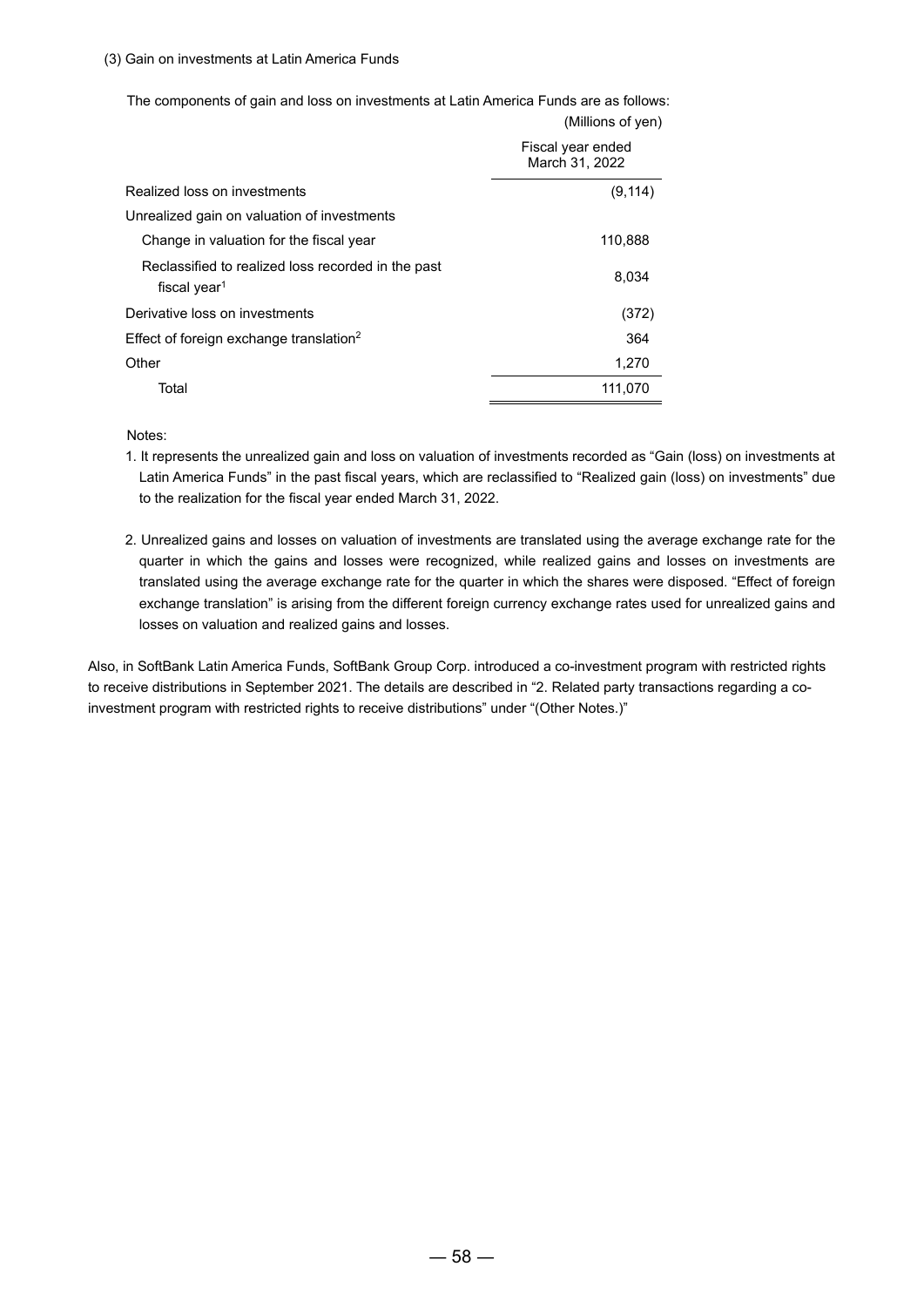3. Finance cost

The components of finance cost are as follows:

Interest expenses (382,512)

(Millions of yen)

(Millions of yen)

4. Derivative gain (excluding gain (loss) on investments)

Derivative gain of ¥1,132,994 million was recorded for the prepaid forward contracts using Alibaba shares and the call spread contracts relating to prepaid forward contracts using Alibaba shares.

5. Other gain

The components of other gain and loss are as follows:

|                                                                            | Fiscal year ended<br>March 31, 2022 |
|----------------------------------------------------------------------------|-------------------------------------|
| Interest income                                                            | 35,047                              |
| Gain relating to the agreement for sale of Arm shares <sup>1</sup>         | 146,375                             |
| Gain relating to loss of control over subsidiaries <sup>2</sup>            | 121,690                             |
| Dilution gain from changes in equity interest <sup>3</sup>                 | 71,741                              |
| Reversal of impairment losses on equity method<br>investments <sup>4</sup> | 35,706                              |
| Impairment loss on equity method investments                               | (26, 436)                           |
| Impairment loss                                                            | (17, 806)                           |
| Other                                                                      | 24,867                              |
| Total                                                                      | 391,184                             |

Notes:

- 1. On September 13, 2020 (U.S. time), SoftBank Group Capital Limited ("SBGC"), a wholly-owned subsidiary, and SVF1 entered into a definitive agreement (the "Agreement") with NVIDIA Corporation ("NVIDIA"), a U.S.-based semiconductor manufacturer, whereby the Company would sell all of its shares in Arm, a wholly-owned subsidiary, held by SBGC and SVF1 to NVIDIA (the "Transaction"). However, NVIDIA and the Company have agreed to terminate the Agreement on February 8, 2022, because of significant regulatory challenges preventing the consummation of the Transaction, despite of good faith efforts by the parties. In accordance with the terms of the Agreement, the deposit of \$1.25 billion received by SBGC at the time of signing was non-refundable and therefore such amount was recorded as profit. 24.99% of that profit was attributable to SVF1 in accordance with the ownership ratio of Arm shares.
- 2. Primarily, the gain was recorded as Boston Dynamics was no longer a subsidiary of the Company. The details are described in "5. Disposal group classified as held for sale" under "Notes Relating to Consolidated Statement of Financial Position."
- 3. Primarily represents the dilution gain arising from changes in Alibaba's equity interest held by the Company due to the exercise of stock options in Alibaba.
- 4. ¥35,706 million of reversal of impairment losses was recorded as the fair value of WeWork shares accounted for using the equity method increased.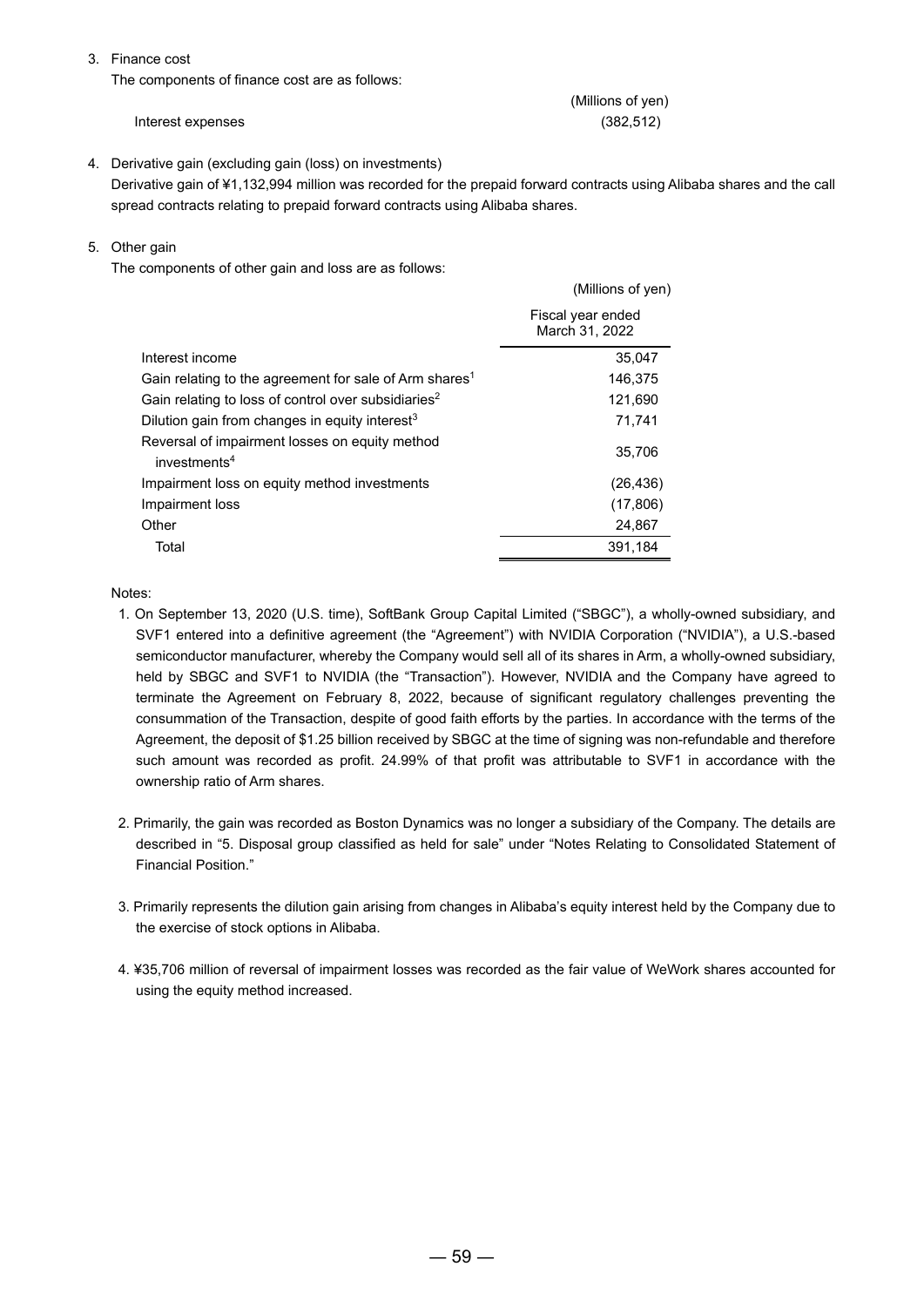# **(Notes Relating to Consolidated Statement of Changes in Equity)**

- 1. Class and number of outstanding shares as of March 31, 2022 Common stocks 1,722,953,730 shares
- 2. Matters regarding dividends
	- (1) Dividends paid

| Resolution                       | Class of<br>shares | Total dividends<br>(Millions of yen) | <b>Dividends</b><br>per share<br>'Yen) | Record<br>date | Effective<br>date | Resource<br>of dividend |
|----------------------------------|--------------------|--------------------------------------|----------------------------------------|----------------|-------------------|-------------------------|
| Shareholders' meeting held on    | Common             | 38.247                               | 22                                     | March 31,      | June 24,          | Retained                |
| June 23, 2021                    | stocks             |                                      |                                        | 2021           | 2021              | earnings                |
| Board of Directors' meeting held | Common             | 37.700                               | 22                                     | September 30,  | December 8,       | Retained                |
| on October 21, 2021              | stocks             |                                      |                                        | 2021           | 2021              | earnings                |

(2) Dividends for which record date is in the fiscal year ended March 31, 2022, and effective date for payment is in the following fiscal year

| Resolution plan               | Class of<br>shares | Total dividends<br>(Millions of yen) | Dividends<br>per share<br>(Yen) | Record<br>date | Effective<br>date | Resource of<br>dividend |
|-------------------------------|--------------------|--------------------------------------|---------------------------------|----------------|-------------------|-------------------------|
| Shareholders' meeting held on | Common             | 36.229                               | 22                              | March 31,      | June 27           | Retained                |
| June 24, 2022                 | stocks             |                                      |                                 | 2022           | 2022              | earnings                |

- 3. Number of shares for stock acquisition rights as of March 31, 2022 (Excluding stock acquisition rights for which the commencement date of exercise period has not yet arrived) Common stocks 5,167,000 shares
- 4. Other equity instruments

On July 19, 2017, the Company issued USD-denominated Undated Subordinated Non-Call 6 years ("NC6") Resettable Notes and USD-denominated Undated Subordinated Non-Call 10 years ("NC10") Resettable Notes (collectively, the "Hybrid Notes").

The Hybrid Notes are classified as equity instruments in accordance with IFRSs because the Company has the option to defer interest payments, the notes have no maturity date, and the Company has an unconditional right to avoid delivering cash or another financial asset except for the distribution of residual assets on liquidation.

The payment of interest was completed on the interest payment dates, July 19, 2021 and January 19, 2022 and "Retained earnings" decreased by ¥15,676 million and ¥16,367 million respectively as "Distribution to owners of other equity instruments" in the consolidated statement of changes in equity.

Also, as of March 31, 2022, accrued interest, which was not recognized as a distribution to owners of other equity instruments because the payment had not yet been determined, was ¥6,984 million.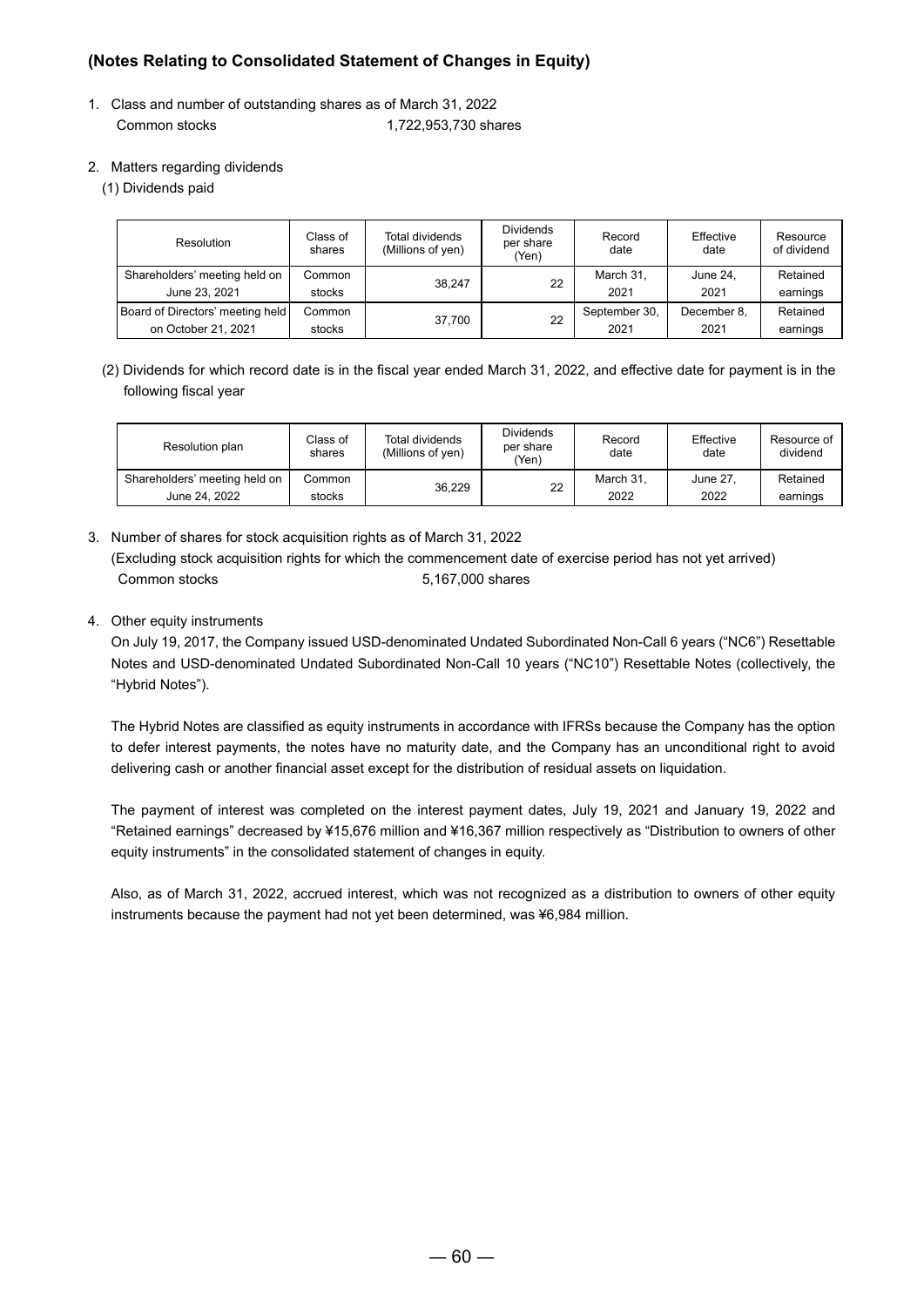# **(Notes Relating to Financial Instruments)**

- 1. Matters regarding conditions of financial instruments
- (1) Financial risk management
- (The asset management subsidiary)

As SB Northstar L.P., an asset management subsidiary, conducts various transactions such as acquisition and sale of listed stocks, derivative transactions related to listed stocks, and credit transactions, and others for diversification of the assets held and management of surplus funds, the Company faces a variety of financial risks (market risk, credit risk and liquidity risk) in its operations. The Company manages its risks based on established policies to prevent and reduce these financial risks.

SB MANAGEMENT LIMITED, a wholly-owned subsidiary of the Company, had been responsible for investment decision-making and risk management of the asset management subsidiary up until March 31, 2022. In conjunction with the downsizing of the asset management subsidiary's business, the general partner (GP, a wholly-owned subsidiary of the Company) of the asset management subsidiary is responsible for investment decision-making and risk management of the asset management subsidiary on and after April 1, 2022.

### (Other than the asset management subsidiary)

As the Company operates in a wide range of markets, the Company faces a variety of financial risks (foreign exchange risk, price risk, interest rate risk, credit risk, and liquidity risk) in its operations. The Company manages its risks based on established policies to prevent and reduce these financial risks.

Derivative transactions, which were entered into by the Company, are conducted and controlled based on the Company's financial management regulations and are limited to the extent of actual demands.

### (2) Market risk

a. Foreign exchange risk

The Company is engaged in international businesses through investments, financial contributions and the establishment of joint ventures. The Company undertakes transactions denominated in foreign currencies with foreign parties and through lending to and borrowings from foreign subsidiaries. Consequently, there is foreign exchange risk that arises from changes in currency rates mainly in the U.S. dollar, Euro currencies and Hong Kong dollar.

To manage this risk, the Company continuously monitors exchange rates and manages exchange rate exposures. The Company also uses foreign currency forward contracts, foreign currency swap contracts, and interest rate currency swap contracts to hedge the risk.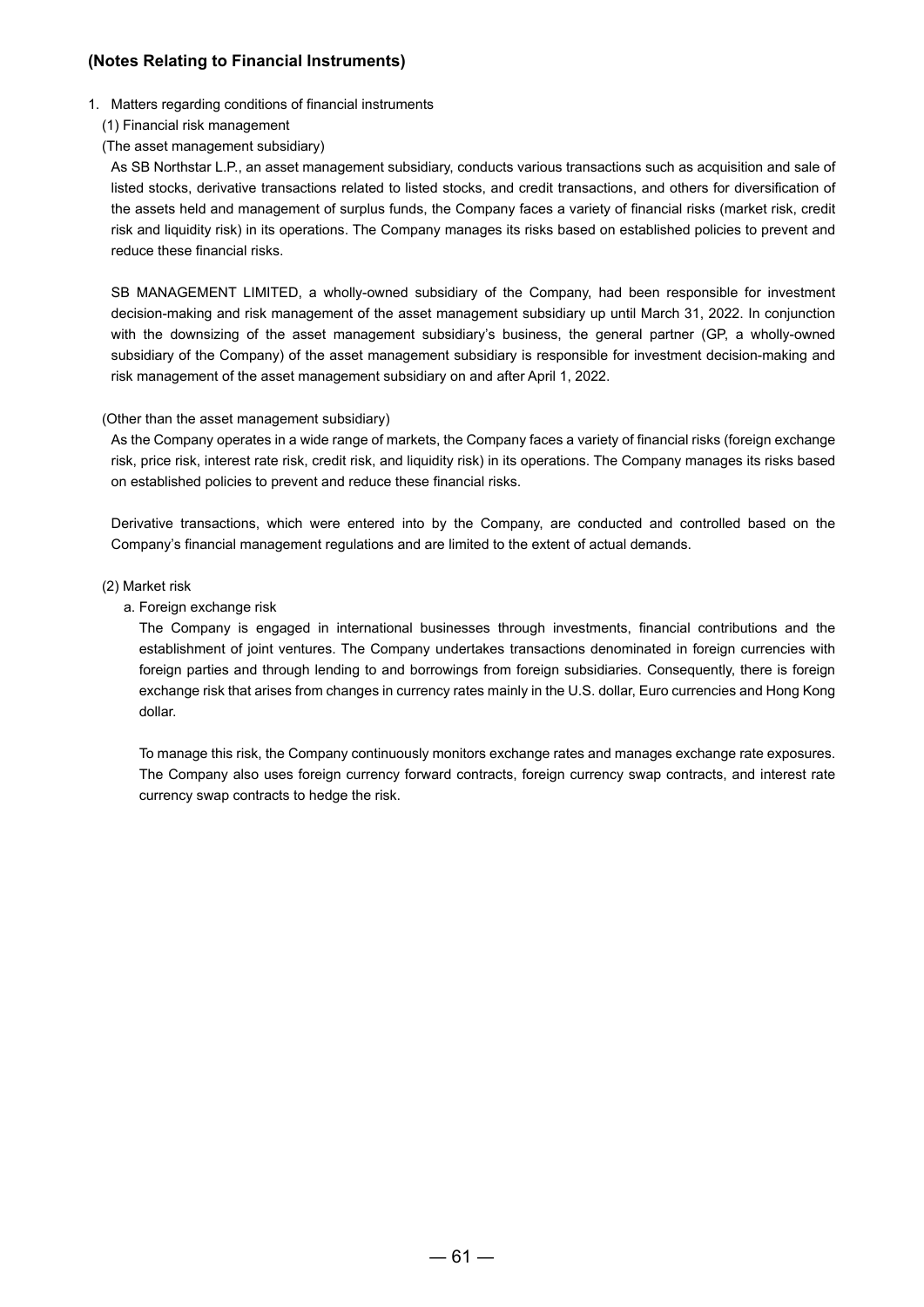### b. Price risk

### (The asset management subsidiary)

As the asset management subsidiary is engaged in various transactions such as acquisition and sale of listed stocks, derivative transactions related to listed stocks, and credit transactions, the asset management subsidiary faces a price risk in its operations. To manage the price risk, the overall market prices of the portfolio are monitored on a daily basis.

### (Other than the asset management subsidiary)

As part of the business strategy, the Company holds securities traded in active markets, including listed stock, and is exposed to market price fluctuation risk. The Company manages this risk by continuously monitoring the financial condition of security issuers and stock market fluctuations.

### c. Interest rate risk

The Company raises funds through issuing interest-bearing debt. Certain interest-bearing debt is issued with floating interest rates and is exposed to interest rate risk. Interest-bearing debt with floating interest rates has the risk of increased interest expenses due to rising interest rates. In order to prevent interest rate fluctuation risk, the Company maintains an appropriate mixture of fixed and floating interest rate debt. In addition, in order to reduce interest rate fluctuation risk, for certain interest-bearing debt with floating interest rates, the Company also utilizes derivative transactions, such as interest rate swaps converting floating interests into fixed interests. For floating interest rate debt, the Company continuously monitors interest rate fluctuations.

# (3) Credit risk

# (The asset management subsidiary)

The asset management subsidiary has the credit risk of the counterparties regarding deposits, receivables against trading brokers, securities, derivatives, etc., and the counterparties are concentrated in several brokers. To mitigate these credit risks, the Company does business with brokers with high credit ratings.

# (Other than the asset management subsidiary)

In the course of the Company's business, trade and other receivables, and other financial assets (including deposits, equity securities, bonds, and derivatives) are exposed to the credit risk of its counterparties. In order to prevent and reduce the risk, the Company does not expose itself to significant concentrations of credit risk for such receivables and financial assets. To manage its credit risk, the Company performs controls around the due date and balance for each customer in accordance with its internal customer credit management rules and regularly monitors major customers' credit status. Derivative transactions, which are executed and maintained by the Company, are conducted and controlled based on the Company's financial management regulations, and those transactions engaged in are limited to those with financial institutions with high credit ratings in order to reduce the risk.

### (4) Liquidity risk

# (The asset management subsidiary)

The asset management subsidiary has the liquidity risk of having to secure sufficient cash depending on the settlement of the investments and the status of investment position. To reduce these liquidity risks, the investments are primarily targeted at listed stocks that are actively traded and easily redeemable.

### (Other than the asset management subsidiary)

In order to prevent and reduce liquidity risk, the Company maintains access to diversified fundraising sources including both indirect financing, such as bank loans and leases, and direct financing, such as the issuance of bonds and commercial paper and securitization, taking market conditions and its current/non-current debt ratios into consideration. As for fund management, the Company invests its funds in short-term deposits and a money management fund. The Company also continuously monitors its forecasted and actual cash flows and liquid funds.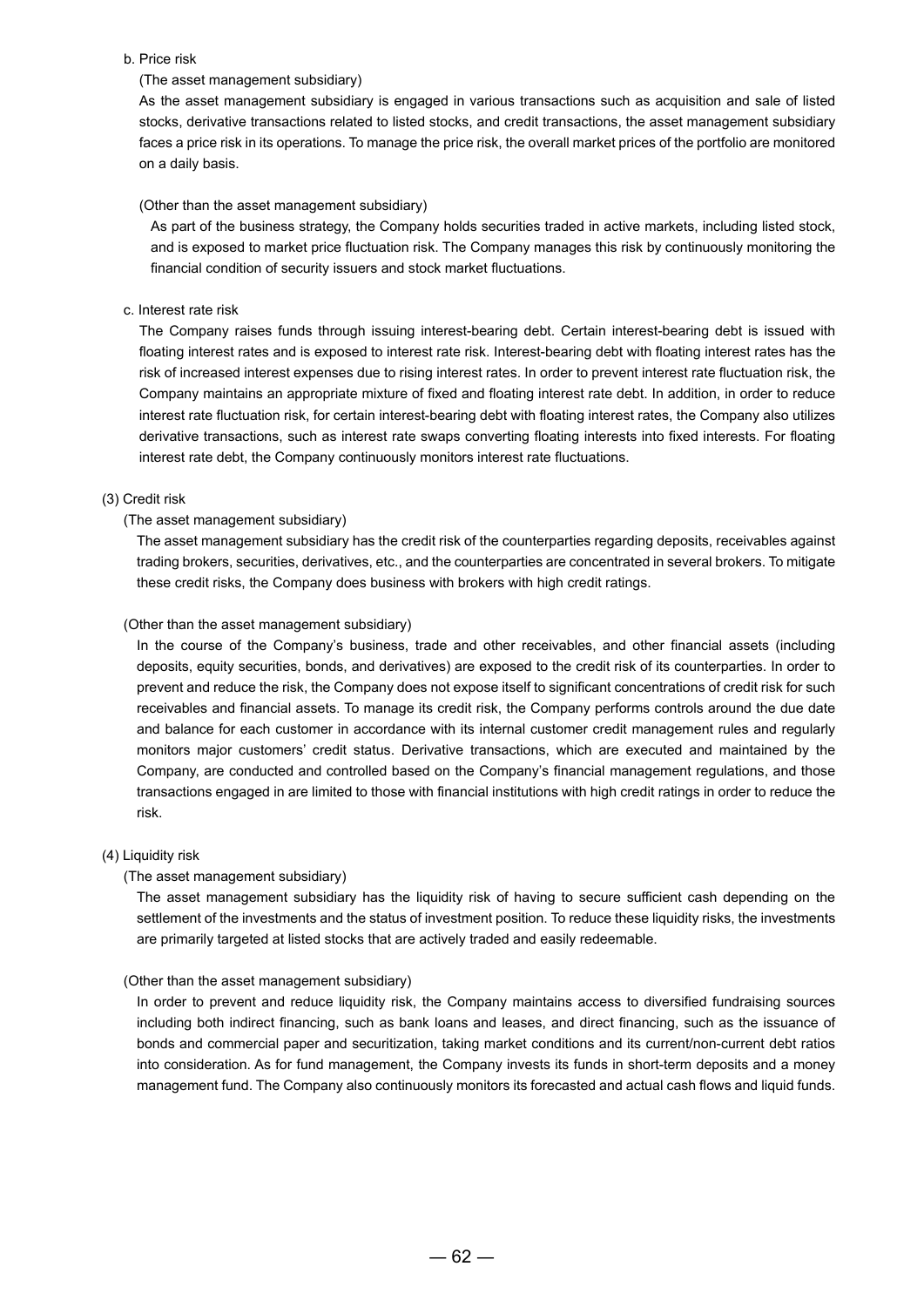- 2. Matters regarding fair value of financial instruments
	- (1) Categorization by level within the fair value hierarchy

Financial instruments that are measured at fair value on a recurring basis after initial recognition are classified into three levels of the fair value hierarchy based on the observability and significance of inputs used for the measurement.

The fair value hierarchy is defined as follows in descending order of level:

- Level 1: Fair value is measured using quoted prices (unadjusted) in active markets for identical assets or liabilities.
- Level 2: Fair value is measured using inputs other than Level 1 that are observable, either directly or indirectly. Level 3: Fair value is measured using unobservable inputs.

If the fair value measurement uses different levels of inputs, the fair value is categorized based on the lowest level of input that is significant to the entire fair value measurement.

Transfers between levels of the fair value hierarchy are recognized at the point of which the event or change in circumstances that caused the transfer is observed.

Additionally, there was no transfer between Level 1 and Level 2 during the fiscal year ended March 31, 2022.

The table below presents financial instruments measured at fair value on a recurring basis by level within the fair value hierarchy.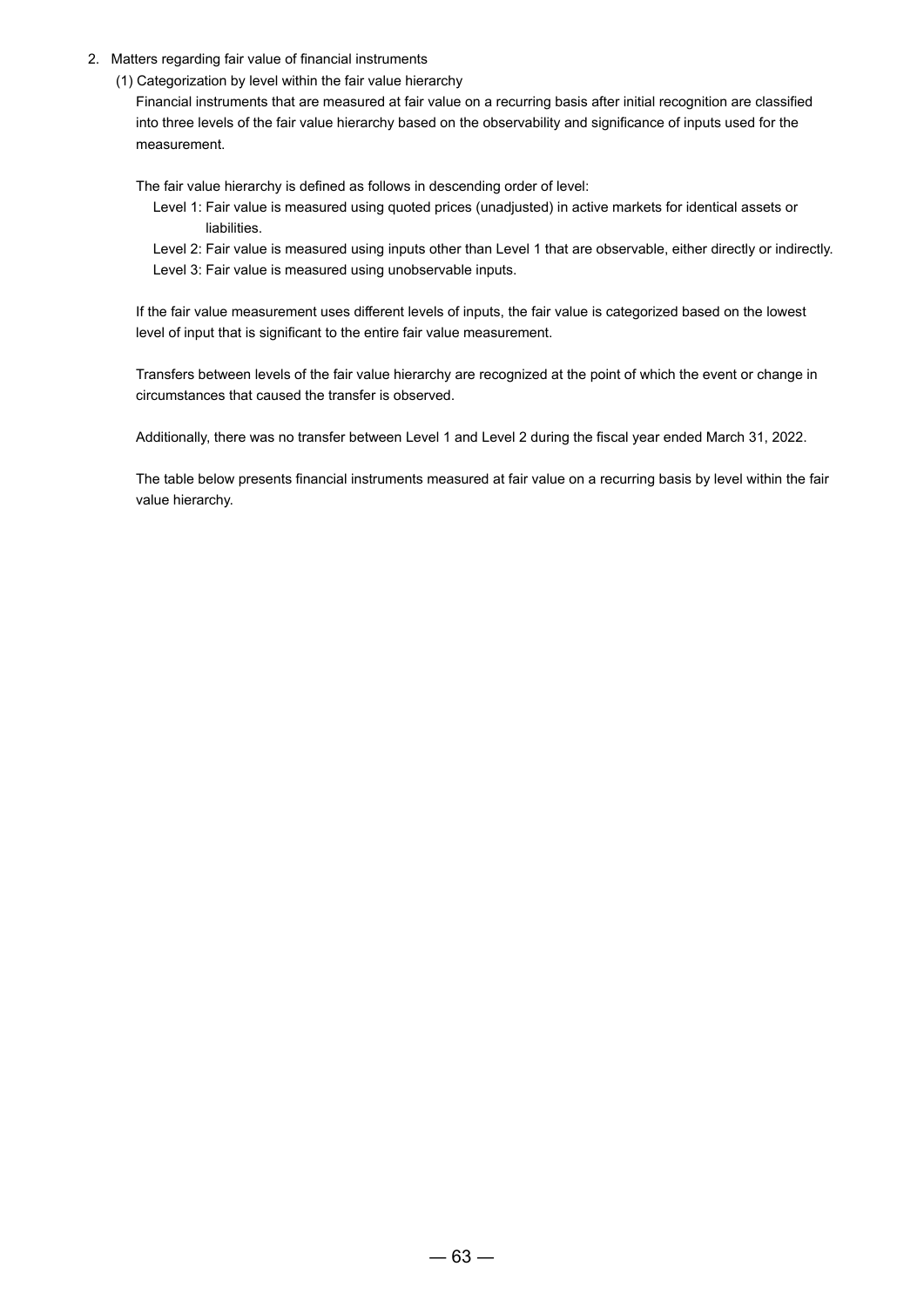|                                                                 |           |           |            | (Millions of yen) |
|-----------------------------------------------------------------|-----------|-----------|------------|-------------------|
|                                                                 | Level 1   | Level 2   | Level 3    | Total             |
| <b>Financial assets</b>                                         |           |           |            |                   |
| Investments from SVF1 and SVF2<br>accounted for using FVTPL     | 4,811,878 |           | 8,954,513  | 13,766,391        |
| Equity securities (excluding investments<br>from SVF1 and SVF2) | 2,113,504 |           | 1,456,818  | 3,570,322         |
| Bonds and loans (excluding investments<br>from SVF1 and SVF2)   | 8,330     | 229,112   | 206,323    | 443,765           |
| Derivative financial assets                                     |           |           |            |                   |
| Foreign currency exchange contracts                             | 855       | 70,516    |            | 71,371            |
| Option contracts                                                | 456       | 1,487,331 | 633,553    | 2,121,340         |
| Forward contracts                                               |           | 190,334   |            | 190,334           |
| Collar contracts using shares                                   |           | 44,568    |            | 44,568            |
| Other                                                           | 5,086     |           |            | 5,086             |
| Other                                                           | 330,725   | 6,565     | 580,092    | 917,382           |
| Total                                                           | 7,270,834 | 2,028,426 | 11,831,299 | 21,130,559        |
| <b>Financial liabilities</b>                                    |           |           |            |                   |
| Derivative financial liabilities                                |           |           |            |                   |
| Foreign currency exchange contracts                             | 1,618     | 10,361    |            | 11,979            |
| Option contracts                                                | 2,212     | 178,539   | 49         | 180,800           |
| Interest rate contracts                                         |           | 3,804     |            | 3,804             |
| Swap contracts                                                  |           |           | 20,831     | 20,831            |
| Forward contracts                                               |           | 69,096    | 8,936      | 78,032            |
| Other                                                           | 29        |           |            | 29                |
| <b>Borrowed securities</b>                                      | 125,004   |           |            | 125,004           |
| Other                                                           |           |           | 98,432     | 98,432            |
| Total                                                           | 128,863   | 261,800   | 128,248    | 518,911           |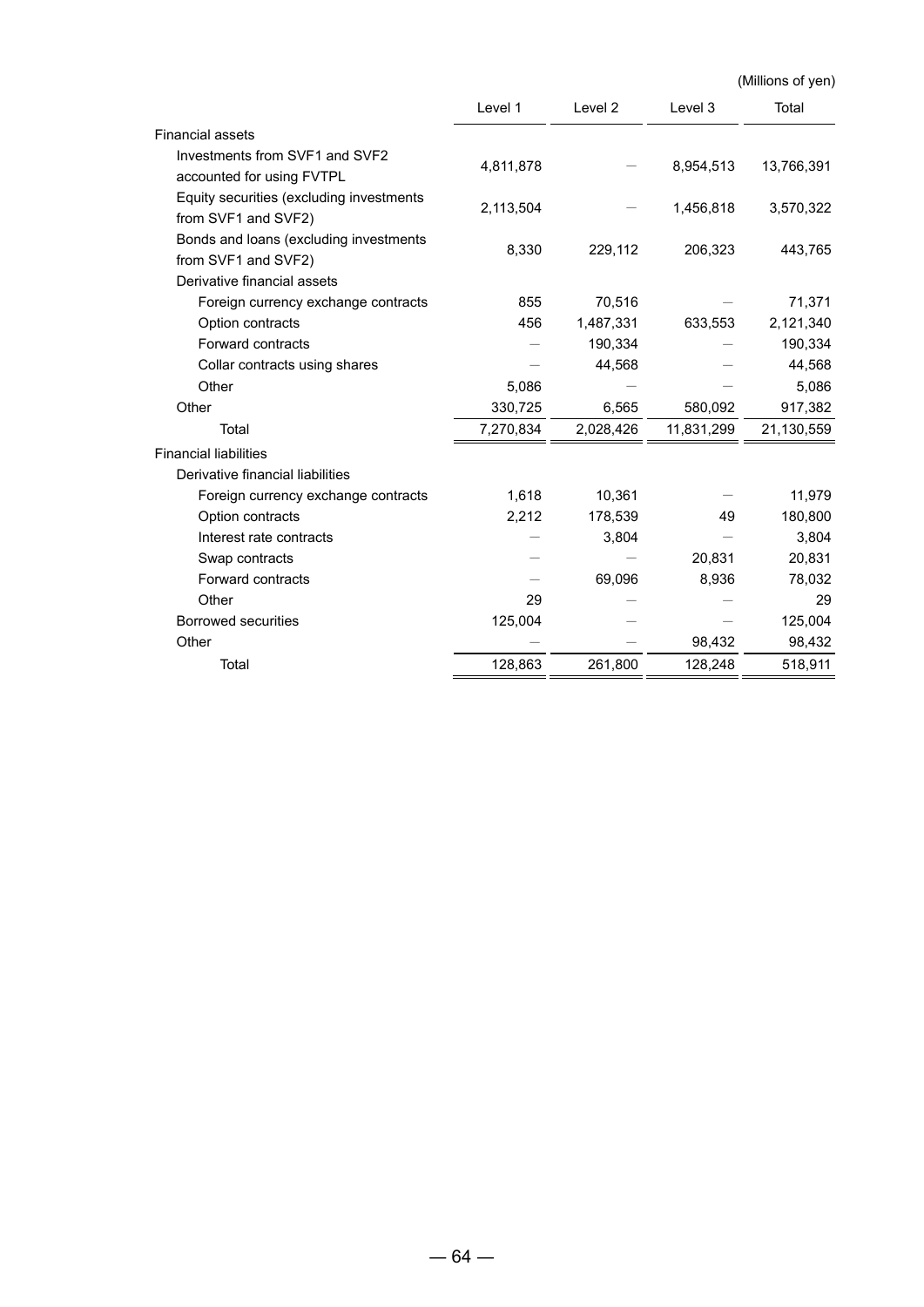The major valuation techniques for financial instruments measured at fair value on a recurring basis are as follows:

a. Investments from SVF1 and SVF2 accounted for using FVTPL, equity securities, and bonds and loans

Investments from SVF1 and SVF2 accounted for using FVTPL, equity securities, and bonds and loans are measured using quoted prices in active markets for identical assets or liabilities if such prices are available and are classified as Level 1.

If such prices are unavailable, and if prices of recent arm's-length transactions or equity financing are available, they are measured using recent transaction prices adjusting for performance of the market and company performance.

In the absence of a recent transaction, market approach, income approach, or net asset approach is applied for the enterprise valuation.

The market approach is used to the extent comparable guidelines for public companies are available. The market approach is a valuation method using figures from the financial statements of the subject companies and valuation multiple of comparable companies, such as Enterprise Value (EV)/Revenue and EV/EBITDA. The income approach is used when reliable cash flow projections are available. Under this approach, the present value is calculated by discounting estimated future cash flows at the discount rate and the future cash flows are estimated by taking into consideration several assumptions, including the revenue growth rate. The net asset approach is a valuation method using net assets on balance sheet of subject companies for calculation of stock value. The enterprise value which is calculated by the above method is allocated to shareholder's value of each class of shares depending on the capital structures of the investments. For the allocation, an option pricing model, which values each individual security in the capital structure based on its unique rights and preferences, and a method which allocates value assuming the conversion of preferred shares into common shares due to a possible initial public offering and such, are mainly used.

The financial instruments are classified as Level 2 if all significant inputs, such as quoted prices and discount rates used for the measurement are observable, and they are classified as Level 3 when they are measured using significant unobservable inputs.

#### b. Derivative financial assets and derivative financial liabilities

The fair value of derivative financial instruments is measured using quoted prices in active markets if they are available and classified as Level 1.

If quoted prices in active markets are not available, the fair value of derivative financial instruments is measured using valuation techniques including a discounted cash flows model and Black-Scholes model, or using quoted prices in inactive markets. Derivative financial instruments are classified as Level 2 if all significant inputs, such as foreign currency exchange rates and discount rates used for the measurement, are observable; and they are classified as Level 3 when they are measured using significant unobservable inputs.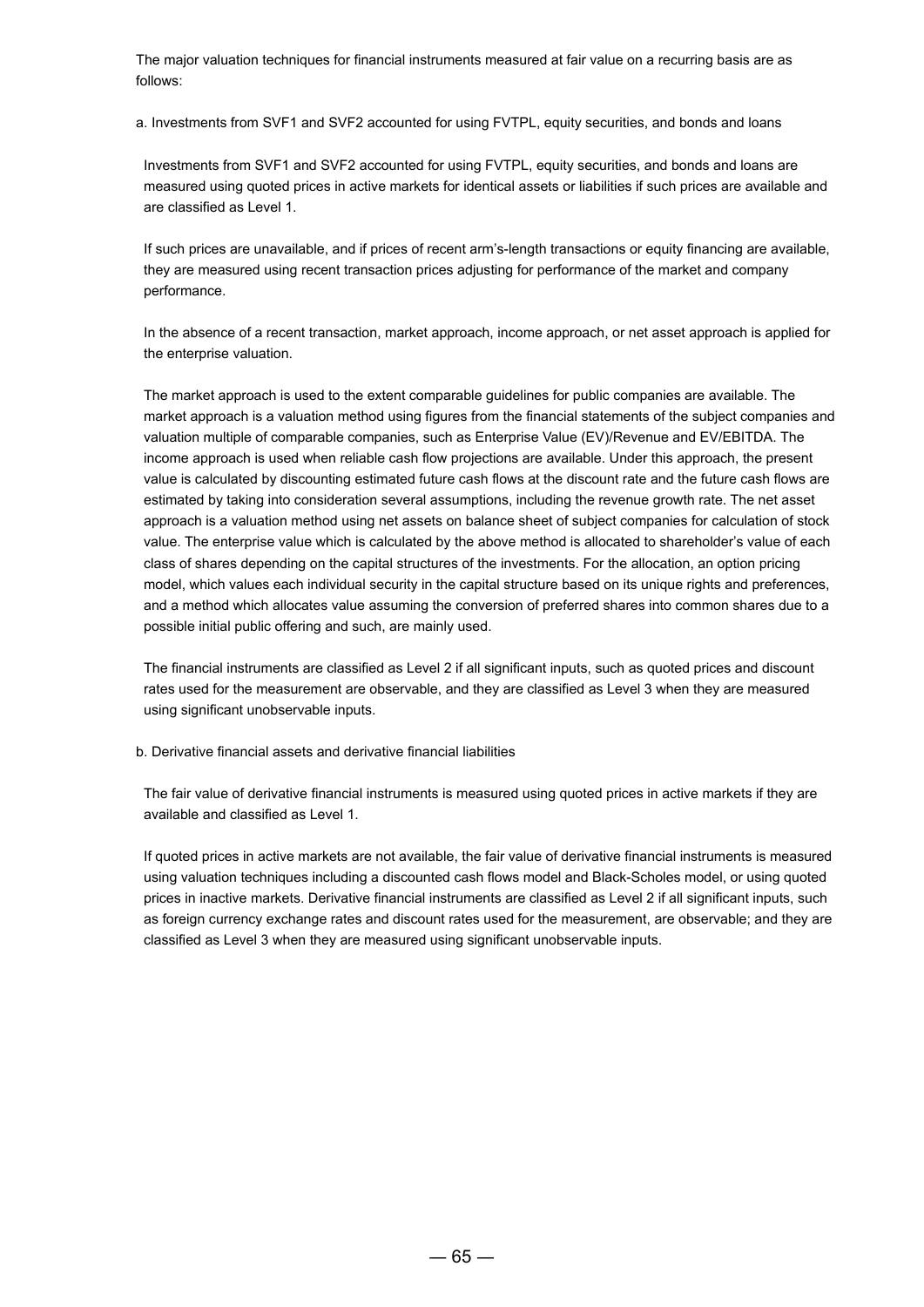(2) Fair value measurements of financial instruments that are categorized as Level 3

### a. Valuation techniques and inputs

The following table shows information about the valuation techniques used and the significant unobservable inputs used in the Level 3 fair value measurements.

### (a) Investments from SVF1 and SVF2 accounted for using FVTPL

For Level 3 fair value measurements of investments from SVF1 and SVF2 accounted for using FVTPL, the Company mainly uses price of the recent transactions method, the announced transactions method, the discounted cash flow method and the market comparable company multiple method. The following table shows the fair value of the investments measured by each valuation technique. When a combination of multiple valuation techniques is applied, aggregated amounts of fair value are presented for each combination of valuation techniques.

|                                                    | (Millions of yen)    |
|----------------------------------------------------|----------------------|
|                                                    | Fair value           |
| Valuation techniques                               | As of March 31, 2022 |
| <b>Recent Transactions</b>                         | 3,777,444            |
| Discounted cash flow / Market comparable companies | 2,166,913            |
| Discounted cash flow                               | 1,418,010            |
| Market comparable companies                        | 909,973              |
| Other                                              | 682,173              |
| Total                                              | 8,954,513            |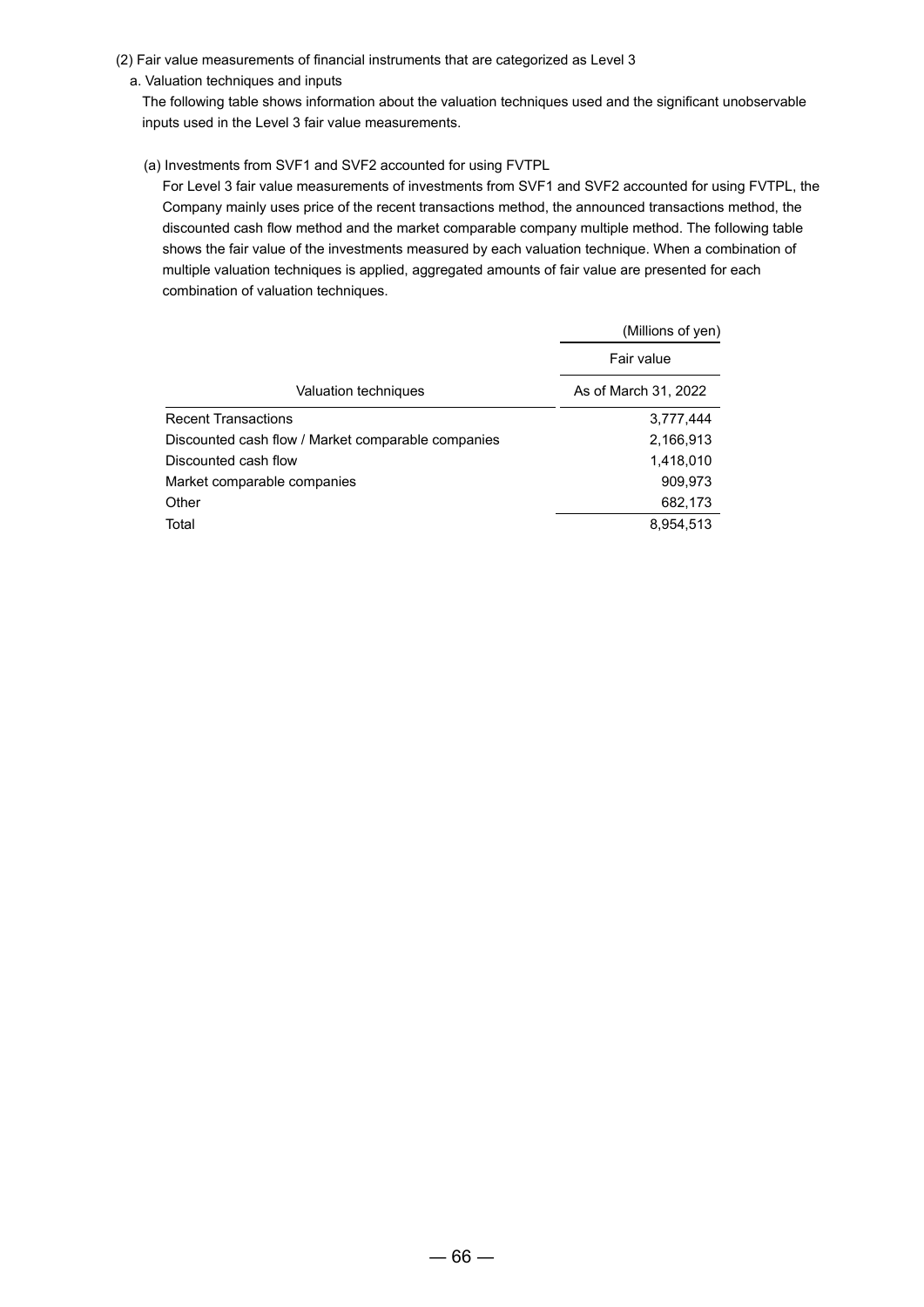The valuation techniques and the inputs are as follows.

| Valuation techniques        | Unobservable inputs                                                | Ranges of unobservable<br>inputs          |  |
|-----------------------------|--------------------------------------------------------------------|-------------------------------------------|--|
|                             |                                                                    | As of March 31, 2022                      |  |
| Discounted cash flow        | Cost of capital                                                    | 17.0% - 161.0%                            |  |
|                             | EBITDA multiple <sup>1</sup>                                       | x8.0 - x30.0                              |  |
|                             | Revenue multiple <sup>1</sup>                                      | $x1.0 - x16.0$                            |  |
|                             | Gross merchandise value<br>multiple <sup>1</sup>                   | x1.2                                      |  |
|                             | Gross profit multiple <sup>1</sup>                                 | x5.0 - x8.0                               |  |
|                             | Price to earnings ratio <sup>1</sup>                               | x11.0                                     |  |
| Market comparable companies | Revenue multiple<br><b>EBITDA</b> multiple<br>Price to sales ratio | $x1.5 - x10.0$<br>x12.6<br>$x7.6 - x10.3$ |  |
|                             |                                                                    |                                           |  |

Note:

1. Various multiples of market comparable companies are used for the measurement of the terminal value.

#### (b) Financial assets including "Investment securities"

For Level 3 fair value measurements of financial assets, the market comparable company multiple method, the discounted cash flow method, price of the recent transactions method, Monte Carlo method and binomial lattice model are mainly adopted considering the rights and preferential rights of shares. The following table shows information about the valuation techniques with unobservable inputs and the significant unobservable inputs used in the fair value measurement.

| Valuation techniques        | Unobservable inputs              | Ranges of<br>unobservable<br>inputs<br>As of March 31,<br>2022 |
|-----------------------------|----------------------------------|----------------------------------------------------------------|
| <b>Equity securities</b>    |                                  |                                                                |
| Market comparable companies | Revenue multiple                 | $x1.0 - x18.0$                                                 |
| Discounted cash flow        | Cost of capital                  | 11.4% - 55.5%                                                  |
|                             | Capitalization rate <sup>2</sup> | $5.1\% - 10.2\%$                                               |
|                             | Revenue multiple <sup>2</sup>    | $x1.3 - x10.0$                                                 |
|                             | EBITDA multiple <sup>2</sup>     | x14.0                                                          |
| Derivative financial assets |                                  |                                                                |
| Monte Carlo simulation      | Volatility                       | 25.0%                                                          |
| Other                       |                                  |                                                                |
| Binomial lattice model      | Volatility                       | 60.0%                                                          |
|                             | Credit spread                    | 15.1% - 16.6%                                                  |

Note:

2. Revenue multiple of market comparable companies, EBITDA multiple of market comparable companies and capitalization rate considering the most recent performance are used for the measurement of the terminal value.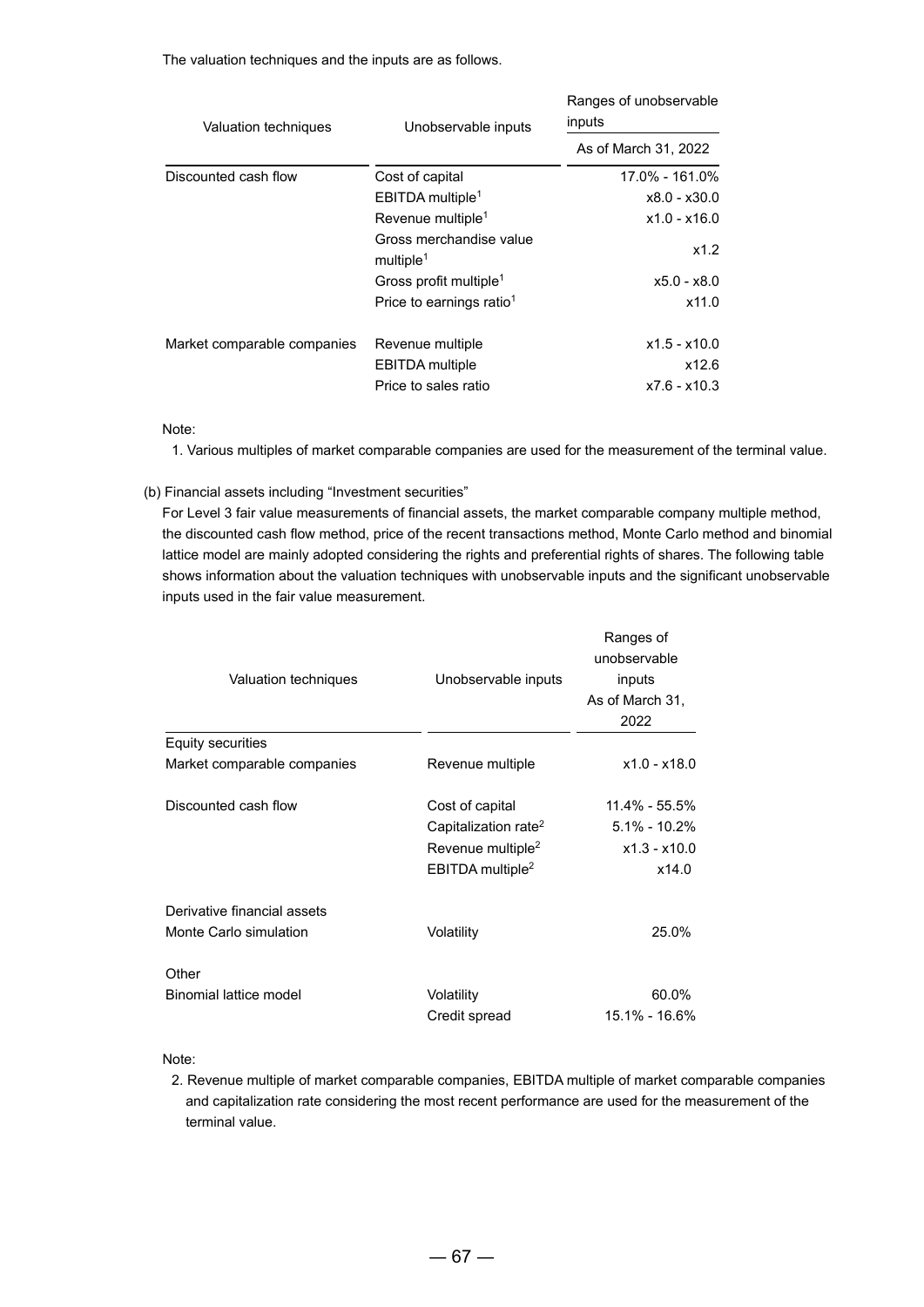### b. Sensitivity Analysis

Of the above unobservable inputs, the EBITDA multiple, the revenue multiple, the gross merchandise value multiple, the gross profit multiple, the price to earnings ratio and price to sales ratio have a positive correlation with the fair value of investments from SVF1 and SVF2 accounted for using FVTPL, equity securities and derivative financial assets. Also, the volatility used for the Monte Carlo simulation and the binomial lattice model have a positive correlation with the fair value of derivative financial assets and other financial assets.

In contrast, the cost of capital, the capitalization rate and the credit spread have a negative correlation with the fair value of investments from SVF1 and SVF2 accounted for using FVTPL, equity securities, derivative financial liabilities and other financial assets.

### c. Valuation processes

(a) Valuation processes at SVF1 and SVF2

The valuations are prepared by the valuation team of SBIA under IFRS 13 "Fair Value Measurement", in accordance with the SBIA Global Valuation Policy and International Private Equity and Venture Capital Valuation Guidelines on a quarterly basis, using the most appropriate valuation techniques and inputs that reflect the nature, characteristics and risks of the financial instruments that are subject to fair value measurement. The valuation team of SBIA may engage external specialists with a high level of knowledge and experience as needed, in determining the fair value of certain complex financial instruments. The valuations are then reviewed by the Valuation and Financial Risk Committee ("VFRC"), established as a committee of SBIA, which reports the result of their review to SBIA's Board of Directors on a quarterly basis. The VFRC reviews the reasonableness of significant inputs and assumptions as well as the valuation results. In addition, the VFRC considers the appropriateness of the choice of valuation methodology. The valuations of the portfolio companies held by SVF2 performed by the aforementioned procedures are then reviewed and approved by SBGA's Board of Directors as manager of SVF 2 with overall responsibility for valuations.

### (b) Valuation processes at entities other than SVF1 and SVF2

Fair value is measured by the Company's personnel in the finance, treasury and accounting departments based on internal guidelines on a quarterly basis, using the most appropriate valuation techniques and inputs that reflect the nature, characteristics and risks of the financial instruments subject to fair value. For the fair value measurements of the financial instruments that require both high level of knowledge and experiences where amounts are material, the Company may engage external specialists. Thereafter, management responsible for the valuation processes approves the results of fair value measurements by the Company's personnel and the valuation by the external specialists performed at the end of each quarter after reviewing the analysis of fair value changes and other content.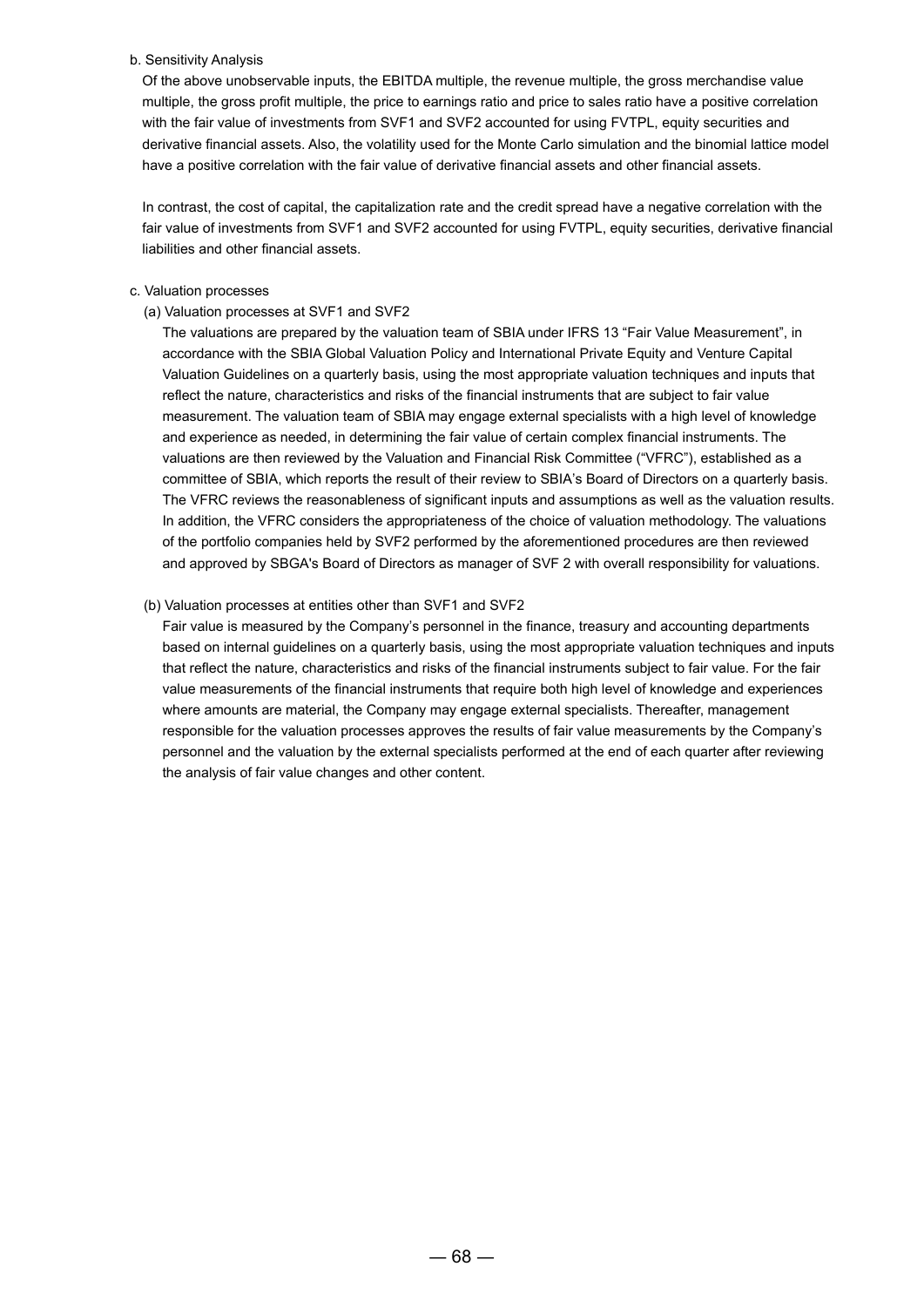### d. Roll forward of financial instruments categorized as Level 3

Roll forward of financial instruments categorized as Level 3 is as follows:

|                                                                                                     |                                                                                            |                                                                                                         |                                                                                                       |                                | (Millions of yen) |
|-----------------------------------------------------------------------------------------------------|--------------------------------------------------------------------------------------------|---------------------------------------------------------------------------------------------------------|-------------------------------------------------------------------------------------------------------|--------------------------------|-------------------|
| <b>Financial assets</b>                                                                             | Investments<br>from SVF1 and<br>SVF <sub>2</sub><br>accounted<br>for using<br><b>FVTPL</b> | Equity<br>securities<br>(excluding<br>investments<br>from<br>SVF <sub>1</sub> and<br>SVF <sub>2</sub> ) | Bonds and<br>loans<br>(excluding<br>investments<br>from<br>SVF <sub>1</sub> and<br>SVF <sub>2</sub> ) | Derivative<br>financial assets | Other             |
| As of April 1, 2021                                                                                 | 6,979,770                                                                                  | 1,143,043                                                                                               | 135,468                                                                                               | 477,479                        | 400,993           |
| Gains or (losses)                                                                                   |                                                                                            |                                                                                                         |                                                                                                       |                                |                   |
| Net income                                                                                          | 2,373,963                                                                                  | 474,331                                                                                                 | (109, 375)                                                                                            | 120,778                        | 134,006           |
| Other comprehensive income                                                                          | 916,890                                                                                    | 146,464                                                                                                 | 21,440                                                                                                | 40,117                         | 41,874            |
| Purchases                                                                                           | 4,104,551                                                                                  | 565,301                                                                                                 | 169,875                                                                                               |                                | 80,239            |
| Sales                                                                                               | (443, 497)                                                                                 | (47, 312)                                                                                               | (9,705)                                                                                               |                                | (71, 502)         |
| Investments transferred from the<br>Company to SVF2                                                 | 419,624                                                                                    | (398, 861)                                                                                              |                                                                                                       | (20, 763)                      |                   |
| Transfers to Level 1 due to listing                                                                 | (5,473,421)                                                                                | (441, 957)                                                                                              |                                                                                                       |                                |                   |
| Other                                                                                               | 76,633                                                                                     | 15,809                                                                                                  | (1,380)                                                                                               | 15,942                         | (5, 518)          |
| As of March 31, 2022                                                                                | 8,954,513                                                                                  | 1,456,818                                                                                               | 206,323                                                                                               | 633,553                        | 580,092           |
| Gains or (losses) recognized in<br>net income on financial<br>instruments held at March 31,<br>2022 | 574,550                                                                                    | 188,371                                                                                                 | (109, 325)                                                                                            | 119,571                        | 128,957           |

|                                 | Derivative  |          |
|---------------------------------|-------------|----------|
| <b>Financial liabilities</b>    | financial   | Other    |
|                                 | liabilities |          |
| As of April 1, 2021             | 84.318      | 37,309   |
| (Gains) or losses               |             |          |
| Net income                      | 56.605      | (15,636) |
| Other comprehensive income      | 2,754       | 5,583    |
| Other*                          | (113, 861)  | 71,176   |
| As of March 31, 2022            | 29,816      | 98,432   |
| (Gains) or losses recognized in |             |          |
| net income on financial         | 9,472       | (15,636) |
| instruments held at March 31,   |             |          |
| 2022                            |             |          |

### Note:

\* The decrease of derivative financial liabilities was mainly due to the reversal of liabilities as a result of the completion of a tender offer to purchase WeWork common shares and preferred shares. In March 2021, a wholly-owned subsidiary of the Company other than SVF1 commenced a tender offer to purchase WeWork common shares and preferred shares from certain shareholders other than the Company at a price of \$19.19 per share for the total amount of \$922 million. The tender offer is considered as forward contracts and accounted for as derivatives. The difference between the valuation amount of common shares and preferred shares, which are expected to purchase and the expected acquisition amount, was recorded as "Derivative financial liabilities (current)" as of March 31, 2021. The tender offer was completed in April 2021 and the derivative financial liabilities are reversed and reduced from the initially recognized amount of the purchased common shares and preferred shares for the fiscal year ended March 31, 2022.

 $-69-$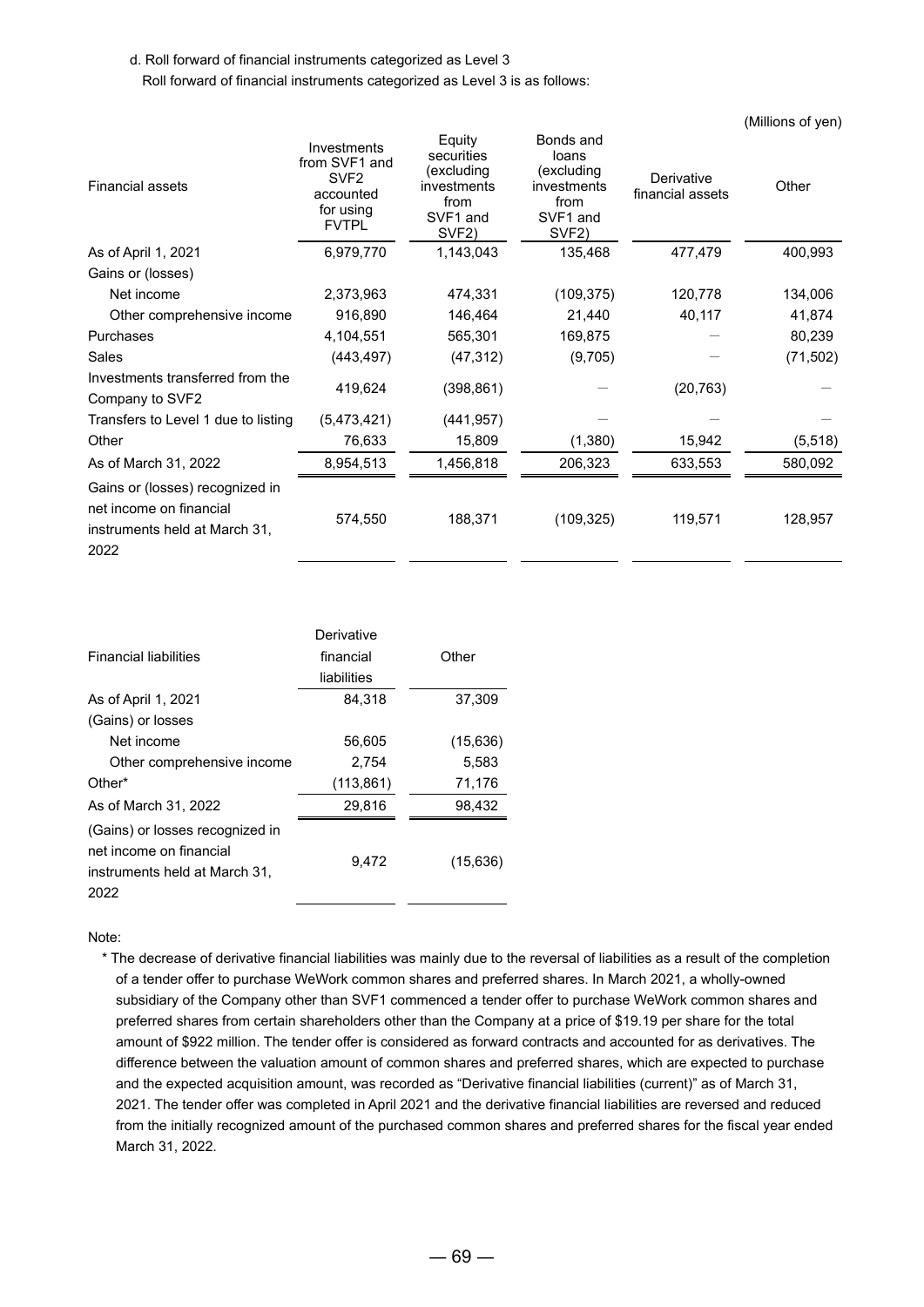Gains or losses recognized in net income are included in "Gain on investments at Investment Business of Holding Companies," "Loss on investments at SVF1, SVF2, and others," "Gain on investments at Latin America Funds," "Gain (loss) on other investments," "Derivative gain (excluding gain (loss) on investments)," and "Other gain" in the consolidated statement of income.

# (3) Carrying amounts and fair values of financial instruments

The table below presents carrying amounts and fair values of financial instruments.

|                                                             |                    |            |           |           | (Millions of yen) |
|-------------------------------------------------------------|--------------------|------------|-----------|-----------|-------------------|
|                                                             | Carrying<br>amount | Fair value |           |           |                   |
|                                                             |                    | Level 1    | Level 2   | Level 3   | Total             |
| Other financial liabilities (current)                       |                    |            |           |           |                   |
| Non-controlling interests subject to<br>possible redemption | 307.144            | 314.275    |           |           | 314.275           |
| Interest-bearing debt (non-current)                         |                    |            |           |           |                   |
| Long-term borrowings                                        | 5,472,605          |            | 2,912,585 | 2,610,814 | 5,523,399         |
| Corporate bonds                                             | 6,471,624          |            | 6,343,253 |           | 6,343,253         |

Financial instruments whose carrying amounts are reasonably similar to fair values are not included in the table above. Financial instruments that are measured at fair value on a recurring basis are also excluded because their carrying amounts approximate their fair values.

# a. Fair value measurement of financial instruments

The major valuation techniques for fair value measurements of the above financial liabilities are as follows:

(a) Non-controlling interests subject to possible redemption

The fair value of the non-controlling interests subject to possible redemption is measured using quoted price in active markets. The details of the non-controlling interests subject to possible redemption are described in "3. Special Purpose Acquisition Companies sponsored by the Company" under "(Other Notes.)"

### (b) Long-term borrowings

Fair values of the non-current portion of long-term borrowings are measured using quoted prices in active markets if such prices are available, and the measurement is categorized as Level 1. Where such prices in active markets are not available, fair values of the non-current portion of long-term borrowings are measured based on the discounted cash flow method using observable inputs such as market interest rates, and the measurement is categorized as Level 2. The measurement of non-current portion of long-term borrowings that the fair values are measured based on the discounted cash flow method using unobservable inputs such as an interest rate including the credit spread that would be used for a borrowing with the same terms and maturity are categorized as Level 3.

# (c) Corporate bonds

Fair values of the non-current portion of corporate bonds are mainly categorized as Level 1 or Level 2. When the fair value is measured using quoted prices in active markets for identical bonds, it is categorized as Level 1. When the fair value is measured using quoted prices that are observable in markets that are not active for identical bonds, it is categorized as Level 2.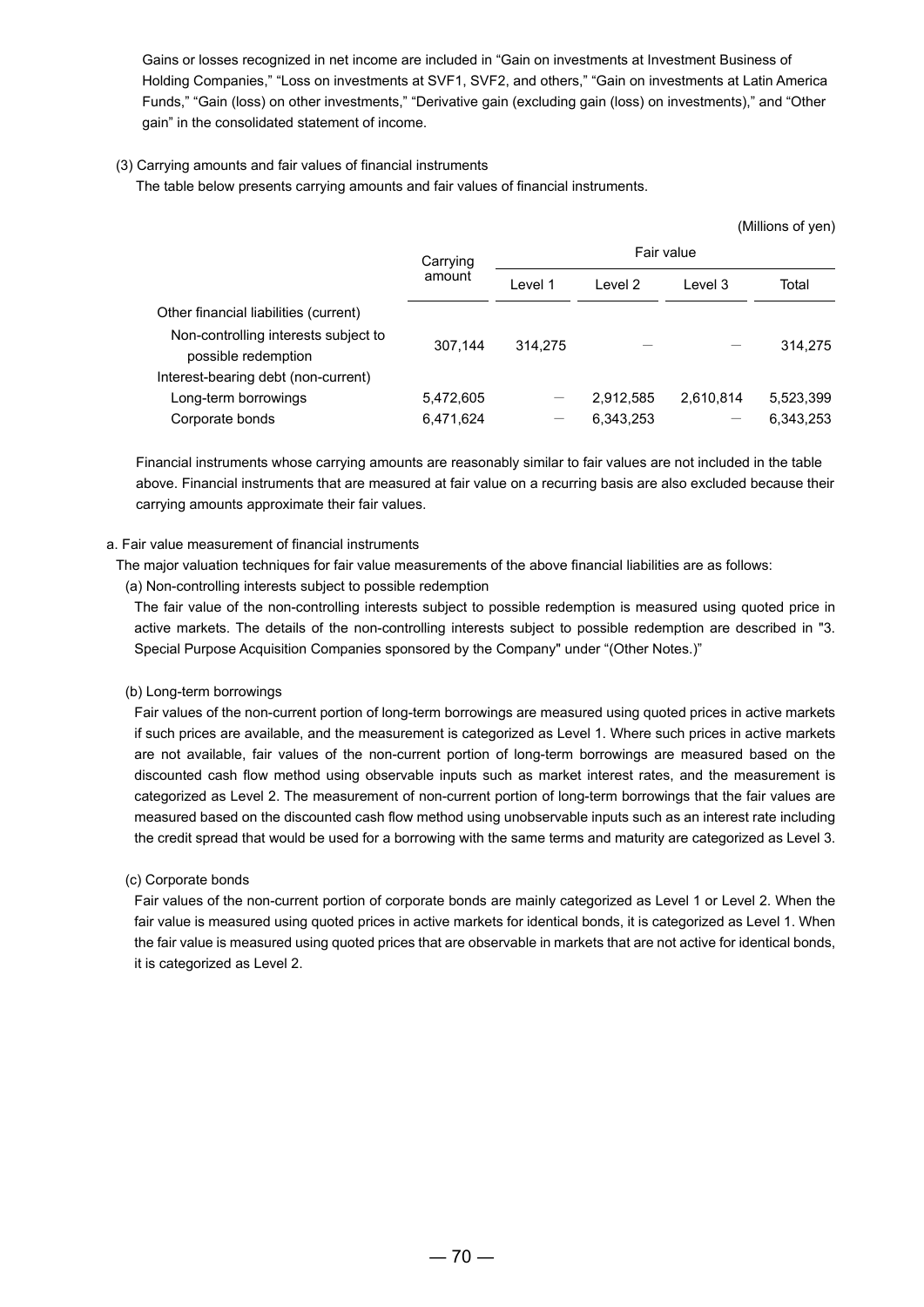b. Redemption schedule for interest-bearing debt, lease liabilities, and deposits for banking business Redemption schedule for interest-bearing debt, lease liabilities, and deposits for banking business is as follows:

|                                                                                  |                    |                                          |               | (Millions of yen)    |
|----------------------------------------------------------------------------------|--------------------|------------------------------------------|---------------|----------------------|
|                                                                                  | Carrying<br>amount | Aggregation of<br>redemption<br>schedule | Within 1 year | 1 year to 2<br>years |
| Interest-bearing debt                                                            |                    |                                          |               |                      |
| Short-term borrowings                                                            | 1,551,238          | 1,554,211                                | 1,554,211     |                      |
| Commercial paper                                                                 | 527,201            | 527,201                                  | 527,201       |                      |
| Long-term borrowings<br>(including current portion)                              | 7,850,469          | 7,899,857                                | 2,384,300     | 2,631,013            |
| Corporate bonds<br>(including current portion)                                   | 6,991,494          | 7,042,490                                | 520,346       | 646,307              |
| Financial liabilities relating to sale of<br>shares by prepaid forward contracts | 4,536,573          | 4,571,057                                | 2,355,835     | 1,259,068            |
| Installment payables                                                             | 457                | 457                                      | 150           | 142                  |
| Lease liabilities                                                                | 866,148            | 866,148                                  | 240,241       | 145,219              |
| Deposits for banking business*                                                   | 1,348,399          | 1,348,455                                | 1,331,397     | 6,233                |
| Total                                                                            | 23,671,979         | 23,809,876                               | 8,913,681     | 4,687,982            |

|                                                                                  | 2 years to 3<br>years | 3 years to 4<br>years | 4 years to 5<br>years | More than<br>5 years |
|----------------------------------------------------------------------------------|-----------------------|-----------------------|-----------------------|----------------------|
| Interest-bearing debt                                                            |                       |                       |                       |                      |
| Short-term borrowings                                                            |                       |                       |                       |                      |
| Commercial paper                                                                 |                       |                       |                       |                      |
| Long-term borrowings<br>(including current portion)                              | 1,582,798             | 756,266               | 215,789               | 329.691              |
| Corporate bonds<br>(including current portion)                                   | 806,998               | 1,074,593             | 935,632               | 3,058,614            |
| Financial liabilities relating to sale of<br>shares by prepaid forward contracts | 956,154               |                       |                       |                      |
| Installment payables                                                             | 112                   | 45                    | 6                     | 2                    |
| Lease liabilities                                                                | 84,162                | 69,576                | 60,315                | 266,635              |
| Deposits for banking business*                                                   | 4,573                 | 1,445                 | 1,063                 | 3,744                |
| Total                                                                            | 3,434,797             | 1,901,925             | 1,212,805             | 3,658,686            |

Note:

\* Deposits for banking business payable on demand are included in "Within 1 year."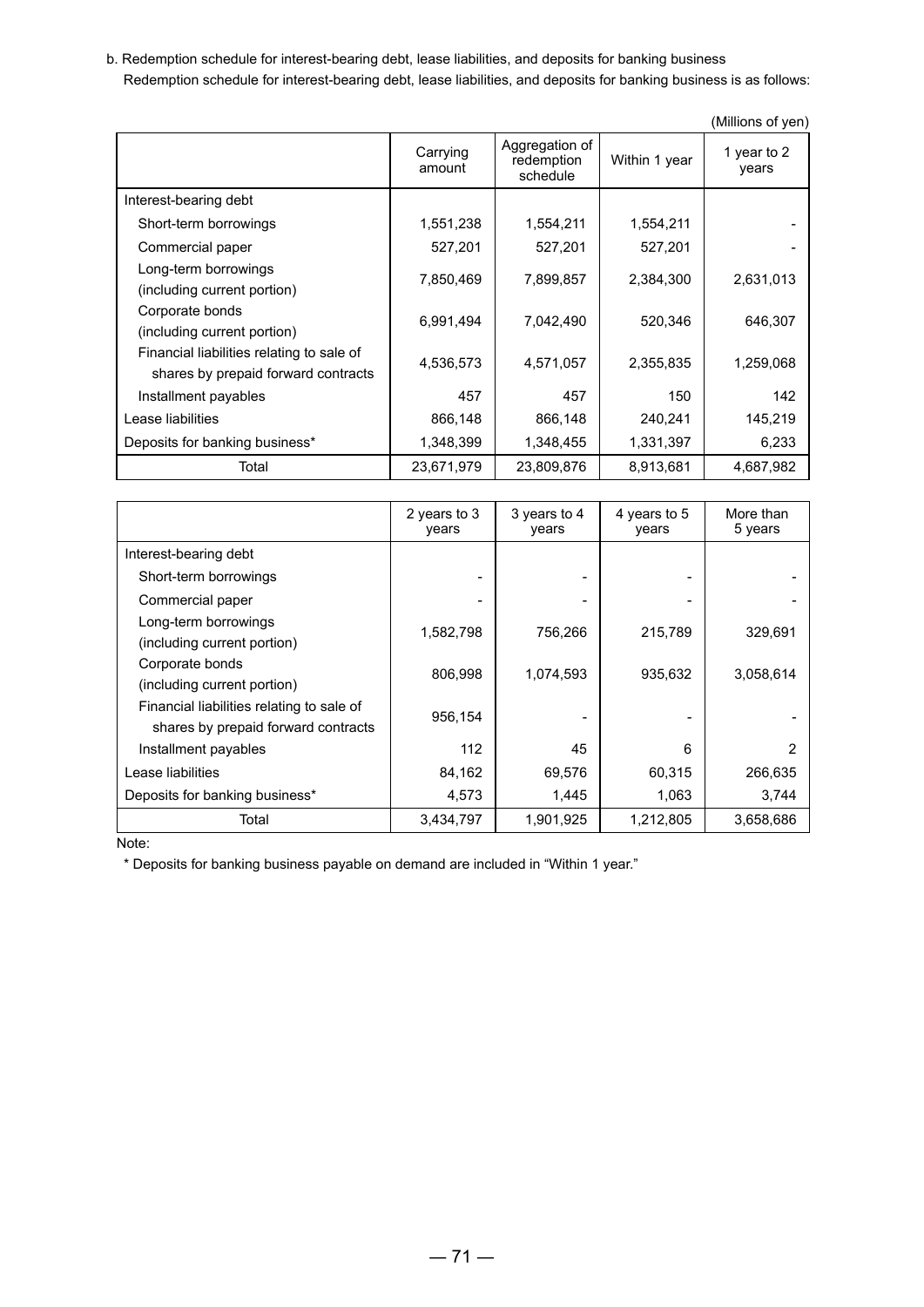# **(Notes Relating to Revenue Recognition)**

(1) Breakdown of net sales

The components of net sales are as follows.

|                                         | (Millions of yen)                   |
|-----------------------------------------|-------------------------------------|
|                                         | Fiscal year ended<br>March 31, 2022 |
| SoftBank segment                        |                                     |
| <b>Consumer business</b>                |                                     |
| Service revenues                        |                                     |
| Mobile communications                   | 1,599,137                           |
| <b>Broadband</b>                        | 404,609                             |
| Electricity                             | 239,106                             |
| Revenues from sales of goods and others | 630,872                             |
| Enterprise business                     | 693,144                             |
| <b>Distribution business</b>            | 447,740                             |
| Yahoo! JAPAN/LINE business              |                                     |
| Media                                   | 626,963                             |
| Commerce                                | 793,174                             |
| Strategy                                | 106,546                             |
| Other                                   | 13,431                              |
| Other                                   | 123,026                             |
| Subtotal                                | 5,677,748                           |
| Arm segment                             |                                     |
| License revenue                         | 112,053                             |
| Royalty revenue                         | 173,294                             |
| Other                                   | 14,169                              |
| Subtotal                                | 299,516                             |
| Other                                   | 244,270                             |
| Total                                   | 6,221,534                           |

The component of net sales includes ¥125,795 million of revenue arising from other sources than those arising from IFRS 15, such as lease contracts at the SoftBank segment.

### (2) Basic information to understand revenue

The details are described in "(8). Revenue recognition" in "5. Summary of significant accounting policies" under "(Basis of Presentation of Consolidated Financial Statements.)"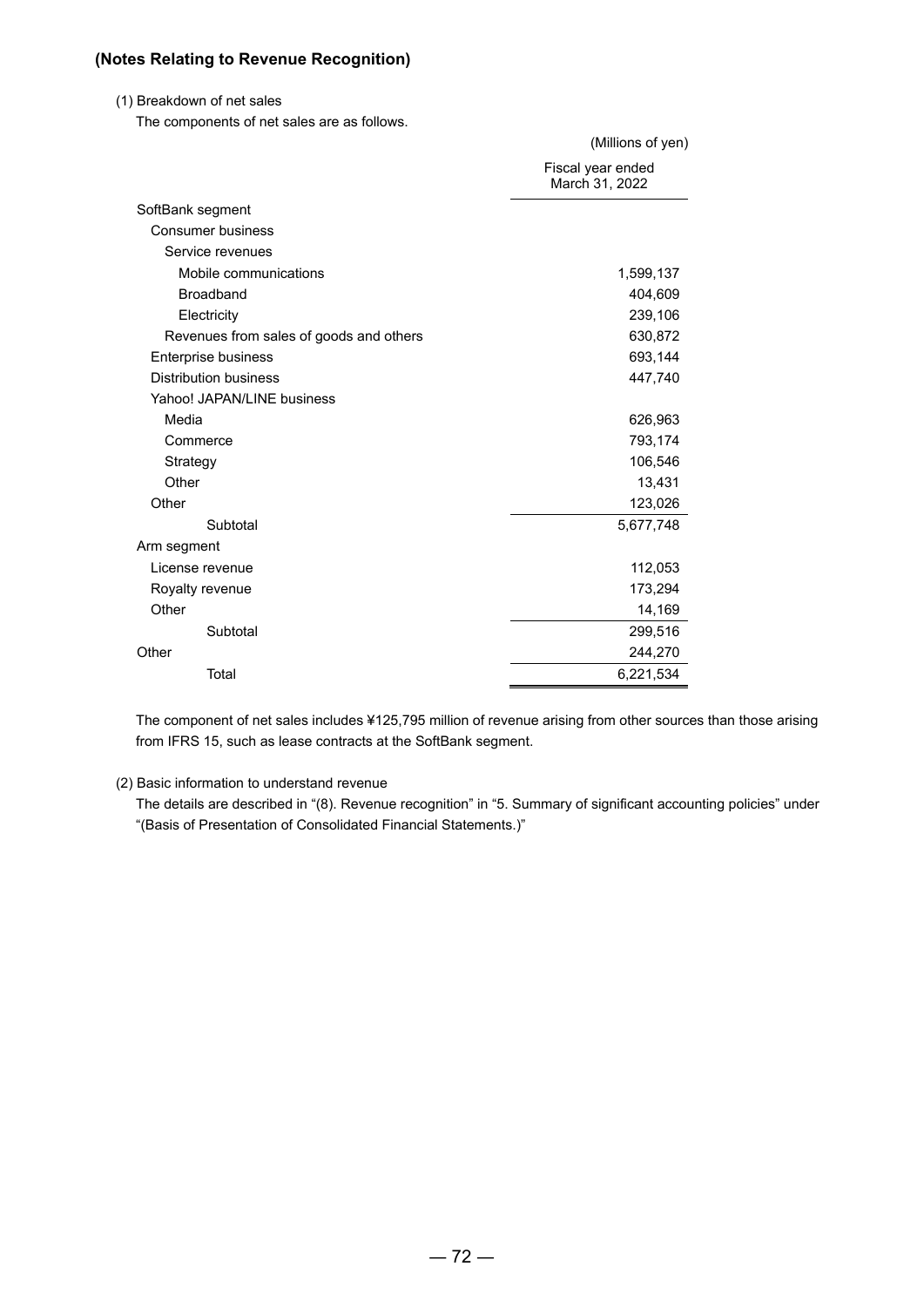(3) Information to understand amounts of revenue for the fiscal year ended March 31, 2022 and the following fiscal years

# a. Contract balance

The components of contract balances are as follows.

|                                                      |                        | (Millions of yen)       |
|------------------------------------------------------|------------------------|-------------------------|
|                                                      | As of<br>April 1, 2021 | As of<br>March 31, 2022 |
| Receivables arising from<br>contracts with customers | 959,189                | 1,015,459               |
| Contract assets                                      | 32,298                 | 51,883                  |
| <b>Contract liabilities</b>                          | 250,813                | 265,276                 |

Contract assets generally increase when the Company transfers goods or services to a customer (excluding claims for which the right to remuneration is unconditional) before the customer pays the consideration or before the payment becomes due and decrease when the Company bills the customer.

Contract liabilities generally increase when the Company receives consideration from a customer prior to the transfer of goods or services to the customer and decrease when the Company meets its performance obligations.

For the fiscal year ended March 31, 2022, impairment loss on receivables related to revenue from contracts with customers was ¥12,808 million.

Of the amount of net sales recognized for the fiscal year ended March 31, 2022, ¥105,972 million was included in the beginning balance of contract liabilities as of that date.

## b. Transaction price allocated to unsatisfied performance obligations

The aggregate amount of transaction prices allocated to unsatisfied (or partially unsatisfied) performance obligations as of March 31, 2022 is ¥350,936 million.

The unsatisfied performance obligations of ¥207,230 million as of March 31, 2022 arise primarily from license contracts related to Arm's technology in the Arm segment and of ¥143,328 million as of March 31, 2022 arise primarily from mobile services and mobile device rental services in the SoftBank segment.

The unsatisfied performance obligations in the Arm segment include performance obligations under a license agreement entered into by Arm and NVIDIA in September 2020 which will be recognized as revenue over a twenty-year period from the execution date. Other than the license agreement of NVIDIA, majority of the unsatisfied performance obligations in the Arm segment are expected to be recognized as revenue within two years.

The unsatisfied performance obligations in the SoftBank segment are expected to be recognized as revenue primarily within three years.

The Company applies practical expedients and the above amount does not include the transaction prices allocated to residual performance obligation of which the consideration received from customers is at an amount that directly corresponds to the transaction values and service delivery contracts with an original expected duration of one year or less.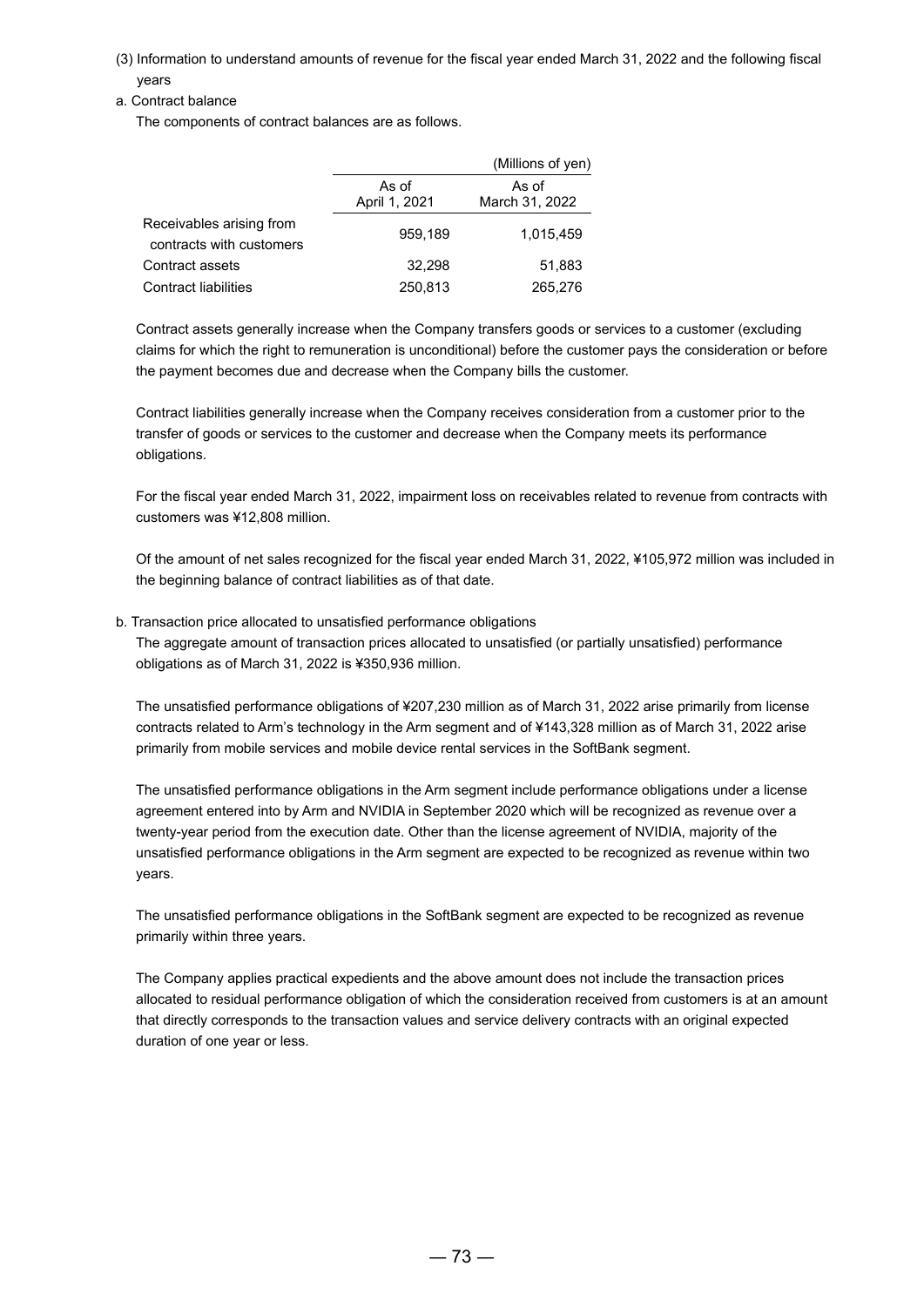# **(Notes Relating to per Share Data)**

| Equity per share attributable to owners of the parent* | ¥5.755.92   |
|--------------------------------------------------------|-------------|
| Basic earnings per share                               | ¥(1,018.58) |

Note:

\* "Equity per share attributable to owners of the parent" is based on "Equity attributable to owners of the parent" excluding the amount not attributable to ordinary shareholders.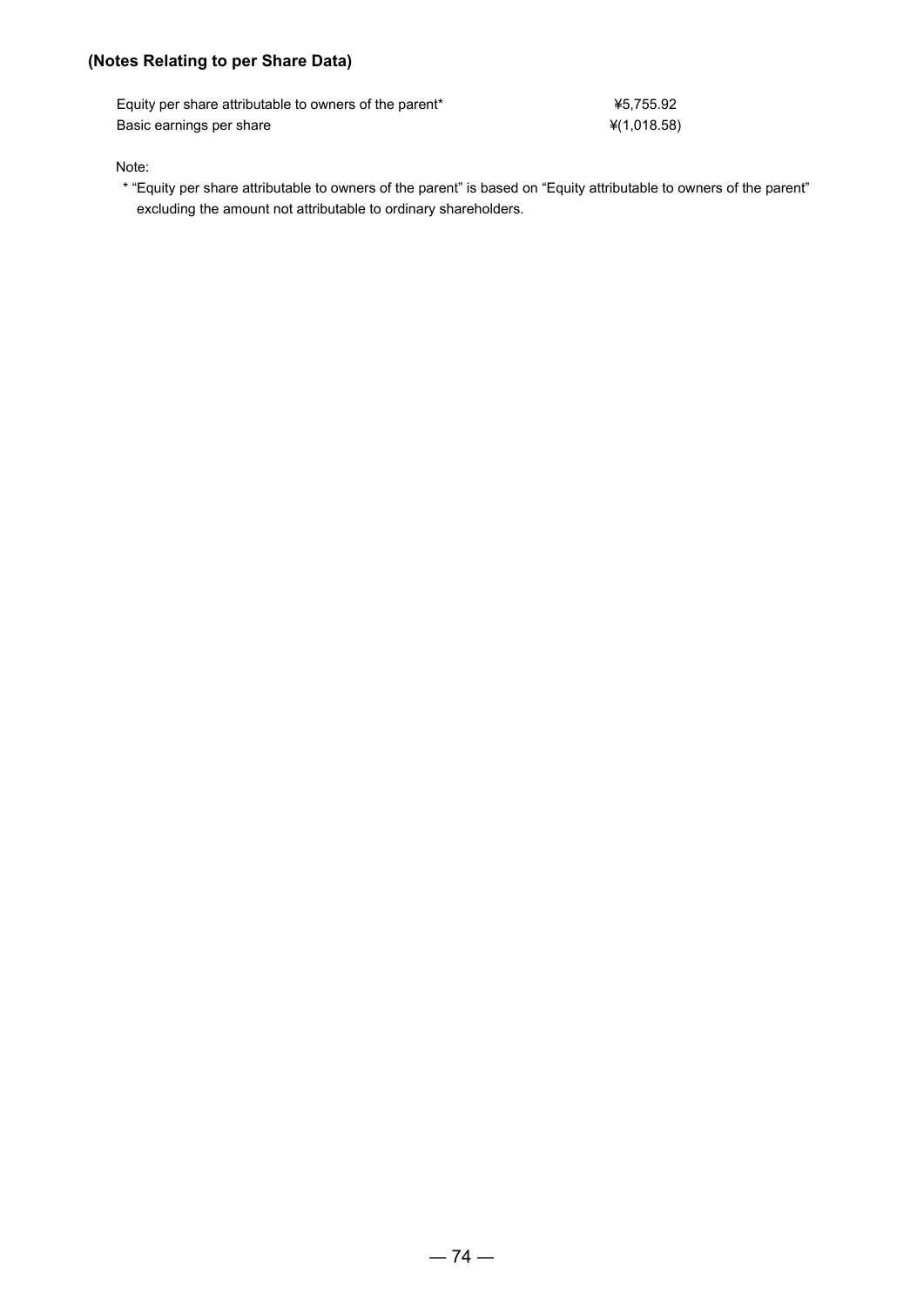# **(Other Notes)**

1. Partial sale of T-Mobile shares for the fiscal year ended March 31, 2022

On September 6, 2021, the Company entered into a master framework agreement ("the Agreement") with Deutsche Telekom, pursuant to which Deutsche Telekom agreed to partially exercise its right to acquire the shares of T-Mobile in accordance with the terms of the call options (the "Call Options") granted by the Company to Deutsche Telekom in June 2020, and to amend the execution conditions of the same. Following the exercise of the Call Options, the Company sold 45,366,669 shares of T-Mobile held, though a wholly-owned subsidiary of the Company, to Deutsche Telekom and received newly issued 225,000,000 shares of Deutsche Telekom as its consideration. Under the Agreement, Deutsche Telekom also provided its consent for the Company to have additional flexibility to pledge its T-Mobile shares in connection with the entry into margin loans and other monetization transactions and agreed that it will prioritize the use of cash proceeds from certain divestitures to exercise the additional Call Options for cash up to an aggregate of \$2.4 billion of total exercise price, subject to certain conditions. Following entry into the Agreement, the Company carried out the monetization transactions using T-Mobile shares.

- (1) Outline of the Call Options to Deutsche Telekom
	- In June 2020, the Company granted to Deutsche Telekom the Call Options over 101,491,623 shares of T-Mobile.
	- a. For the Call Options over 44,905,479 shares (the "Fixed Call Options"), a strike price of the call option is \$101.455 per a share. Deutsche Telekom can exercise the Call Options any time after the grant date.
	- b. For the Call Options over 56,586,144 shares (the "Floating Call Options"), a strike price of the call option is equal to the average of the daily volume-weighted average price of the shares of T-Mobile for each of the 20 trading days immediately prior to exercise. Deutsche Telekom can exercise the Call Options after the exercise of rights described in the above a. from October 2, 2020 to May 22, 2024 and, after May 22, 2024, can exercise any time regardless of the exercise of rights described in the above a.

## Note:

\* The Call Options expire on June 22, 2024, unless certain events occur that trigger an earlier expiration date.

(2) Partial exercise of the Call Options

On September 23, 2021, Deutsche Telekom exercised the Fixed Call Options for 26,348,874 shares and the Floating Call Options for 19,017,795 shares and a wholly-owned subsidiary of the Company received newly issued 225,000,000 shares of Deutsche Telekom as its consideration. Adjustments were made for a strike price of the Floating Call Options to be equal to the acquired 225,000,000 shares of Deutsche Telekom from the partial exercise of the Call Options.

(3) Change in conditions for the unexercised Call Options

A strike price of the Floating Call Options was changed to the lesser of the following a. and b.

- a. The average of the daily volume weighted average prices of T-Mobile shares for the 20 scheduled trading days beginning on, and including, the scheduled trading day immediately following the date of delivery of the Notice of Exercise.
- b. The average of the daily volume weighted average prices of T-Mobile shares for (a) the period of 20 trading days ending with the date of delivery of the Notice of Exercise (or ending on the immediately preceding trading day if the date of delivery of the Notice of Exercise is not a trading day) and (b) the 20 scheduled trading days beginning on, and including, the scheduled trading day immediately following the date of delivery of the Notice of Exercise.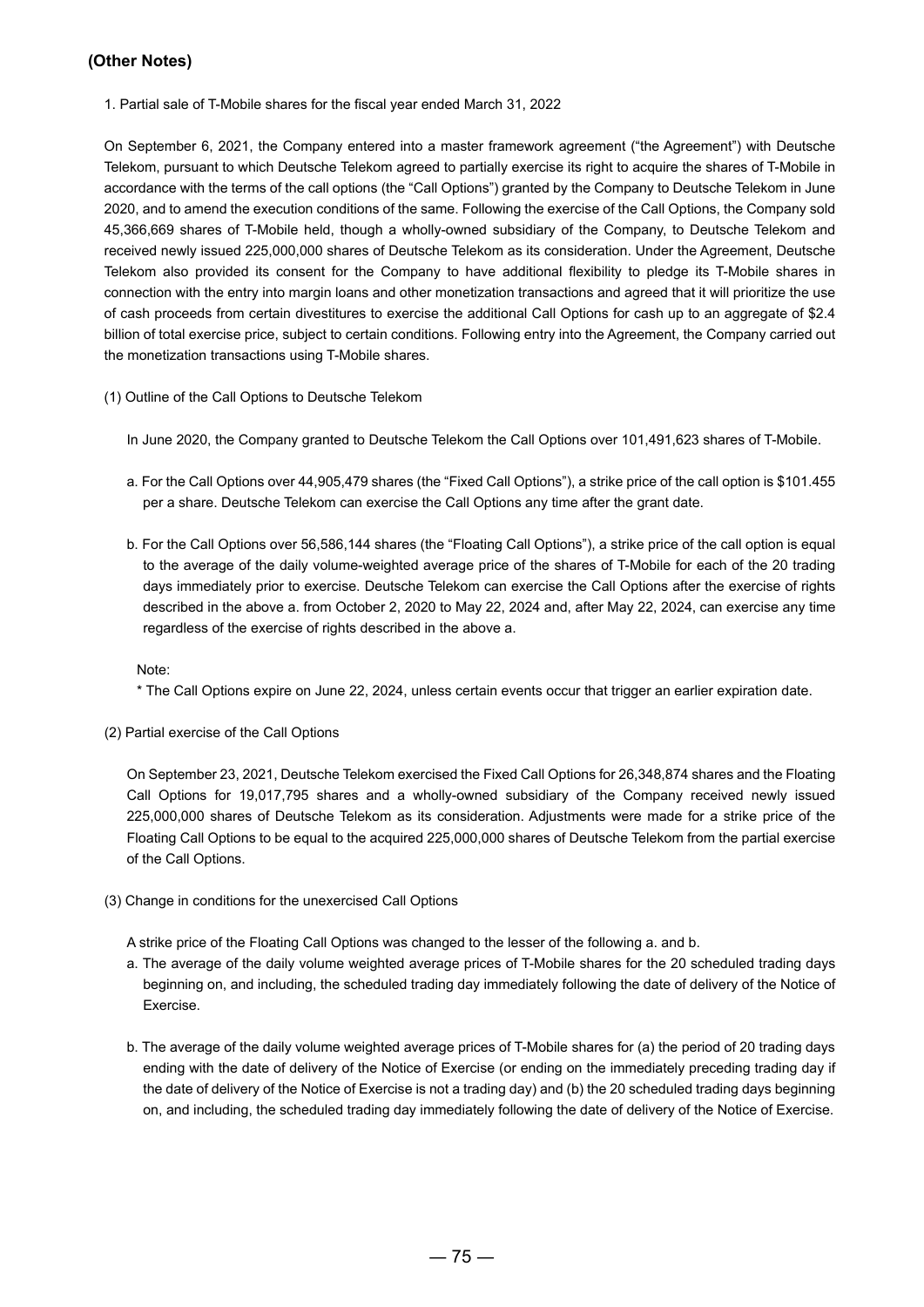In addition, the expiration date for the unexercised Call Options is May 28, 2024 and the Call Options can be exercised at any time.

(4) Number of T-Mobile shares to be sold by partial exercise of the Call Options, number of shares subject to the unexercised Call Options and number of the shares held by the Company before/after the transactions

| a. Number of shares held before the partial exercise              | 106,291,623 shares |
|-------------------------------------------------------------------|--------------------|
| b. Number of the sold shares by the partial exercise              | 45,366,669 shares  |
| c. Number of shares held after the partial exercise               | 60,924,954 shares  |
| d. Number of shares subject to the unexercised Call<br>Options    | 56,124,954 shares  |
| e. Number of shares held after the Call Options are<br>exercised* | 4,800,000 shares   |

Note**:** 

\* Calculated on the assumption that the Call Options are fully exercised.

(5) Outline of the monetization using T-Mobile shares

For the fiscal year ended March 31, 2022, a wholly-owned subsidiary of the Company procured \$2.49 billion through prepaid forward contracts by using 24,800,000 shares of T-Mobile and \$2.06 billion through a new margin loan by using 36,124,954 shares of T-Mobile pledged as collateral, and made an early repayment of \$4.38 billion for the previous margin loan by using 106,291,623 shares of T-Mobile pledged as collateral. In addition, €2.64 billion was procured through collar transactions by using 225,000,000 shares of Deutsche Telekom. The details are described in "Notes 4 and 5" in "(1) Components of interest-bearing debt" in 1. Borrowings by asset pledged and equity securities-lending contract" under "Notes Relating to Consolidated Statement of Financial Position."

(6) Transactions on and after April 1, 2022

On April 12, 2022, Deutsche Telekom additionally exercised the Fixed Call Options for 11,827,904 shares and the Floating Call Options for 9,325,241 shares by using the proceeds from sale of certain businesses. In connection with the additional exercise, a wholly-owned subsidiary of the Company received \$2.40 billion as consideration for the sale of T-Mobile shares. In addition, the wholly-owned subsidiary of the Company made a partial prepayment of \$1.20 billion for the margin loan which T-Mobile shares underlie.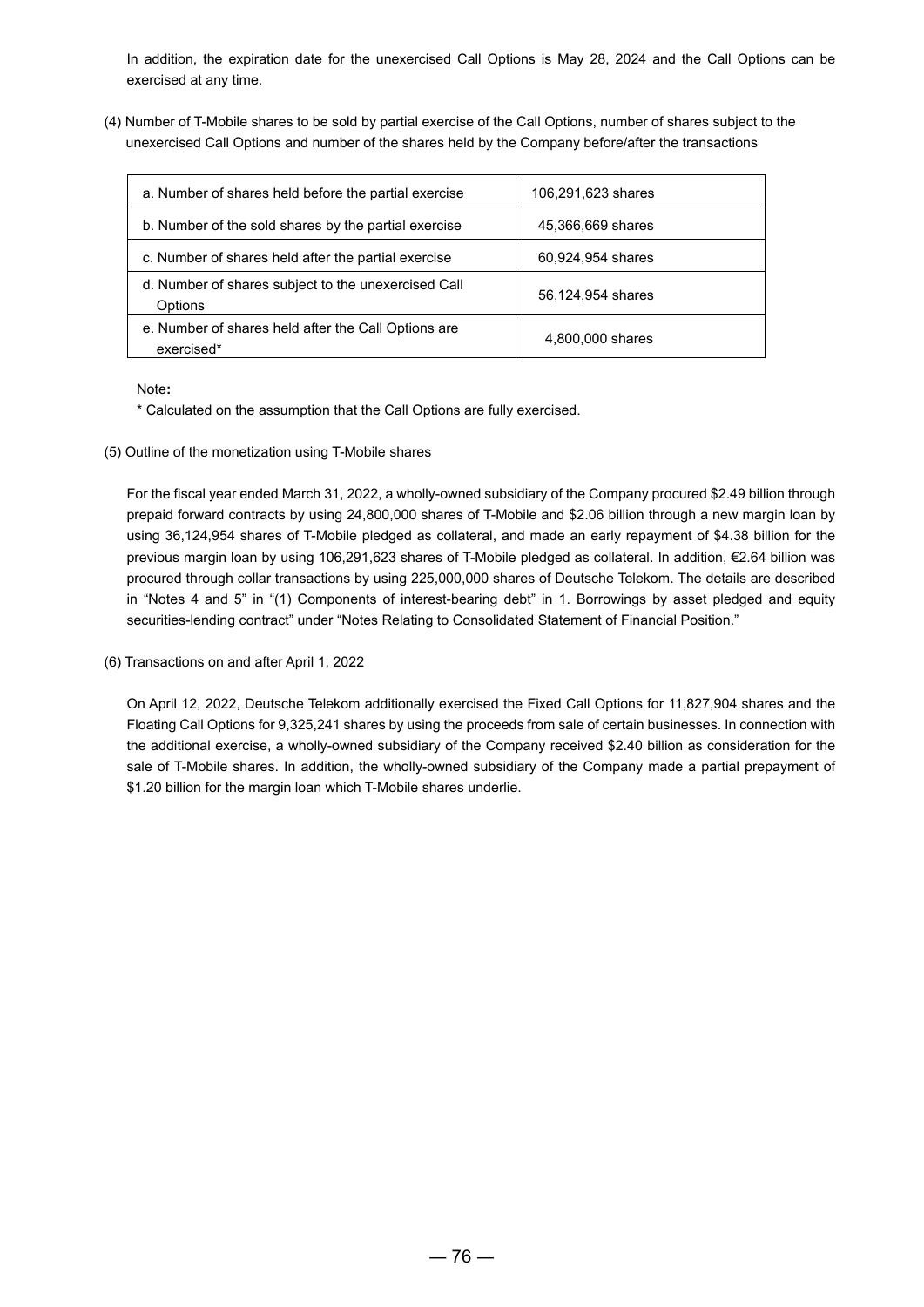### 2. Related party transactions regarding a co-investment program with restricted rights to receive distributions

The Board of Directors of SoftBank Group Corp. has resolved to introduce a co-investment program with restricted rights to receive distributions to SVF2 and SoftBank Latin America Funds. As such, for the three-month period ended September 30, 2021, SVF2 LLC, a subsidiary of SVF2 and a subsidiary of the Company, and SLA Holdco II LLC ("SLA LLC"), a subsidiary of SoftBank Latin America Funds, and a subsidiary of the Company, have each entered into a definitive agreement with the Company and MgmtCo, a participant in the program, which resulted in MgmtCo becoming an investor in SVF2 LLC and SLA LLC.

MgmtCo is a company controlled by Masayoshi Son, Representative Director, Corporate Officer, Chairman & CEO of SoftBank Group Corp., and a related party of the Company. The program has been introduced for the purpose of enabling Masayoshi Son to make a co-investment in SVF2 and SoftBank Latin America Funds with the Company, sharing risk of losses as well as benefit of profits in the success of SVF2 and SoftBank Latin America Funds, and leading to enhanced focus on the management of investments held by them, which in turn is intended to contribute to increases in the Company's earnings. In making a co-investment in SVF2 and SoftBank Latin America Funds under the terms of the program, MgmtCo both receives the benefit of profits and assumes the risk of losses from SVF2 and SoftBank Latin America Funds, and MgmtCo's right to receive distributions from its investment is subject to certain restrictions.

Contributions to SVF2 LLC and SLA LLC are classified as "Equity" and "Preferred Equity" depending on the terms and conditions of distribution. SVF2 LLC and SLA LLC each have issued Equity entitled to performance-based distributions that are allocated to the Company and MgmtCo based on the proportion of their respective contributions. The Company's Equity interest in each of SVF2 LLC and SLA LLC is 82.75%, and MgmtCo's Equity interest in each of SVF2 LLC and SLA LLC is 17.25%. The Company's investment in SVF2 LLC is made through SoftBank Vision Fund II-2 L.P. and its subsidiaries, and its investment in SLA LLC is made through SBLA Latin America Fund LLC and its subsidiaries.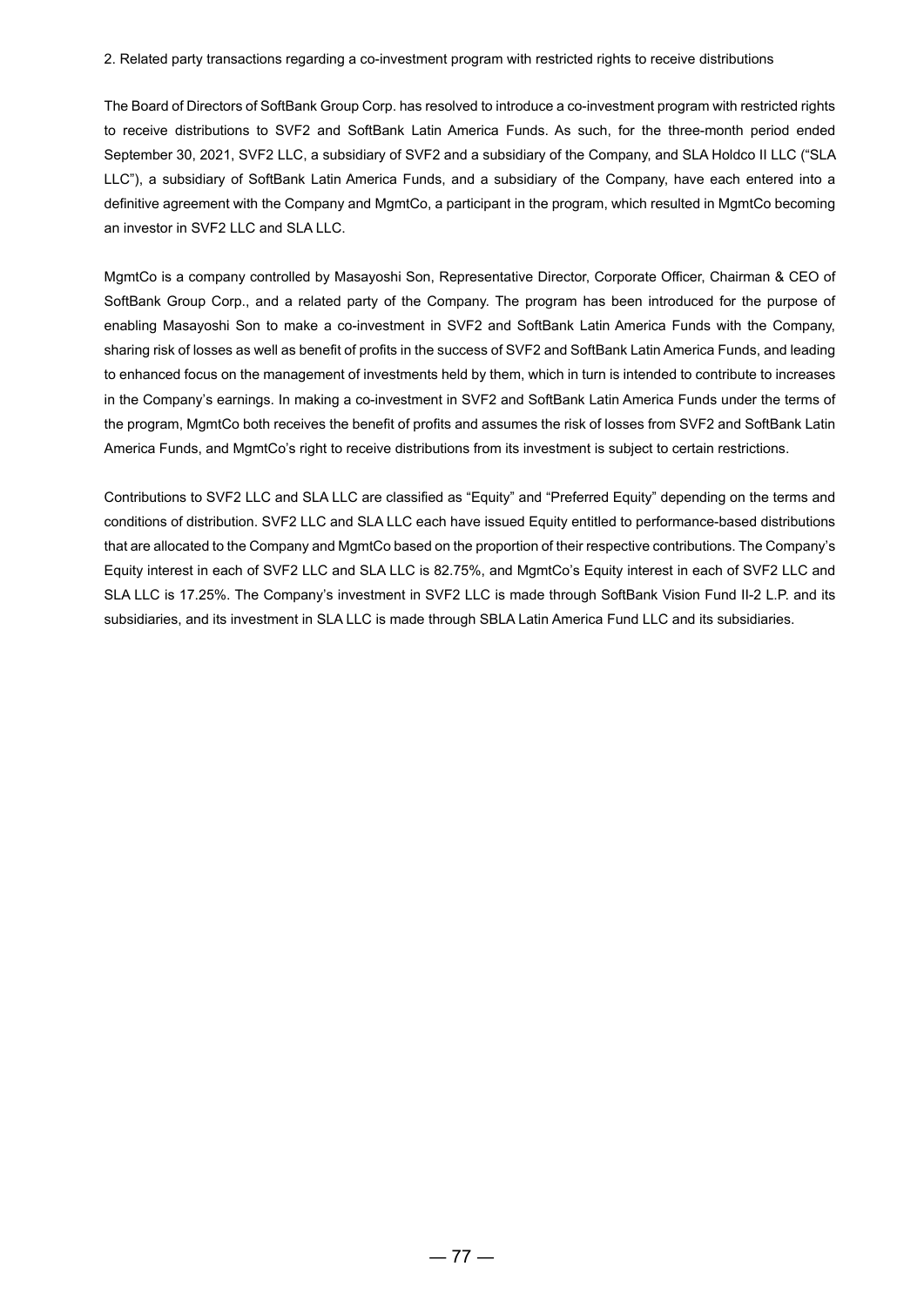Related party transactions of the Company are as follows:

### (1) Transactions between SVF2 and related parties

| Nature of relationship                                                                                                                  | Nature of transaction                                                                                               | Fiscal year ended<br>March 31, 2022<br>Amount of<br>transaction | (Millions of yen)<br>As of<br>March 31, 2022<br>Balance at<br>period end             |
|-----------------------------------------------------------------------------------------------------------------------------------------|---------------------------------------------------------------------------------------------------------------------|-----------------------------------------------------------------|--------------------------------------------------------------------------------------|
| Chairman &<br>CEO of SoftBank<br>Group Corp. and<br>related entities of<br>which he holds<br>more than one-half<br>of the voting rights | Receipt of capital<br>contribution and related<br>adjustments to SVF2 1,2,3                                         | 326,9424<br>(\$2,923 million)                                   | 342,663 6,7<br>(\$2,800 million)                                                     |
|                                                                                                                                         | The premium received on<br>SVF2 LLC's receivables                                                                   | 5,6874<br>(\$50 million)                                        |                                                                                      |
|                                                                                                                                         | Offsetting settlement of<br>distributions (return of<br>contribution) from SVF2<br>LLC and receivables <sup>5</sup> | 19,104<br>$($173$ million)                                      |                                                                                      |
|                                                                                                                                         | MgmtCo's Equity interests<br>in SVF2 LLC <sup>8</sup>                                                               |                                                                 | 270,081<br>(\$2,207 million)                                                         |
|                                                                                                                                         |                                                                                                                     |                                                                 |                                                                                      |
|                                                                                                                                         | Net balance at period end                                                                                           |                                                                 | 72,582<br>(\$593 million)                                                            |
|                                                                                                                                         |                                                                                                                     |                                                                 | (Receivables in SVF2 LLC less<br>MgmtCo's Equity interests in SVF2 LLC) <sup>9</sup> |

Notes:

1. Restrictions on rights to receive distributions to MamtCo

MgmtCo's right to receive distributions from its investment is subject to certain restrictions. Distributions from SVF2 LLC to MgmtCo are fully restricted and are not paid until the sum of proceeds received by SVF2 LLC from realized investments plus the aggregate fair value of all of SVF2 LLC's unrealized investments (net of borrowings) exceeds 130% of the aggregate acquisition cost of all of SVF2 LLC's investments. After the ratio exceeds 130%, restrictions on distributions to MgmtCo are released proportionately in increments of 10%, and when the ratio reaches 200%, all restrictions are released and MgmtCo is entitled to receive the full amount of the distribution. In the event that, upon the liquidation of SVF2 LLC, the amount of the distributions received by MgmtCo exceeds the amount that would have been distributed to MgmtCo if the ratio in effect at the time of liquidation was applied throughout the life of SVF2 LLC, then any such excess amounts will be subject to clawback from MgmtCo.

## 2. Nature of the Equity contribution by MgmtCo

The Equity interests contributed by the Company and MgmtCo are subordinated to the Preferred Equity contributed separately by the Company to SVF2 LLC. If there is a shortfall in the amount of return of Preferred Equity contributions and the amount of fixed distributions to be received by the Preferred Equity holders at the time of the final profit distribution by SVF2 LLC, then MgmtCo is obligated to pay the shortfall proportional to Equity interests' ratio up to the total amount of return of Equity contributions and the distributions received by MgmtCo.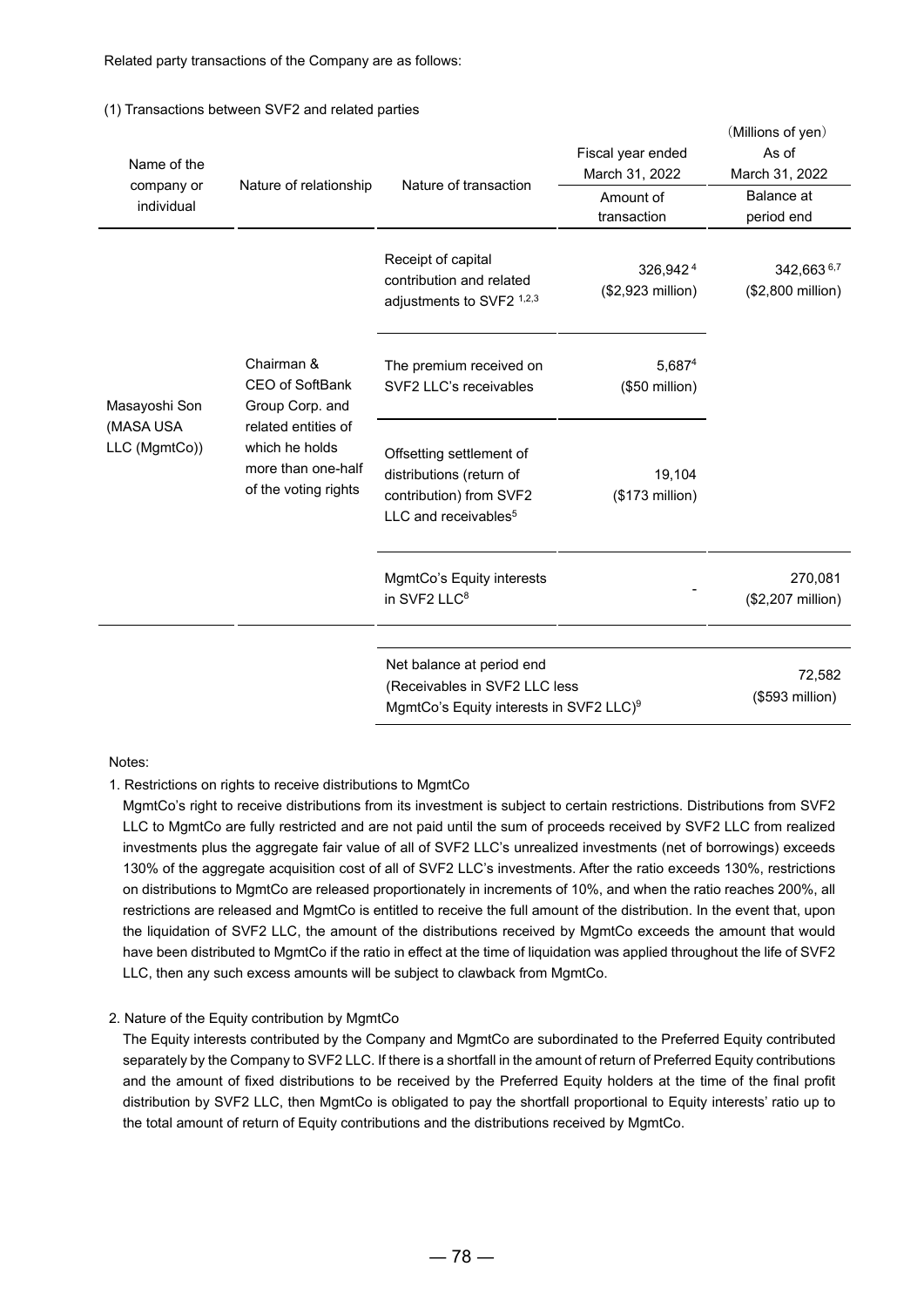3. Management fee and performance-linked management fees to be charged to MgmtCo The terms of the management fee and performance-linked management fee to be charged to MgmtCo are the same as those to be charged to the Company as an Equity investor in SVF2 LLC.

## 4. The amount of transaction with MgmtCo related to receipt of capital contribution

The amount of the transaction for "Receipt of capital contribution and related adjustments in SVF2 LLC" is MgmtCo's Equity Acquisition Amount in SVF2 LLC, which consists of ¥290,142 million (\$2,594 million) calculated based on MgmtCo's Equity interests of 17.25% in the SVF2's initial acquisition costs of the relevant portfolio companies held by SVF2 LLC and ¥35,150 million (\$314 million) of related adjustments calculated based on 17.25% interest in the increase in the portfolio companies' fair value from the initial acquisition costs at SVF2 to June 30, 2021, and ¥1,650 million (\$15 million) of the adjustment equivalent to interests for the period from the Company's contribution to SVF2 until June 30, 2021. As of March 31, 2022, capital contribution with respect to MgmtCo's committed capital and related adjustments to SVF2 LLC under the Program have been completed.

MgmtCo is entitled to make full or partial payment of its Equity Acquisition Amount at any point in time at its discretion from the date it became an investor in SVF2 LLC to the end of the company life of SVF2 LLC. MgmtCo is required to pay a premium of 3% per annum on the unpaid Equity Acquisition Amount until the unpaid amount is paid in full. "The premium received on SVF2's receivables" refers to the amount of such premium accrued in the current period. MgmtCo is also entitled to make full or partial payment of the premium at any point in time, at its discretion on the same terms and conditions as Equity Acquisition Amount.

- 5. Offsetting settlement between distributions from SVF2 LLC and receivables Any distributable amount from SVF2 LLC to MgmtCo is offset against the receivables at the time of the distribution notice and no distribution payments to MgmtCo are made until the SVF2 LLC's receivables are paid in full.
- 6. Balance at period end of receivables from MgmtCo for receipt of capital contribution and related adjustments Balance at period end is the balance of SVF2 LLC's receivables consist of the balance related to receipt of capital contribution, related adjustments and premiums received, less any decrease in receivables due to offsetting settlement with distributions to MgmtCo.
- 7. Collateral and other credit protection for receivables

In order to secure the receivables of SVF2 LLC related to Equity Acquisition Amount and the premium thereon, all of the Equity interests in SVF2 LLC held by MgmtCo were pledged as collateral. In the event that MgmtCo pays into the receivables or offsets such receivables with distributions due to it from SVF2 LLC, the collateral is released to the extent that the cumulative amounts of payments and offsets exceed the balance of the receivables after deduction of such cumulative amounts. Masayoshi Son also provides a personal guarantee to the receivables up to the balance of the receivables. In addition, as of March 31, 2022, 8,897,100 shares of SoftBank Group Corp. are deposited in SVF2 LLC by Masayoshi Son. The deposited shares of SoftBank Group Corp. will be released only where the entire amount of receivables is settled. SVF2 LLC may acquire the deposited SoftBank Group Corp. shares without consideration where there are any unpaid receivables in SVF2 LLC after the enforcement of the collateral and personal guarantees by SVF2 LLC.

8. MgmtCo's Equity interest in SVF2 LLC

The amount represents SVF2 LLC's net assets attributable to MgmtCo (before deduction of receivables), which is included in "Third-party interests in SVF1 and SVF2" in the consolidated statement of financial position.

9. Net balance at period end

Net balance at period end is the balance of receivables held by SVF2 LLC of ¥342,663 million (\$2,800 million) less MgmtCo's Equity interest in SVF2 LLC of ¥270,081 million (\$2,207 million.)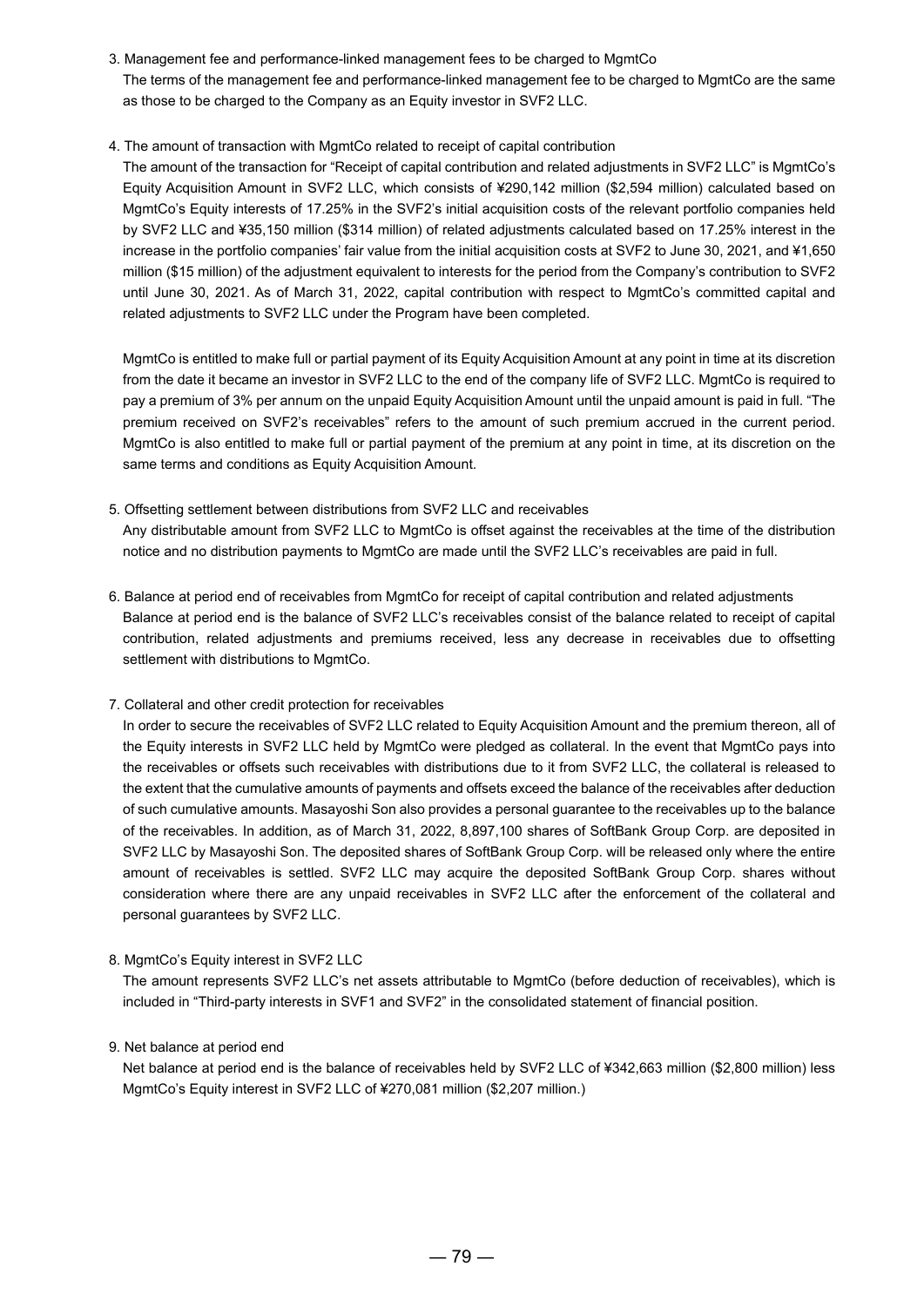(2) Transactions between SoftBank Latin America Funds and related parties

| Name of the<br>company or<br>individual | Nature of relationship                                                              | Nature of transaction                                                                                   | Fiscal year ended<br>March 31, 2022<br>Amount of<br>transaction | (Millions of yen)<br>As of<br>March 31, 2022<br>Balance at<br>period end |
|-----------------------------------------|-------------------------------------------------------------------------------------|---------------------------------------------------------------------------------------------------------|-----------------------------------------------------------------|--------------------------------------------------------------------------|
| Masayoshi Son                           | Chairman &<br>CEO of SoftBank<br>Group Corp. and                                    | Receipt of capital<br>contribution in SLA<br>LLC and related<br>adjustments 1, 2, 3                     | 71,450 <sup>4</sup><br>$($649$ million)                         | $80,663^{5,6}$<br>(\$659 million)                                        |
| (MASA USA<br>LLC (MgmtCo))              | related entities of<br>which he holds<br>more than one-half<br>of the voting rights | The premium received<br>on SLA LLC's<br>receivables                                                     | 1,125 <sup>4</sup><br>$($10$ million)                           |                                                                          |
|                                         |                                                                                     | MgmtCo's Equity<br>interests in SLA LLC <sup>7</sup>                                                    |                                                                 | 80,663<br>$($659$ million)                                               |
|                                         |                                                                                     | Net balance at period end<br>(Receivables in SLA LLC less<br>MgmtCo's Equity interests in SLA LLC $)^8$ |                                                                 |                                                                          |

### Notes:

## 1. Restrictions on rights to receive distributions to MgmtCo

MgmtCo's rights to receive distributions from its investment are subject to certain restrictions. Distributions from SLA LLC to MgmtCo are fully restricted and are not paid until the sum of proceeds received by SLA LLC from realized investments plus the aggregate fair value of all of SLA LLC's unrealized investments (net of borrowings) exceeds 130% of the aggregate acquisition cost of all of SLA LLC's investments. After the ratio exceeds 130%, restrictions on distributions to MgmtCo are released proportionately in increments of 10%, and when the ratio reaches 200%, all restrictions are released and MgmtCo is entitled to receive the full amount of the distribution. In the event that, upon the liquidation of SLA LLC, the amount of the distributions received by MgmtCo exceeds the amount that would have been distributed to MgmtCo if the ratio in effect at the time of liquidation was applied throughout the life of SVF2 LLC, then any such excess amounts will be subject to clawback from MgmtCo.

## 2. Nature of the Equity contribution by MgmtCo

The Equity interests contributed by the Company and MgmtCo are subordinated to the Preferred Equity contributed separately by the Company to SLA LLC. If there is a shortfall in the amount of return of Preferred Equity contributions and the amount of fixed distributions to be received by the Preferred Equity holders at the time of the final profit distribution by SLA LLC, then MgmtCo is obligated to pay the shortfall proportional to Equity interests' ratio up to the total amount of return of Equity contributions and the distributions received by MgmtCo.

## 3. Management fee and performance fees to be charged to MgmtCo

The terms of the management fee and performance fee to be charged to MgmtCo are the same as those to be charged to the Company as an Equity investor in SLA LLC.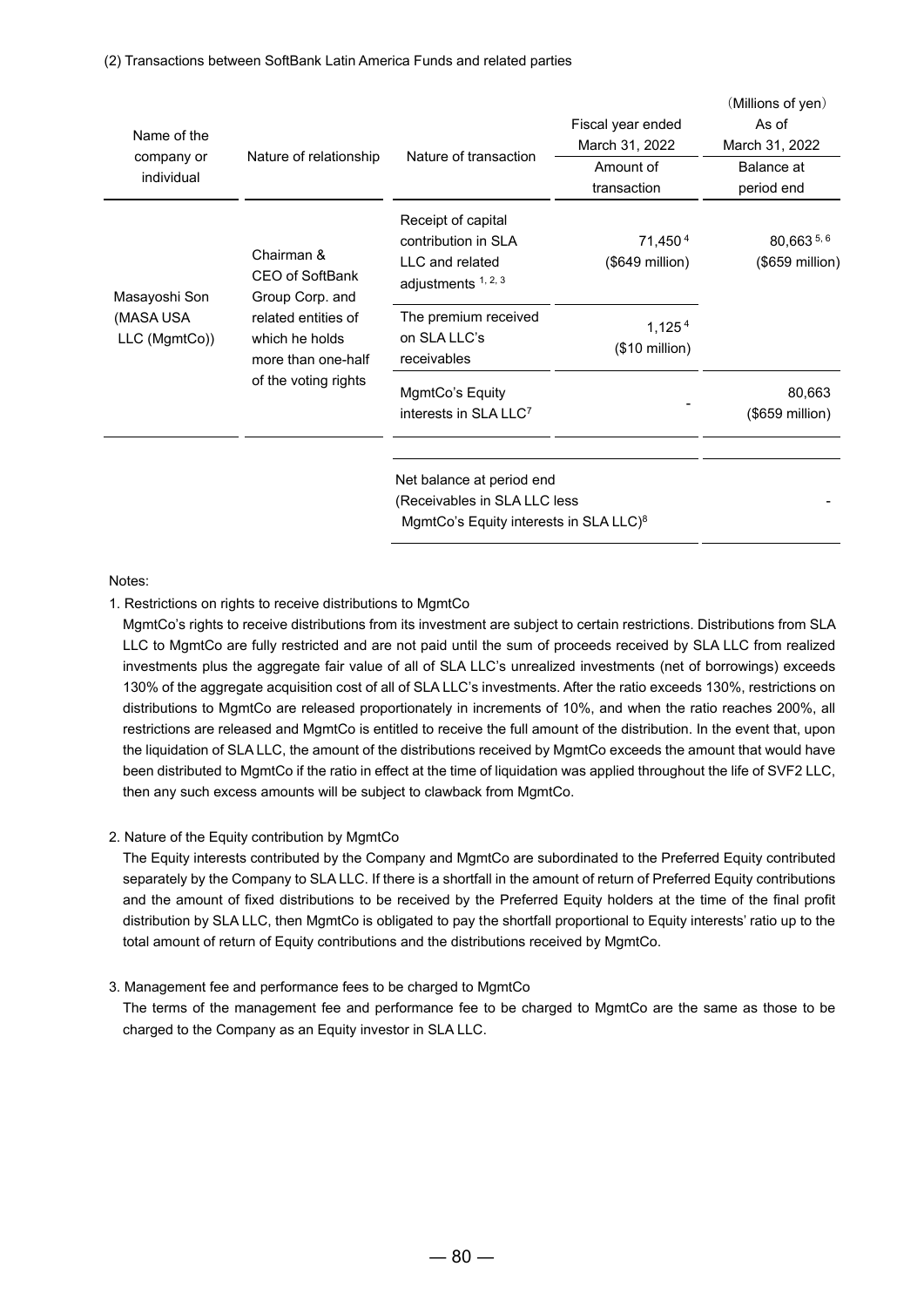## 4. The amount of transaction with MgmtCo related to receipt of capital contribution

The amount of the transaction for "Receipt of capital contribution and related adjustments in SLA LLC" is MgmtCo's Equity Acquisition Amount in SoftBank Latin America Fund, which consists of ¥41,266 million (\$375 million) calculated based on MgmtCo's Equity interests of 17.25% in the SoftBank Latin America Funds' initial acquisition costs of the portfolio companies held by SoftBank Latin America Funds and ¥29,498 million (\$268 million) of related adjustments calculated based on 17.25% interest in the increase in the portfolio companies' fair value from the initial acquisition costs at SoftBank Latin America Funds to June 30, 2021, and ¥686 million (\$6 million) of the adjustment equivalent to interests for the period from the Company's contribution to SoftBank Latin America Funds until June 30, 2021. As of September 30, 2021, capital contribution with respect to MgmtCo's committed capital and related adjustments to SLA LLC under the Program have been completed. However, in March 2022, the constitutional agreement has been amended in order to exclude certain investments from the portfolio of SLA LLC due to regulatory reasons. Accordingly, "Receipt of capital contribution and related adjustments in SLA LLC" has been changed from ¥76,367 million (\$691 million) to ¥71,450 million (\$649 million). The gains from the excluded portfolio companies between September 30, 2021 and the date of the exclusion have attributed to the Company and no Equity interests have been allocated to MgmtCo.

MgmtCo is entitled to make full or partial payment of its Equity Acquisition Amount at any point in time at its discretion from the date it became an investor in SLA LLC to the end of the company life of SLA LLC. MgmtCo is required to pay a premium of 3% per annum on the unpaid Equity Acquisition Amount until the unpaid amount is paid in full. "The premium received on SLA LLC's receivables" refers to the amount of such premium accrued in the current period. MgmtCo is also entitled to make full or partial payment of the premium at any point in time, at its discretion on the same terms and conditions as Equity Acquisition Amount.

Any distributable amount from SLA LLC to MgmtCo is offset against the receivables at the time of the distribution notice and no distribution payments to MgmtCo are made until the SLA LLC's receivables are paid in full.

5. Balance at period end of receivables from MgmtCo for receipt of capital contribution and related adjustments Balance at period end is the balance of SLA LLC's receivables which consists of the balance related to receipt of capital contribution, related adjustments, and premiums received.

## 6. Collateral and other credit protection for receivables

In order to secure the receivables of SLA LLC related to Equity Acquisition Amount and the premium thereon, all of the Equity interests in SLA LLC held by MgmtCo were pledged as collateral. In the event that MgmtCo pays into the receivables or offsets such receivables with distributions due to it from SLA LLC, the collateral is released to the extent that the cumulative amounts of payments and offsets exceed the balance of the receivables after deduction of such cumulative amounts. Masayoshi Son also provides a personal guarantee to the receivables up to the balance of the receivables. In addition, as of March 31, 2022, 2,168,500 shares of SoftBank Group Corp. are deposited in SLA LLC by Masayoshi Son. The deposited shares of SoftBank Group Corp. will be released only where the entire amount of receivables is settled. SLA LLC may acquire the deposited SoftBank Group Corp. shares without consideration where there are any unpaid receivables in SLA LLC after the enforcement of the collateral and personal guarantees by SLA LLC.

## 7. MgmtCo's Equity interest in SLA LLC

The amount represents SLA LLC's net assets attributable to MgmtCo (before deduction of receivables), which is included in "Other financial liabilities (non-current)" in the consolidated statement of financial position.

## 8. Net balance at period end

Net balance at period end is the balance of receivables held by SLA LLC of ¥80,663 million (\$659 million) less MgmtCo's Equity interest in SLA LLC of ¥80,663 million (\$659 million.)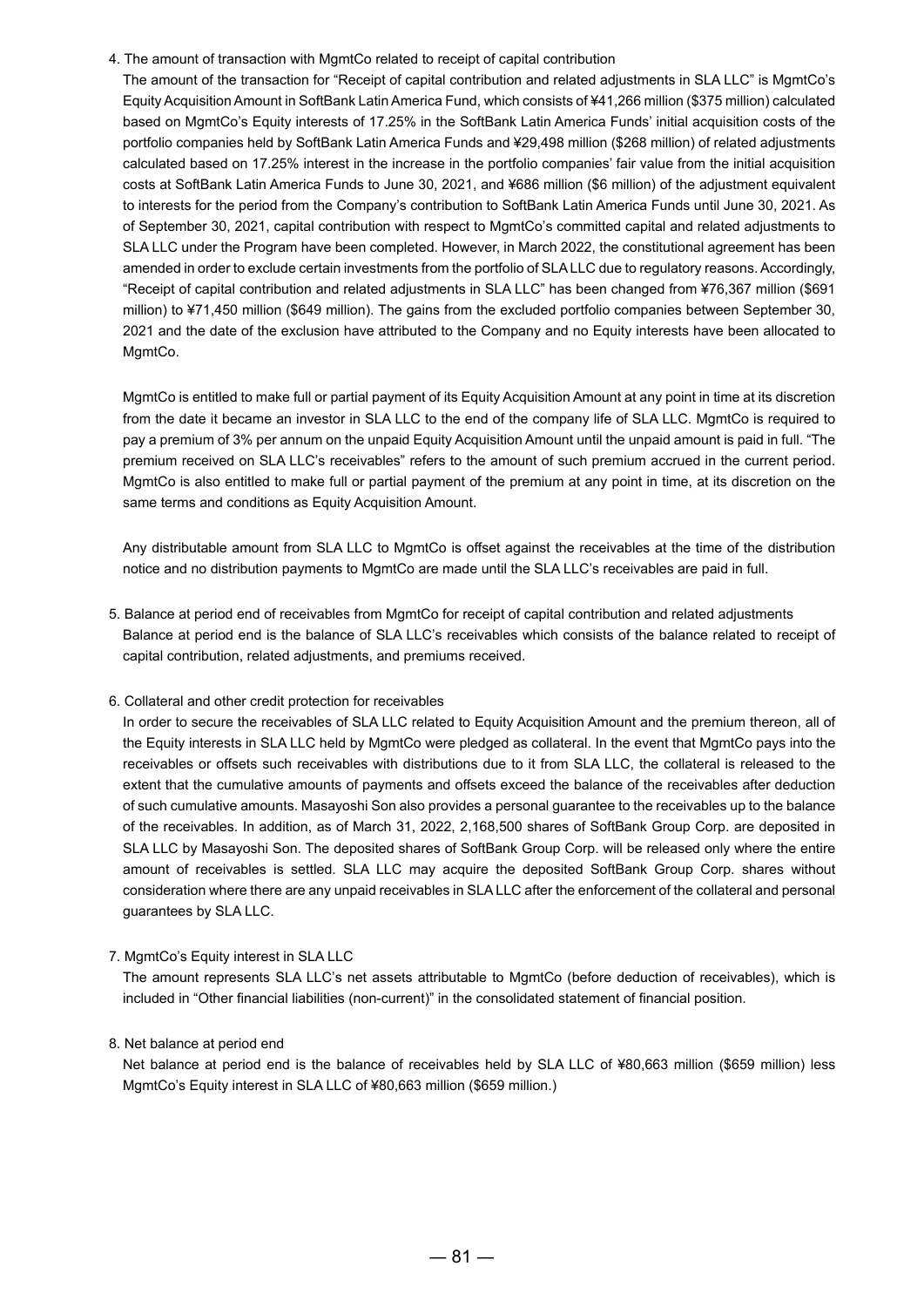### 3. Special Purpose Acquisition Companies sponsored by the Company

A special purpose acquisition company ("SPAC") is an investment vehicle formed for the purpose of effecting a merger, share exchange, asset acquisition, share purchase, reorganization or similar business combination with one or more businesses that have not yet been identified at the time of the offering. Subsequent to its formation, the SPAC executes an initial public offering and raises capital through contributions from public investors. The SPAC then seeks to identify an unlisted company as a target company and completes a business combination with the target company with necessary approvals. Although the SPAC becomes the legal surviving company, substantially the target company, which is an unlisted company, becomes a publicly listed company through the business combination. A SPAC may arrange committed equity financing in private placement with certain investors in order to raise additional funds necessary for the business combination ("Private Investment in Public Equity.")

For the fiscal year ended March 31, 2021, Fortress, SB Investment Advisers (US) Inc.\*, and SoftBank Latin America Funds have formed, as sponsors, nine SPACs. These SPACs have raised funds through initial public offerings in the United States. For the fiscal year ended March 31, 2021, the total funds raised were \$3,304 million (the amounts for Fortress, SB Investment Advisers (US) Inc. and SoftBank Latin America Funds were \$1,920 million, \$1,154 million and \$230 million, respectively.)

There were no SPACs sponsored by the Company newly formed in the fiscal year ended March 31, 2022.

Since the Company has control over the SPACs from inception until its merger with a target company, the SPACs are consolidated as subsidiaries. The Company, as sponsor, acquires shares and, if applicable, warrants of SPACs as consideration for funds invested by the Company in SPACs. Investments in SPACs by the Company as sponsor, as well as investments by other subsidiaries of the Company, are eliminated in consolidation.

The amount of ownership interests held by investors other than the Company as sponsor ("Public Market Investors") includes proceeds received from Public Market Investors at the initial public offering and income including interest earned on such proceeds. Shares issued by a SPAC at the initial public offering are subject to conditions that the SPAC will cease all operations and redeem all of the proceeds received from Public Market Investors in the SPAC to them if the SPAC is unable to complete a merger within 24 months from the date of the initial public offering. In addition, Public Market Investors retain an option to redeem part or all of proceeds received from them upon completion of the initial merger. When the condition is met or the option is exercised, the relevant SPAC will be obligated to redeem them for cash and, therefore, non-controlling interests subject to possible redemption are included in and presented as "Other financial liabilities (current)" and classified as "financial liabilities measured at amortized cost" in the consolidated statement of financial position.

The carrying amounts of non-controlling interests subject to possible redemption are as follows;

|                                                          | (Millions of yen) |
|----------------------------------------------------------|-------------------|
| Other financial liabilities (current)                    |                   |
| Non-controlling interests subject to possible redemption | 307.144           |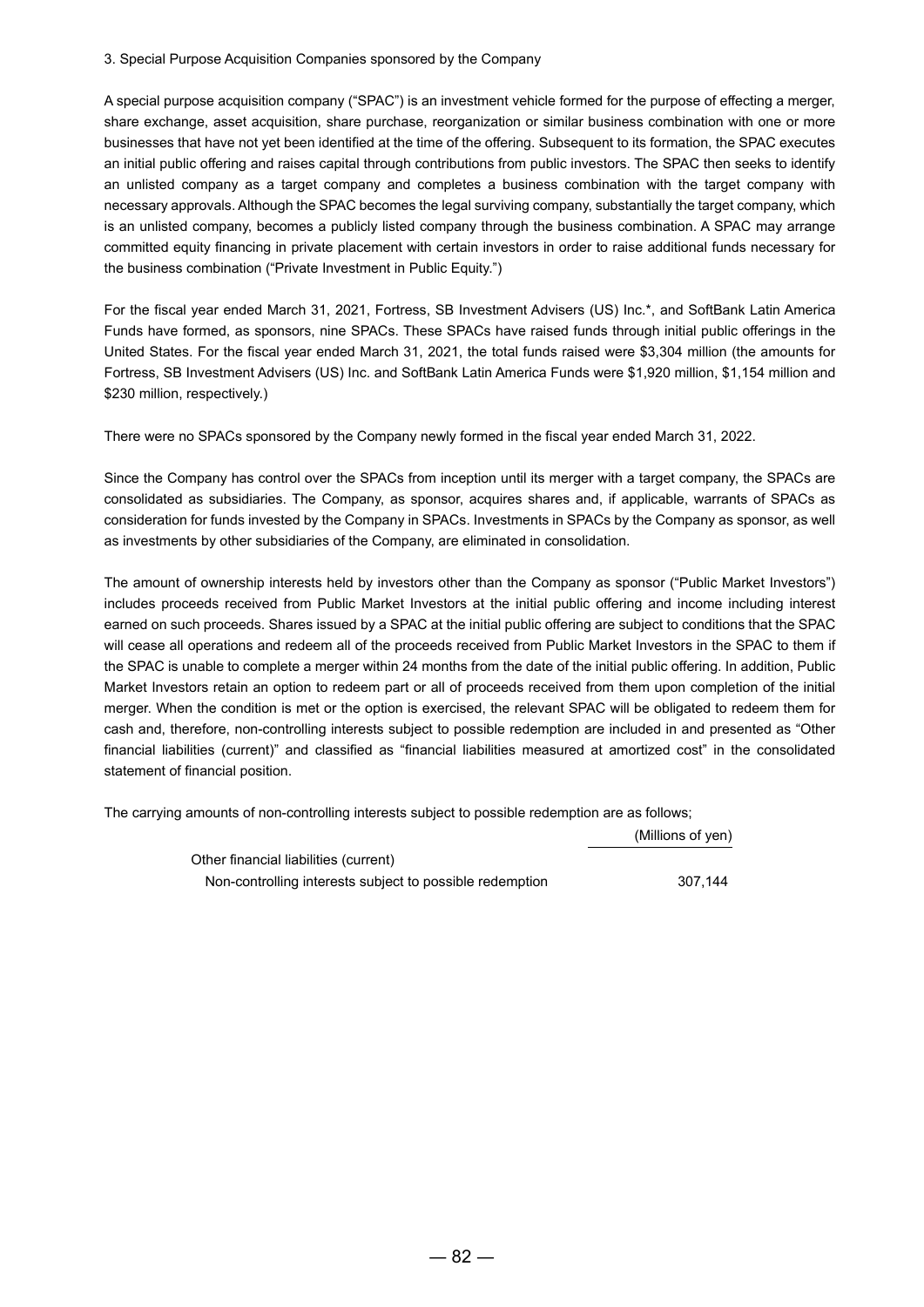The proceeds received from Public Market Investors can only be used for the initial merger and redemptions of the proceeds to Public Market Investors. The proceeds received are held in a trust account until the completion of the initial merger or redemption to Public Market Investors and are invested only in certain financial assets that are highly liquid.

The carrying amounts of the assets restricted on its use held in the trust accounts are as follows:

|                                  | (Millions of yen) |
|----------------------------------|-------------------|
| Other financial assets (current) |                   |
| Trust accounts in SPACs          | 326.062           |

When the Company loses control over a SPAC due to a successful merger with a target company, the SPAC will no longer be subject to consolidation. For the fiscal year ended March 31, 2022, a SPAC sponsored by Fortress completed a merger with a target company and that SPAC was excluded from the scope of consolidation due to loss of control. Furthermore, an agreement to merge with a target company was completed with another SPAC sponsored by SBIA but the De-SPAC process is ongoing and yet to be completed as of March 31,2022.

\* SB Investment Advisers (US) Inc. is a wholly-owned subsidiary of the Company and provides investment advices to SBIA.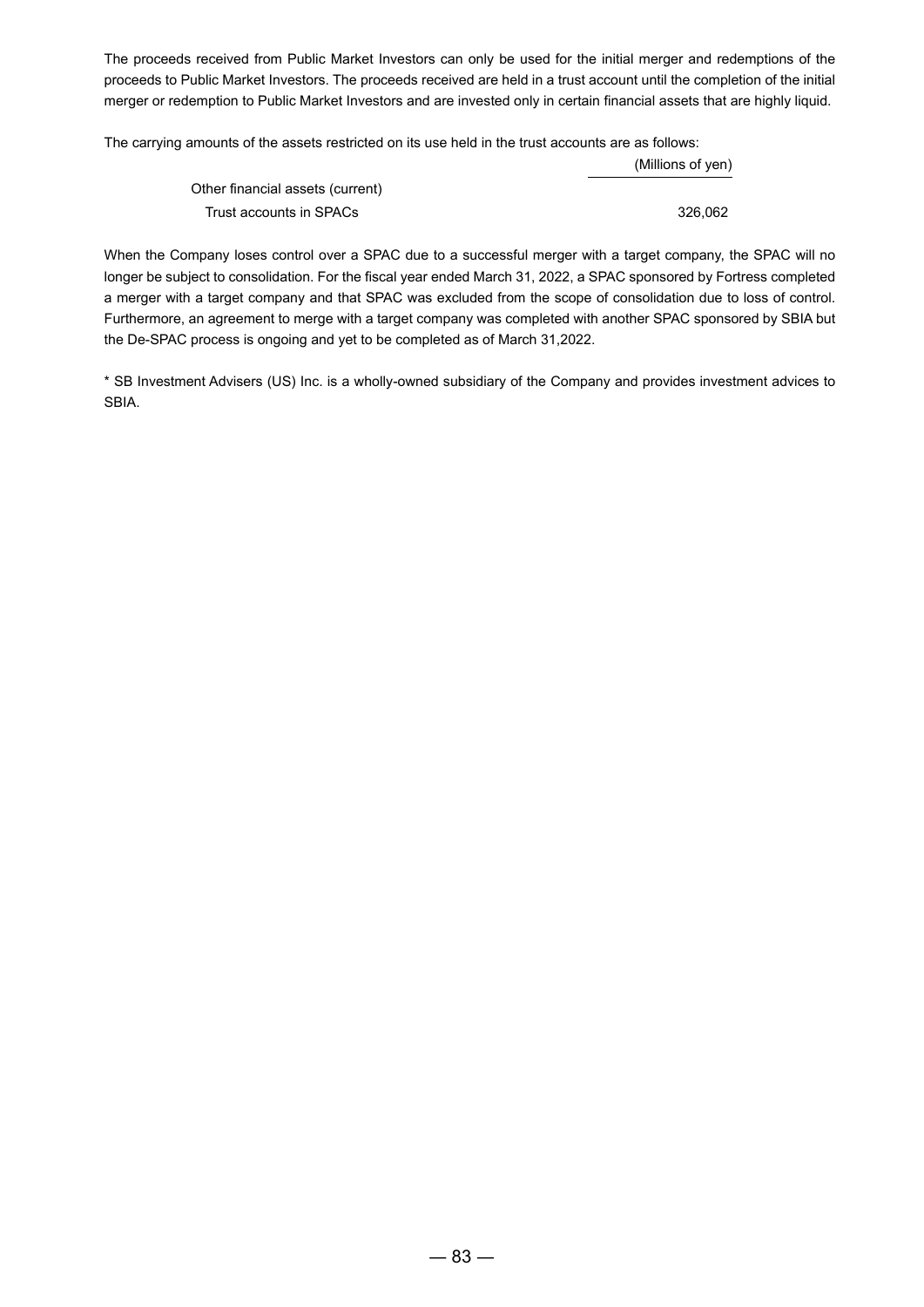## **(Significant accounting policies**)

- 1. Basis and methods of valuation for assets
- (1) Marketable securities and investment securities

| Investments in subsidiaries and affiliated<br>companies | Stated at cost determined by the moving-average method                                                                                                      |
|---------------------------------------------------------|-------------------------------------------------------------------------------------------------------------------------------------------------------------|
| Available-for-sale securities                           |                                                                                                                                                             |
| Except for Stocks and others                            | Stated at fair value, which represents the market value at the balance                                                                                      |
| without market quotations:                              | sheet date (unrealized gain/loss is reported as a separate component<br>of equity, net of tax; cost of sales is determined by the moving-average<br>method) |
| Stocks and others without<br>market quotations:         | Stated at cost determined by the moving-average method                                                                                                      |
| (2) Derivative instruments:                             | Stated at fair value                                                                                                                                        |
| 2.<br>Depreciation and amortization                     |                                                                                                                                                             |
| (1) Property and equipment:                             | Calculated using the straight-line method                                                                                                                   |

(2) Intangible assets: Calculated using the straight-line method Software for internal use is amortized using the straight-line method based on the estimated useful life (five years).

- 3. Accounting principles for allowances and provisions
	- (1) Allowance for doubtful accounts

 In anticipation of uncollectible receivables, general allowance for doubtful accounts (excluding receivables from affiliated companies) is calculated based on past credit loss experience. Individual allowances for doubtful accounts deemed to be uncollectible and receivables from affiliated companies are calculated based on the collectability of the account.

(2) Allowance for loss on investment

 In anticipation of valuation loss due to decrease in investee's substantial value, allowance for loss on investment is recorded after considering the investee's financial condition from a sound financial point of view.

(3) Provision for bonuses

Provision for bonuses is calculated based on SoftBank Group Corp.'s computation rule for expected payment.

- 4. Other basis of presentation of financial statements
	- (1) Deferred assets

Bond issuance cost: Amortized each month over the redemption period

- (2) Accounting for hedge transactions
	- Currency swaps
	- ① <Hedge accounting>
		- Corporate bonds and bond interests denominated in foreign currencies for which foreign currency swap contracts are used to hedge the foreign currency fluctuation are translated at the contracted rate if the swap contracts qualify for hedge accounting.
	- ② <Derivative instruments for hedging and hedged items> Derivative instruments for hedging: Currency swap contracts Hedged items: Foreign currency-denominated corporate bonds and bond interests
	- ③ <Hedging policy> In accordance with SoftBank Group Corp.'s policy, SoftBank Group Corp. uses derivatives to hedge foreign exchange risk associated with hedged items denominated in foreign currencies.
	- ④ < Effectiveness of hedge transactions > Currency swaps qualify for hedge accounting. Effectiveness of the hedge transaction is omitted.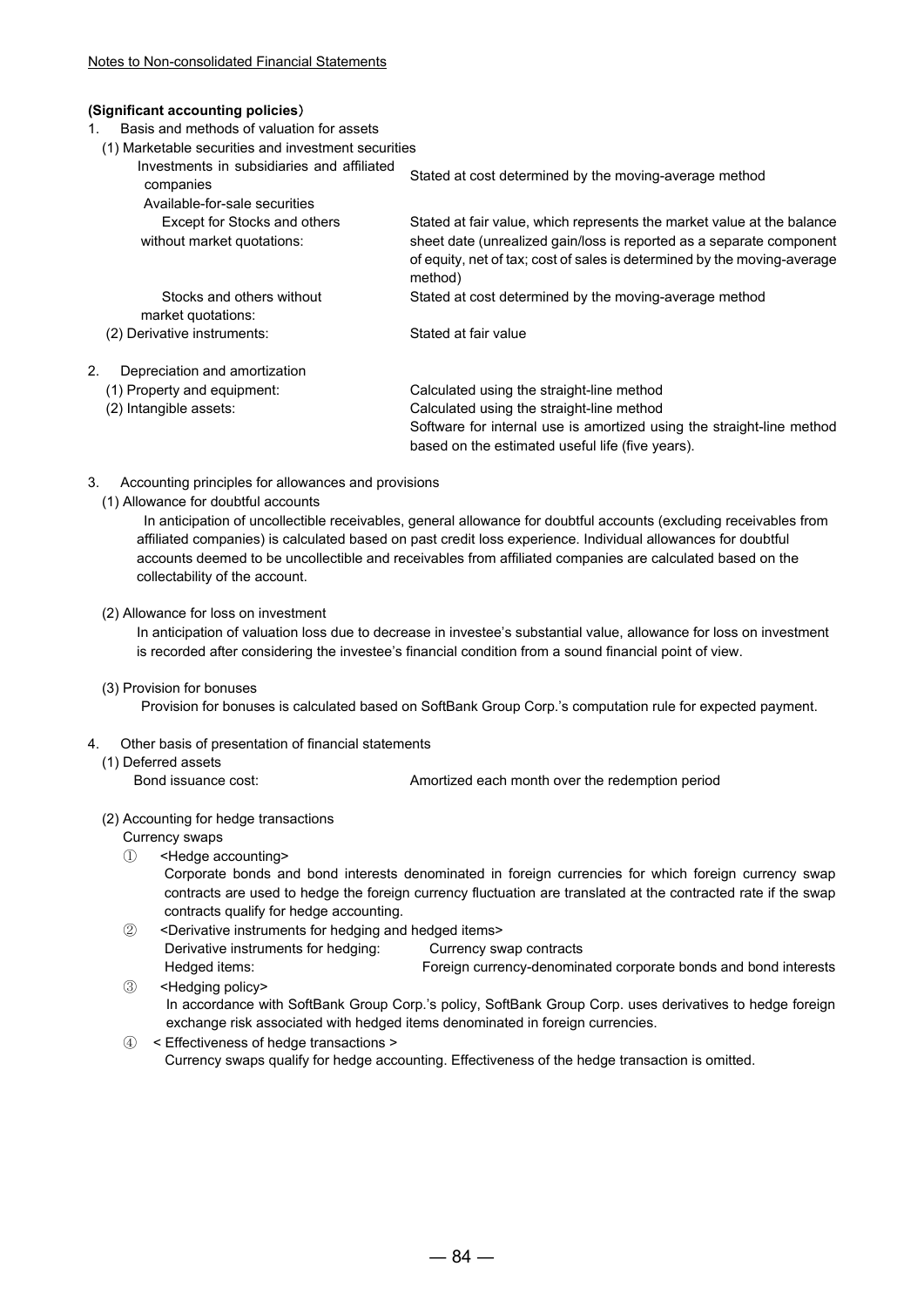### **(Notes on changes in accounting policies)**

#### 1. Application of Accounting Standard for Revenue Recognition and other standards

SoftBank Group Corp. has applied the Accounting Standard for Revenue Recognition (ASBJ Statement No. 29, March 31, 2020), etc. from the beginning of the current fiscal year and recognize revenue from goods or services which the Company promised to provide at an amount expected to be received in exchange for the goods or services at the time when control over the promised goods or services has been transferred to a customer. The application of the accounting standard has no impact on the financial statements.

#### 2. Application of Accounting Standard for Fair Value Measurement and other standards

SoftBank Group Corp. has applied the Accounting Standard for Fair Value Measurement (ASBJ Statement No. 30, July 4, 2019, hereafter the "Fair Value Measurement Accounting Standard") from the beginning of the current fiscal year. Accordingly, SoftBank Group Corp. will apply the new accounting policies prescribed in the Fair Value Measurement Accounting Standard and in accordance with the provisional treatment stipulated in Paragraph 19 of the same Standard and Paragraph 44-2 of the Accounting Standard for Financial Instruments (ASBJ Statement No. 10, July 4, 2019). The application of the accounting standard has minor impact on the financial statements of this fiscal year.

#### **(Notes on changes in presentation)**

#### Balance Sheet

 "Income taxes receivable", which was presented separately in the previous fiscal year, is included in "Other" in current assets in the current fiscal year because the amounts became immaterial.

#### Statement of Income

 "Interest on securities " which was included in "Other" in non-operating income in the previous fiscal year, is presented separately in the current fiscal year because the amounts became material. In addition, "Interest on securities" in the previous fiscal year was 4,997 million yen.

 "Gain on investments in partnerships " which was included in "Other" in non-operating income in the previous fiscal year, is presented separately in the current fiscal year because the amounts became material. In addition, "Gain on investments in partnerships" in the previous fiscal year was 8,246 million yen.

 "Gain arising from investment securities received without consideration" ,which was included in "Other" in nonoperating income in the previous fiscal year, is presented separately in the current fiscal year because of its exceeded 10/100 of the total non-operating income. In addition, "Gain arising from investment securities received without consideration" in the previous fiscal year was 13,036 million yen.

#### **(Notes on accounting estimates)**

Among the accounting estimates recorded in the financial statements of this fiscal year, items that may significantly affect the financial statements of the following fiscal year are as follows.

1. Valuation of stocks and other securities without market quotes

For securities whose market value is extremely difficult to measure, when the substantial value significantly declines due to deterioration of the issuer's financial condition without sufficient evidence that the value may recover, investment securities are reduced to net realizable value by a charge to loss. In this fiscal year, 1,767 million yen of losses on devaluation of investment in subsidiaries and affiliated companies and 57,910 million yen of losses on valuation of investments in consolidated and affiliated Godo Kaisha (Japanese LLC) and partnerships were recorded.

2. Valuation of receivables

Based on the financial condition and performance of the debtors, receivables are classified into normal receivables, receivables at high risk and claims provable in bankruptcy, claims provable in rehabilitation and other. Depending on the classification, the amount of allowance for doubtful accounts is determined considering the historical default rate and such. In this fiscal year, SoftBank Group Corp. recorded 573,758 million yen of allowance for doubtful accounts, mainly for lending to affiliated companies, after assessing each debtor's financial condition and performance to calculate the estimated uncollectible amount. The main content is as follows.

SoftBank Group Corp. has loaned 1,184,416 million yen to three intermediate holding companies, Delaware Project 1 L.L.C., Delaware Project 2 L.L.C., and Delaware Project 3 L.L.C. (hereafter "Delaware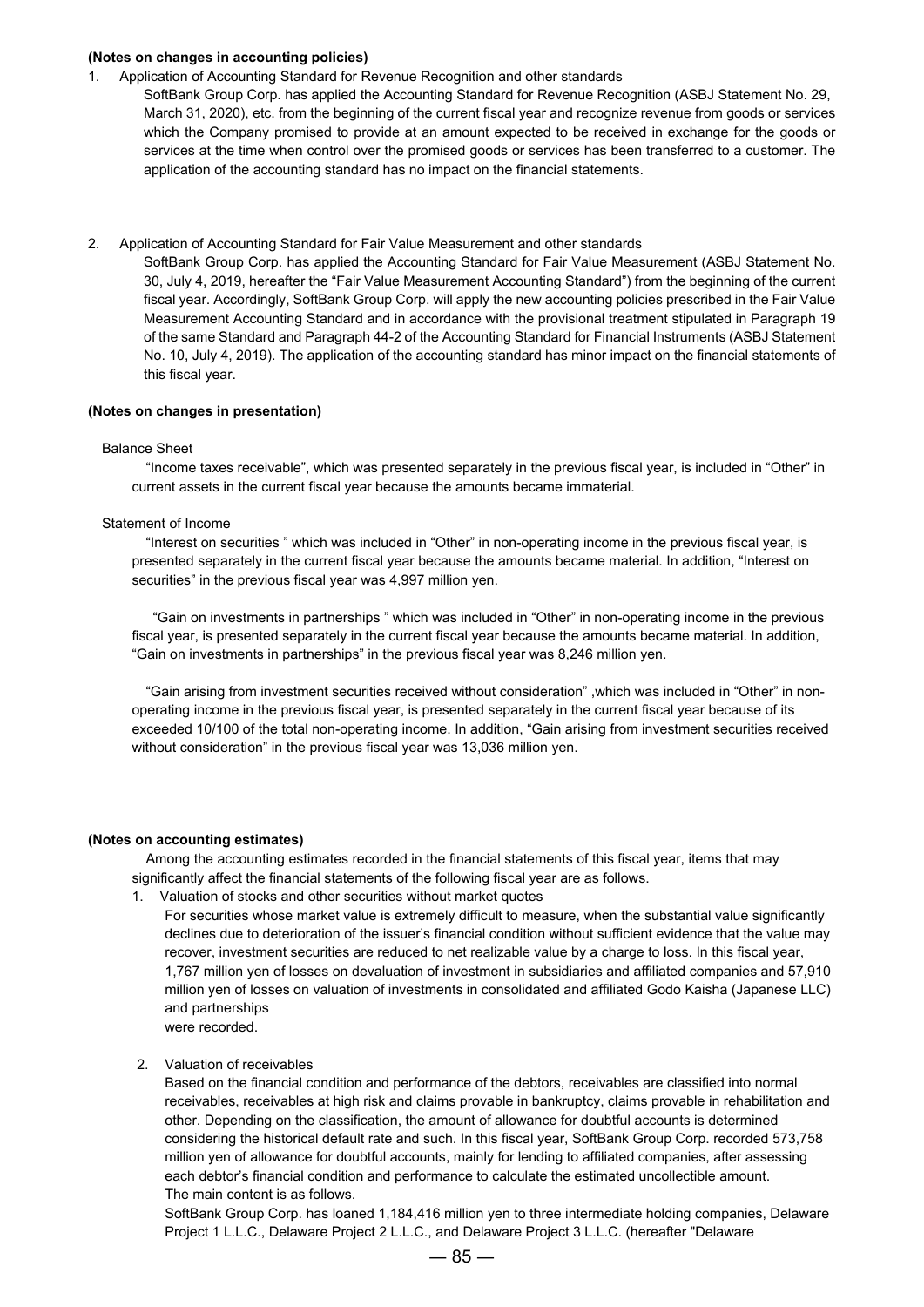subsidiaries".) Delaware subsidiaries invest in asset management subsidiary, SB Northstar LP, (hereafter "SB Northstar") that use surplus funds of SoftBank Group Corp. to acquire and sell listed stocks and other instruments and engages in derivatives and credit transactions related to listed stocks. In the current fiscal year, SB Northstar incurred significant investment losses mainly due to the impact of decline of stock prices of listed investees and has reduced the size of SB Northstar's operations in order to redirect funds to the investment funds on which it is currently most focused.

As a result of this situation, it is highly probable that Delaware subsidiaries will have a material problem repaying their debts, so the estimated bad debt amount was calculated by reducing the estimated amount of disposal value of asset held by SB Northstar, of which listed securities that are measured at observable market value and bonds that are measured at recoverable amounts based on their financial profile, and the amount indemnified by Masayoshi Son and Son Assets Management, LLC.

In addition, Masayoshi Son and Son Assets Management, LLC are a major shareholder of SoftBank Group Corp. and are deemed to have sufficient holdings to guarantee and indemnity. For details, please refer to "(Notes on relating to Related-Party Transactions with SoftBank Group Corp.) "2. Directors and major individual shareholders", "The terms of transactions and policies (Notes)2 ".

If it is necessary to revise the amount of allowance for doubtful accounts due to deterioration in financial condition and performance of the debtors, additional amount may be recognized in the following fiscal year. For details, please refer to "Significant accounting policies" "3. Accounting principles for allowances and provisions" "(1) Allowance for doubtful accounts".

## 3. Impact from the novel coronavirus ("COVID-19")

In the evaluation of investment, loans receivable, quarantee obligations, etc. of SoftBank Group Corp., these balances were recorded with the amounts reasonably estimated based on the information and the facts available at the timing of preparing the financial statements, considering the duration of the COVID-19 pandemic and the risks and uncertainties of its effects. However, the uncertainties in the future may cause differences between the best estimate of the amount and subsequent results.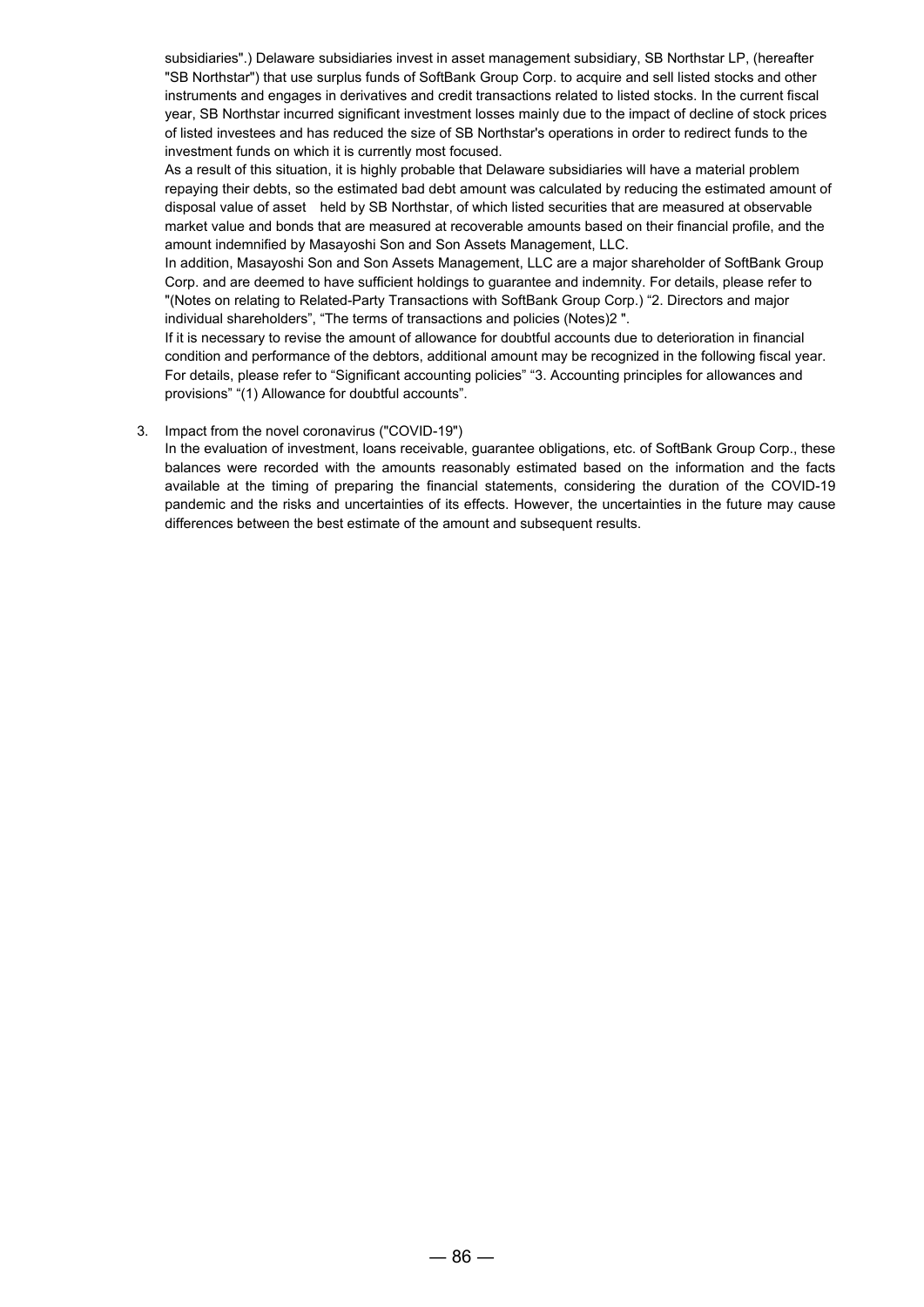|    | (Notes relating to Balance Sheet)                                       |                           |
|----|-------------------------------------------------------------------------|---------------------------|
| 1. | Accumulated depreciation of property and equipment                      | Millions of yen<br>¥1,154 |
| 2. | Guarantee obligation                                                    |                           |
|    | Guarantee (Nature of guarantee obligation)                              | Millions of yen           |
|    | [Guarantee obligation]                                                  |                           |
|    | Delaware Project 6 L.L.C (Note 1)                                       | ¥22,515                   |
|    | (Borrowings)                                                            |                           |
|    | SoftBank Group Capital Limited                                          | 1,268                     |
|    | (Lease contract of office space)                                        |                           |
|    | Subtotal                                                                | 23,783                    |
|    | Joint and several obligors (Nature of Joint and several<br>obligations) | Millions of yen           |
|    | [Joint and several obligations]                                         |                           |
|    | <b>WeWork Companies LLC</b>                                             | ¥147,848                  |
|    | (Letter of credit for real estate lease agreement) (Note 2)             |                           |
|    | Subtotal                                                                | 147,848                   |

(Notes) 1. Delaware Project 6 L.L.C borrowed \$2.06 billion, using the shares of T-Mobile US, Inc. (hereafter, "T-Mobile") SoftBank Group Corp. guarantees up to \$0.57 billion of this borrowing. As a part of this borrowing, Delaware Project 6 L.L.C pledged the shares of Alibaba Group Holding Limited, which were borrowed from SoftBank Group Corp. through a securities lending agreement, as collateral. In addition, as a prerequisite for fulfilling the guarantee, the financial institutions are required firstly to plan the maximum recoverable amount from the shares of Alibaba Group Holding Limited pledged as collateral for this borrowing.

 The amount of guarantee obligation above is calculated by deducting the market value of the shares of Alibaba Group Holding Limited as of the end of the current fiscal year from the maximum guarantee amount. In addition, Delaware Project 6 L.L.C. has early repayment of a portion of its \$1.2 billion loan on April 12, 2022. As a result, the maximum amount of guarantee by SoftBank Group Corp. is \$240 million. For details of repayments of loans, please refer to "Notes to Consolidated Financial Statements (Other Notes) 1. Partial Sale of T-Mobile Shares During the Year Ended March 31, 2022 (6) Transactions on and after April 1, 2022"

 2. The credit support for letter of credit facility will expire on February 10, 2024, and the amount of credit support will be \$1.75 billion before February 9,2023, and \$1.25 billion on or after February 10,2023. In the event that SoftBank Group Corp. fulfills the joint and several obligations, it will obtain the right of indemnification against WeWork Companies LLC.

3. Monetary receivables from and payables to subsidiaries and affiliated companies

|                                 | Millions of yen |
|---------------------------------|-----------------|
| Short-term monetary receivables | ¥20.697         |
| Long-term monetary receivables  | 1.652.409       |
| Short-term monetary payables    | 6.609.469       |
| Long-term monetary payables     | 4.322.617       |
|                                 |                 |

4. Monetary receivables from and payables to board members and corporate auditors Millions of yen Monetary receivables **And Accord 2018** 2411,243 Monetary payables 909

## 5. Contribution in kind to funds

SoftBank Group Corp. invests in SoftBank Vision Fund L.P. and Softbank Vision Fund II-2 L.P. through cash and share contributions-in-kind. Although the amount of investment in cash is recorded as "Investments in consolidated and affiliated Godo Kaisha and partnerships" on the balance sheet, the shares transferred as contribution-in-kind are not treated as a transfer of financial instruments, pursuant to Article 40 of the "Practical Guidelines on Accounting Standards for Financial Instruments" (JICPA Accounting Practice Committee Statement No. 14). As a result, a portion of the investment in SoftBank Vision Fund L.P. and Vision Fund II-2 L.P. is recorded as "Investments in subsidiaries and affiliated companies" on the balance sheet and a part of the amount of the investment in Softbank Vision Fund II-2 L.P. is recorded as "Investments in consolidated and affiliated Godo Kaisha and partnerships" on the balance sheet.

The amount of major investment in kind to the funds on the balance sheet is as follows: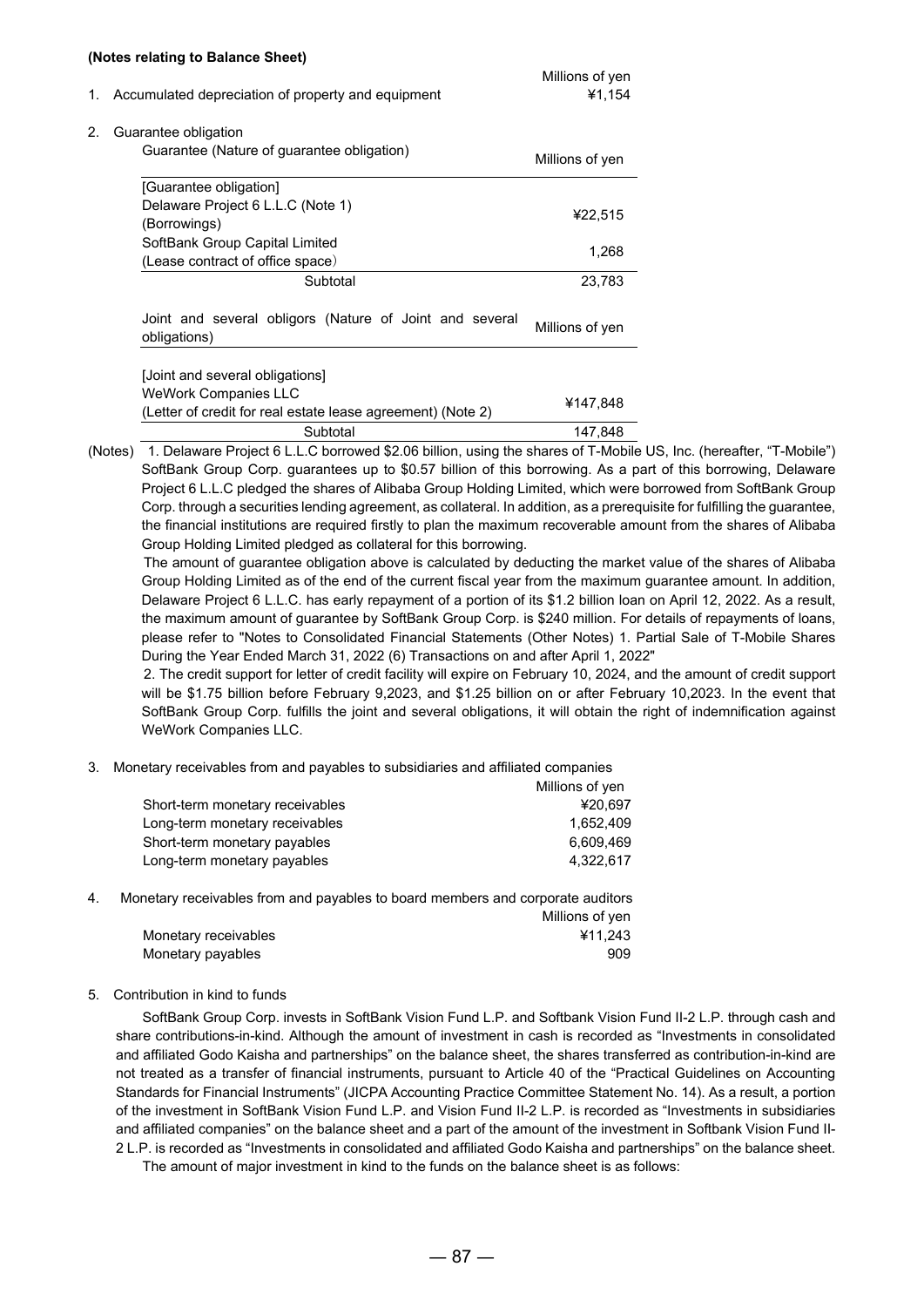|                         | Millions of yen |
|-------------------------|-----------------|
| SVF HOLDCO (UK) LIMITED | ¥610.068        |
| SVF II AIV (DE) LLC     | 169.917         |

## 6. Securities lending

SoftBank Group Corp. lends securities under securities lending agreements. 8,544 million yen of investments in subsidiaries and affiliated companies are provided for lending.

# (**Notes relating to Statement of Income**)

1. Transactions with subsidiaries and affiliated companies

|                                  | Millions of yen |
|----------------------------------|-----------------|
| Operating revenue                | ¥856,003        |
| Operating expenses               | 32,606          |
| Non-operating transactions       | 1,260,521       |
| Sales of equity securities       | 911,460         |
| Acquisition of equity securities | 11.488          |
| Liquidating dividend received    | 135.043         |
|                                  |                 |

2. Provision of allowance for doubtful accounts For details, please refer to "(Notes on accounting estimates) 2. Valuation of Receivables".

# (**Notes relating to Statement of Changes in Equity**)

 Class and number of treasury stocks as of March 31, 2022 Number of common stocks 76,163,508 shares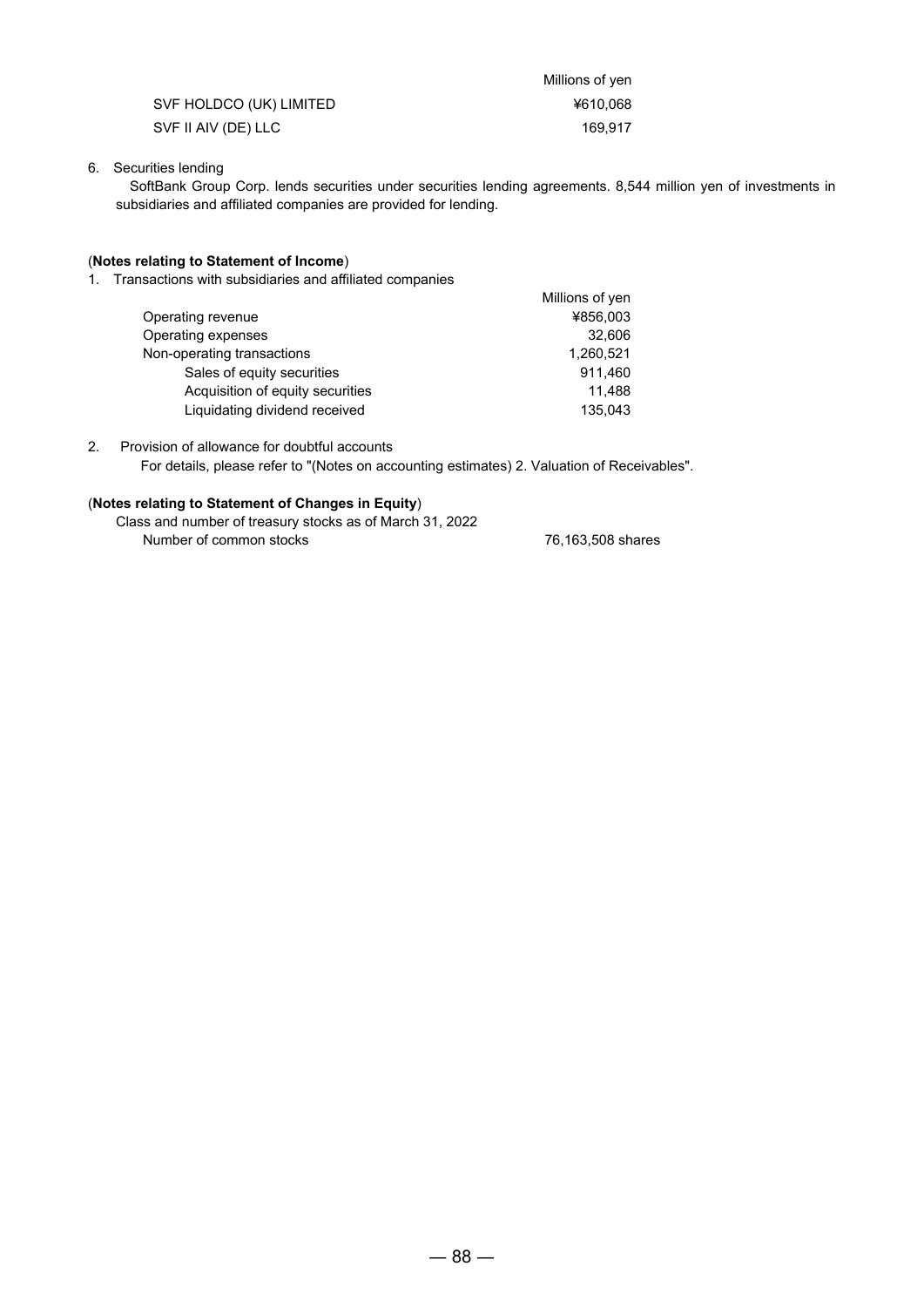# **(Notes relating to tax effect accounting)**

Significant components of deferred tax assets and liabilities

| Deferred tax assets                                                        | Millions of yen |
|----------------------------------------------------------------------------|-----------------|
| Tax loss carryforwards                                                     | ¥897,571        |
| Investments in subsidiaries and affiliated companies                       | 654,367         |
| Allowance for doubtful account                                             | 205,489         |
| Foreign exchange loss                                                      | 122,236         |
| Investments in consolidated and affiliated Godo Kaisha and<br>partnerships | 23,894          |
| Deferred assets                                                            | 14,572          |
| Others                                                                     | 84,562          |
| Gross deferred tax assets                                                  | 2,002,690       |
| Less: valuation allowance on loss carryforwards                            | (897, 571)      |
| Less: valuation allowance on deductible temporary                          | (918, 316)      |
| differences                                                                |                 |
| Total valuation allowance                                                  | (1,815,887)     |
| Total deferred tax assets                                                  | 186,803         |
|                                                                            |                 |
| Deferred tax liabilities                                                   | Millions of yen |
| Valuation difference on available-for-sale securities                      | (214, 944)      |
| Investments in subsidiaries and affiliated companies                       | (186, 803)      |
| Gain on sales of specified foreign subsidiary company                      | (77, 827)       |
| Others                                                                     | (3, 422)        |
| Total deferred tax liabilities                                             | (482,996)       |
| Net deferred tax liabilities                                               | $*(296, 193)$   |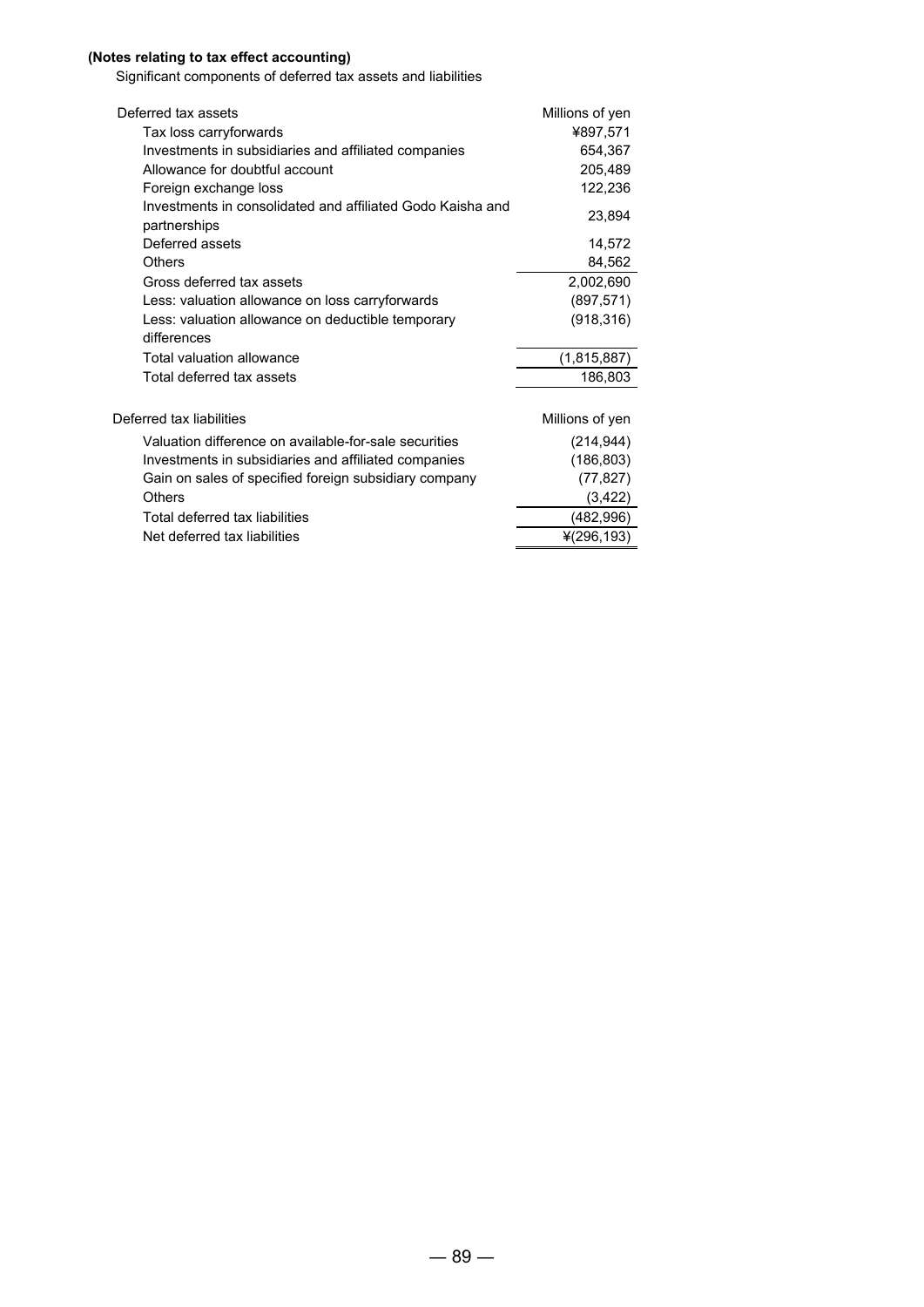# (**Notes relating to Related-Party Transactions with SoftBank Group Corp.**)

1. Subsidiaries and associates

| Category         | Name                                     | Voting<br>rights<br>(%)    | Nature of transaction                                            | <b>Note</b> | Amount of<br>transaction | Account                                          | Balance at<br>March 31, 2022<br>(Notes 12) |
|------------------|------------------------------------------|----------------------------|------------------------------------------------------------------|-------------|--------------------------|--------------------------------------------------|--------------------------------------------|
|                  |                                          | (Note 1)                   |                                                                  |             | Millions of yen          |                                                  | Millions of yen                            |
|                  | Shiodome                                 | <b>Direct</b>              | Borrowing of long-term<br>loans payable (Net of<br>repayment)    |             | ¥1,922,749               | Long-term loans<br>payable                       | ¥2,128,844                                 |
| Subsidiary       | Project 9 GK                             | 100%                       | Interest payment                                                 | 5           | 2,643                    | Accrued expenses                                 |                                            |
|                  |                                          |                            | Capital contribution                                             |             | 300,512                  |                                                  |                                            |
|                  | SoftBank Group                           |                            | Repayment of long-<br>term loans payable<br>(Net of borrowing)   |             | 579,861                  | Current portion<br>of long-term<br>loans payable | 1,704,281                                  |
| Subsidiary Japan | Corporation                              | <b>Direct</b><br>100%      | Interest payment                                                 | 5           | 17,251                   | Accrued expenses                                 | 1,549                                      |
|                  |                                          |                            | Dividend receipt                                                 |             | 300,094                  |                                                  |                                            |
|                  |                                          |                            | Capital reduction                                                |             | 205,666                  |                                                  |                                            |
|                  |                                          | <b>Direct</b>              | Repayment of long-<br>term loans payable<br>(Net of borrowing)   |             | 250,032                  | Current portion<br>of long-term<br>loans payable | 727,509                                    |
| Subsidiary       | Skywalk<br>Finance GK                    | 100.0%<br>Indirect<br>0.0% | Interest payment                                                 | 5           | 31,153                   | Accrued expenses                                 | 864                                        |
|                  |                                          |                            | Payment of refinance-<br>related expenses                        | 6           | 4,423                    |                                                  |                                            |
| Subsidiary       | Skybridge<br>Corporation                 | Direct<br>100%             | Repayment of long-<br>term loans payable                         |             | 29,214                   | Current portion<br>of long-term<br>loans payable | 1,305,449                                  |
|                  |                                          |                            | Interest payment                                                 | 5           | 3,417                    | Accrued expenses                                 | 163                                        |
|                  |                                          |                            | Capital contribution                                             |             | 5,036,809                |                                                  |                                            |
| Subsidiary       | SoftBank Vision<br>Fund II-2 L.P.        | $\blacksquare$<br>(Note 2) | Dividend receipt                                                 |             | 1,349,343                |                                                  |                                            |
|                  |                                          |                            | Sales of investment<br>securities                                |             | 443,325                  |                                                  |                                            |
|                  |                                          |                            | Repayment of short -<br>term loans payable<br>(Net of borrowing) |             | 38,453                   | Short-term loans<br>payable                      | 3,539,648                                  |
| Subsidiary       | SoftBank Group<br><b>Capital Limited</b> | Direct<br>100%             | Borrowing of long-term<br>loans payable                          |             | 868,969                  | Long-term loans<br>payable                       | 868,969                                    |
|                  |                                          |                            | Interest payment                                                 | 5           | 69,410                   | Accrued expenses                                 | 82                                         |
|                  |                                          |                            | Payment of refinance-<br>related expenses                        | 6           | 17,629                   |                                                  |                                            |
|                  |                                          |                            | Dividend receipt                                                 |             | 522,045                  |                                                  |                                            |
|                  | Delaware Project                         | Direct                     | Capital contribution                                             |             | 470,726                  |                                                  |                                            |
| Subsidiary       | 9 L.L.C.                                 | 100%                       | Sales of investment<br>securities                                |             | 470,725                  |                                                  |                                            |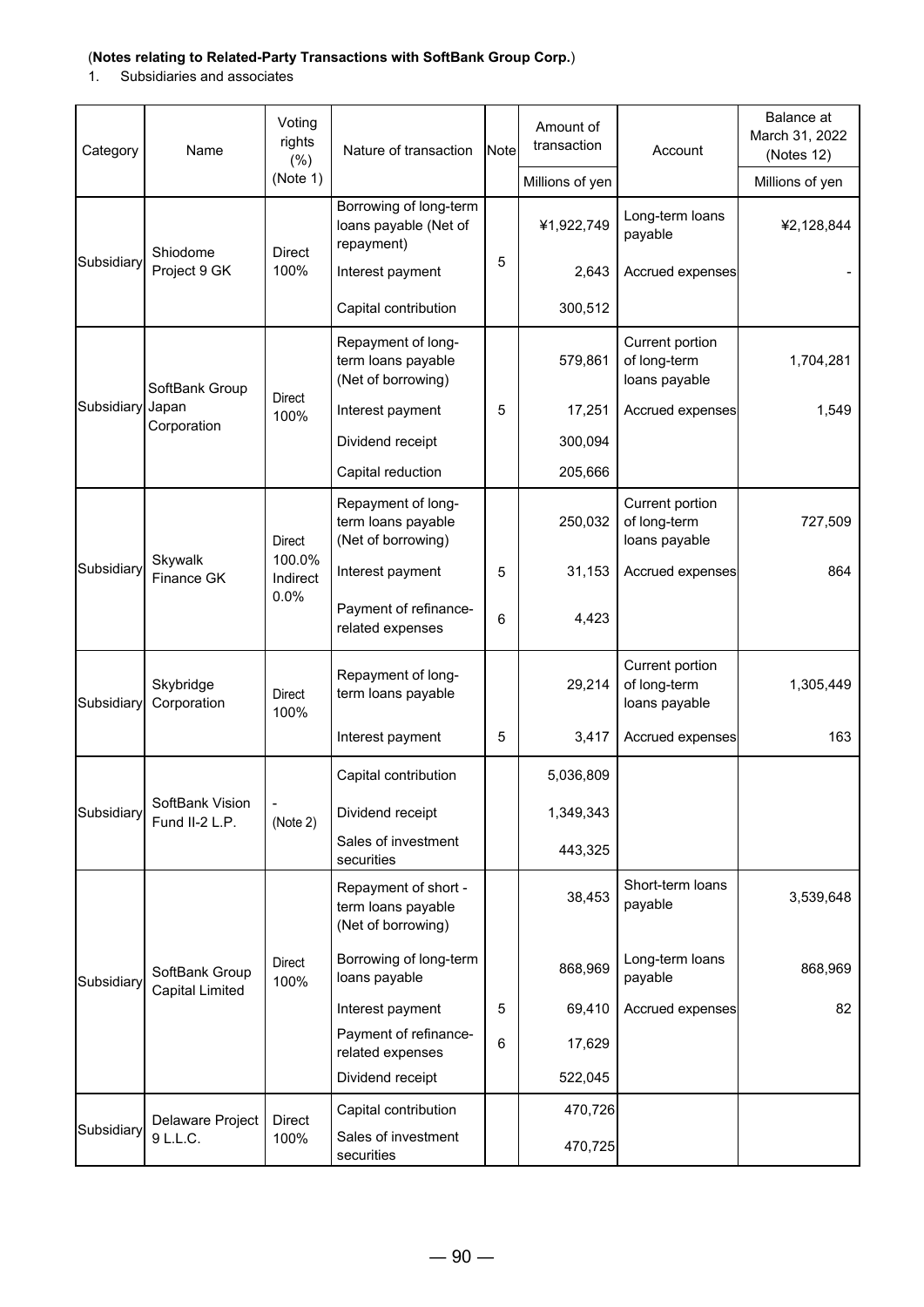| Category        | Name                                        | Voting<br>rights<br>(%) | Nature of transaction                                           | <b>Note</b>    | Amount of<br>transaction | Account                                    | Balance at<br>March 31, 2022<br>(Notes 12) |
|-----------------|---------------------------------------------|-------------------------|-----------------------------------------------------------------|----------------|--------------------------|--------------------------------------------|--------------------------------------------|
|                 |                                             | (Note 1)                |                                                                 |                | Millions of yen          |                                            | Millions of yen                            |
| Subsidiary      | Delaware Project                            | <b>Direct</b>           | Capital contribution                                            |                | ¥820,891                 |                                            |                                            |
|                 | 11 L.L.C.                                   | 100%                    | Capital reduction                                               |                | 63,189                   |                                            |                                            |
|                 |                                             |                         | Capital contribution                                            | $\overline{7}$ | 319,986                  |                                            |                                            |
| Subsidiary      | SoftBank Vision<br>Fund (AIV M2)            | (Note 3)                | Capital reduction                                               |                | 319,986                  |                                            |                                            |
|                 | L.P.                                        |                         | Dividend receipt                                                |                | 17,903                   |                                            |                                            |
|                 | SoftBank Vision                             |                         | Capital contribution                                            | $\overline{7}$ | 378,580                  |                                            |                                            |
| Subsidiary      | Fund (AIV M1)<br>L.P.                       | (Note 3)                | Capital reduction                                               |                | 21,048                   |                                            |                                            |
| Subsidiary      | Delaware Project<br>6 L.L.C.                | Direct<br>100%          | Capital reduction                                               |                | 343,622                  |                                            |                                            |
|                 |                                             |                         | Repayment of short-<br>term loans payable<br>(Net of borrowing) |                | 144,508                  | Short-term loans<br>payable                | 14,112                                     |
| Subsidiary      | SoftBank Group<br>Capital Europe<br>Limited | <b>Direct</b><br>100%   | Interest payment                                                | 5              | 3,034                    | Accrued<br>expenses                        |                                            |
|                 |                                             |                         | Capital reduction                                               |                | 160,372                  |                                            |                                            |
|                 |                                             |                         | Dividend receipt                                                |                | 15,233                   |                                            |                                            |
| SoftBank Vision |                                             | (Note 3)                | Capital contribution                                            | $\overline{7}$ | 199,796                  |                                            |                                            |
| Subsidiary      | Fund (AIV S1)<br>L.P.                       |                         | Capital reduction                                               |                | 103,528                  |                                            |                                            |
| Subsidiary      | <b>SBLA Latin</b><br>America Fund           |                         | Capital contribution                                            |                | 226,129                  |                                            |                                            |
|                 | <b>LLC</b>                                  | (Note 4)                | Dividend receipt                                                |                | 6,034                    |                                            |                                            |
| Subsidiary      | Delaware Project<br>1 L.L.C                 | Indirect<br>66.7%       | Receipts of long-term<br>loans receivable (Net<br>of lending)   |                | 100,707                  | Long-term loans<br>receivable<br>(Note 11) | 394,805                                    |
|                 |                                             |                         | Interest receipt                                                | 8              | 3,095                    | <b>Current assets</b><br>- Other           |                                            |
| Subsidiary      | Delaware Project<br>2 L.L.C                 | Indirect<br>66.7%       | Receipts of long-term<br>loans receivable (Net<br>of lending)   |                | 100,707                  | Long-term loans<br>receivable<br>(Note 11) | 394,805                                    |
|                 |                                             |                         | Interest receipt                                                | 8              | 3,095                    | Current assets -<br>Other                  |                                            |
| Subsidiary      | Delaware Project<br>3 L.L.C                 | Indirect<br>66.7%       | Receipts of long-term<br>loans receivable (Net<br>of lending)   |                | 100,707                  | Long-term loans<br>receivable<br>(Note 11) | 394,805                                    |
|                 |                                             |                         | Interest receipt                                                | 8              | 3,095                    | Current assets -<br>Other                  |                                            |
| Subsidiary      | SIP Lender (UK)<br>Limited                  | <b>Direct</b><br>100%   | Receipts of long-term<br>loans receivable (Net<br>of lending)   |                | 15,027                   | Long-term loans<br>receivable              | 296,733                                    |
|                 |                                             |                         | Interest receipt                                                | 8              | 11,991                   | Current assets -<br>Other                  |                                            |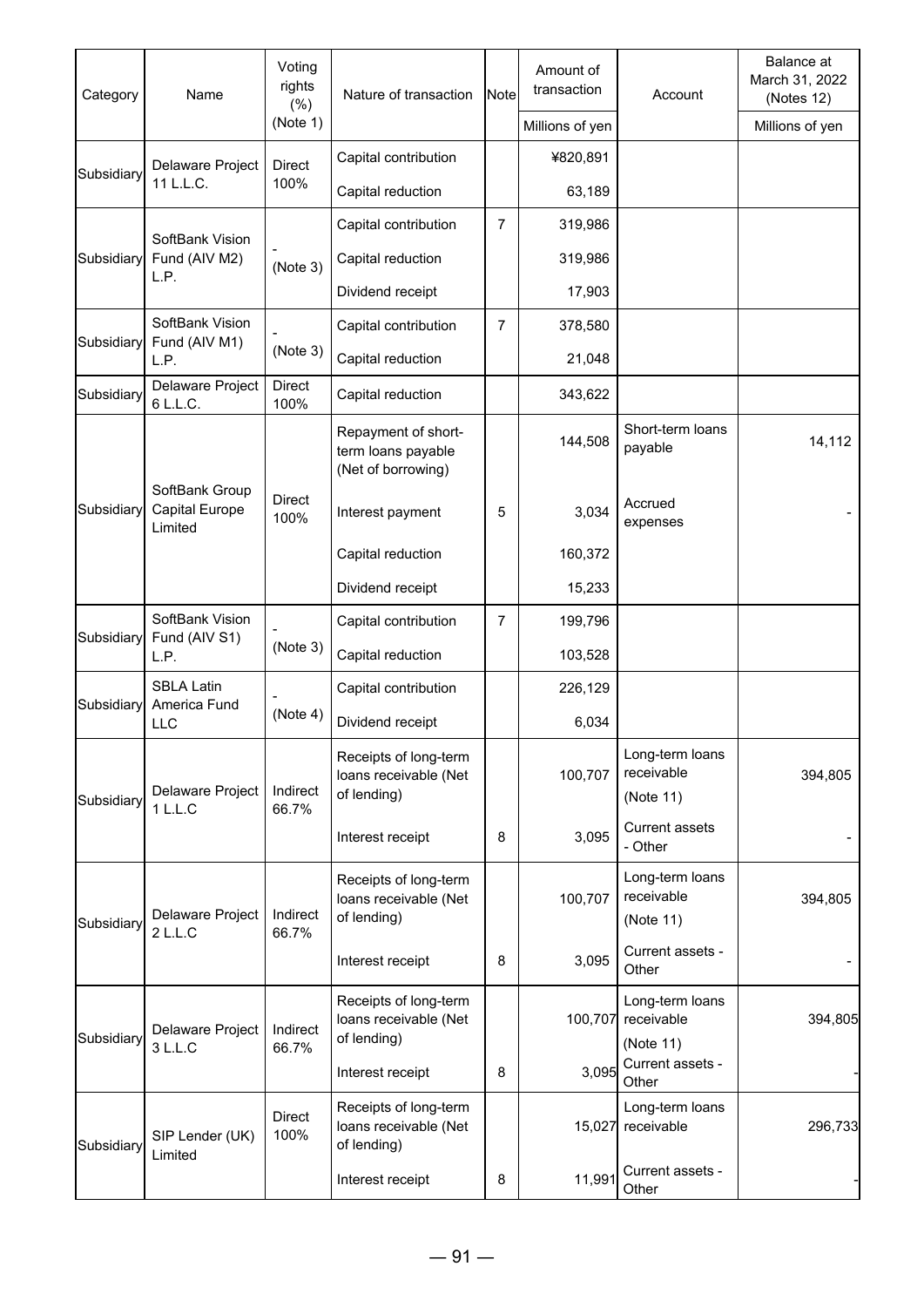| Category                               | Name                         | Voting<br>rights<br>$(\%)$ | Nature of transaction                                            | <b>Note</b> | Amount of<br>transaction | Account                                          | Balance at<br>March 31, 2022<br>(Notes 12) |
|----------------------------------------|------------------------------|----------------------------|------------------------------------------------------------------|-------------|--------------------------|--------------------------------------------------|--------------------------------------------|
|                                        |                              | (Note 1)                   |                                                                  |             | Millions of yen          |                                                  | Millions of yen                            |
|                                        | West Raptor<br>Holdings, LLC | Indirect<br>100%           | Borrowing of short-<br>term loans payable<br>(Net of repayment)  |             |                          | Short-term loans<br>payable                      | ¥204,575                                   |
| Subsidiary                             |                              |                            | Borrowing of long-term<br>loans payable (Net of<br>repayment)    |             | $\overline{\phantom{a}}$ | Current portion<br>of long-term<br>loans payable | 69,608                                     |
|                                        |                              |                            | Interest payment                                                 | 5           |                          | 13,535 Accrued expenses                          | 31,060                                     |
| Associate<br>(Including<br>subsidiarie | WeWork Inc.                  | Indirect<br>49.9%          | Receipt of penny<br>warrant<br>(conversion price of<br>USD 0.01) | 9           | 11,488                   |                                                  |                                            |
| s of the<br>associate)                 |                              |                            | Credit support for<br>payment guarantee                          | 10          |                          |                                                  |                                            |

The terms of transactions and the policies

(Notes) 1. For Godo Kaisha, this column represents the ratio of investment amount to total capital and capital surplus.

2. The commitment ratio of Softbank Group Corp. is 100% of total committed capital contribution.

3. The commitment ratio of Softbank Group Corp. is 28.5% of total committed capital contribution. 4. SoftBank Group Corp. has invested through Delaware Project 11 L.L.C. and Delaware Project 11 L.L.C.'s

- commitment ratio to the total investment commitment is 100%.
- 5. The interest rates for borrowings from related parties are determined in reference to market interest rates.
- 6. The payment of refinancing-related expenses is determined by negotiation, with reference to market conditions.
- 7. On July 1, 2021, SoftBank Group Corp. merged with Net Culture Godo Kaisha, a wholly owned subsidiary of SoftBank Group Corp. The amount of the transactions includes the succession amount from Net Culture Godo Kaisha to SoftBank Group Corp.
- 8. The interest rates for loans to related parties are determined in reference to market interest rates.

9. SoftBank Group Corp. received warrants - convertible to WeWork Inc. common shares at \$0.01 per share as compensation for the credit support for the letter of credit facility provided by financial institutions.

10. SoftBank Group Corp. provides to WeWork Inc. subsidiaries the credit support for the letter of credit facility provided by financial institutions. For details, please refer to "(Notes relating to Balance Sheet) 2. Guarantee obligation".

11. SoftBank Group Corp. recorded a total of 532,727 million yen as allowance for doubtful accounts for longterm loans to Delaware subsidiaries. In addition, SoftBank Group Corp. recorded a total of 532,727 million yen of provision of allowance for doubtful accounts and 24,154 million yen of bad debts written off in the current fiscal year.

12. The foreign currency-denominated balance is translated at the exchange rate (USD 1=JPY 122.39, EUR 1=JPY 136.70, HKD 1=JPY15.64.) as of March 31, 2022.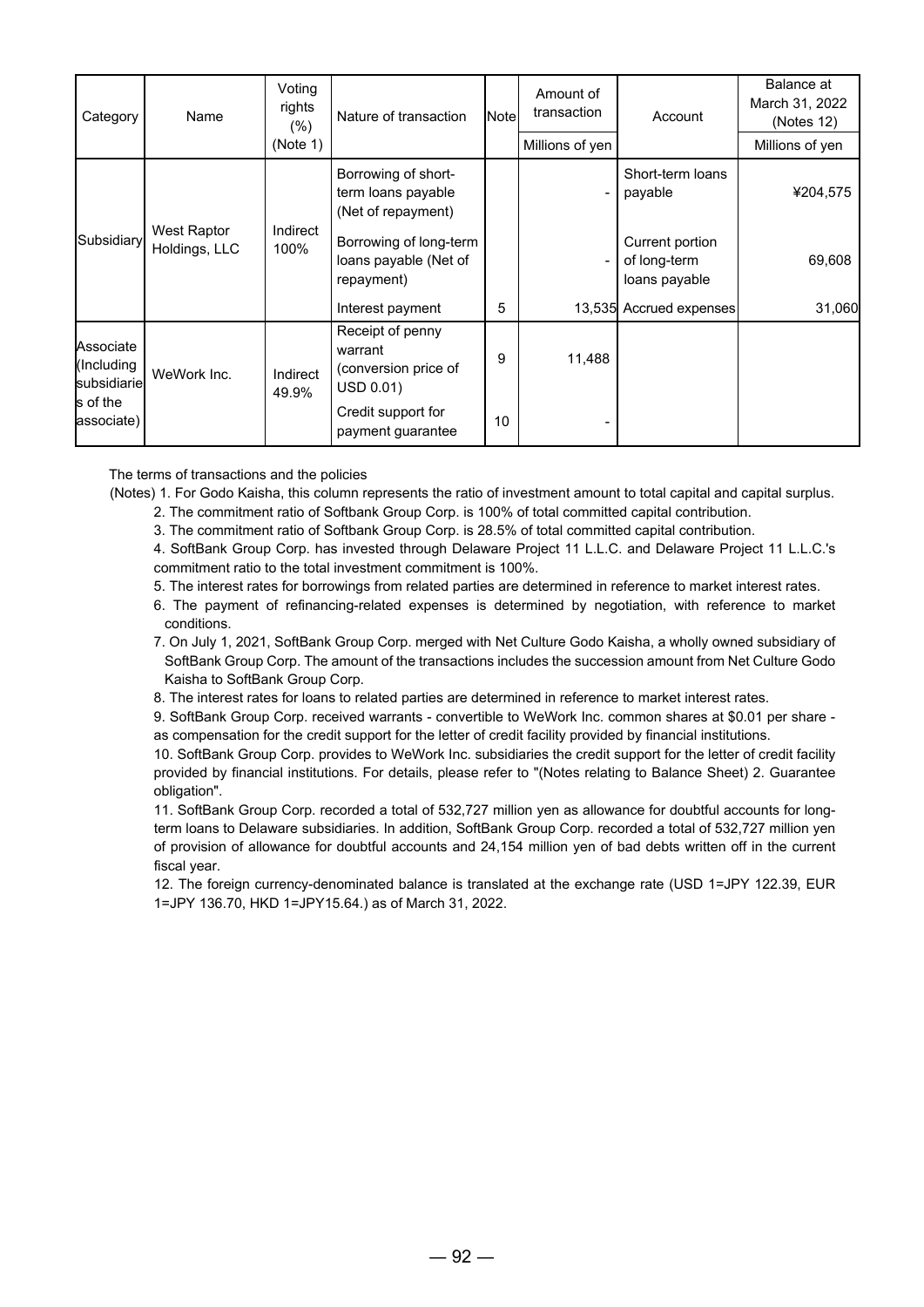## 2. Directors and major individual shareholders

At the closing of the Annual General Meeting of Shareholders held on June 23, 2021, Ronald Fisher resigned from his position on the Board of director in SoftBank Group Corp.

On January 27, 2022, Marcelo Claure resigned from his positions of the Corporate Officer, Executive Vice President and COO in SoftBank Group Corp.

After the resignation, they are not related parties of SoftBank Group Corp. However, transactions during the term in which they were related parties of SoftBank Group Corp. and their balance as of March 31, 2022 are described.

| Category                                       | Name                                                   | Voting<br>rights<br>$(\%)$ | Nature of transaction                                                                                                 | <b>Note</b> | Amount of<br>transaction<br>(Note 20) | Account                   | Balance at March<br>31, 2022 |
|------------------------------------------------|--------------------------------------------------------|----------------------------|-----------------------------------------------------------------------------------------------------------------------|-------------|---------------------------------------|---------------------------|------------------------------|
|                                                |                                                        |                            |                                                                                                                       |             | Millions of yen                       |                           | Millions of yen              |
| Director<br>and<br>shareholder<br>(Individual) | Masayoshi<br>Son (Son<br>Assets<br>Management<br>, LLC | Owned<br>directly<br>28.0% | Temporary advance<br>for expenses on<br>behalf of Son Assets<br>Management, LLC<br>Liabilities guarantee<br>agreement | 1,2         | ¥365<br>$\overline{\phantom{0}}$      | Current assets -<br>Other |                              |
| Former<br>Corporate<br>Officer                 | Marcelo Claure<br>(Claure<br>Holdings LLC)             | Owned<br>directly<br>0.1%  | Sales of investment<br>securities                                                                                     | 3           | 11,505                                |                           |                              |

The terms of transactions and policies

(Notes) 1. For obligations to SoftBank Group Corp. (including monetary liabilities, stocks and securities borrowings, as well as other guarantee obligations and compensation) of Delaware subsidiaries, SB Northstar and their subsidiaries (hereafter, "guaranteed subsidiaries") up until November 10, 2020, Masayoshi Son and Son Assets Management, LLC provide joint and several guarantee to the extent based on the equity interest in SB Northstar. The guaranteed subsidiaries still owe the liabilities to SoftBank Group Corp. even when SB Northstar expires, and Masayoshi Son and Son Assets Management, LLC. compensate for unpaid portion of the liabilities up to the extent based on the equity interest in SB Northstar.

 In addition, new liabilities to SoftBank Group Corp. of the guaranteed subsidiaries from November 11, 2020 are guaranteed or compensated only to the consented scope with Masayoshi Son.

 2. In case Masayoshi Son is not able to fulfill a long-term or permanent asset management decision making role in SB Northstar, SoftBank Group Corp. has the call option to buy back the investment of Masayoshi Son and Son Assets Management, LLC in Delaware subsidiaries at fair value. If SoftBank Group Corp. exercises the call option, SoftBank Group Corp. will negotiate with Masayoshi Son and Son Assets Management, LLC about the termination of the guarantee agreement.

3. In relation to Marcelo Claure's resignation, SoftBank Group Corp. sold to Marcelo Claure all shares of BGG Holdco, LLC, a wholly owned subsidiary of SoftBank Group Corp. that indirectly owns its affiliate, Brightstar Global Group Inc. The sales price of the shares was determined based on the fair value of the shares as of December 31, 2021.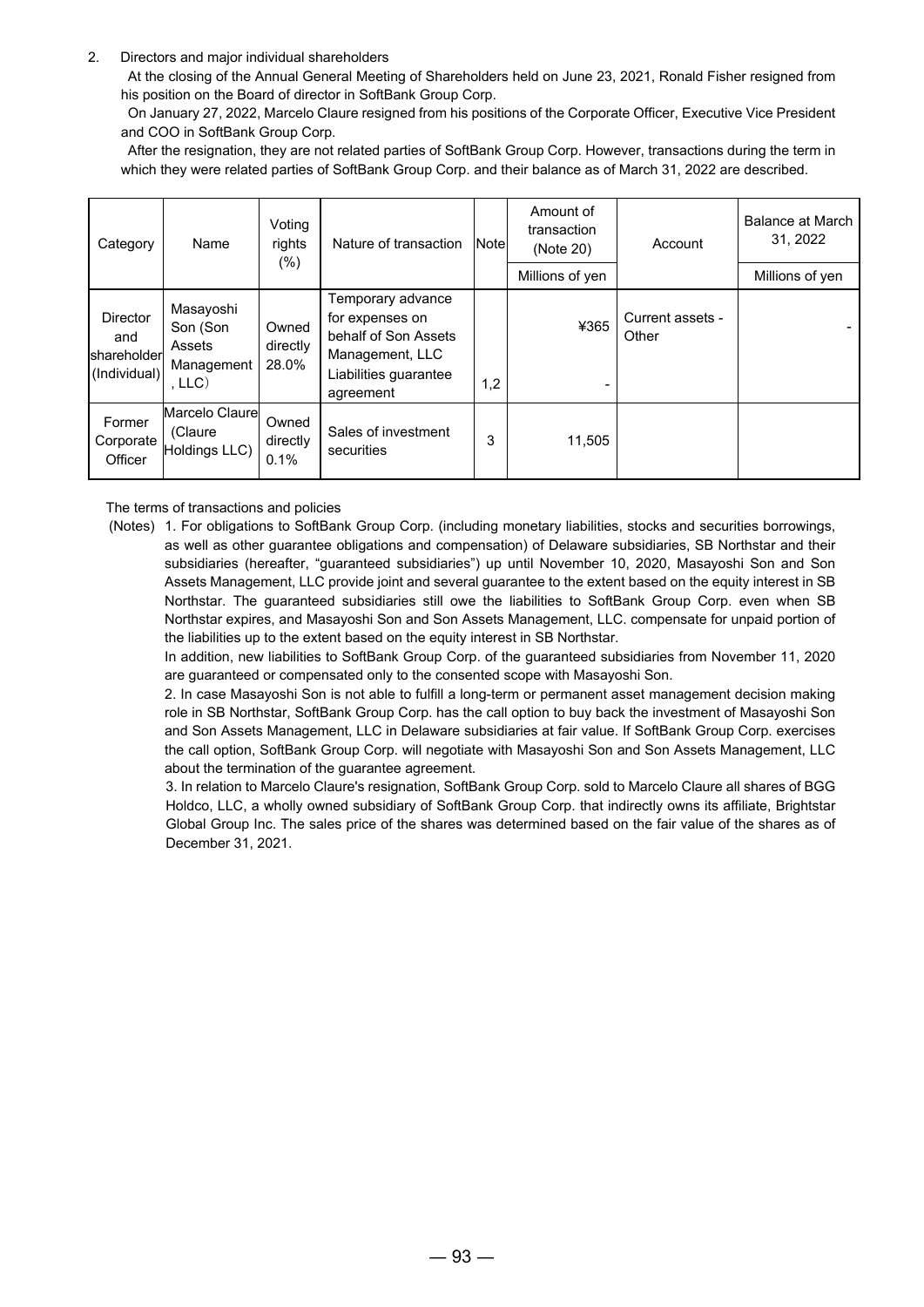As part of the incentive plan, SoftBank Group Corp. has provided certain executives of SoftBank Group Corp. with loans for which purchase of SoftBank Group Corp. shares as the purpose of the funds.

### (1) Incentive plan in April / July 2018

Regarding the incentive program approved in April and July 2018, the transaction amounts and balance at period end between SoftBank Group Corp. and the related parties for the year ended March 31, 2022 are as follows.

| Category                                            | Name               | Voting<br>rights<br>(% )                                       | Nature of transaction                                         | <b>Note</b> | Amount of<br>transaction      | Account                       | <b>Balance at March</b><br>31, 2022 |
|-----------------------------------------------------|--------------------|----------------------------------------------------------------|---------------------------------------------------------------|-------------|-------------------------------|-------------------------------|-------------------------------------|
|                                                     |                    |                                                                |                                                               |             | Millions of yen               |                               | Millions of yen                     |
|                                                     |                    |                                                                | Lending of long-term<br>loans receivable (Net<br>of receipts) | 4,6,7       |                               | Long-term loans<br>receivable | ¥5,554                              |
| <b>Director</b>                                     | Yoshimitsu<br>Goto | Owned<br>directly                                              | Interest receipt                                              | 4,6,7       | 80                            | Current assets -<br>Other     | 67                                  |
|                                                     | 0.1%               | Borrowing of long-<br>term loans payable<br>(Net of repayment) | 4                                                             | 200         | Long-term loans<br>payable    | 900                           |                                     |
|                                                     |                    |                                                                | Interest payment                                              | 4           | 11                            | Accrued expenses              | 9                                   |
| <b>Director</b>                                     | Ken Miyauchi       | Owned<br>directly<br>$0.2\%$                                   | Lending of long-term<br>loans receivable (Net<br>of receipts) | 4,6,7       |                               | Long-term loans<br>receivable | 5,555                               |
|                                                     |                    |                                                                | Interest receipt                                              | 4,6,7       | 80                            | Current assets -<br>Other     | 67                                  |
| Former<br>Marcelo<br>Corporate<br>Claure<br>Officer | Owned<br>directly  | Lending of long-term<br>loans receivable (Net<br>of receipts)  | 5,6<br>7,8                                                    |             | Long-term loans<br>receivable | 11,109                        |                                     |
|                                                     |                    | $0.1\%$                                                        | Interest receipt                                              | 5,6<br>7,8  | 270                           | Current assets -<br>Other     | 273                                 |
| Corporate<br>Rajeev Misra<br>Officer                |                    | Owned<br>directly<br>$0.1\%$                                   | Lending of long-term<br>loans receivable (Net<br>of receipts) | 5,6<br>7,8  |                               | Long-term loans<br>receivable | 10,992                              |
|                                                     |                    |                                                                | Interest receipt                                              | 5,6<br>7,8  | 323                           | Current assets -<br>Other     | 270                                 |

### The terms of transactions and policies

- (Notes) 4. The interest rates for the loans are set at a fixed rate of the 1.45%, which was determined based on market interest rates and actual interest rates of SoftBank Group Corp. for other borrowings with periods similar to the loan periods. The maturity date for the loans is May 31, 2023, and the borrowers are required to make a single payment at maturity. However, SoftBank Group Corp. and the borrowers may agree to extend the term of the loan for two additional five-year periods to May 31, 2033, and the borrowers may prepay all or any portion of the loans at any time voluntarily. Additionally, the borrowers may deposit with SoftBank Group Corp. any amount of cash equal to or less than the outstanding principal amount of the loans, and SoftBank Group Corp. will account for the deposit as loan payables on the balance sheet. The interest rates for the deposits are the same as the rates for the loans.
	- 5. The interest rate for the loan is set at a fixed rate of 2.94%, which was determined based on market interest rates and actual interest rates of SoftBank Group Corp. for other borrowings with periods similar to the loan periods. The maturity date for the loans is May 31, 2028 and the borrower is required to make a single payment at maturity. However, SoftBank Group Corp. and the borrower may agree to extend the term of the loan for an additional five-year period to May 31, 2033, and the borrower may prepay all or any portion of the loan at any time voluntarily. Additionally, the borrower may deposit with SoftBank Group Corp. any amount of cash equal to or less than the outstanding principal amount of the loan, and SoftBank Group Corp. will account for the deposit as loan payables on the balance sheet. The interest rate for the deposit is the same as the rate for the loan.

6. The following assets of the borrower were pledged as collateral in the transactions.

Shares of SoftBank Group Corp. purchased with the funds of loans, and all proceeds of the shares. Also, when default occurs, SoftBank Group Corp. is entitled to receive the part of future cash compensation for the borrowers payable by SoftBank Group Corp. and subsidiaries, as repayment of the loan.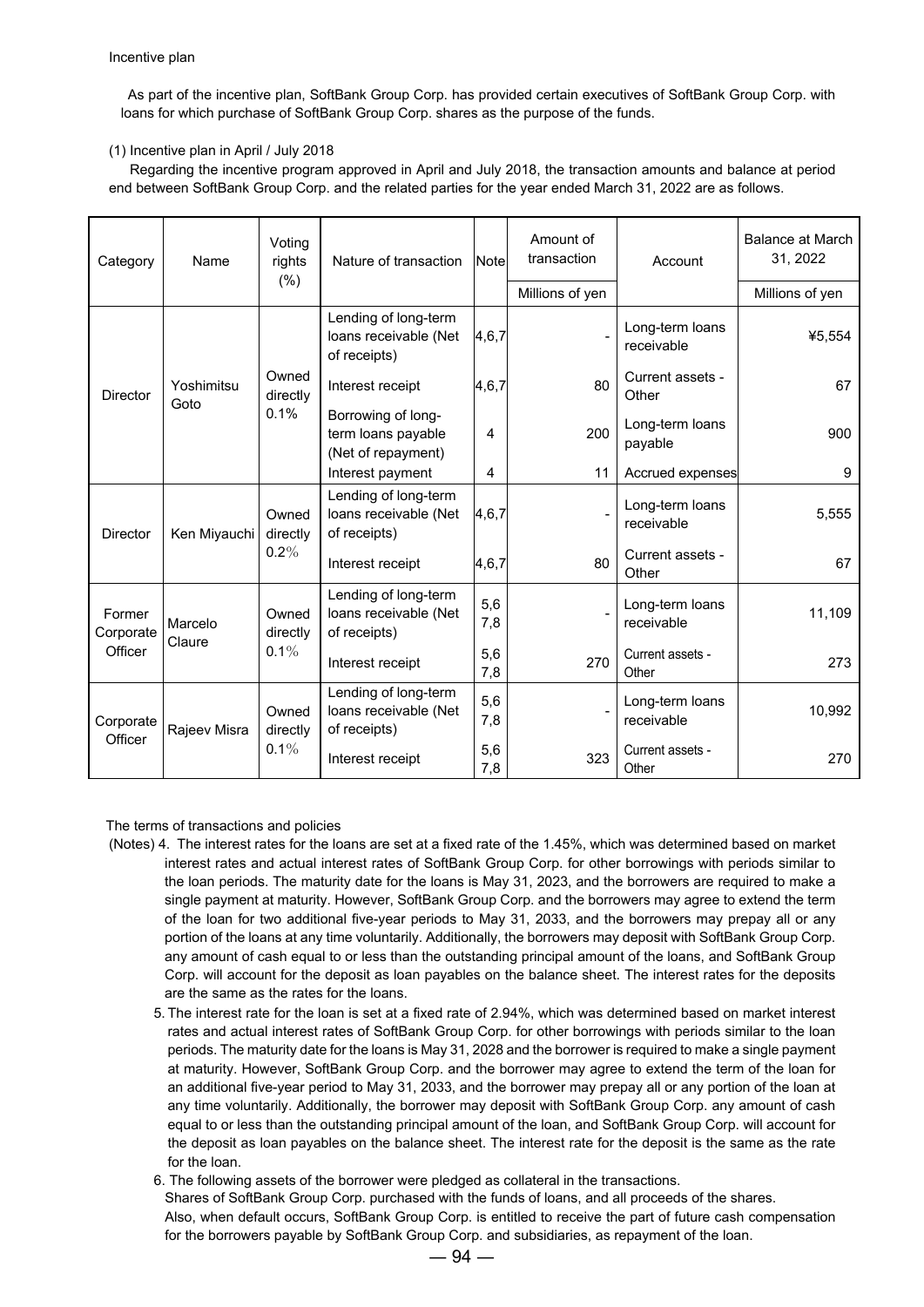- 7. Total shortfall calculated by deducting the amount received through fully exercised rights in respect to collateral and the rights to receive future cash compensation for the borrowers, as repayment of the loan, from all amounts that become due and payable by the borrowers is guaranteed by Masayoshi Son, who is Representative Director of SoftBank Group Corp.
- 8. When the fair market value of the collateral assets is less than 70% of the outstanding principal amount before the maturity date, SoftBank Group Corp. may require the borrowers to create and procure a pledged and security interest over additional property.

## (2) Incentive plan in February 2020

Regarding the incentive program approved in February 2020, the transaction amounts and balance at period end between SoftBank Group Corp. and the related parties for the year ended March 31, 2022 are as follows.

| Category            | Name                                       | Voting<br>rights<br>$(\%)$ | Nature of transaction                                        | <b>Note</b>          | Amount of<br>transaction<br>Millions of yen | Account                       | Balance at March<br>31, 2022<br>Millions of yen |
|---------------------|--------------------------------------------|----------------------------|--------------------------------------------------------------|----------------------|---------------------------------------------|-------------------------------|-------------------------------------------------|
| Former<br>Corporate | Marcelo Claure<br>(Claure<br>Holdings LLC) | Owned<br>directly          | Lending of long-term<br>loans receivable (net of<br>receipt) | 9,10<br>11,12        |                                             | Long-term loans<br>receivable | ¥17,131                                         |
| Officer             |                                            | 0.1%                       | Interest receipt                                             | 9,10<br>11,12        | 268                                         | Current assets -<br>Other     | 43                                              |
| Corporate           | Rajeev Misra<br>(Giantstep                 | Owned                      | Receipt of long-term<br>loans receivable                     | 9,10<br>11,12<br>,13 | 16,065                                      | Long-term loans<br>receivable | 1.066                                           |
| Officer             | <b>Holdings</b><br>Limited)                | directly<br>0.1%           | Interest receipt                                             | 9,10<br>11,12<br>,13 | 323                                         | Current assets -<br>Other     | 3                                               |

The terms of transactions and policies

- (Notes) 9. The interest rate for the loan is set at a fixed rate of 1.93%, which was determined based on market interest rates and actual interest rates of SoftBank Group Corp. for other borrowings with periods similar to the loan periods. The maturity date for the loans is seven years after the loan execution date and the borrower is required to make a single payment at maturity. Additionally, the borrower may deposit with SoftBank Group Corp. any amount of cash equal to or less than the outstanding principal amount of the loan, and SoftBank Group Corp. will account for the deposit as loan payables on the balance sheet. The interest rate for the deposit is the same as the rate for the loan.
	- 10. Transfer of shares of SoftBank Group Corp. purchased through this loan is restricted for 12 months from the effective date of the contract. After that, the shares that can be transferred will increase by 20% every 3 months, and after 24 months all the shares will be transferable.
	- 11. If a default occurs, SoftBank Group Corp. is entitled to receive future cash compensation for the borrowers payable by SoftBank Group Corp. and subsidiaries, as repayment of the loan.
	- 12. Total shortfall calculated by deducting the amount received through fully exercised rights in respect to collateral and the rights to receive future cash compensation for the borrowers, as repayment of the loan, from all amounts that become due and payable by the borrowers is guaranteed by Masayoshi Son, who is Representative Director of SoftBank Group Corp.
	- 13.The balance at period end of loans and interest on loans in the current fiscal year was fully settled on April 5, 2022.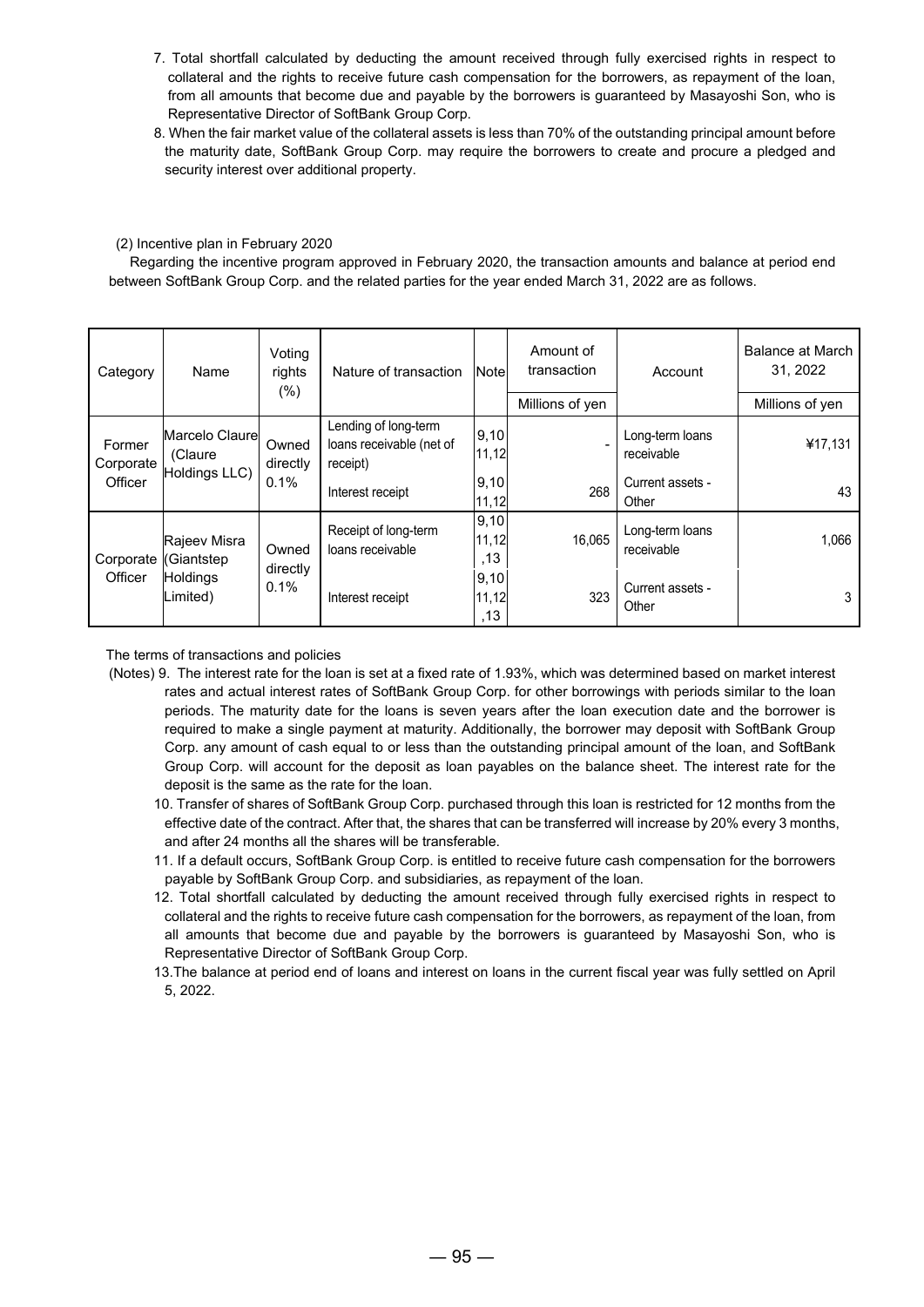(3) Lending following the sale of T-Mobile shares

 As part of the transaction related to transfer of T-Mobile shares, SoftBank Group Corp. entered into agreements with certain executives for transferring T-Mobile shares and for loan which was designated for the use for the purchase of T-Mobile shares in June 2020. Transaction amounts and balance at period end related to the transactions between SoftBank Group Corp. and related parties for the year ended March 31, 2022 are as follows.

| Category                                                 | Name                         | Voting<br>rights | Nature of transaction                                           | <b>Note</b>           | Amount of<br>transaction<br>(Note 20)             | Account                                           | Balance at March<br>31, 2022 |
|----------------------------------------------------------|------------------------------|------------------|-----------------------------------------------------------------|-----------------------|---------------------------------------------------|---------------------------------------------------|------------------------------|
|                                                          |                              | $(\% )$          |                                                                 |                       | Millions of yen                                   |                                                   | Millions of yen              |
|                                                          | Ronal D.                     | Owned            | Lending of long-term loans 14,15<br>receivable (net of receipt) | 16,18                 |                                                   | Long-term loans<br>receivable                     | ¥4,412                       |
| Former<br>Fisher (T-Mo<br><b>Director</b><br>Fisher LLC) | directly<br>-%               | Interest receipt | 14, 15<br>16,18                                                 | 18                    | Investments and<br>other assets -<br>Other assets | 152                                               |                              |
| Former                                                   | Marcelo<br>Claure            | Owned            | Lending of long-term loans<br>receivable (net of receipt)       | 14, 15<br>16,17<br>19 |                                                   | Long-term loans<br>receivable                     | 63,031                       |
| Corporate<br>(CLAURE<br>Officer<br><b>MOBILE LLC)</b>    |                              | directly<br>0.1% | Interest receipt                                                | 14, 15<br>16,18       | 941                                               | Investments and<br>other assets -<br>Other assets | 2,109                        |
|                                                          | Rejeev Misra<br>(Brightstart | Owned            | Lending of long-term loans 14,15<br>receivable (net of receipt) | 16,18                 |                                                   | Long-term loans<br>receivable                     | 56,728                       |
| Corporate<br>Officer                                     | Consultants<br>Limited)      | directly<br>0.1% | Interest receipt                                                | 14,15<br>16,18        | 1,024                                             | Investments and<br>other assets -<br>Other assets | 1,959                        |

The terms of transactions and policies

- (Notes) 14. The borrowers are entities of which certain executives or employees hold more than one-half of the voting rights. The repayment of the loan and interest is secured by a first priority pledge of 100% of the borrower's equity interests. (For Marcelo Claure and Ronald Fisher, this is only if their rights to collateralize equity interests is not prohibited by restrictions imposed by the T-Mobile board, and other restrictions) Each executive and employee guarantees the repayment of the loan and interest to full recourse. Also, the purchasers of T-Mobile shares are borrowers.
	- 15. The interest rate for the loan is 1.93% of the fixed rate, which was rationally determined in reference to market interest rates and actual interest rates for other borrowings with similar period held by SoftBank Group Corp. The maturity date is July 1, 2024 for the loan in June 2020 and September 1, 2024 for the loan in August 2020, and the borrowers are required to make a single payment at maturity. Prior to the maturity date the borrowers may prepay all or any portion of the loans at any time voluntarily. Additionally, out of the balance at period end in the current fiscal year related to Brightstart Consultants Limited, which is a company controlled by Rajeev Misra, \$231 million was repaid on April 5, 2022 and April 7, 2022. Also, on April 4, 2022, SoftBank Group Corp. and Brightstart Consultants Limited, entered into an amended agreement regarding the loan interest rate. The amended loan interest rate will be the higher of 1.93% or HMRC Official Rate for each year. Furthermore, on April 5, 2022, SoftBank Group Corp. loaned \$11 million to Brightstart Consultants Limited at the same loan interest rate mentioned above.
	- 16. Unless the borrowers have received the prior consent of SoftBank Group Corp., the borrowers shall hold T-Mobile shares until paid in full except for below;
		- ・The transfer is made by cash consideration with fair market value.
		- In this case, proceeds from this transfer are not subject to mandatory prepayment, however, the borrowers are prohibited from using such proceeds other than to invest in marketable securities or to voluntarily prepay the loan prior to maturity.
	- 17. Unless the borrowers have received the prior consent of SoftBank Group Corp., the borrower has no ability to pledge T-Mobile shares as collateral.
	- 18. If certain conditions are met such as entering into an intercreditor agreement including SoftBank Group Corp., each borrower can assume additional debts from third parties up to a certain amount with T-Mobile shares and others as collateral. Proceeds from this additional debt will not be subject to mandatory prepayment, however, the borrowers are prohibited from using such proceeds other than to invest in marketable securities or to voluntarily prepay the loan prior to maturity.
	- 19. CLAURE MOBILE LLC can choose limited recourse and full recourse to Marcelo Claure will be canceled if certain conditions are met, such as the transfer restrictions being lifted without Marcelo Claure being appointed as a director of T-Mobile. In addition, when the limited recourse is selected, SoftBank Group Corp. will place the first lien on the T-Mobile shares purchased by CLAURE MOBILE LLC, if the T-Mobile shares can be